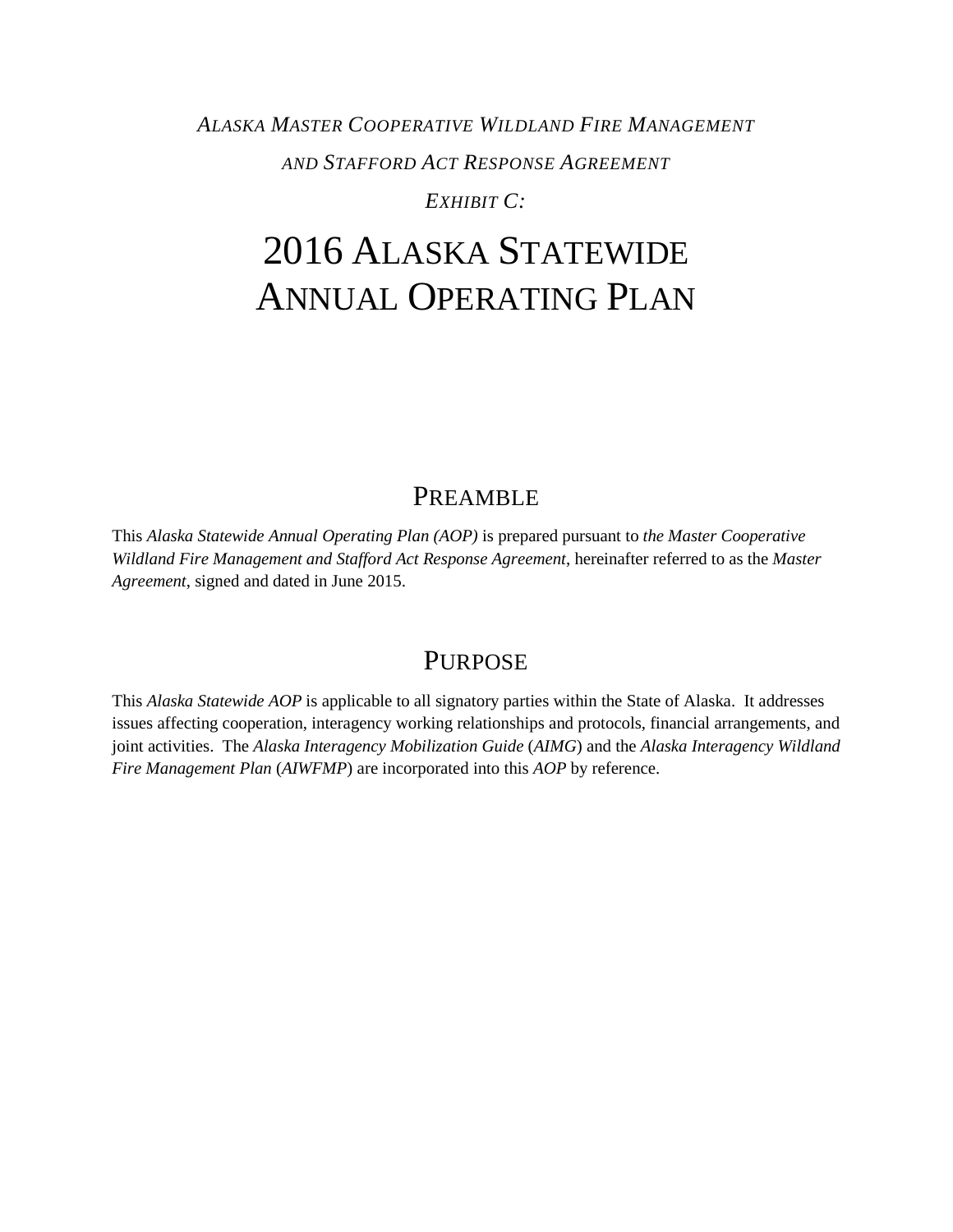This page intentionally left almost blank.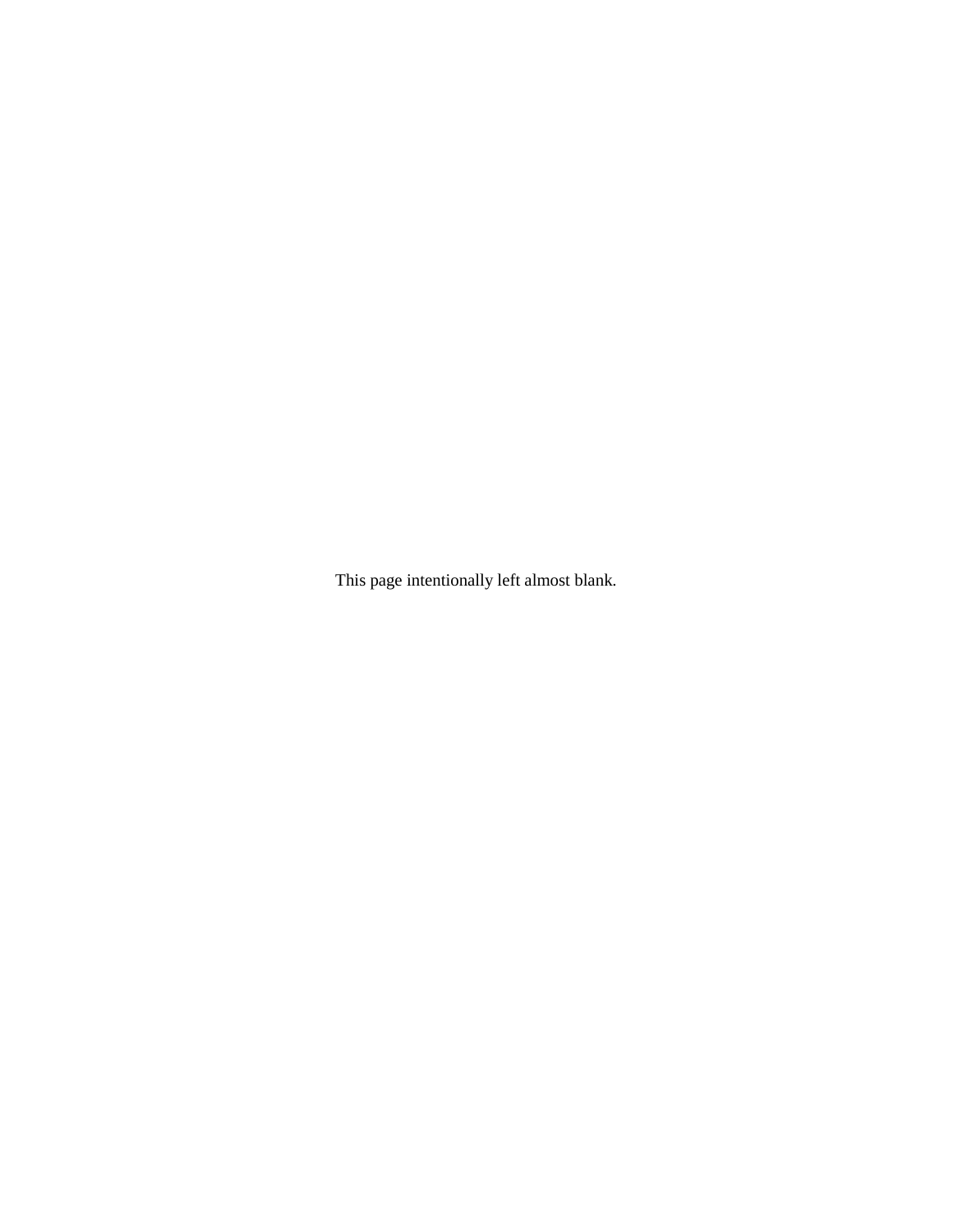<span id="page-2-0"></span>

| 1.  |  |  |
|-----|--|--|
| 2.  |  |  |
| 3.  |  |  |
| 4.  |  |  |
| 5.  |  |  |
|     |  |  |
| 1.  |  |  |
| 2.  |  |  |
| 3.  |  |  |
| 4.  |  |  |
| 5.  |  |  |
| 6.  |  |  |
| 7.  |  |  |
| 8.  |  |  |
| 9.  |  |  |
| а.  |  |  |
| b.  |  |  |
| c.  |  |  |
| d.  |  |  |
|     |  |  |
| 10. |  |  |
| 11. |  |  |
| 12. |  |  |
| 13. |  |  |
| а.  |  |  |
| b.  |  |  |
| 14. |  |  |
| а.  |  |  |
| b.  |  |  |
| c.  |  |  |
| 15. |  |  |

## **CONTENTS**

| Alaska Master Cooperative  | <b>Exhibit C</b>             |
|----------------------------|------------------------------|
| Wildland Fire Management   | 2016 Alaska Statewide        |
| and Stafford Act Agreement | <b>Annual Operating Plan</b> |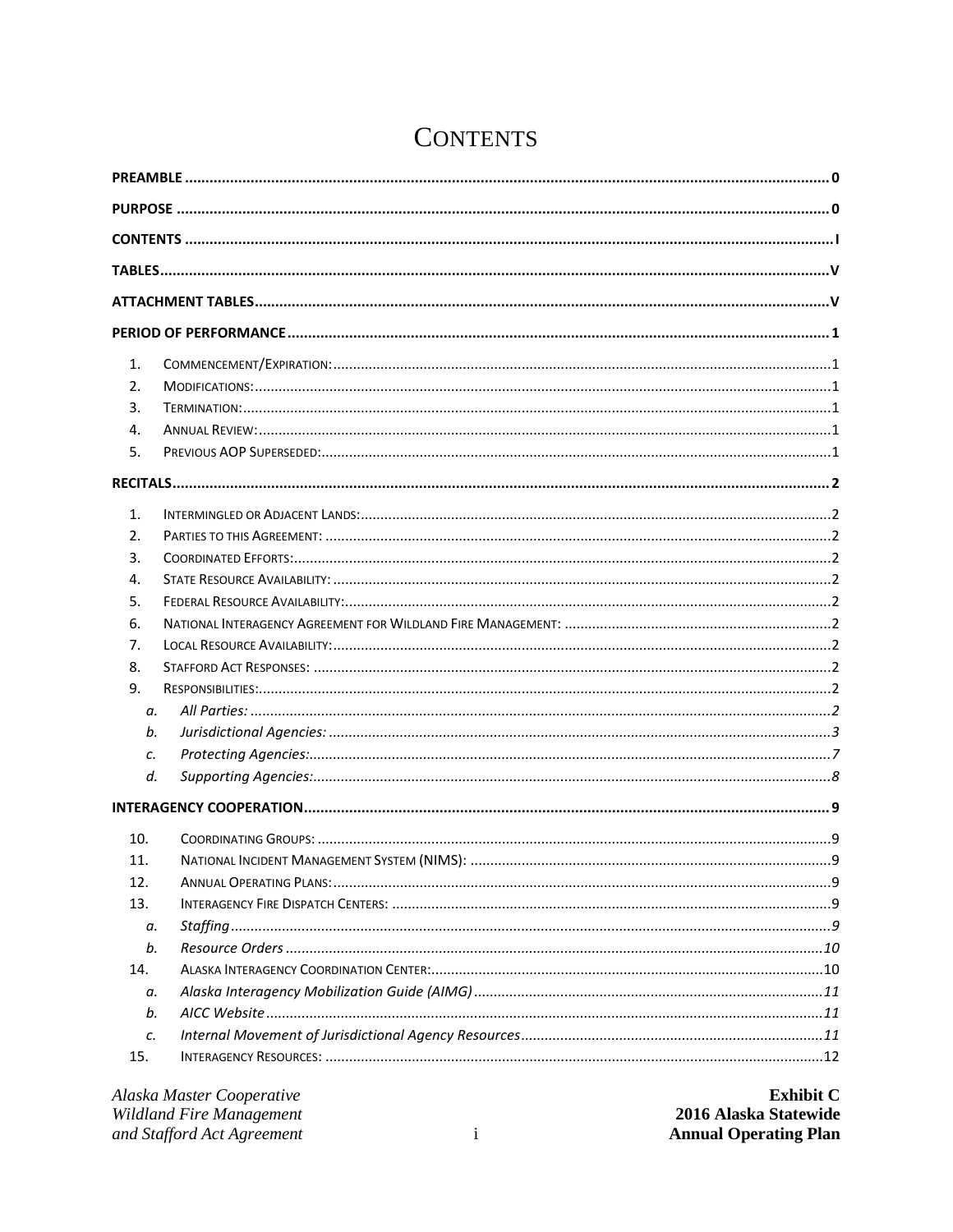| a.            |                                                                                        |  |
|---------------|----------------------------------------------------------------------------------------|--|
| b.            |                                                                                        |  |
| c.            |                                                                                        |  |
| d.            |                                                                                        |  |
| e.            |                                                                                        |  |
| f.            |                                                                                        |  |
| q.            |                                                                                        |  |
| h.            |                                                                                        |  |
| i.            |                                                                                        |  |
| j.            |                                                                                        |  |
| k.            |                                                                                        |  |
| $\mathcal{L}$ |                                                                                        |  |
| m.            |                                                                                        |  |
| n.            |                                                                                        |  |
| 0.            |                                                                                        |  |
| p.            |                                                                                        |  |
| 16.           |                                                                                        |  |
| 17.           |                                                                                        |  |
|               |                                                                                        |  |
|               |                                                                                        |  |
| 18.           |                                                                                        |  |
| 19.           |                                                                                        |  |
| 20.           |                                                                                        |  |
| 21.           |                                                                                        |  |
| 22.           |                                                                                        |  |
| 23.           |                                                                                        |  |
| 24.           |                                                                                        |  |
| a.            |                                                                                        |  |
| b.            |                                                                                        |  |
| 25.           |                                                                                        |  |
| 26.           |                                                                                        |  |
|               |                                                                                        |  |
| 27.           |                                                                                        |  |
|               |                                                                                        |  |
| а.<br>b.      |                                                                                        |  |
|               | DNR Fairbanks Area Authority for Eielson Air Force Base and Clear Air Force Station 22 |  |
| c.<br>d.      |                                                                                        |  |
| 28.           |                                                                                        |  |
| 29.           |                                                                                        |  |
| 30.           |                                                                                        |  |
| 31.           |                                                                                        |  |
| 32.           |                                                                                        |  |
|               |                                                                                        |  |
| а.            |                                                                                        |  |
|               |                                                                                        |  |

| Alaska Master Cooperative  |                 | <b>Exhibit C</b>             |
|----------------------------|-----------------|------------------------------|
| Wildland Fire Management   |                 | 2016 Alaska Statewide        |
| and Stafford Act Agreement | $\cdot$ $\cdot$ | <b>Annual Operating Plan</b> |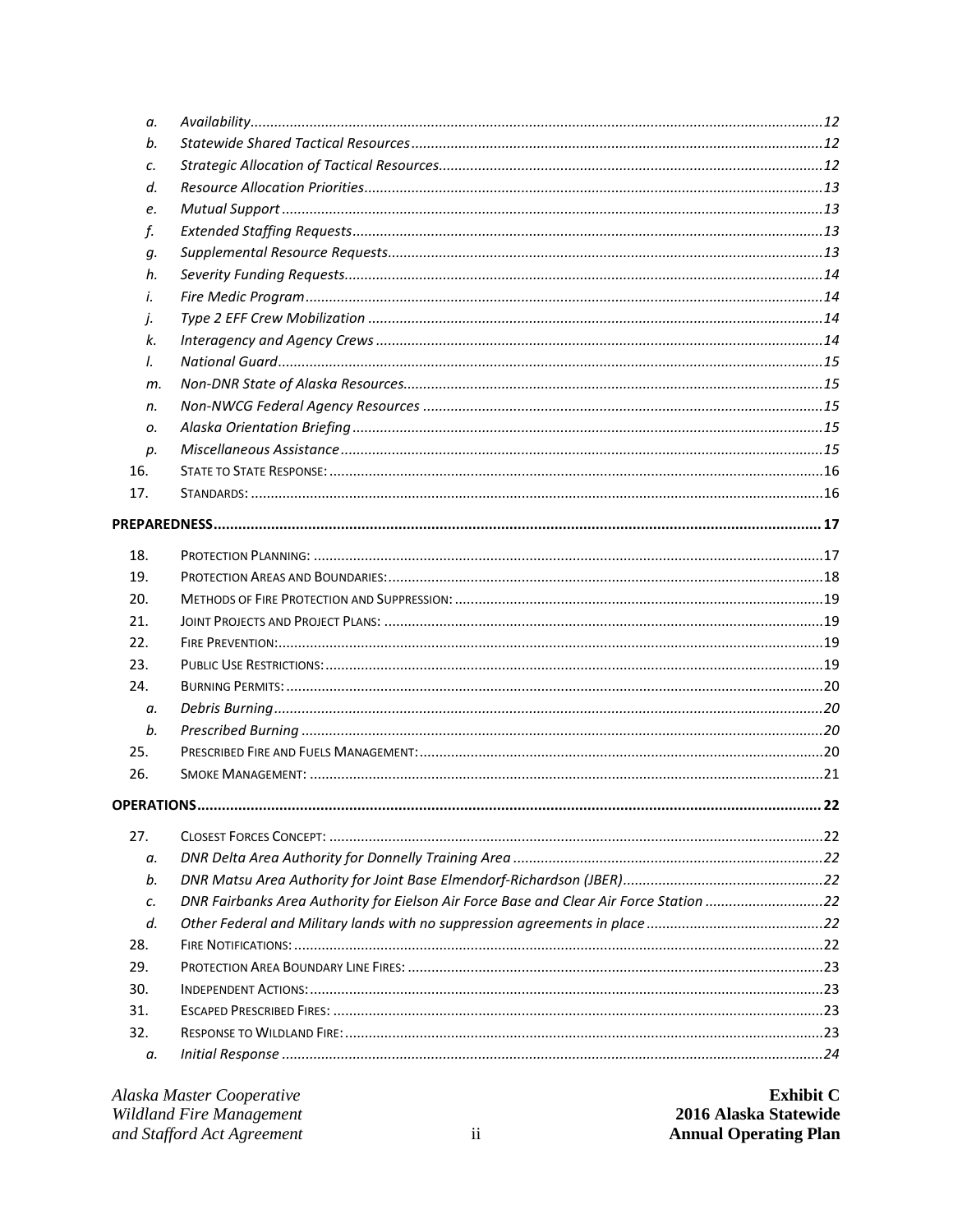| b.        |                                                                                     |  |
|-----------|-------------------------------------------------------------------------------------|--|
| c.        |                                                                                     |  |
| d.        |                                                                                     |  |
| e.        |                                                                                     |  |
| f.        |                                                                                     |  |
| g.        |                                                                                     |  |
| h.        |                                                                                     |  |
| $\dot{L}$ |                                                                                     |  |
| 33.       |                                                                                     |  |
| 34.       |                                                                                     |  |
| а.        |                                                                                     |  |
| b.        |                                                                                     |  |
| 35.       |                                                                                     |  |
|           |                                                                                     |  |
| 36.       |                                                                                     |  |
| 37.       |                                                                                     |  |
| 38.       |                                                                                     |  |
| a.        |                                                                                     |  |
| b.        |                                                                                     |  |
| 39.       |                                                                                     |  |
| a.        |                                                                                     |  |
| b.        |                                                                                     |  |
| c.        |                                                                                     |  |
| d.        |                                                                                     |  |
| e.        |                                                                                     |  |
| 40.       |                                                                                     |  |
| 41.       |                                                                                     |  |
| 42.       |                                                                                     |  |
| а.        |                                                                                     |  |
| b.        |                                                                                     |  |
| 43.       |                                                                                     |  |
| а.        |                                                                                     |  |
| b.        |                                                                                     |  |
| c.        |                                                                                     |  |
| d.        |                                                                                     |  |
| e.        |                                                                                     |  |
| 44.       |                                                                                     |  |
| а.        |                                                                                     |  |
| b.        |                                                                                     |  |
| с.        |                                                                                     |  |
| d.        | National Fire Danger Rating System Remote Automated Weather Stations (NFDRS-RAWS)39 |  |
| e.        |                                                                                     |  |
| f.        |                                                                                     |  |
|           |                                                                                     |  |

| Alaska Master Cooperative  |  |
|----------------------------|--|
| Wildland Fire Management   |  |
| and Stafford Act Agreement |  |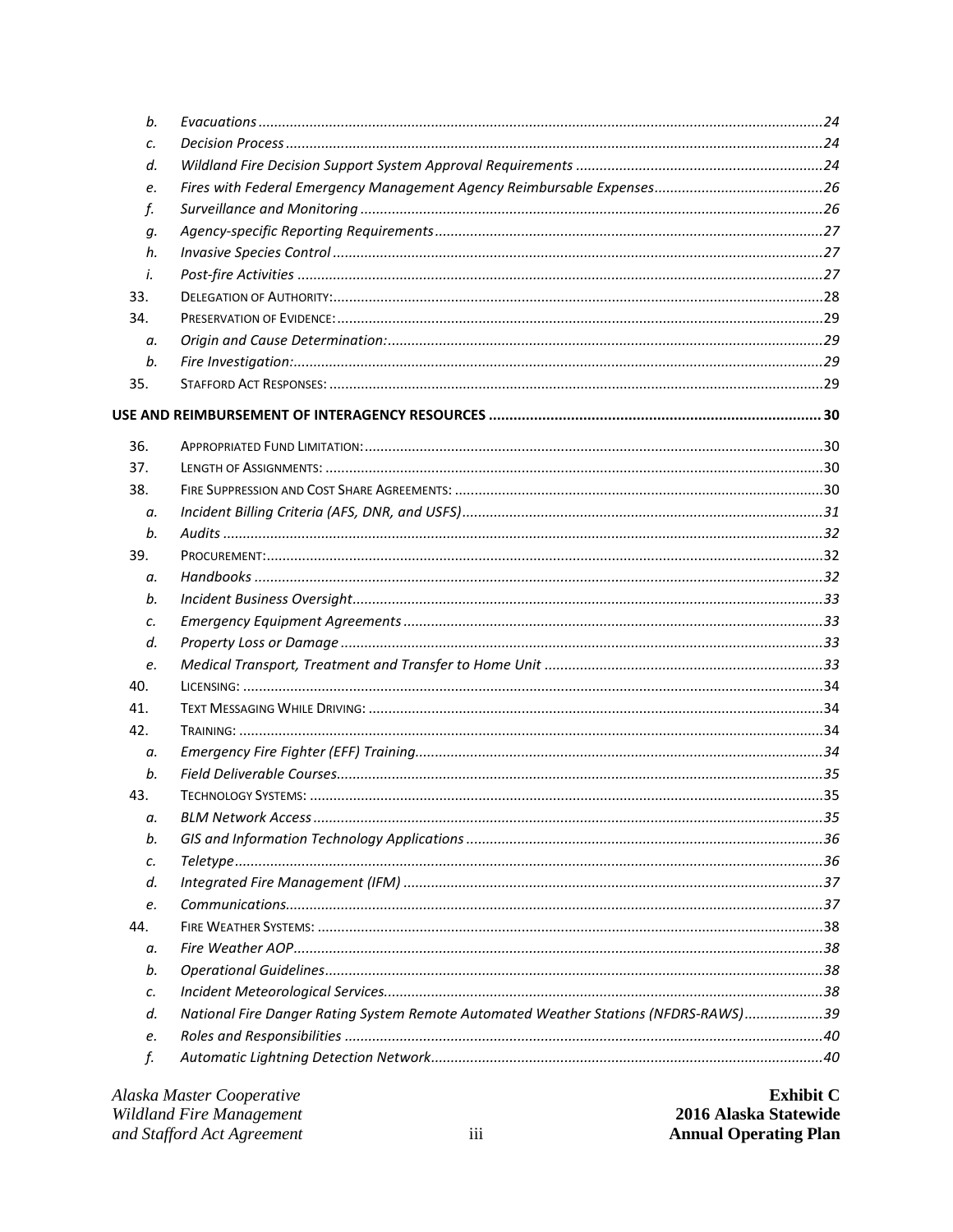| 45.             |  |
|-----------------|--|
| а.              |  |
| b.              |  |
| c.              |  |
| d.              |  |
| e.              |  |
| f.              |  |
| q.              |  |
| h.              |  |
| i.              |  |
| j.              |  |
| k.              |  |
| I.              |  |
| m.              |  |
| 46.             |  |
| а.              |  |
| b.              |  |
| c.              |  |
| d.              |  |
| e.              |  |
| f.              |  |
| g.              |  |
| h.              |  |
| 47.             |  |
| 48.             |  |
|                 |  |
|                 |  |
| 49.             |  |
| 50.             |  |
| 51.             |  |
| а.              |  |
| b.              |  |
| c.              |  |
| 52.             |  |
| 53.             |  |
| 54.             |  |
| 55.             |  |
| 56.             |  |
| а.              |  |
| b.              |  |
| $\mathcal{C}$ . |  |
| d.              |  |
| 57.             |  |

| Alaska Master Cooperative  | <b>Exhibit C</b>             |
|----------------------------|------------------------------|
| Wildland Fire Management   | 2016 Alaska Statewide        |
| and Stafford Act Agreement | <b>Annual Operating Plan</b> |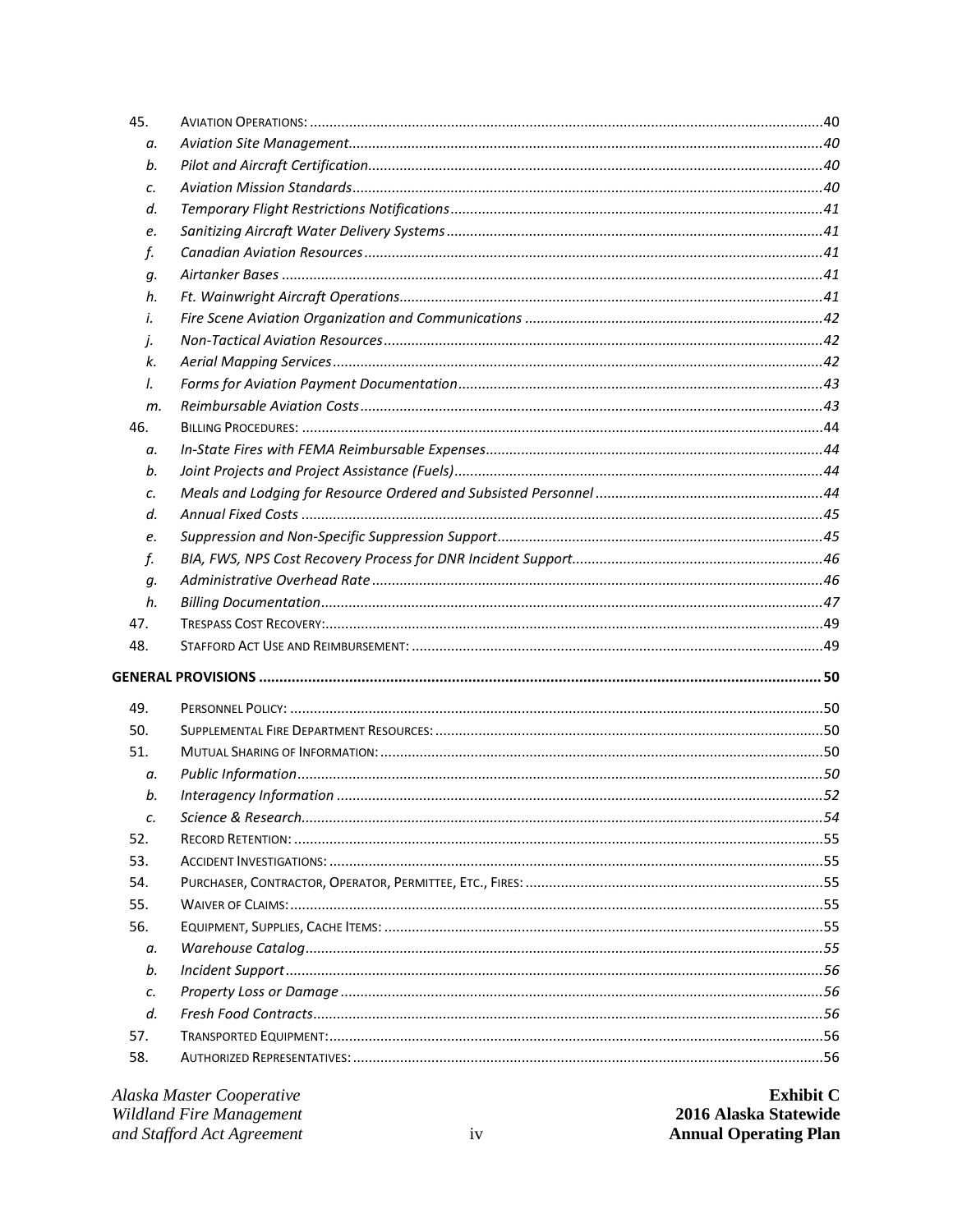## **TABLES**

<span id="page-6-0"></span>

| TABLE 8: AFS-USFS-DNR BILLING DUE DATES AND TASKS FOR IN-STATE SUPPRESSION AND NON-SPECIFIC SUPPRESSION SUPPORT48 |  |
|-------------------------------------------------------------------------------------------------------------------|--|
|                                                                                                                   |  |

## ATTACHMENT TABLES

<span id="page-6-1"></span>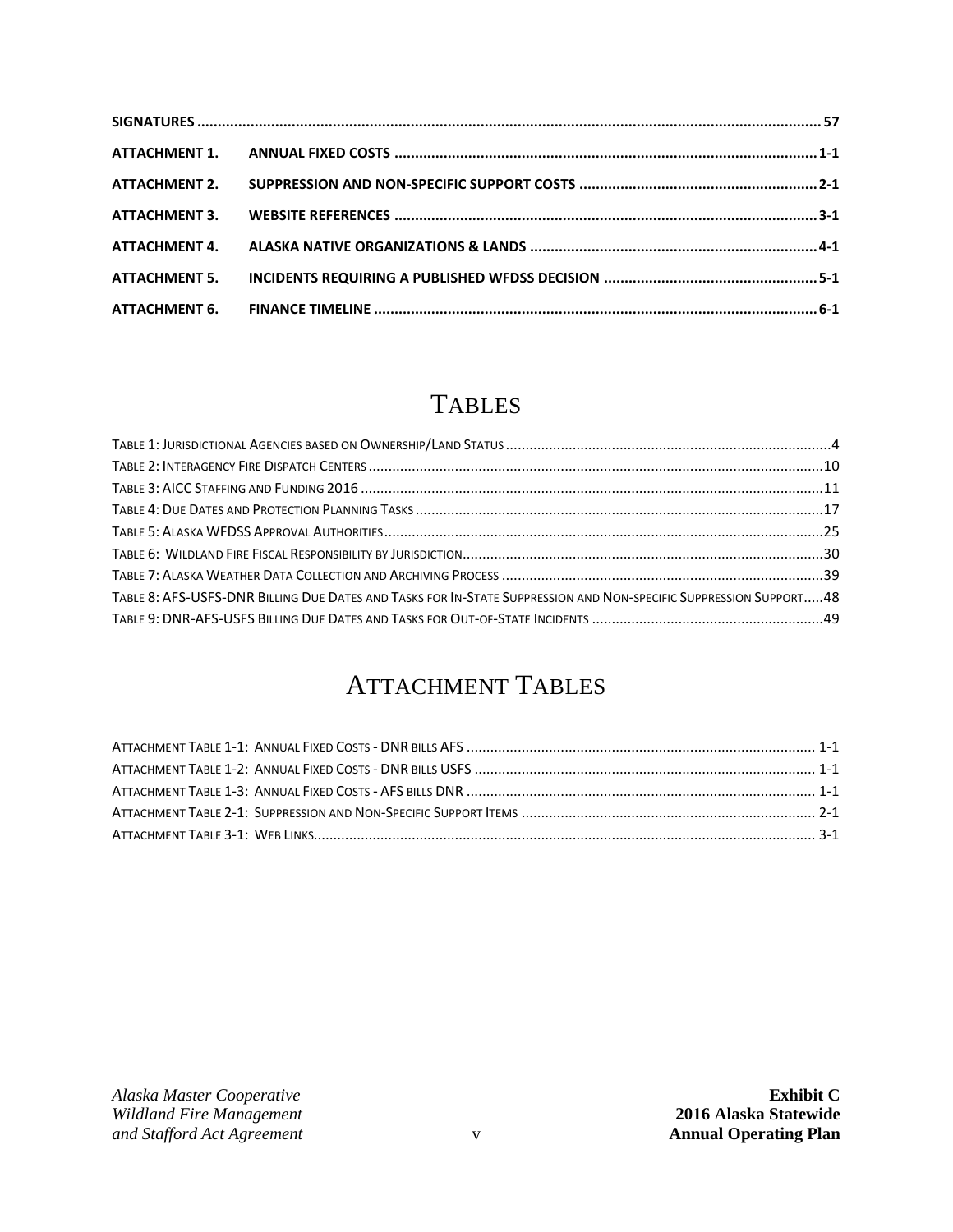This page intentionally left almost blank.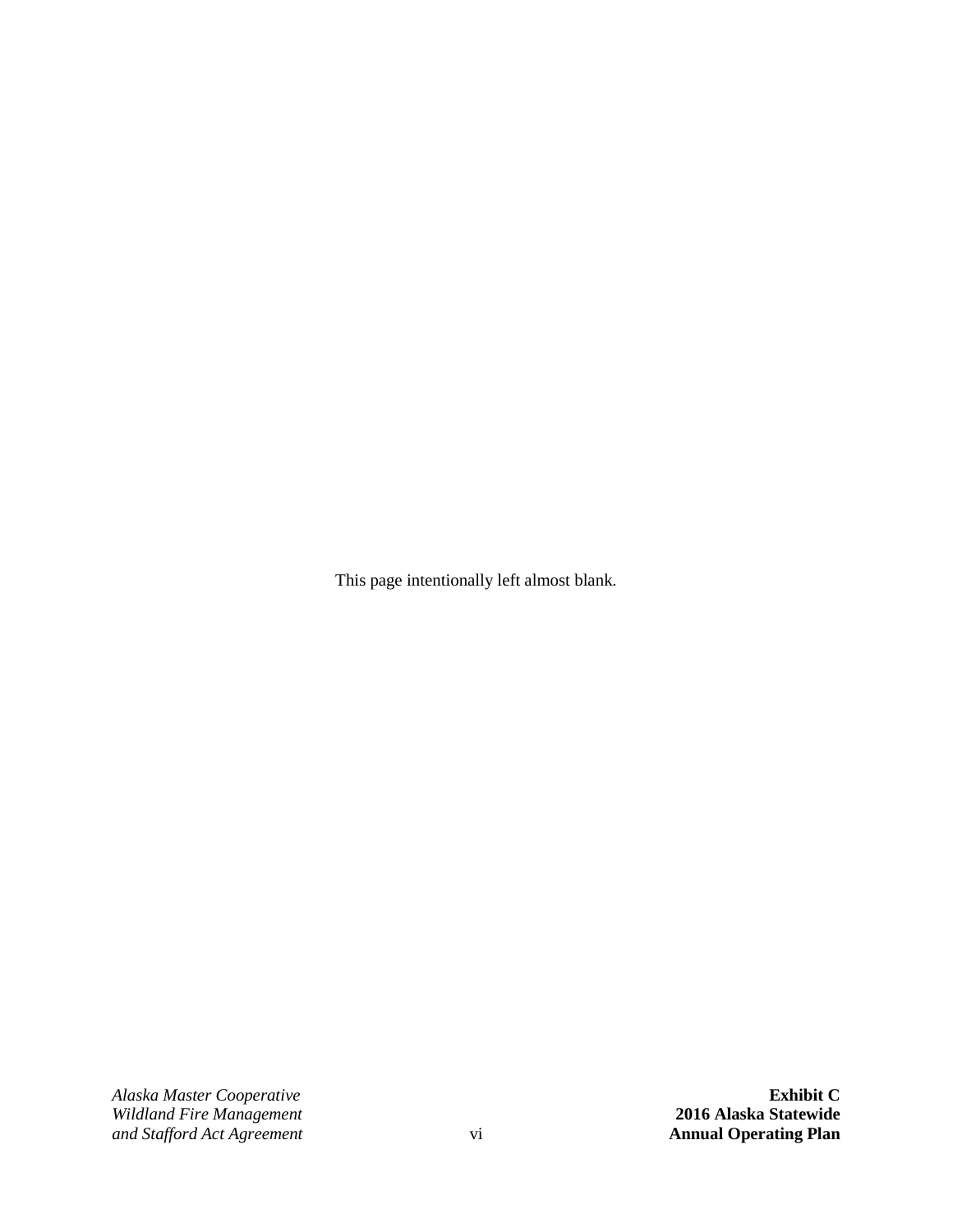## PERIOD OF PERFORMANCE

### <span id="page-8-1"></span><span id="page-8-0"></span>**1. COMMENCEMENT/EXPIRATION:**

The term of this *Annual Operating Plan* shall commence on the dates Parties sign below and shall remain in effect for one year from that date or until replaced.

## <span id="page-8-2"></span>**2. MODIFICATIONS:**

Revisions or updates to this *Alaska Statewide Annual Operating Plan (AOP)* are automatically incorporated into the *2015 Master Cooperative Wildland Fire Management and Stafford Act Response Agreement (Master Agreement*). Formal modification to the *Master Agreement* is not required for *AOP* revisions and updates to take effect.

#### <span id="page-8-3"></span>**3. TERMINATION:**

Refer to *Master Agreement*.

#### <span id="page-8-4"></span>**4. ANNUAL REVIEW:**

This *AOP* is reviewed annually, revised as needed, and signed by March 1. The review will be scheduled and led by the Protecting Agencies. The review participants will include the DNR Chief of Fire and Aviation, the AFS Manager, USFS R10 Fire Operations Specialist, FWS Regional Fire Coordinator, and the NPS & BIA Regional Fire Management Officers or their designated representatives.

Other reviews will be conducted as needed or required by agency policy.

An After Action Review may be hosted by any Parties to this Agreement. The Interagency Fall Fire Review is scheduled annually to discuss issues and concerns.

## <span id="page-8-5"></span>**5. PREVIOUS AOP SUPERSEDED:**

This *2016 Alaska Statewide Annual Operating Plan* supersedes *the 2015 Alaska Statewide Annual Operating Plan* as *Exhibit C* of the *Master Cooperative Wildland Fire Management and Stafford Act Response Agreement*.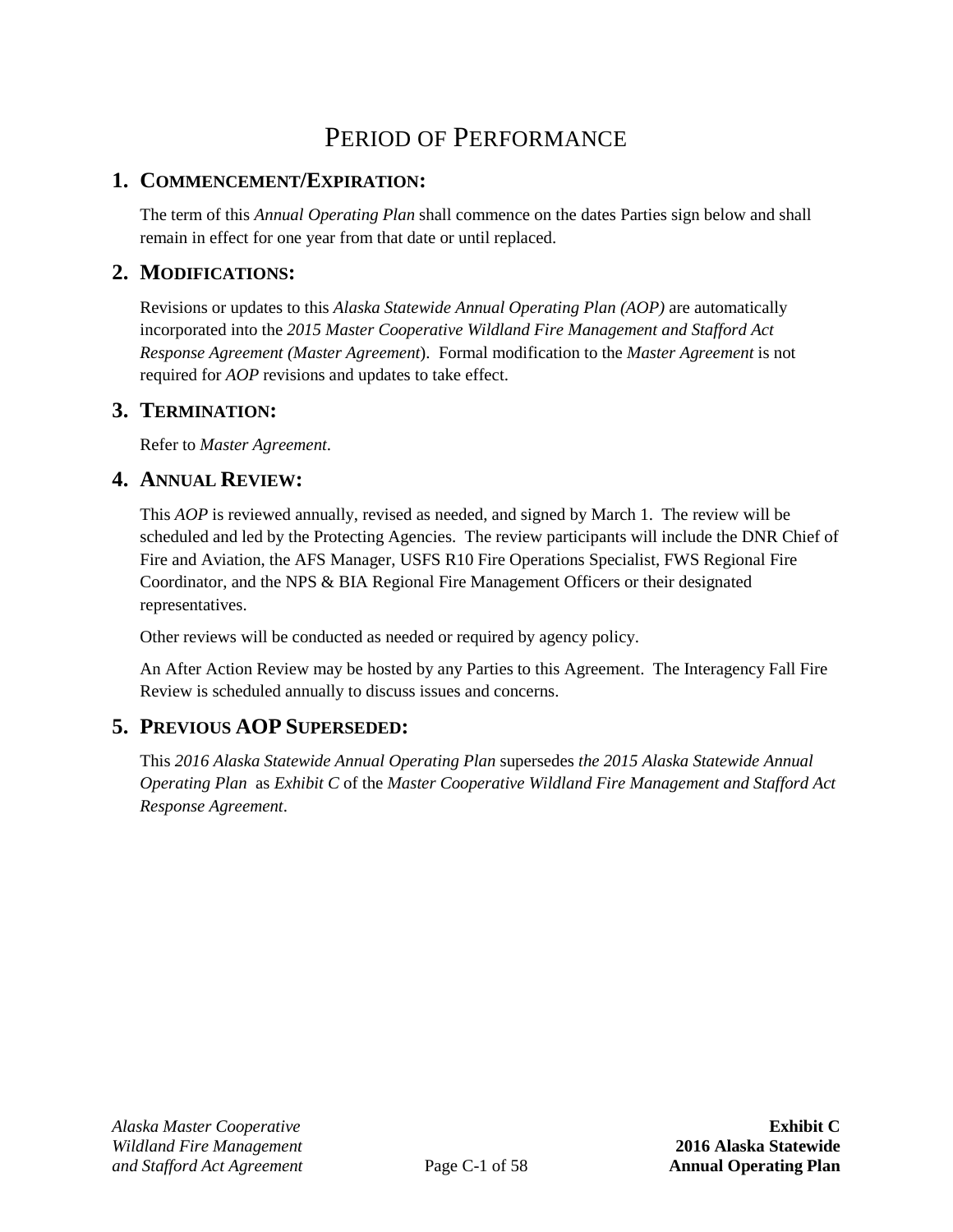## **RECITALS**

## <span id="page-9-1"></span><span id="page-9-0"></span>**1. INTERMINGLED OR ADJACENT LANDS:**

Refer to *Master Agreement*.

## <span id="page-9-2"></span>**2. PARTIES TO THIS AGREEMENT:**

Refer to *Master Agreement*.

### <span id="page-9-3"></span>**3. COORDINATED EFFORTS:**

Refer to *Master Agreement*.

## <span id="page-9-4"></span>**4. STATE RESOURCE AVAILABILITY:**

Refer to *Master Agreement*.

## <span id="page-9-5"></span>**5. FEDERAL RESOURCE AVAILABILITY:**

Refer to *Master Agreement*.

## <span id="page-9-6"></span>**6. NATIONAL INTERAGENCY AGREEMENT FOR WILDLAND FIRE MANAGEMENT:**

Refer to *Master Agreement*.

### <span id="page-9-7"></span>**7. LOCAL RESOURCE AVAILABILITY:**

Refer to *Master Agreement*.

## <span id="page-9-8"></span>**8. STAFFORD ACT RESPONSES:**

Refer to *Master Agreement*.

#### <span id="page-9-9"></span>**9. RESPONSIBILITIES:**

The roles of the Parties to this agreement will be delineated to facilitate wildland fire management activities, to protect the public, firefighters, and identified sites from wildfire and to provide an opportunity to accomplish fire-related land-use and resource management objectives in a costefficient manner, consistent with the policies of the United States Department of the Interior (DOI), the United States Department of Agriculture (USDA) and the Alaska Department of Natural Resources (DNR).

#### <span id="page-9-10"></span>*a. ALL PARTIES:*

Because of their common interests, the Parties agree to the following:

- 1) The protection of human life is the single, overriding fire management priority. Setting additional priorities among protecting human communities and community infrastructure, other property and improvements, and natural and cultural resources will be done based on an evaluation of values to be protected, human health and safety, and the cost of protection.
- 2) All Parties will ensure their capability to provide safe, cost-effective fire management programs in support of land and resource management plans through appropriate planning, staffing, training, equipment and management oversight.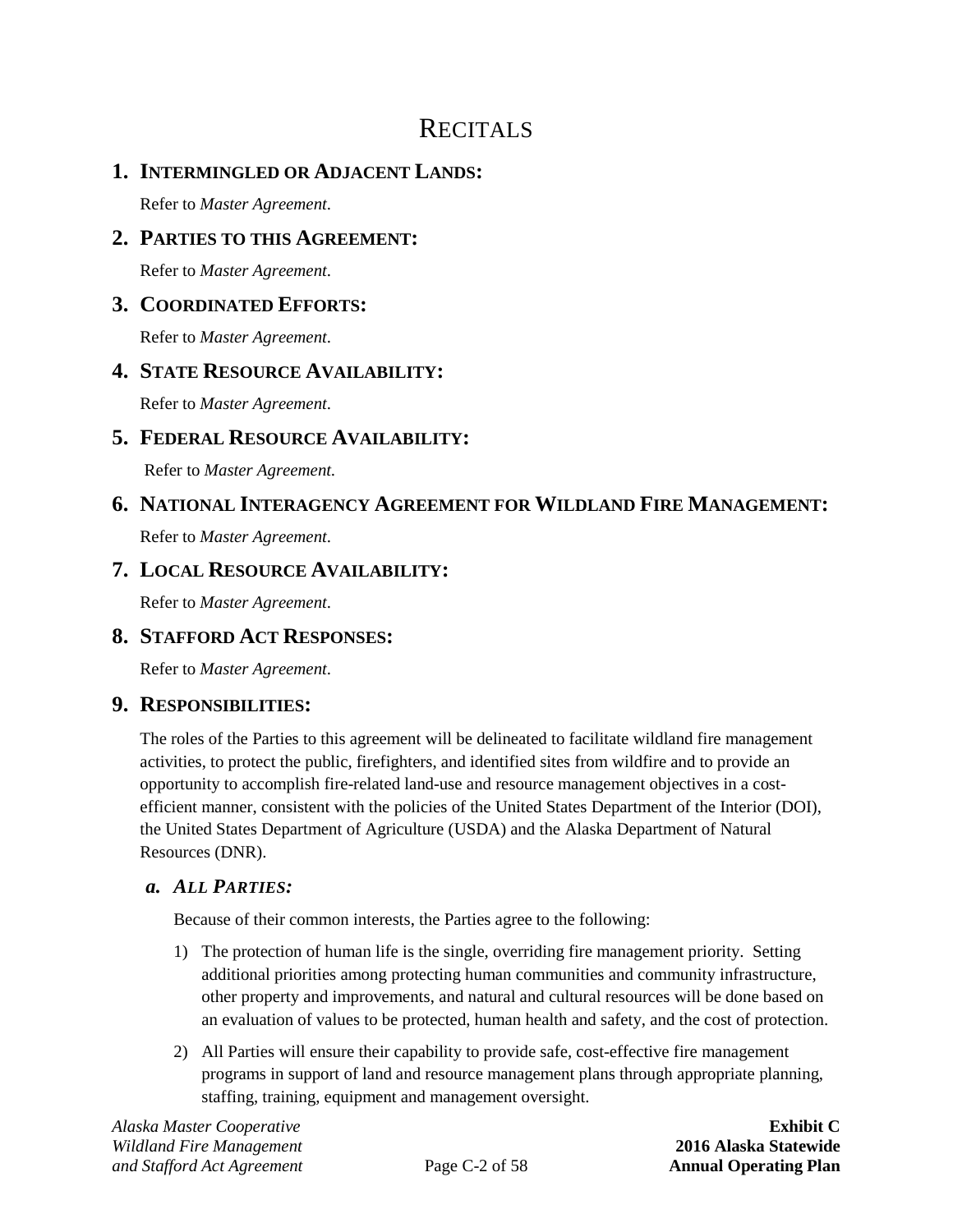- 3) All Parties will cooperate with each other, interested parties, and the public to prevent unauthorized ignition of wildfires.
- 4) All Parties will use compatible planning processes, training and qualification requirements, operational procedures, management option designations, and public education programs for all fire management activities.
- 5) All Parties will maintain membership in the Alaska Wildland Fire Coordinating Group (AWFCG). It is the responsibility of members to participate in the decision-making process and ensure their respective agencies are made aware of decisions that will affect them.
- 6) Agency administrators will ensure that their employees are trained, certified, and made available to participate in the wildland fire program locally, regionally, and nationally as the situation demands. Employees with operational, administrative, or other skills will support the wildland fire program.
- 7) As requested and based on availability of resources, any Party may provide assistance to another for planning and implementing prescribed fires and other fuels treatment projects.
- 8) All Parties will provide qualified personnel to participate in workgroups, committees, and training.
- 9) All Parties will support wildland fire research, identify research needs and priorities, provide personnel and logistical support for research projects and assist with technology transfer and implementation of research results. (See **Clause [51.c](#page-61-0)**)
- 10) All Parties shall comply with statutes, laws, executive orders, and policies relating to nondiscrimination. These include, but are not limited to *Sections 119* and *504* of the *Rehabilitation Act of 1973 as amended*, which prohibits discrimination on the basis of race, color, religion, sex, age, national origin, marital status, familial status, sexual orientation, participation in any public assistance program, or disability. Pursuant to *41 CFR Ch. 60-1.4* all parties recognize that they are obliged to abide by and include the equal opportunity clause contained in the *Federal Executive Order 11246, Section 202*, in each of its government contracts, should there be contracts as a result of this agreement.

#### <span id="page-10-0"></span>*b. JURISDICTIONAL AGENCIES:*

Jurisdictional Agencies are responsible for all planning documents i.e. land use, resource and fire management plans, for a unit's wildland fire and fuels management program. **[Table 1](#page-11-0)** lists agencies with land management responsibilities in Alaska and their jurisdictions. **[Attachment 4](#page-74-0)** describes jurisdictional responsibilities for the different types of Native lands in Alaska.

If a Jurisdictional Agency Administrator or Fire Management Officer (FMO) is dissatisfied with the services provided by the Protecting Agency or if there is an issue or concern irresolvable at the local level, that information should immediately be elevated through the appropriate Regional Fire Management Officer/Coordinator to adjudicate and discuss with the Alaska Fire Service (AFS) Manager, the DNR Chief of Fire and Aviation, or USFS Fire and Aviation Director. Lessons learned from this process should be included in the Interagency Fall Fire Review agenda.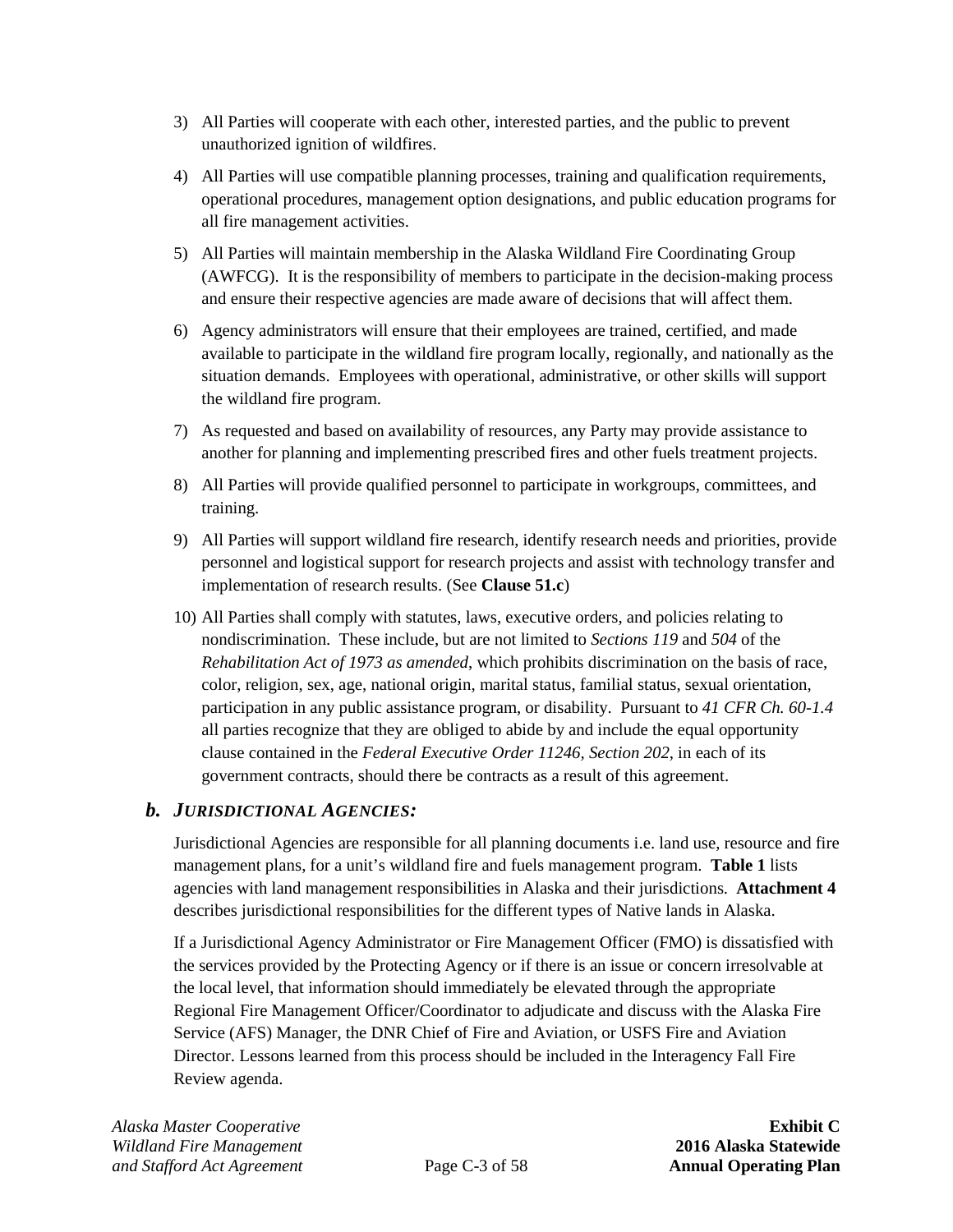<span id="page-11-0"></span>

| Table 1: Jurisdictional Agencies based on Ownership/Land Status                                                                                                                                |                                                                                                                                                                                                                                                                                                                                                                                                                                                                                                                                                                                                                                                                                      |  |
|------------------------------------------------------------------------------------------------------------------------------------------------------------------------------------------------|--------------------------------------------------------------------------------------------------------------------------------------------------------------------------------------------------------------------------------------------------------------------------------------------------------------------------------------------------------------------------------------------------------------------------------------------------------------------------------------------------------------------------------------------------------------------------------------------------------------------------------------------------------------------------------------|--|
| <b>Jurisdictional Agency</b><br><b>Ownership/Land Status</b>                                                                                                                                   |                                                                                                                                                                                                                                                                                                                                                                                                                                                                                                                                                                                                                                                                                      |  |
| $\bullet$<br><b>Alaska Department of Natural</b><br><b>Resources</b><br>$\bullet$                                                                                                              | Alaska State managed lands including:<br>State Parks, Forests, Mental Health, and other state lands<br>$\circ$<br>State Critical Habitat Areas, Range Areas, Refuges and<br>$\circ$<br>Sanctuaries (joint w/Alaska Department of Fish & Game)<br>Lands "Tentatively Approved" for conveyance to the State<br>$\circ$<br>DNR-issued permits and leases<br>$\circ$<br><b>City, Borough and Municipality lands</b><br>Private fee simple lands                                                                                                                                                                                                                                          |  |
| <b>Alaska Native Claims Settlement</b><br><b>Act (ANCSA) Village and Regional</b><br><b>Corporations</b> (AFS may act as the<br><b>Agency Administrator</b><br>Representative, when necessary) | Patented or Interim Conveyed ANCSA Regional or Village<br><b>Corporation lands</b>                                                                                                                                                                                                                                                                                                                                                                                                                                                                                                                                                                                                   |  |
| $\bullet$<br><b>Bureau of Indian Affairs</b>                                                                                                                                                   | <b>BIA</b> managed lands including:<br>Restricted Native Allotments (patented or certificated)<br>$\circ$<br><b>Annette Island Indian Reservation</b><br>$\circ$<br>Other federally-administered Indian trust lands<br>$\circ$                                                                                                                                                                                                                                                                                                                                                                                                                                                       |  |
| $\bullet$<br><b>Bureau of Land Management</b>                                                                                                                                                  | <b>BLM</b> managed lands including:<br>National system of public lands as defined in Federal Land<br>$\circ$<br>and Management Policy Act<br><b>National Conservation Areas</b><br>$\circ$<br><b>National Recreation Areas</b><br>O<br>National Petroleum Reserve-Alaska<br>O<br>BLM-issued permits and leases<br>O<br>Native Allotment Applications (not yet patented or<br>O<br>certificated)<br>ANCSA Regional or Village Corporation selected lands<br>O<br>outside of National Parks, Wildlife Refuges, and Forests<br>that have not yet been conveyed<br>State selected lands outside of National Parks, Wildlife<br>O<br>Refuges, and Forests that have not yet been conveyed |  |
| $\bullet$<br><b>National Park Service</b>                                                                                                                                                      | NPS managed lands including:<br><b>National Parks and Preserves</b><br>$\circ$<br>National Monuments in Mainland AK<br>$\circ$<br>NPS-issued permits and leases<br>$\circ$<br>ANCSA Regional or Village Corporation selected lands<br>$\circ$<br>within National Parks and Monuments that have not yet<br>been conveyed<br>State selected lands within National Parks and Monuments<br>$\circ$<br>that have not yet been conveyed                                                                                                                                                                                                                                                    |  |
| $\bullet$<br><b>U.S. Fish and Wildlife Service</b>                                                                                                                                             | <b>FWS</b> managed lands including:<br>National Wildlife Refuges<br>$\circ$<br>FWS-issued permits and leases<br>O<br>ANCSA Regional or Village Corporation selected lands<br>O<br>within National Wildlife Refuges that have not yet been<br>conveyed<br>State selected lands within National Wildlife Refuges that<br>O<br>have not yet been conveyed                                                                                                                                                                                                                                                                                                                               |  |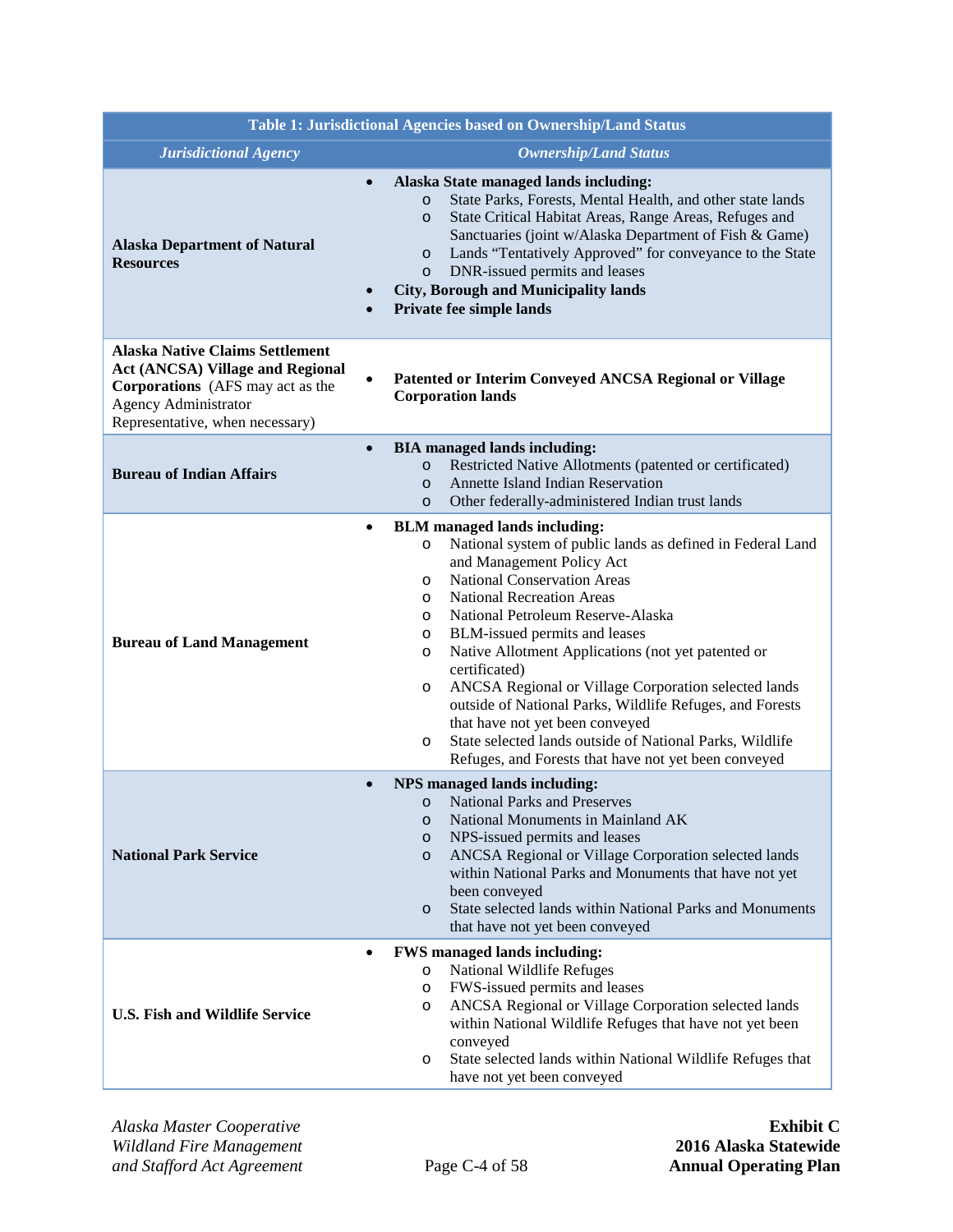|                                                                                                                                                                                                                                                                                                                                                                                                                                                                       | Table 1: Jurisdictional Agencies based on Ownership/Land Status<br>(Continued)                                                                                                                                                                                                                                                                                                                                      |
|-----------------------------------------------------------------------------------------------------------------------------------------------------------------------------------------------------------------------------------------------------------------------------------------------------------------------------------------------------------------------------------------------------------------------------------------------------------------------|---------------------------------------------------------------------------------------------------------------------------------------------------------------------------------------------------------------------------------------------------------------------------------------------------------------------------------------------------------------------------------------------------------------------|
| <b>Jurisdictional Agency</b>                                                                                                                                                                                                                                                                                                                                                                                                                                          | <b>Ownership/Land Status</b>                                                                                                                                                                                                                                                                                                                                                                                        |
| <b>U.S. Forest Service</b>                                                                                                                                                                                                                                                                                                                                                                                                                                            | <b>USFS</b> managed lands including:<br>$\bullet$<br><b>National Forests</b><br>$\circ$<br>National Monuments in Southeast AK<br>$\circ$<br>USFS-issued permits and leases<br>$\Omega$<br>ANCSA Regional or Village Corporation selected lands<br>$\circ$<br>within National Forests that have not yet been conveyed<br>State selected lands within National Forests that have not<br>$\Omega$<br>yet been conveyed |
| <b>Department of Defense Agencies</b><br>including:<br>U.S. Army*<br>$\bullet$<br>Missile Defense Agency<br>$\bullet$<br>U.S. Air Force**<br>$\bullet$<br>U.S. Navy<br>$\bullet$                                                                                                                                                                                                                                                                                      | Each of these agencies is responsible for management of wildland fire on<br>their own lands except where specific agreements exist.                                                                                                                                                                                                                                                                                 |
| <b>Other Federal Agencies including</b><br>(but not limited to):<br><b>U.S. Postal Service</b><br>$\bullet$<br>U.S. Coast Guard<br>$\bullet$<br><b>Federal Aviation Administration</b><br>$\bullet$<br><b>General Services Administration</b><br>$\bullet$<br>U.S. Public Health Service<br>$\bullet$<br><b>National Environmental</b><br>$\bullet$<br>Satellite, Data, and Information<br>Service<br>National Oceanic and<br>$\bullet$<br>Atmospheric Administration | Each of these agencies is responsible for management of wildland fire on<br>their own lands except where specific agreements exist. As of March<br>2016 there are no reimbursable arrangements in place beyond initial<br>attack for lands in these jurisdictions.                                                                                                                                                  |
|                                                                                                                                                                                                                                                                                                                                                                                                                                                                       | * U.S. Army Alaska, Fort Wainwright Garrison (FWA) manages some lands in conjunction with the Bureau of<br>Land Management. The AFS Military FMO works with FWA and BLM to determine Jurisdictional Agency for                                                                                                                                                                                                      |

fires on these lands. As of March 2016 there are no reimbursable arrangements in place for US Army lands (including Corps of Engineers) outside of the Fort Wainwright Cantonment or lands co-managed with BLM.

\*\* An agreement between the USFS, AK DOF, and Joint Base Elmendorf-Richardson (JBER) allows for DNR billing of the Air Force through the USFS. As of March 2016 there are no reimbursable arrangements in place for USAF lands outside of JBER.

- Jurisdictional Agency administrators will:
	- 1) Ensure management actions taken by the Protecting Agency are compliant with unit plans and Jurisdictional Agency policy.
	- 2) Set strategic fire direction in Unit Fire Management Plans, WFDSS, and/or in the *AIWFMP*. Ensure *AIWFMP* management option designations are appropriate and reviewed annually. Identify general restrictions and constraints on their administrative units. Management option change procedures are addressed in the *AIWFMP*.
	- 3) Annually identify infrastructure, cultural sites, and natural resource areas within jurisdictional boundaries, and provide direction to the Protection Agencies regarding protection priorities. Ensure that *AIWFMP* management options reflect these priorities, and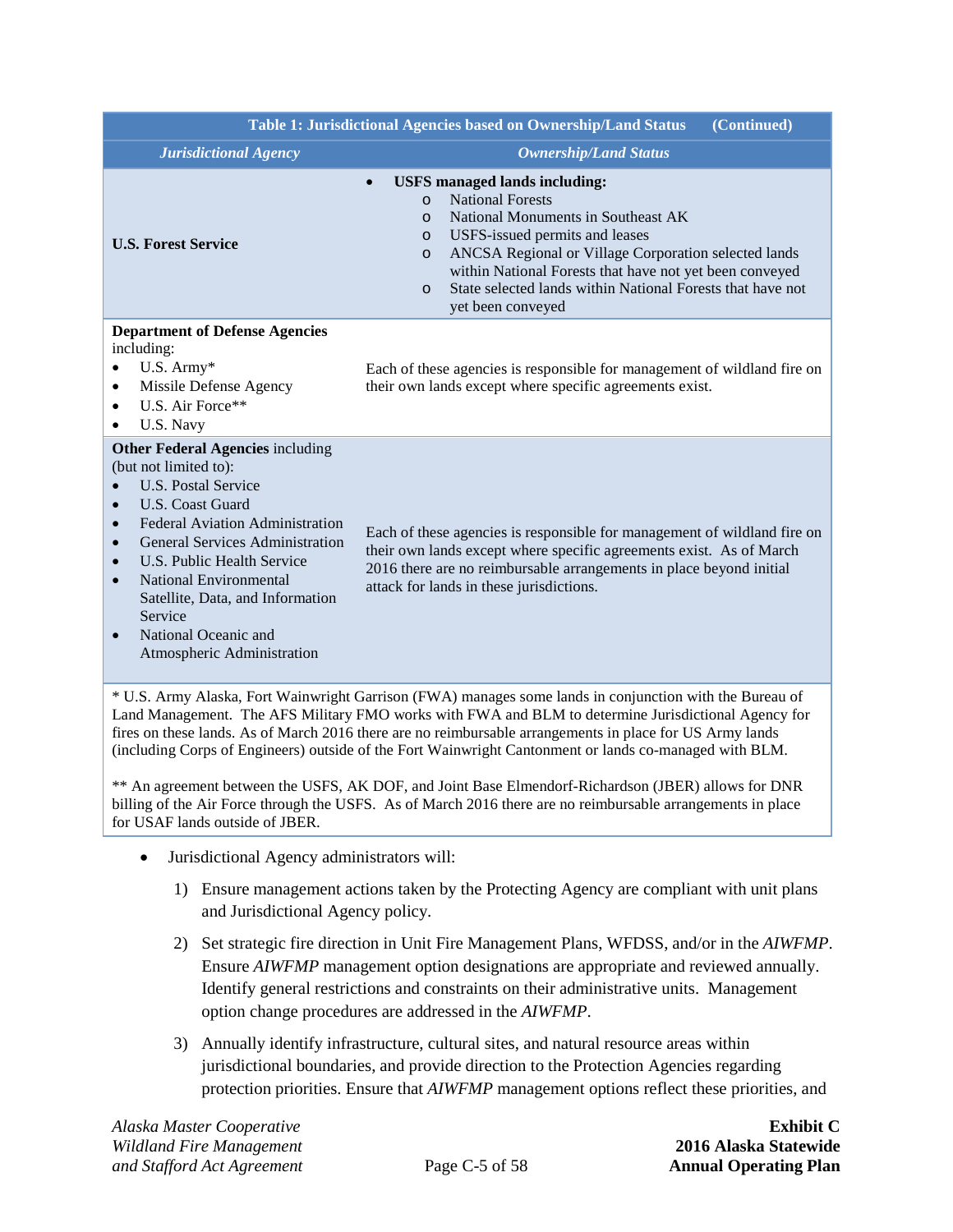that specific sites are included in the Known Sites Database when appropriate. (See **Clause [51.b.3\)](#page-60-0)**.

- 4) Approve non-standard responses as defined in *AIWFMP* and record in an approved decision document.
- 5) Work collaboratively with Protecting Agency and other affected Jurisdictional Agencies and provide objectives and constraints to ensure land and resource management objectives are met and documented during the decision support process.
- 6) Assist with the development of incident decision documents, approve decisions, and complete periodic assessments that meet timeframes established in WFDSS.
- 7) Develop and jointly sign a Delegation of Authority to implement the Course of Action and Incident Objective(s) defined in the decision document when incident complexity is Type 3 and above.
- 8) Notify Protecting Agency of any special resource concerns. Assign, as the incident complexity warrants, an Agency Representative and/or Resource Advisor. BIA service contractor providers may serve as Resource Advisors for Native Allotments.
- 9) Participate in Incident Management Team (IMT) meetings to discuss local issues, personnel and facilities and establish a formal recognition of agency roles.
- 10) Collaborate with Protecting Agencies and IMTs regarding media releases.
- 11) Participate in IMT closeouts and contribute to the written evaluation of IMT performance in the implementation of the direction contained in the Delegation of Authority.
- 12) Investigate and pursue all legal actions that are deemed necessary for human-caused fires according to agency policy.
- 13) Provide written repair standards for wildfire suppression activity damage.
- 14) Determine the need for, develop and manage Emergency Stabilization and Burned Area Restoration activities.
- 15) Manage fire prevention and education programs.
- 16) Manage hazardous and habitat fuels programs.
- 17) Manage fire closure/restriction programs for agency lands and coordinate with interagency partners.
- 18) Annually provide the Protecting Agency FMO with known locations of invasive species in order to prevent contamination of adjacent lands and water sources.
- 19) Collaborate with Protecting Agency to analyze the appropriate management organization for an incident.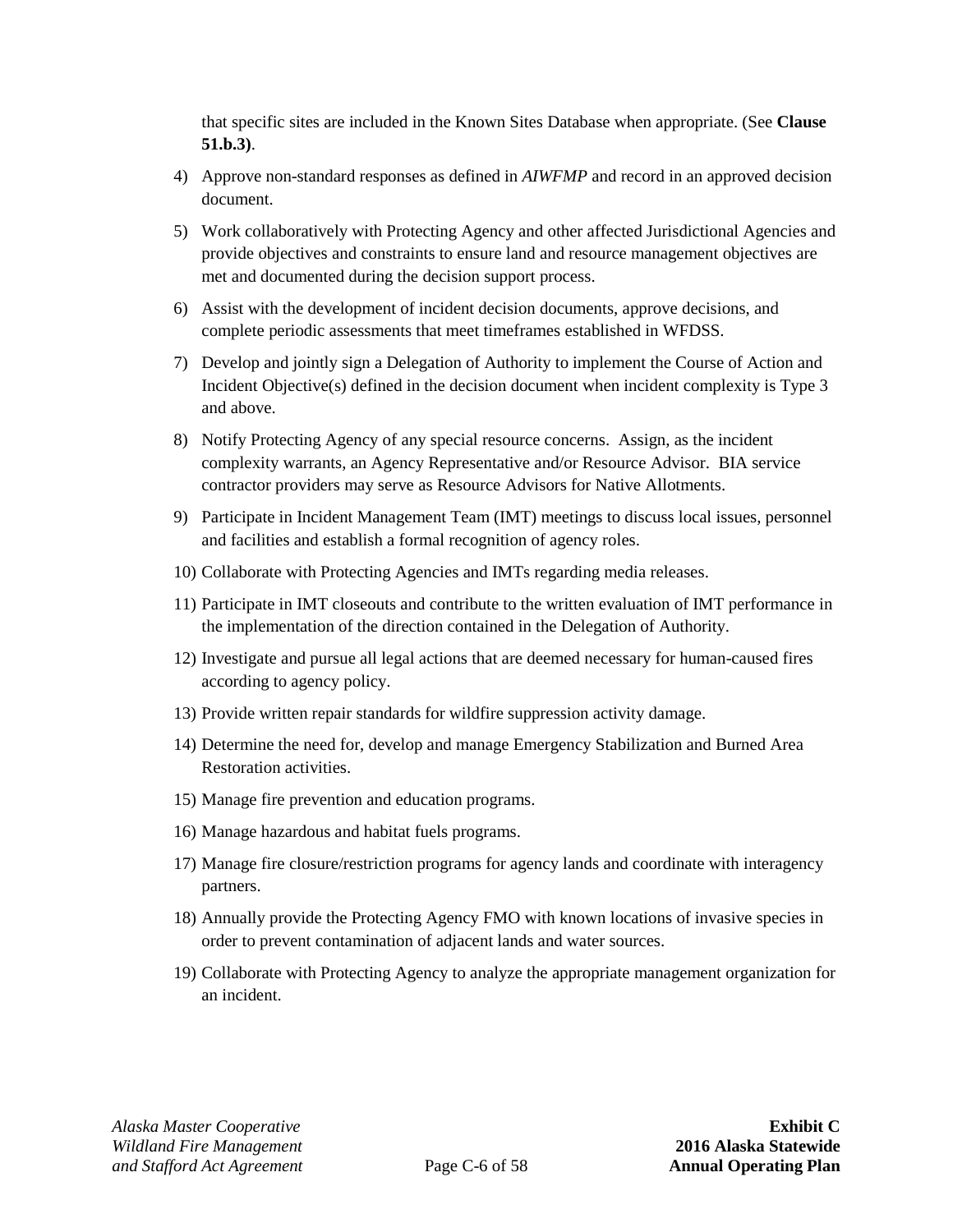#### <span id="page-14-0"></span>*c. PROTECTING AGENCIES:*

The Protecting Agencies in Alaska are the DNR, the Bureau of Land Management-AFS, and the USFS.

Protecting Agencies maintain and operate wildfire suppression organizations in Alaska with the primary intention of providing safe, cost-effective suppression services and minimizing unnecessary duplication of suppression systems. Suppression services include all management actions intended to protect identified values from a fire, extinguish a fire, or alter a fire's direction of spread. Management actions for the protection of identified values include, but are not limited to, surveillance, mapping, and on- site actions. If a Protecting Agency has an issue or concern with the Jurisdictional Agency that is irresolvable at the local level, that situation should immediately be elevated to the AFS Manager, the DNR Chief of Fire and Aviation, or the USFS R10 Fire Specialist to discuss and adjudicate with the regional fire management staff. Lessons learned from this process should be included in the Interagency Fall Fire Review agenda.

The Protecting Agencies will:

- 1) Provide the operational control for suppression services in support of the Jurisdictional Agency's mission.
- 2) Provide fire detection coverage based on levels of lightning activity and human use, or at a Jurisdictional Agency's request.
- 3) Determine and document the location, management option, and cause of each incident.
- 4) Ensure that new fires are initiated in the dispatch system, and that IRWIN correctly initiates the incident in WFDSS.
- 5) Implement the initial response to an incident, and notify the appropriate Jurisdictional Agenc(ies) of any fire detected on or threatening agency lands in accordance with the *AIWFMP*.
- 6) Collaborate with Jurisdictional Agenc(ies) to analyze the appropriate management organization for an incident.
- 7) Assign an Incident Commander for initial and extended responses.
- 8) Develop and jointly sign a Delegation of Authority to implement the decision document when the incident complexity is Type 3 or greater.
- 9) Provide supervision and support including oversight, direction and logistical support for all wildfires.
- 10) Assign a Protecting Agency liaison to out-of-state IMT's.
- 11) Conduct initial IMT briefings. Include representatives from affected Jurisdictional Agencies.
- 12) Conduct IMT closeouts and compile IMT evaluations, notes from the closeout, and the Incident Summary and forward to the Protecting Agencies' Chief of Fire Operations, affected Jurisdictional Agenc(ies) and the AWFCG Chair and Executive Assistant. .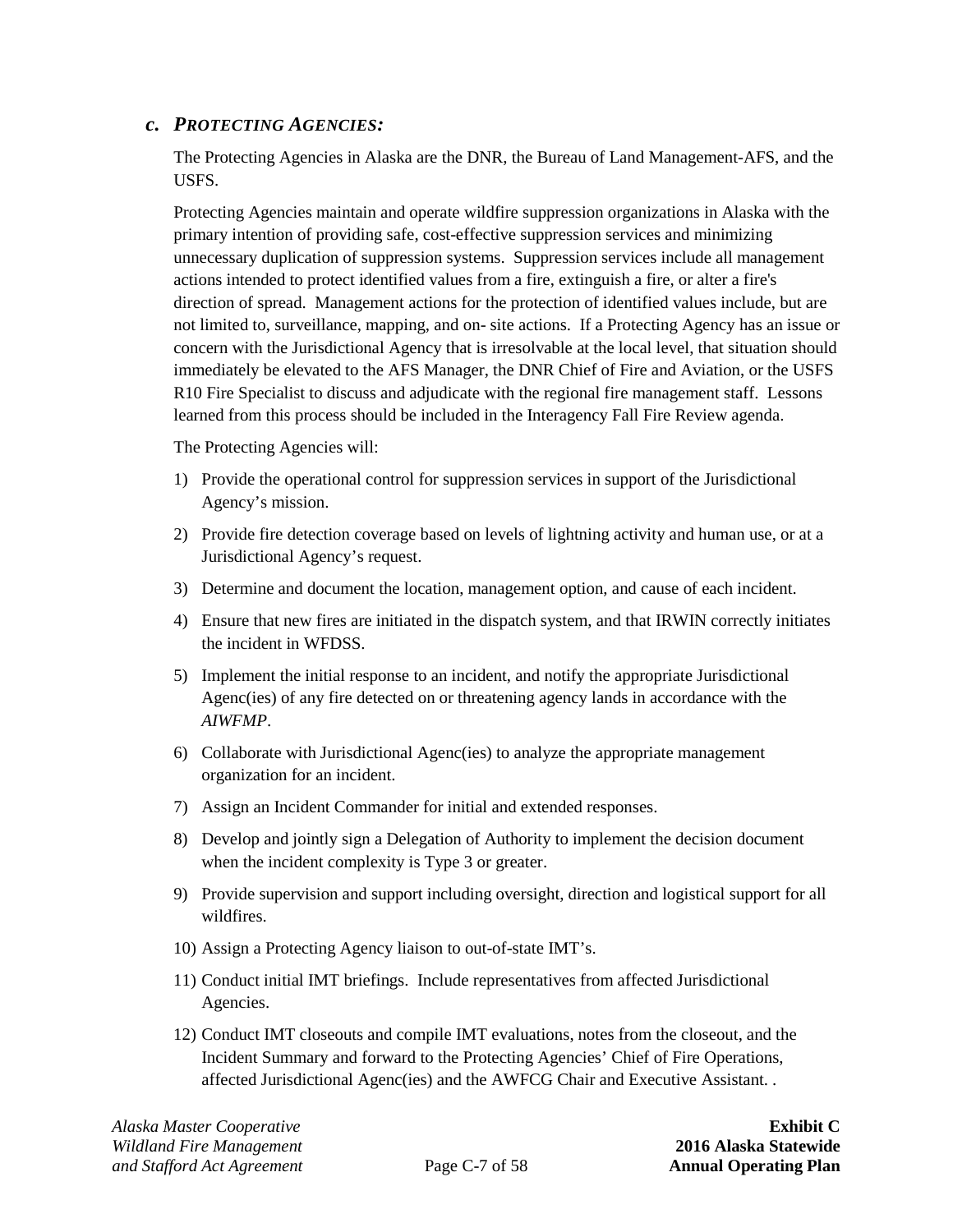- 13) Complete wildfire suppression activities damage repair in accordance with approved suppression repair plans.
- 14) Fulfill interagency reporting requirements as directed in the AIMG and provide Jurisdictional Agencies with final fire reports as described in **Clause [51.b.4\)](#page-60-1)**. Submit fire acreage and perimeter data for display on the AICC website using AWFCG GIS Committee protocols. Perimeters will be submitted for fires that escape initial attack in Full and Critical Management Option areas, and for all fires ten acres or greater. Submissions will include periodic acreage and perimeters for ongoing incidents as negotiated with the Jurisdictional Agency, and a final acreage and fire perimeter dataset for inclusion with the final fire report and the Geographic Information System (GIS) Fire History dataset. Collaborate with Jurisdictional Agencies to acquire and validate data.
- 15) Provide fire surveillance updates including latest perimeter maps for ongoing fires as negotiated (i.e. every five days or defined within WFDSS) with the Jurisdictional Agencies.
- 16) Provide wildland fire management related training to Jurisdictional and other Protecting Agencies employees, including emergency fire fighters, based on needs and available training space.
- 17) Collaborate with Jurisdictional Agencies and IMTs on media releases that provide fire statistics and on-going suppression/management actions on fires. Questions regarding Jurisdictional Agency policy or actions will be referred to the appropriate Jurisdictional Agency.
- 18) Distribute annual step-up and draw down plans to Jurisdictional Agencies. Discuss when resource levels and/or fire conditions have triggered step-up or draw down plans during daily tactical meeting.
- 19) Comply with Alaska Department of Fish and Game stream crossing permit requirements where necessary.
- 20) Ensure suppression operations comply with all Alaska Department of Fish and Game water withdrawal permit requirements.
- 21) Complete prescribed fire reporting requirements for inclusion in daily GACC and National reporting systems.

#### <span id="page-15-0"></span>*d. SUPPORTING AGENCIES:*

Refer to *Master Agreement*.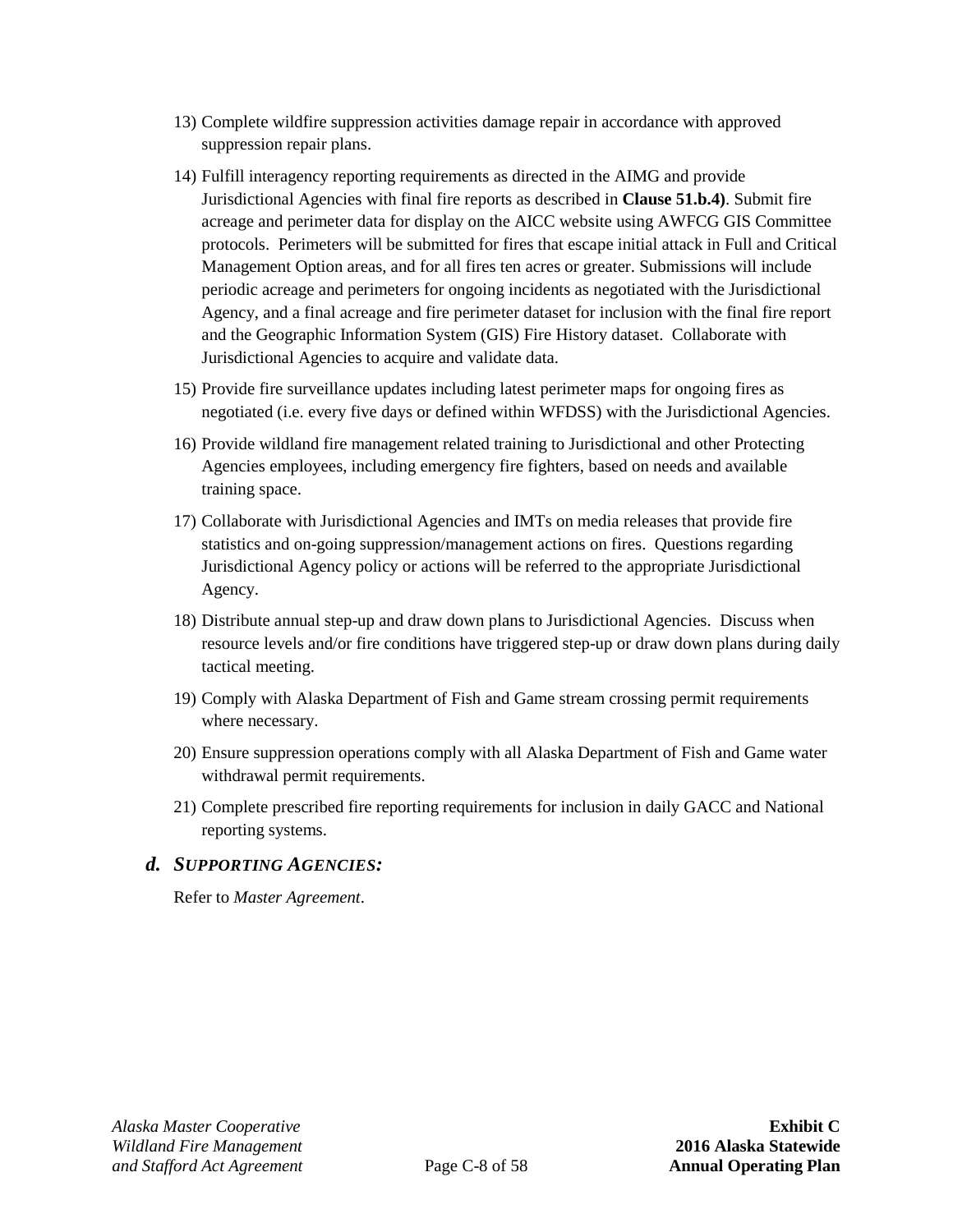## INTERAGENCY COOPERATION

### <span id="page-16-1"></span><span id="page-16-0"></span>**10.COORDINATING GROUPS:**

The AWFCG is responsible to review and update, as warranted, the *Alaska Interagency Wildland Fire Management Plan (AIWFMP)*. That plan and its appendices are available at [http://fire.ak.blm.gov/administration/awfcg.php?folder=Alaska%20Interagency%20Wildland%20Fire](http://fire.ak.blm.gov/administration/awfcg.php?folder=Alaska%20Interagency%20Wildland%20Fire%20Management%20Plan&content=d:%5Ccontent%5Cadmin%5Cawfcg%5CC.%20Documents) [%20Management%20Plan&content=d:\content\admin\awfcg\C.%20Documents](http://fire.ak.blm.gov/administration/awfcg.php?folder=Alaska%20Interagency%20Wildland%20Fire%20Management%20Plan&content=d:%5Ccontent%5Cadmin%5Cawfcg%5CC.%20Documents)

The *AIWFMP* is incorporated by reference into this *Statewide AOP*. Its purpose is to promote a cooperative, consistent, cost-effective, interagency approach to wildland fire management and it is the interagency reference for wildfire operational information. It specifies direction for the response to a wildfire that is based on the management option designation and provides guidelines to Jurisdictional and Protecting Agencies for decision support direction as the complexity of a wildfire increases.

## <span id="page-16-2"></span>**11.NATIONAL INCIDENT MANAGEMENT SYSTEM (NIMS):**

Refer to *Master Agreement*.

## <span id="page-16-3"></span>**12.ANNUAL OPERATING PLANS:**

Zone/Area/Forest/local Jurisdictional Units Annual Operating Plans (AOPs) will be incorporated as attachments to this *AOP* when completed, and as appropriate. The format for all AOPs between parties who are signatory to the *Master Agreement* should be similar to this *Statewide AOP* and address local operating procedures. Signed AOPs should be submitted annually no later than May 1 to agency representatives listed below in Clause [58;](#page-63-4) USFS AOPs should be submitted to the R6/10 Incident Business Coordinator. AOPs are valid until a new AOP is signed and submitted.

## <span id="page-16-4"></span>**13.INTERAGENCY FIRE DISPATCH CENTERS:**

Interagency Fire Dispatch Centers by Protecting Agency are listed below in **[Table 2.](#page-17-2)**

#### <span id="page-16-5"></span>*a. STAFFING*

Between May 1 and August 15, most interagency fire dispatch centers operate from 08:00 to 18:00 hours, seven days per week. Galena and Southwest Area are exceptions to the aforementioned dates. The interagency fire dispatch centers may be staffed prior to May 1 and after August 15 as determined by the Protecting Agency. Center hours are extended as needed. All interagency fire dispatch centers will have an after-hours and off season contact protocol identified in their dispatch plan.

The interagency fire dispatch centers are staffed, funded, and supported by the Protecting Agencies responsible for the Zone, Area or Forest in which they are located (See **[Table 2](#page-17-2)** below).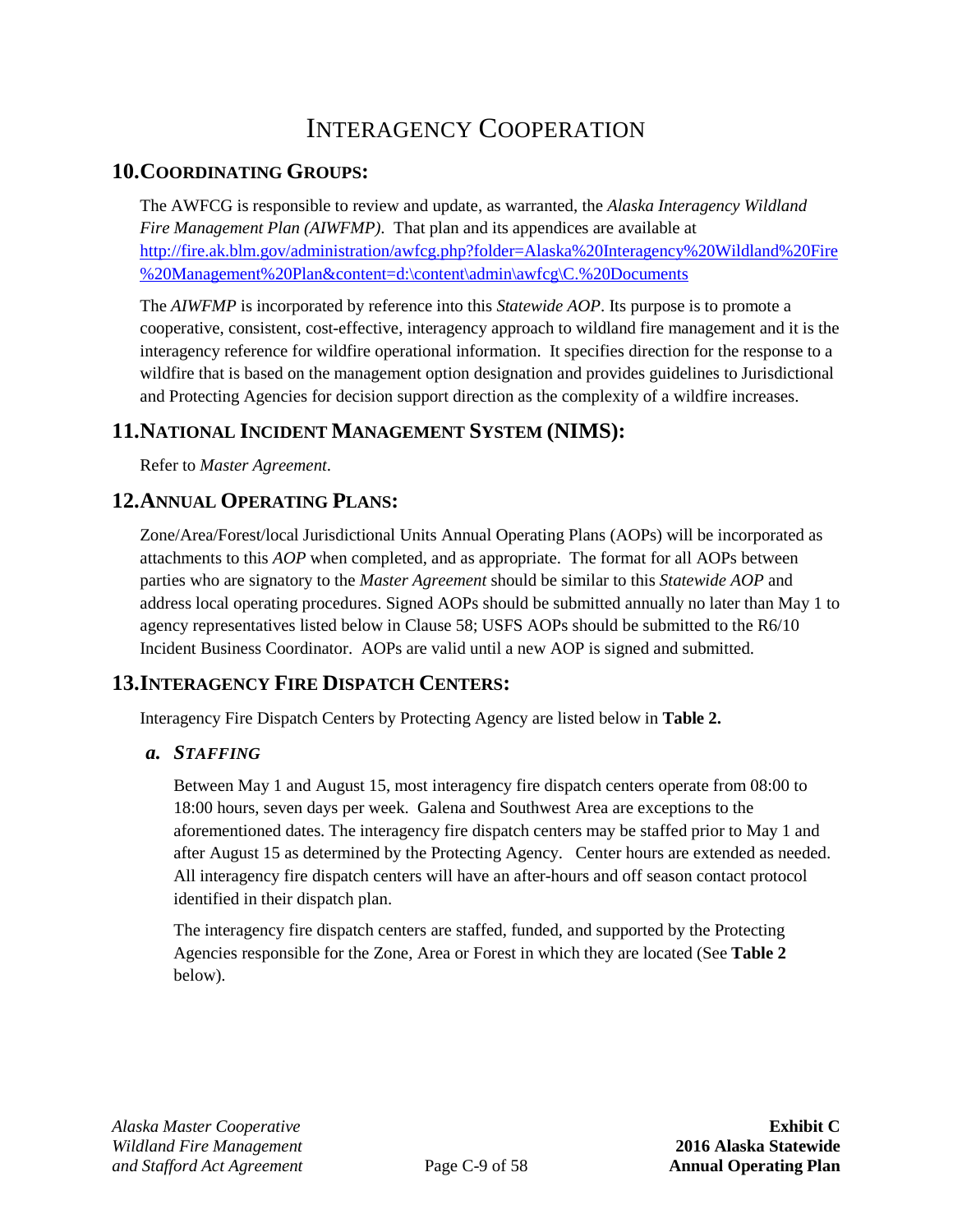### <span id="page-17-0"></span>*b. RESOURCE ORDERS*

Federal agencies work under a two-tier dispatch system. Orders flow from local dispatch centers to the Alaska Interagency Coordination Center (AICC). DNR dispatch works under a three tier dispatch system; resource orders are placed from the area dispatch centers to the State Logistics Center (SLC); if SLC is unable to fill the resource request, the resource order is placed by SLC to AICC. Reference the AIMG for more specific information.

Resource orders for the Jurisdictional Agencies will be processed through their local Protecting Agency interagency fire dispatch center with the exception of DOI regional office orders which are processed by AICC.

Employees performing virtual (off-site i.e. Fire Behavior Analyst) incident assignments will be ordered through the standard dispatch ordering system. A charge code will be provided on the resource order. In the event that the employee is ordered to support multiple incidents or to work with a decision support center supporting multiple incidents, the employee will be provided multiple incident charge codes or a fire support code by the ordering unit or incident supervisor. (See *NWCG Memo #13-2011* at [http://www.nwcg.gov/sites/default/files/memos/eb-m-11-](http://www.nwcg.gov/sites/default/files/memos/eb-m-11-013.pdf) [013.pdf\)](http://www.nwcg.gov/sites/default/files/memos/eb-m-11-013.pdf).

<span id="page-17-2"></span>

| <b>Table 2: Interagency Fire Dispatch Centers</b>                            |                                   |                                                                                                                                                                                                                                       |                 |                                   |                 |
|------------------------------------------------------------------------------|-----------------------------------|---------------------------------------------------------------------------------------------------------------------------------------------------------------------------------------------------------------------------------------|-----------------|-----------------------------------|-----------------|
| <b>DNR Protection Area*</b>                                                  |                                   | <b>AFS</b> Protection Area <sup>**</sup>                                                                                                                                                                                              |                 | <b>USFS Protection Area</b>       |                 |
| <b>Area</b>                                                                  | <b>Location</b>                   | Zone                                                                                                                                                                                                                                  | <b>Location</b> | <b>Forest</b>                     | <b>Location</b> |
| <b>State Logistic Center</b>                                                 | <b>Fairbanks</b>                  | Galena Zone                                                                                                                                                                                                                           | Galena          | Chugach<br><b>National Forest</b> | Anchorage       |
| <b>Delta Area</b><br><b>Fairbanks Area</b>                                   | Delta<br>Fairbanks                | <b>Upper Yukon</b><br>/Tanana/ Military<br>Zones                                                                                                                                                                                      | Fairbanks       | Tongass<br><b>National Forest</b> | Sitka           |
| <b>Tok Area</b><br><b>Valdez/Copper River</b><br><b>Anchorage/Matsu Area</b> | Tok<br>Copper<br>Center<br>Palmer | *DNR Protection Area includes the Southeast Area in Haines; the<br>DNR resource staff provides fire suppression services and reporting,<br>as needed; there is no fire Interagency Fire Dispatch Center within<br>the Southeast Area. |                 |                                   |                 |
| <b>Kenai/Kodiak Area</b><br><b>Southwest Area</b>                            | Soldotna<br>McGrath               | **Southern Zone located in Anchorage is also under the<br>management of AFS; the Southern Zone dispatch center supports the<br>BLM resource staff and does not function as a fire dispatch center.                                    |                 |                                   |                 |

## <span id="page-17-1"></span>**14.ALASKA INTERAGENCY COORDINATION CENTER:**

The AICC is the Geographic Area Coordination Center (GACC) and serves as the focal point for statewide tactical resource coordination, logistics support, and predictive services for all state and federal agencies involved in wildland fire management and suppression in Alaska. AICC is located at the AFS facilities in Fairbanks; AFS provides office space and furniture, office equipment and supplies, and telecommunications, computers, network access and support to the GACC. AFS bills costs associated with these items to DNR in the Annual Fixed Costs Bill for Collection. Positions are staffed and funded by the employing agency as shown in **[Table 3](#page-18-3)**.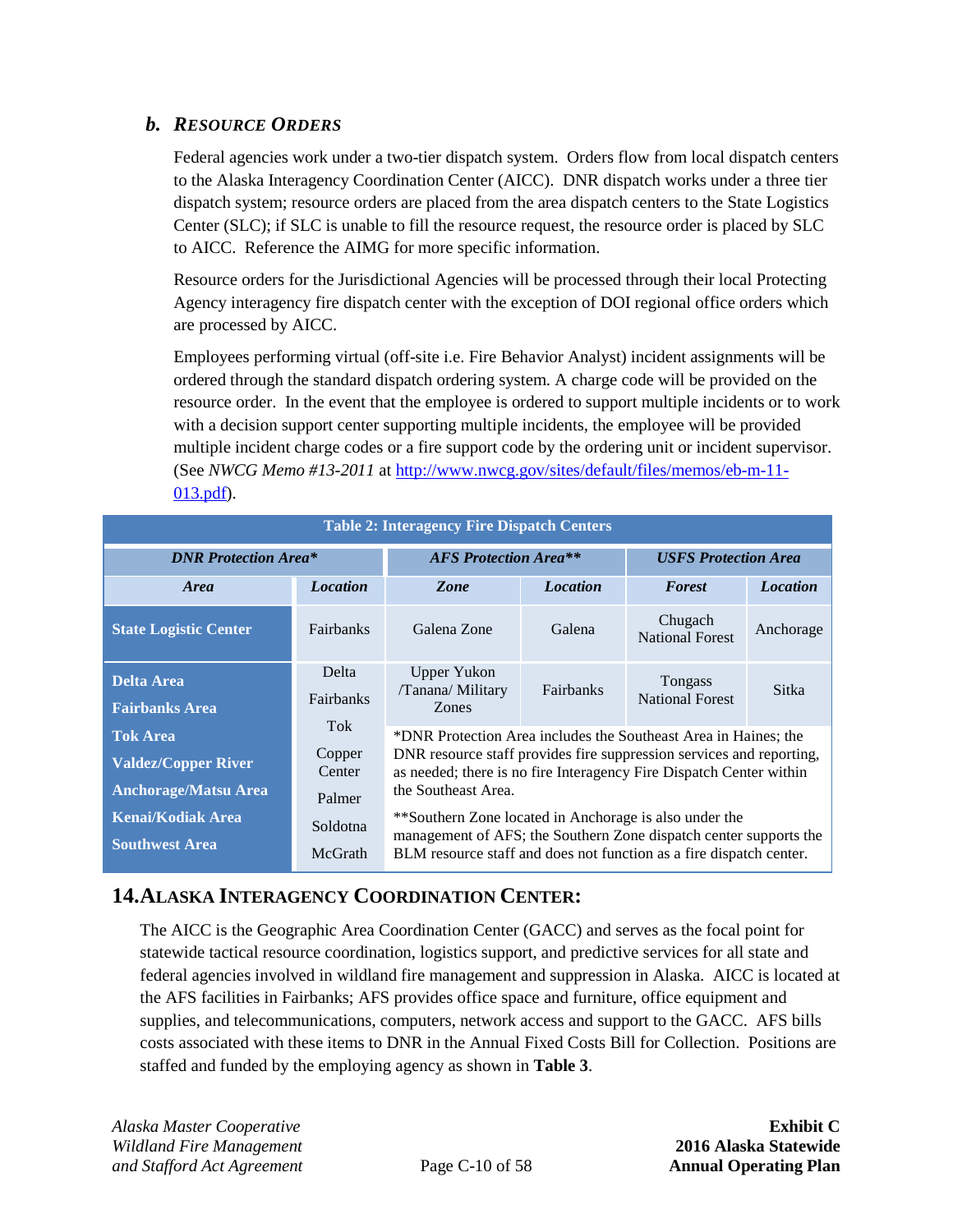<span id="page-18-3"></span>

| Table 3: AICC Staffing and Funding 2016                                                                                |                 |                  |  |
|------------------------------------------------------------------------------------------------------------------------|-----------------|------------------|--|
| <b>Position</b>                                                                                                        | <b>Agency</b>   | <b>Funded By</b> |  |
| <b>Center Manager</b>                                                                                                  | <b>AFS</b>      | <b>AFS</b>       |  |
| <b>Assistant Center Manager</b>                                                                                        | <b>USFS/AFS</b> | <b>USFS/AFS</b>  |  |
| <b>Logistics Coordinator</b>                                                                                           | <b>DNR</b>      | <b>DNR</b>       |  |
| <b>Intelligence Coordinator</b>                                                                                        | <b>DNR</b>      | <b>DNR</b>       |  |
| <b>Fire Weather Program Manager</b><br>(job shared position)                                                           | <b>NPS</b>      | <b>NPS</b>       |  |
| <b>Fire Behavior Specialist</b>                                                                                        | <b>DNR</b>      | <b>DNR</b>       |  |
| <b>Tactical Resources Coordinator</b>                                                                                  | <b>AFS</b>      | <b>AFS</b>       |  |
| <b>Logistics Dispatchers</b><br>Overhead (2)<br>$\bullet$<br>Aircraft (2)<br>$\bullet$<br>Equipment $(1)$<br>$\bullet$ | <b>AFS</b>      | <b>AFS</b>       |  |
| <b>Intelligence Dispatchers (1)</b>                                                                                    | <b>AFS</b>      | <b>AFS</b>       |  |
| <b>Tactical Resources Dispatchers (3)</b>                                                                              | <b>AFS</b>      | AFS(3)           |  |

### <span id="page-18-0"></span>*a. ALASKA INTERAGENCY MOBILIZATION GUIDE (AIMG)*

The *AIMG* is a component of this Statewide AOP by reference. It is published annually by April 1, and is the reference guide for interagency mobilization. All changes should be submitted to AICC by March 1 using the Change Request Form located at: [http://fire.ak.blm.gov/logdisp/aimg.php.](http://fire.ak.blm.gov/logdisp/aimg.php)

## <span id="page-18-1"></span>*b. AICC WEBSITE*

The AICC website at<http://fire.ak.blm.gov/> is a comprehensive source of fire-related information including, but not limited to, the Alaska Preparedness Levels, the Daily Situation Report, current and historic fire perimeter maps, media releases, planned prescribed fires, historical fire data, current weather forecasts, weather station data, Canadian Forest Fire Danger Rating System indices, predictive services products, incident management teams, crew use and the EFF Type 2 Crew Rotation List.

#### <span id="page-18-2"></span>*c. INTERNAL MOVEMENT OF JURISDICTIONAL AGENCY RESOURCES*

Internal Jurisdictional Agency mobilization of agency resources within Alaska and to/from the Lower 48 is at the discretion and cost of that agency. These internal movements may be accomplished without the use or notification of AICC. However, use of standard dispatching procedures is recommended to facilitate tracking of resource use and availability while in Alaska.

If agency resources are charging to a fire code, use of ROSS and coordination with the Protecting Agency FMO is required with the exception of personnel on their home unit and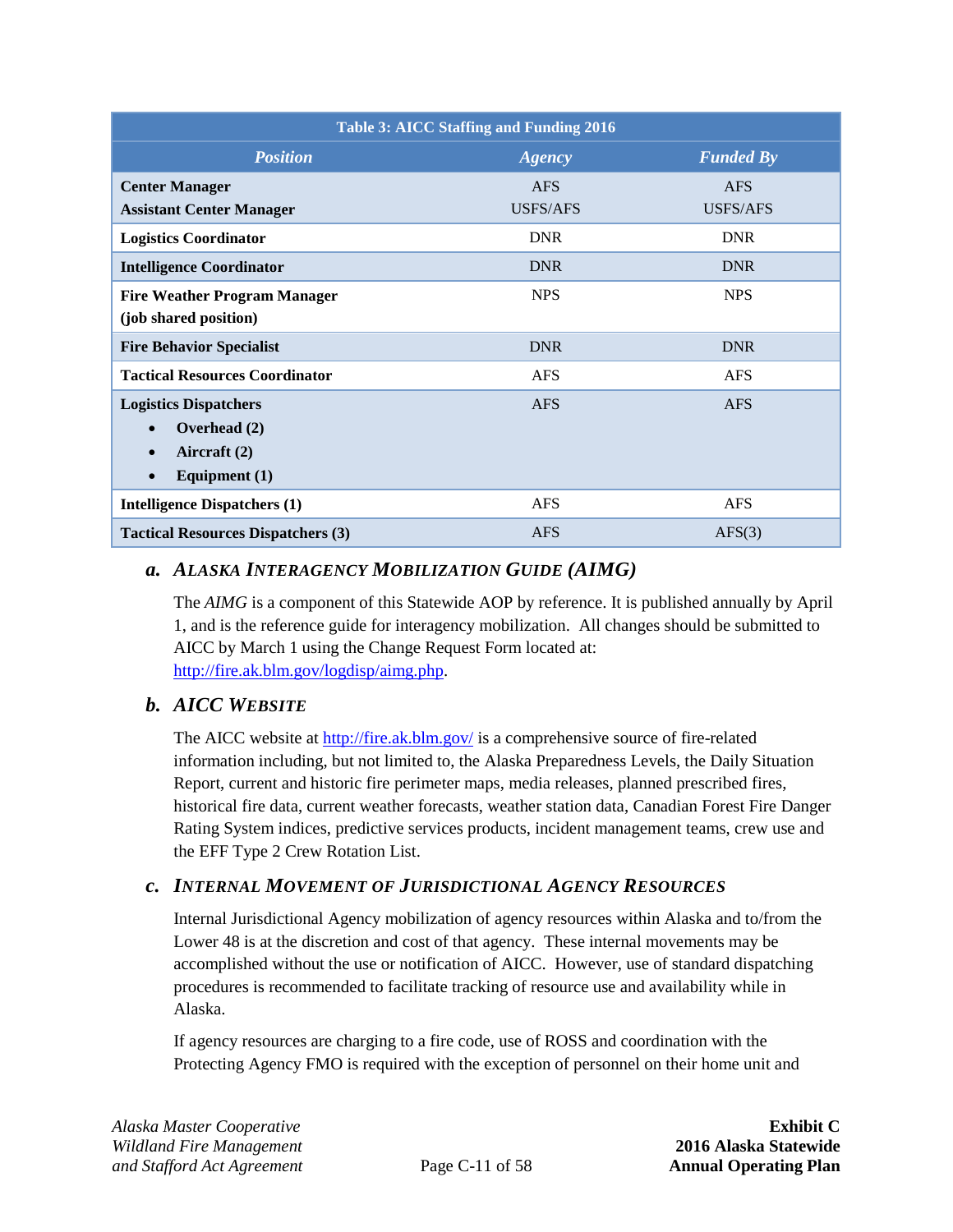acting within the scope of their authority. Charges included in cross-billing must be supported by documentation (resource orders, travel vouchers, OF-288, etc.).

### <span id="page-19-0"></span>**15.INTERAGENCY RESOURCES:**

Reference the AIMG for types, procedures and protocols. All agencies' assigned personnel will function under the receiving agency's health, safety, and air operations procedural policies unless the sending agency's policies are more stringent, in which case the more stringent policies will be followed. When safety issues, concerns, or questions develop, agency subject matter experts will be contacted for resolution.

#### <span id="page-19-1"></span>*a. AVAILABILITY*

During the fire season, as necessary, each Jurisdictional and Protecting Agency will determine what resources are available for initial response and/or incident assignments, notify the local Protecting Agency Fire Management Officer (FMO), and status in ROSS. This information will be provided by the Protecting Agency FMOs to their representatives for the Daily Statewide Tactical Meeting. Area/Zone/Forest resource availability will be managed within the local Area/Zone/Forest.

#### <span id="page-19-2"></span>*b. STATEWIDE SHARED TACTICAL RESOURCES*

Statewide shared tactical resources include smokejumpers, aerial supervision modules, air attack, lead planes and airtankers. The protocols for requesting and use of these resources are identified in the *AIMG*.

Requests for extended and weekend staffing will be processed by AICC and costs will be allocated to the agency making the request. These costs and the resulting support costs are included in the Bill for Collection for Suppression and Non-specific Suppression Support.

#### <span id="page-19-3"></span>*c. STRATEGIC ALLOCATION OF TACTICAL RESOURCES*

During the fire season, as necessary, daily meetings include the DNR Statewide Preposition Conference Call, the AFS Tactical Meeting, the Daily Statewide Tactical Meeting, the Statewide Weather Briefing, and Area/Zone/Forest briefings. Each Protecting Agency will decide which resources will be made available for standby, pre-positioning, or commitment to an incident. The USFS Regional Fire Specialist will be the focal point for USFS resources. During the Daily Statewide Tactical Meeting (routinely attended by the DNR Fire Operations Forester, the AFS Chief, Division of Fire Operations, and the AICC Manager, and available to jurisdictional representatives), the initial distribution of resources will be made. The location and status of the statewide shared tactical resources will be conveyed to the Agencies and Interagency Fire Dispatch Centers via the teletype, the Daily Statewide Tactical Meeting, and/or Integrated Fire Management (IFM).

Considerations for resource distribution include:

- Use of all available in-state resources
- Ordering of additional resources from the Lower 48 or Canada
- Alaska and National Preparedness Levels

*Alaska Master Cooperative* **Exhibit C** *Wildland Fire Management* **2016 Alaska Statewide** *and Stafford Act Agreement* Page C-12 of 58 **Annual Operating Plan**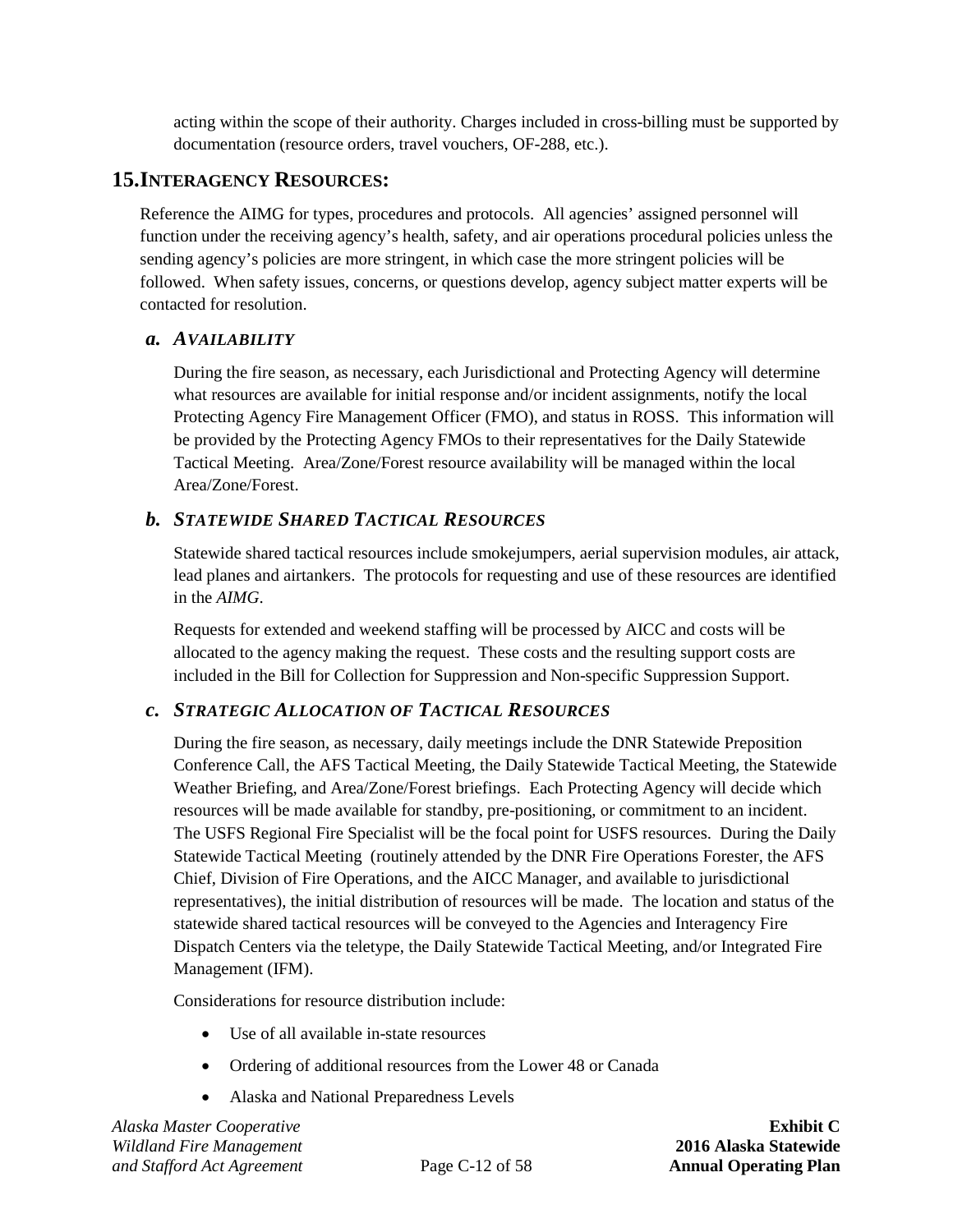- Severity funding requests both agency-specific and interagency
- Draw-down and Step-up plans

Once the distribution of resources has been established, the priority for dispatch of these statewide tactical resources will be based on protection priorities as established in the *AIWFMP*. Strategic resource decisions determined by the Daily Statewide Tactical Meeting will be communicated to the Agencies and the Interagency Fire Dispatch Centers via the teletype and/or IFM.

### <span id="page-20-0"></span>*d. RESOURCE ALLOCATION PRIORITIES*

Under Alaska Preparedness Levels 1-3, the Protecting Agencies' fire operation leads set resource allocation priorities; under Preparedness Levels 4 and 5, the Alaska Multi-agency Coordinating Group (AMAC) approves those priorities. Reference *AMAC Handbook* [\(http://fire.ak.blm.gov/administration/mac.php\)](http://fire.ak.blm.gov/administration/mac.php) and Alaska Preparedness Levels in the *AIMG* [\(http://fire.ak.blm.gov/logdisp/aimg.php\)](http://fire.ak.blm.gov/logdisp/aimg.php)

#### <span id="page-20-1"></span>*e. MUTUAL SUPPORT*

The Protecting Agencies may request tactical resources from each other for initial response without processing a Resource Order. OF-288 time sheets will be completed and signed before tactical and/or support resources are released. If this is not possible, teletype or email approval of hours worked is acceptable. Jurisdictional Agency resources may respond based on a verbal request from the Protecting Agency but follow-up documentation including a Resource Order and approved Time Report is required.

**Any non-Stafford Act, non-fire response request requires a Reimbursable Agreement be in place prior to filling a request. (For the Department of the Interior Agencies see the 2014 U.S. Department of the Interior Memorandum of Agreement for Intra-Agency Support during Emergency Incidents.)**

[https://www.doi.gov/sites/doi.gov/files/migrated/emergency/upload/DOI-MOA-post-surname-](https://www.doi.gov/sites/doi.gov/files/migrated/emergency/upload/DOI-MOA-post-surname-FINAL-14JAN14.pdf)[FINAL-14JAN14.pdf](https://www.doi.gov/sites/doi.gov/files/migrated/emergency/upload/DOI-MOA-post-surname-FINAL-14JAN14.pdf)

#### <span id="page-20-2"></span>*f. EXTENDED STAFFING REQUESTS*

All requests for extended staffing must be approved and a charge/reimbursable code assigned by the Protecting Agency FMO. The use of local Jurisdictional or Protecting Agency resources will be documented at the local dispatch level to support overtime authorizations and billing procedures and be provided to the regional fire management offices. A Resource Order is required for extended staffing by Jurisdictional Agency resources to support cost recovery billing by the Jurisdictional Agency (see **Clauses [38](#page-37-3)** and **[46.f](#page-53-0)**).

#### <span id="page-20-3"></span>*g. SUPPLEMENTAL RESOURCE REQUESTS*

Cost incurred for supplemental resource request mobilizations and assignments will be apportioned as decided at the Daily Statewide Tactical Meeting and included in the Bill for Collection for Suppression and Non-Specific Suppression Support. Any cost-sharing for these supplemental resources will be documented on the Resource Orders through AICC (e.g., sharing a booster load of Smokejumpers between DNR and AFS, GACC Support, MAC Support).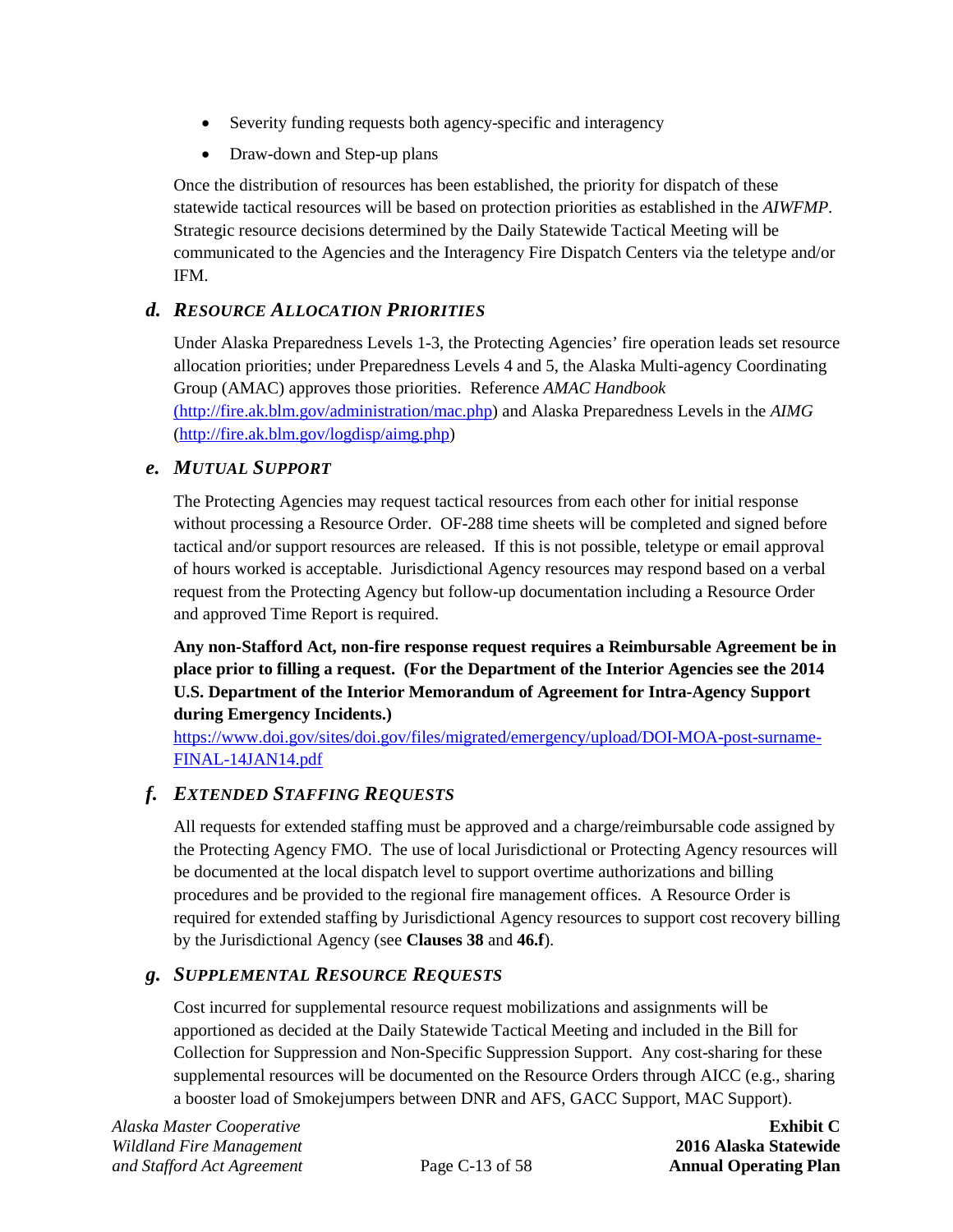### <span id="page-21-0"></span>*h. SEVERITY FUNDING REQUESTS*

Federal severity funding may be used to temporarily increase or extend seasonal firefighting staff and resources; provide for extended use of aircraft; additional aircraft and resources; and pay for standby and increased fire prevention activities. Additional information regarding federal severity funding is available at[: http://www.nifc.gov/policies/pol\\_severity\\_funding.html](http://www.nifc.gov/policies/pol_severity_funding.html)

#### <span id="page-21-1"></span>*i. FIRE MEDIC PROGRAM*

The Fire Medic Program is managed by the DNR Division of Forestry Safety Officer, and the AFS Safety and Occupational Health Specialist who serves as the program's Fire Medic Coordinator. The physician sponsor is the Medical Director of the program.

The program's managing documents are the *Alaska Interagency Wildland Fire Medic Policy* and its appendices, including the Program's *Standard Operating Guidelines*. See the *AIMG* for Fire Medic ordering procedures.

DNR provides the administrative support to process all hiring, payroll, worker's compensation, travel and other miscellaneous expenses associated with EFF Medics on fire assignments. AFS funds the Fire Medic Coordinator and is responsible for the program's management and operations

The costs incurred for pre-season orientation training for Fire Medics (not including EFF wages) are divided equally between AFS and DNR. Pre-season replacement of expired kit items and restocking during the fire season are charged to individual incidents, when possible. When replacement costs are not charged to incidents, they are divided equally between AFS and DNR. Fire Medic expenses incurred on incident assignments are charged to that incident. The reimbursable costs for the Fire Medic Program are included in the Suppression and Non-Specific Support Bill for Collection.

## <span id="page-21-2"></span>*j. TYPE 2 EFF CREW MOBILIZATION*

Type 2 EFF crews are managed as defined in the *Alaska Emergency Firefighter Type 2 Crew Management Guide* available at [http://fire.ak.blm.gov/logdisp/crews.php.](http://fire.ak.blm.gov/logdisp/crews.php)

Mobilization of Type 2 EFF crews to the Lower 48 is an Alaskan priority. Parties to this Agreement will provide their resources for assignments as Crew Representatives, Interagency Resource Representatives, and Crew Administrative Representative.

#### <span id="page-21-3"></span>*k. INTERAGENCY AND AGENCY CREWS*

Type 1, Type 2IA, and Type 2 interagency or agency crews will be used as available. By June 1, all Type 1 and Type 2IA crews should complete their annual training and/or certification requirements. For Type 1 crew certification requirements, reference the *Standards for Interagency Hot Shot Crew Operations* [\(http://www.fs.fed.us/fire/people/hotshots/ihc\\_stds.pdf\)](http://www.fs.fed.us/fire/people/hotshots/ihc_stds.pdf); Type 2IA crews will meet *Interagency Standard for Fire and Fire Aviation Operations* [\(http://www.nifc.gov/policies/pol\\_ref\\_redbook.html\)](http://www.nifc.gov/policies/pol_ref_redbook.html) standards. See the *AIMG* for ordering procedures.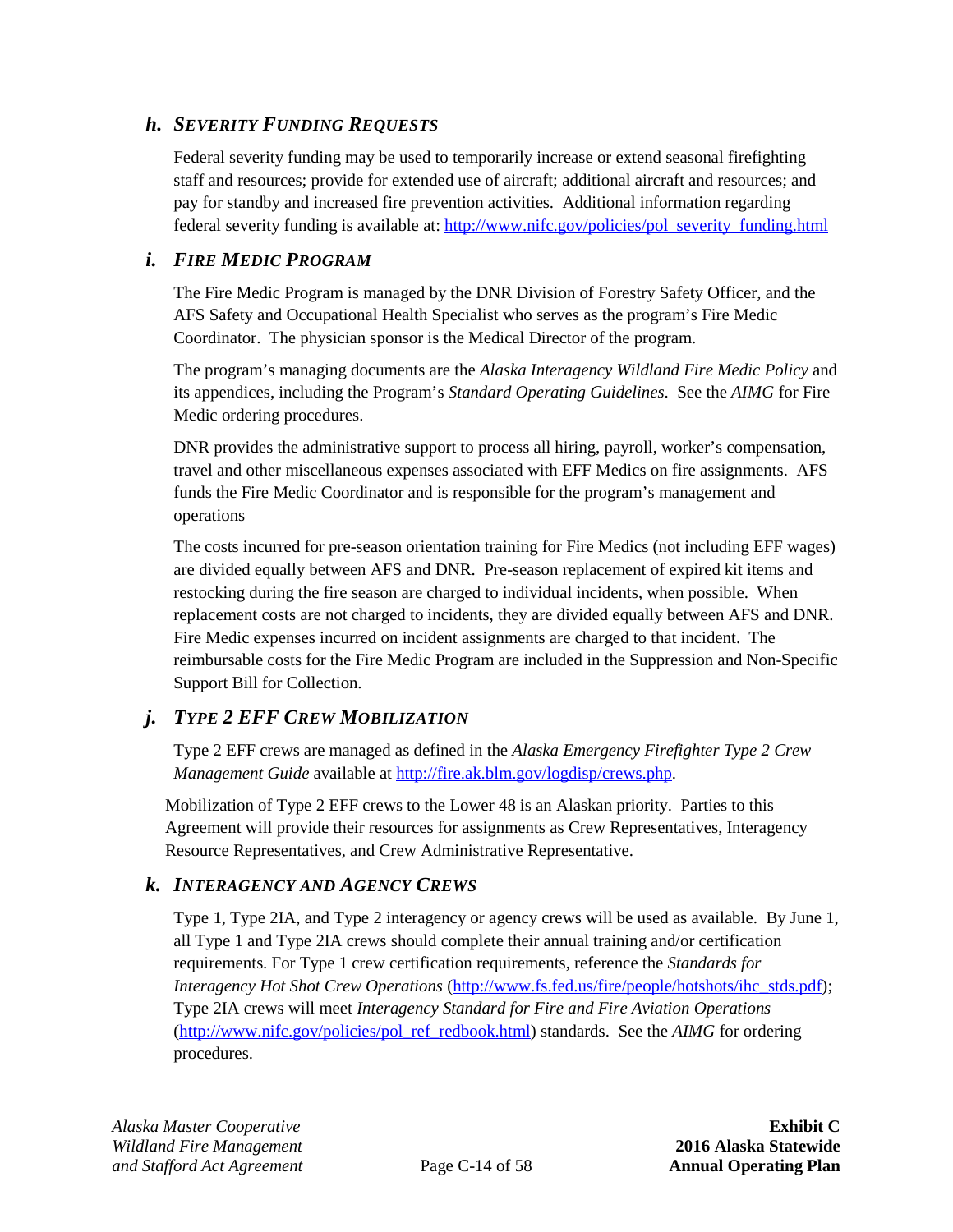#### <span id="page-22-0"></span>*l. NATIONAL GUARD*

The DNR will establish contacts and necessary agreements for National Guard assistance. All requests for National Guard resources will be processed by SLC.

#### <span id="page-22-1"></span>*m. NON-DNR STATE OF ALASKA RESOURCES*

DNR will process requests for State of Alaska employees and ensure that reimbursable services agreements are in place. Costs are reimbursable to DNR and included with the Suppression and Non-Specific Suppression Support billings.

#### <span id="page-22-2"></span>*n. NON-NWCG FEDERAL AGENCY RESOURCES*

AFS will process requests for non-NWCG Federal Agency employees and ensure that reimbursable services agreements are in place. Costs are reimbursable to AFS and included with the Suppression and Non-Specific Suppression Support billings.

#### <span id="page-22-3"></span>*o. ALASKA ORIENTATION BRIEFING*

Lower 48 resources filling Resource Order requests for incident assignments in Alaska will have an Alaska Orientation Briefing package made available to them.

#### <span id="page-22-4"></span>*p. MISCELLANEOUS ASSISTANCE*

Agencies are accountable for tracking the expenditures charged for these activities. Where separate reimbursable agreements are necessary, establishing reimbursable agreements and charge codes pre-season is encouraged. Costs associated with this section that are eligible for reimbursement using a Bill for Collection may be totaled and included as a separate line item in the Annual Fixed Costs billing. Each bill is subject to audit.

#### **1) Meals and Lodging**

AFS has lodging and dining facilities available on Fort Wainwright and in Galena.

Personnel filling a fire Resource Orders are subsisted and sign for meals and lodging at AFS facilities using an assigned charge code.

Personnel using reimbursable agreements for meals or lodging must ensure that their agency has a reimbursable agreement and accompanying charge code in place prior to arrival.

Personnel intending to use a credit card for lodging expenses must confirm prior to arrival that their credit card will be accepted at the facility. Credit cards may be accepted for lodging at the AFS barracks on Fort Wainwright and Galena; credit cards are not accepted at AFS facilities for meals.

Personnel on resource orders will be given priority for lodging. Lodging for agency personnel not on a Resource Order is available on a case-by-case basis.

Cash is accepted at the AFS Barracks and AFS Dining Hall on Fort Wainwright. The cash meal price is set annually; the AFS costs for meals charged to a reimbursable agreement or a fire resource order charge code are based upon the established per diem rates for that location. Meals, including sack lunches that are ordered, regardless if they are consumed, will be billed to the charge code. AFS barracks rates are established annually.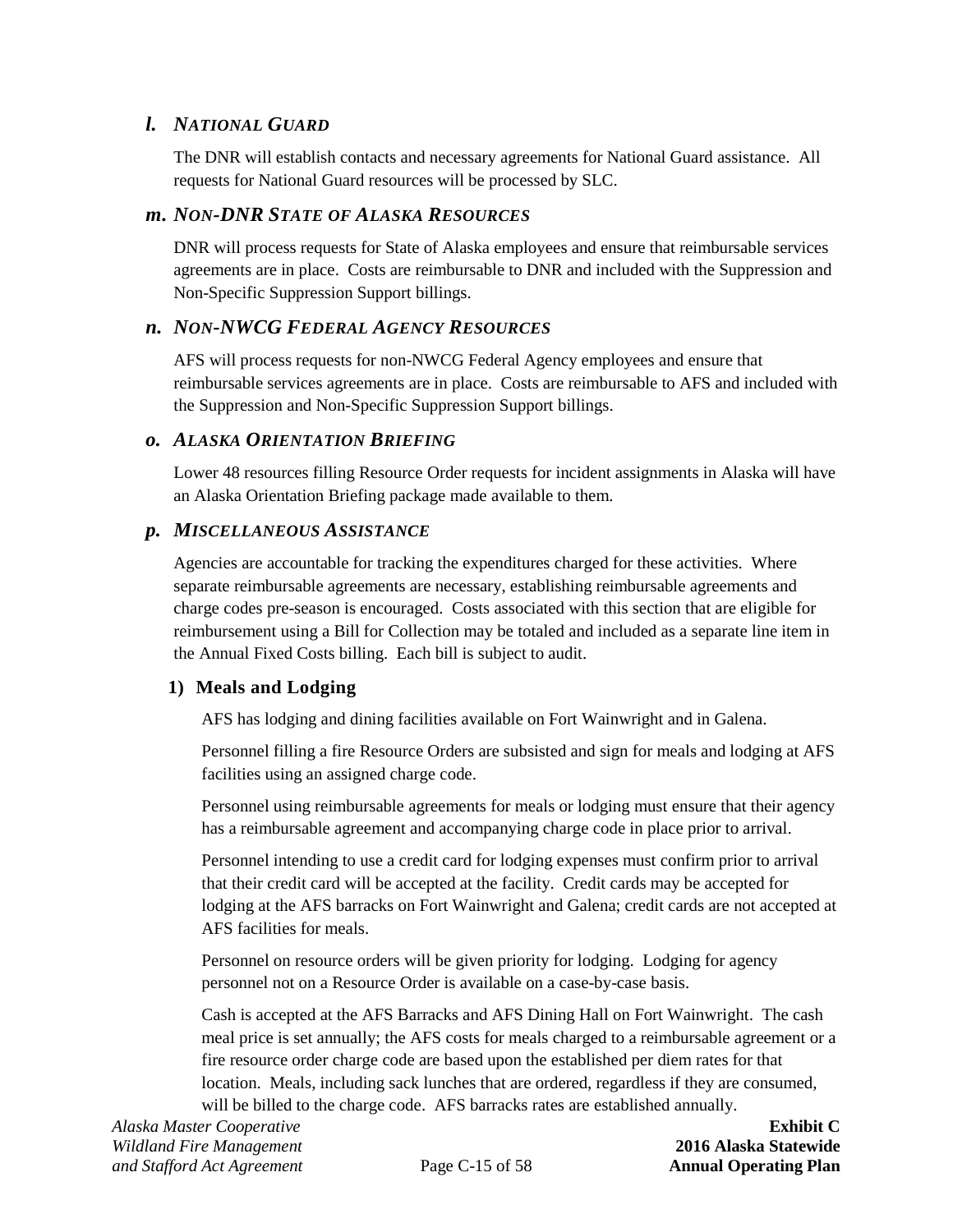#### **2) AFS Facilities on Fort Wainwright**

AFS provides office space and furniture, office equipment and supplies, telecommunications, computers, network access and support. Refer to **[Attachment 1:](#page-66-0) [Annual Fixed Costs.](#page-66-0)**

#### **3) McGrath Facilities**

The DNR is authorized to utilize the BLM's facilities and associated land at McGrath as a fire preparedness facility and is billed for the maintenance of those facilities.

### <span id="page-23-0"></span>**16.STATE TO STATE RESPONSE:**

Refer to **Clause [46](#page-51-0)** in this AOP, *Master Agreement Clause 16,* and *Exhibit D: Reimbursable Billings and Payments*.

#### <span id="page-23-1"></span>**17.STANDARDS:**

Assigned personnel will function under the Protecting Agency's health and safety, and air operations procedural policies unless the Agency's policies of assigned personnel are more stringent. In that case, the more stringent Agency's policies will be followed by that individual. When safety issues, concerns, or questions develop, an Agency subject matter expert will be contacted for resolution.

Alaska interagency standards are also addressed in the AIMG and the AIWFMP.

The hiring or employing agencies are responsible for ensuring that local government or structure fire department personnel utilized on wildland fires are trained and qualified according to:

- *National Interagency Incident Management System Wildland Fire Qualification Guide (*National Wildland Fire Coordinating Group Publication 310-1), [\(http://www.nwcg.gov/memos/eb-m-15-012\)](http://www.nwcg.gov/memos/eb-m-15-012)
- *Forest Service Fire and Aviation Management Qualifications Guide*, (USFS), [\(http://www.fs.fed.us/fire/publications/\)](http://www.fs.fed.us/fire/publications/)
- And/or *Wildland Training for Structural Firefighters,* (U.S. Fire Administration), [\(http://www.usfa.fema.gov/downloads/pdf/wildland\\_training\\_crosswalk.pdf\)](http://www.usfa.fema.gov/downloads/pdf/wildland_training_crosswalk.pdf).

Each agency will provide coordination and payment of personnel and equipment, as needed, when local government or structure fire department resources are required within their respective Protection Areas. These costs may be reimbursable per terms of local agreements. Personnel and equipment of these departments will be utilized only in their areas of specialized expertise, jurisdiction and qualification. Additional guidance is contained in the *Interagency Standard for Fire and Fire Aviation Operations* [\(http://www.nifc.gov/policies/pol\\_ref\\_redbook.html\)](http://www.nifc.gov/policies/pol_ref_redbook.html).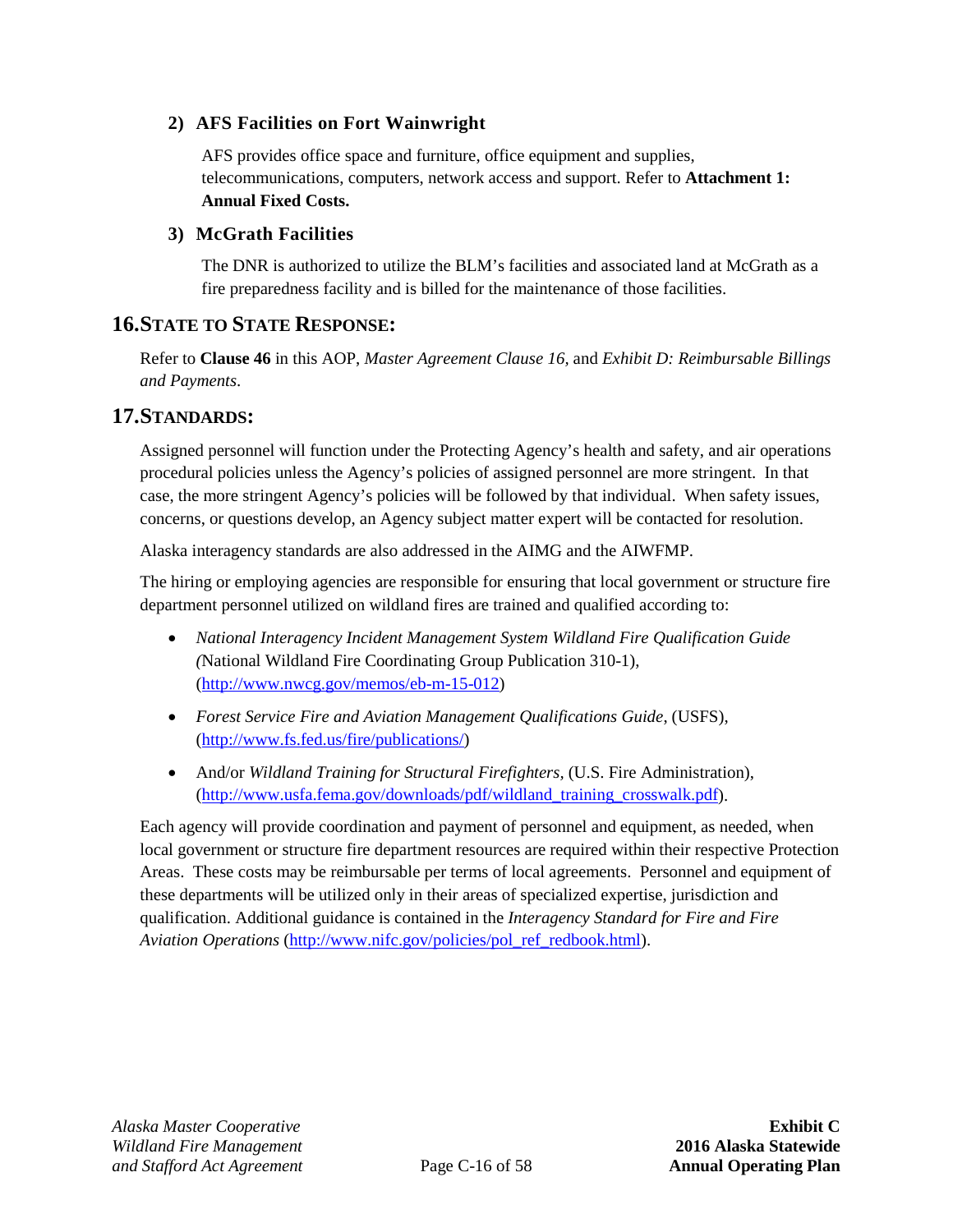## PREPAREDNESS

## <span id="page-24-1"></span><span id="page-24-0"></span>**18.PROTECTION PLANNING:**

The Jurisdictional Agencies are responsible for setting the strategic fire direction.

<span id="page-24-2"></span>

| <b>Table 4: Due Dates and Protection Planning Tasks</b> |                                                                                                                                                                                                                                                                                                                                                                                                                                                                                                                                                                                                                                                                                                                                                                                                          |  |  |
|---------------------------------------------------------|----------------------------------------------------------------------------------------------------------------------------------------------------------------------------------------------------------------------------------------------------------------------------------------------------------------------------------------------------------------------------------------------------------------------------------------------------------------------------------------------------------------------------------------------------------------------------------------------------------------------------------------------------------------------------------------------------------------------------------------------------------------------------------------------------------|--|--|
| <b>Due Date</b>                                         | <b>Protection Planning Task</b>                                                                                                                                                                                                                                                                                                                                                                                                                                                                                                                                                                                                                                                                                                                                                                          |  |  |
| December<br><b>AWFCG</b><br>Meeting                     | AWFCG selects or affirms the Alaska Type $1 \& 2$ Incident Commanders for the<br>upcoming fire season. (AWFCG SOP)                                                                                                                                                                                                                                                                                                                                                                                                                                                                                                                                                                                                                                                                                       |  |  |
| January<br><b>AWFCG</b><br>Meeting                      | AWFCG review and update of AIWFMP. (AWFCG SOP)<br>Teletype hub at AFS is operational year round. (Clause 43.c)<br>Integrated Fire Management (IFM) system is operational year round. (Clause 43.d)                                                                                                                                                                                                                                                                                                                                                                                                                                                                                                                                                                                                       |  |  |
| January 15                                              | ICAP Applications for Type $1 \& 2$ IMT members are due. IMT nomination procedures<br>are located at http://fire.ak.blm.gov/logdisp/overhead.php/ under Logistics and Dispatch.<br>Deadline for submitting ownership data for inclusion in Alaska Land Status product.<br>$\bullet$                                                                                                                                                                                                                                                                                                                                                                                                                                                                                                                      |  |  |
| Month of<br>February                                    | AWFCG Operations Committee and Incident Commanders (Type 1&2) select IMT<br>members, Trainees and Apprentices.                                                                                                                                                                                                                                                                                                                                                                                                                                                                                                                                                                                                                                                                                           |  |  |
| February<br>15                                          | Deadline for submitting AIWFMP Management Option designation changes to AFS per<br>the Management Option Change Procedures under Documents at<br>http://fire.ak.blm.gov/administration/awfcg.php?folder=Management%20Options%20Cha<br>nge%20Procedures&content=d:\content\admin\awfcg\C.%20Documents<br>Deadline for submitting protection area boundary changes to AFS. (Clause 18)<br>Deadline for submission of site data, orthophotos, and fire perimeter updates to AFS to<br>incorporate into the respective Geographic Information System (GIS) files for the use<br>during the upcoming fire season. (Clause 51.b)<br>Updated Federal and State of Alaska Geographic Area Supplements available with rates<br>for Emergency Equipment Rental Agreements for upcoming fire season. (Clause 39.c). |  |  |
| March 1                                                 | Master Agreement reviewed; Alaska Statewide AOP updated by the signatories to this<br>Agreement and signed by regional and statewide fire staffs. (Clause 4)<br><b>AIWFMP</b> Annual Review completed<br>$\bullet$<br>AIMG changes submitted to AICC. (Clause 14.a)                                                                                                                                                                                                                                                                                                                                                                                                                                                                                                                                      |  |  |
| March 15                                                | Historic Fire Perimeter file updated with prior year data and available from AFS (Clause<br>51.b.1)<br>Management Option and Known Sites Database files updated and available from AFS for<br>current year. (Clause 51.b.3))<br>Alaska Land Status product updated and available from AFS for current year.<br>Strategic Objectives and Management Requirements for each unit updated in WFDSS<br>IFM system annual updates completed<br>DNR desired RAWS operational dates to AFS (Clause 44)                                                                                                                                                                                                                                                                                                           |  |  |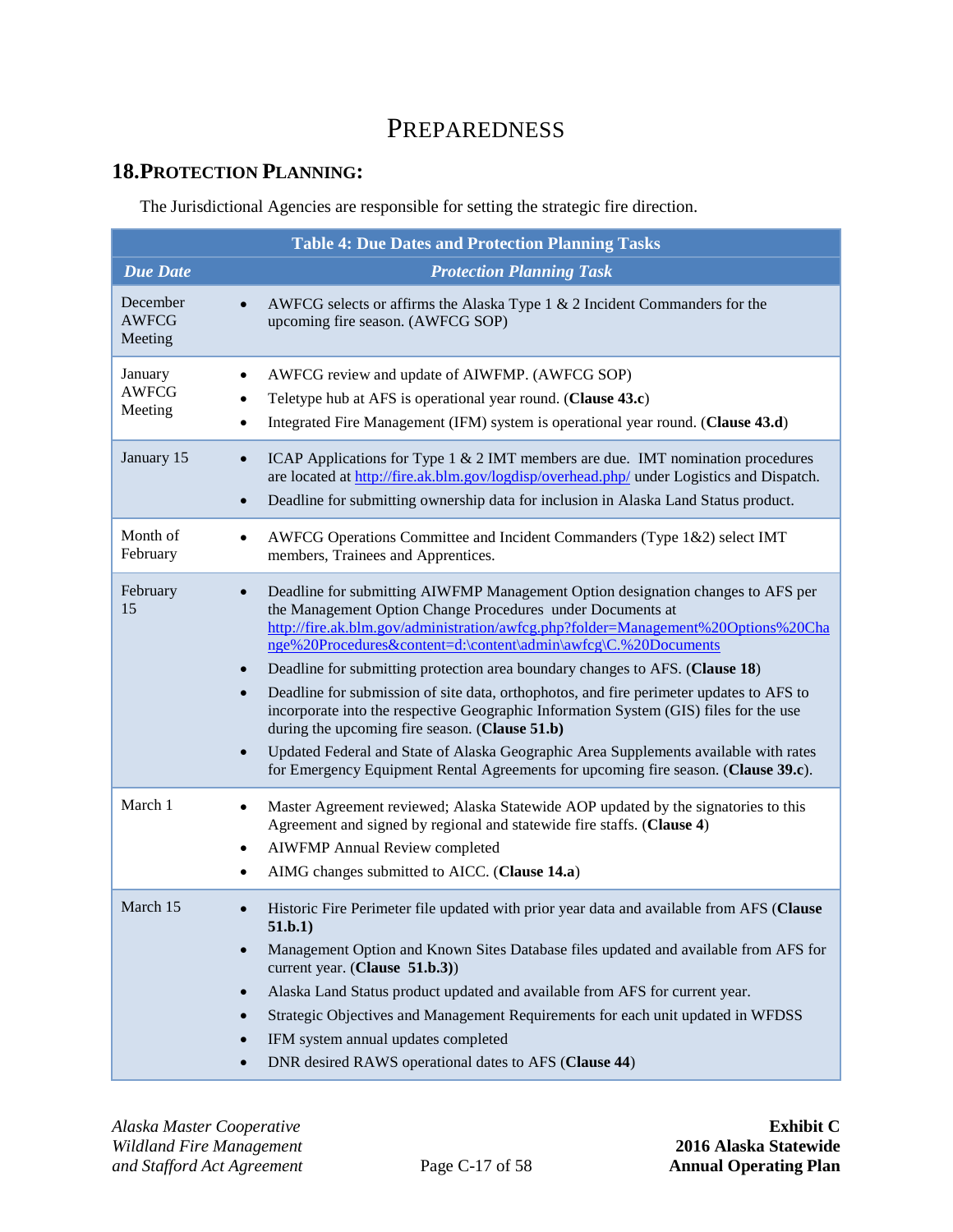|                                    | <b>Table 4: Due Dates and Protection Planning Tasks (Continued)</b>                                                                                                                             |
|------------------------------------|-------------------------------------------------------------------------------------------------------------------------------------------------------------------------------------------------|
| <b>Due Date</b>                    | <b>Protection Planning Task</b>                                                                                                                                                                 |
| April 1<br>$\bullet$               | AIMG changes Completed. (Clause 14.a)                                                                                                                                                           |
| $April - 1st$<br>$\bullet$<br>week | IMTs, Agency Administrators and Fire Management Officers Spring Meeting. Alaska<br>Team SOP's finalized this week.                                                                              |
| April 15<br>$\bullet$              | DNR and AFS exchange information on their fueling services and vendors available for<br>aircraft operations. (Clause 45)                                                                        |
| April 1-<br>Aug 31                 | Official State of Alaska Fire Season;<br>State Burning Permits required (Clause 24)                                                                                                             |
| April $1 -$<br>$\bullet$<br>Sept 1 | Principle operating period for Alaska Fire Weather Program (Clause 44.b)                                                                                                                        |
| May 1<br>$\bullet$                 | Area/Zone/Forest AOPs completed, reviewed and signed, as needed.<br>DNR provides the list of aircraft that will routinely operate on AFS ramp on Ft.<br>Wainwright to AFS Aviation. (Clause 45) |
| May $1 -$<br>Aug 15                | Dispatch Centers staffed 0800-1800 7 days per week with the exception of Galena and<br>Southwest Area (Clause 13.a)                                                                             |
| May 20<br>$\bullet$                | Lightning Detection Network operational.                                                                                                                                                        |
| June 1                             | All Alaska Type 1 and Type 2 IA crews have completed their annual training and/or<br>certification requirements. (Clause 15.j)                                                                  |
| October<br>2nd week<br>$\bullet$   | Interagency Fall Fire Review (AWFCG SOP)<br>Type 1&2 Incident Commander ICAP applications are due. (IMT Application &<br><b>Selection Process)</b><br>Initiate AOP & AIWFMP review process      |
| Nov $1$<br>٠                       | Known Sites Database updated (Clause 51.b.3))                                                                                                                                                   |

## <span id="page-25-0"></span>**19.PROTECTION AREAS AND BOUNDARIES:**

AICC maintains the Master Map Atlas. Beginning in 2016, AICC's electronic versions of the following datasets will be considered the official source:

- Fire Protection Area/Zone Boundaries
- AIWFMP Fire Management Option Boundaries

Areas, Zones, and Forests may maintain local map atlases in order to facilitate operations; however, they are responsible for ensuring the AICC Map Atlas is updated with any changes made at the local level.

The official records for federal land status are the Master Title Plats. The official records for state and private land status are available digitally on Alaska Mapper. A consolidated land status product produced by the AWFCG GIS committee is available for initial land status determinations.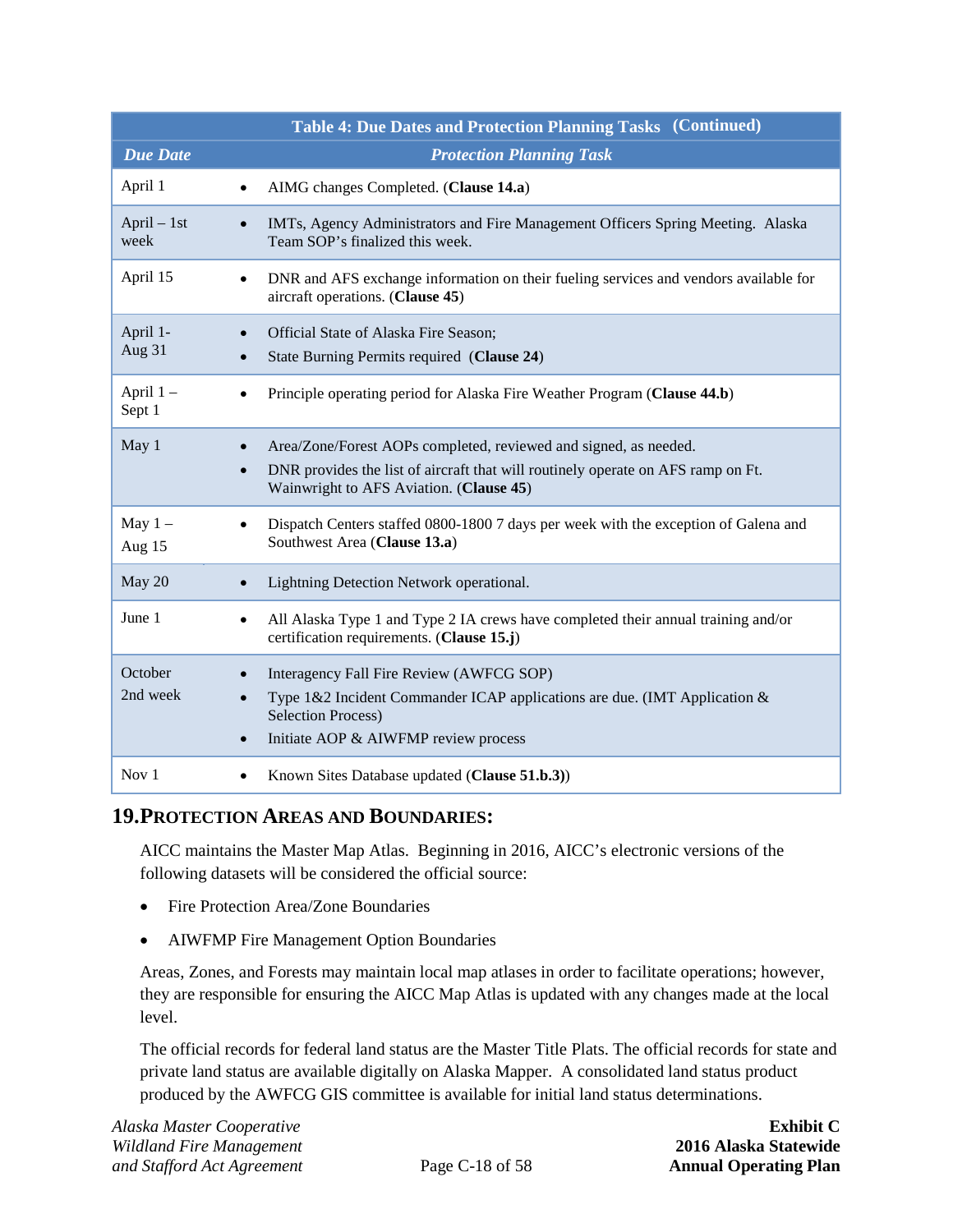Changes to the Protection Area boundaries may be made at the recommendation of the Jurisdictional or Protecting Agency staff. Documentation will include a description of the change, a map, and the justification for the change. The document will be signed by the Protecting Agency and Jurisdictional Agency(s) FMO(s). This document will be submitted to the affected Protecting Agency managers and affected regional fire management staffs for final approval. The final approval and other documentation will be forwarded to the AICC by February 15 to update their map atlas and coordinate the update of the electronic files. A copy of the documentation will be kept on file at AICC.

## <span id="page-26-0"></span>**20.METHODS OF FIRE PROTECTION AND SUPPRESSION:**

The Protecting Agencies will provide fire detection coverage based on levels of lightning activity and human use or at the Jurisdictional Agency's request.

Upon discovery, the Protecting Agency is responsible to determine, verify and document the incident location, the Jurisdictional Agency, management option, and cause, and implement the initial response. Notification procedures are addressed in the *AIWFMP* and **Clause [28](#page-29-6)** of this AOP.

## <span id="page-26-1"></span>**21.JOINT PROJECTS AND PROJECT PLANS:**

Joint plans will be completed in accordance with agency policies. Costs allocations will be agreed upon and documented in the project plan.

Project expenses are reimbursable; a project code will be assigned and used to track costs and expenses. For the DNR-AFS projects these costs may be included in bill for collection for Suppression and Non-Specific Suppression Support.

For DNR, DOI agencies or USFS projects, a reimbursable agreement, bill of collection or a purchase request/order citing this agreement is to be used. (See *Master Agreement Exhibit E* for format)

Additional guidance for the federal agencies is contained in the *Interagency Standard for Fire and Fire Aviation Operations* [\(http://www.nifc.gov/policies/pol\\_ref\\_redbook.html\)](http://www.nifc.gov/policies/pol_ref_redbook.html) under Federal Agencies Assistance in the Fuels Management Chapter.

## <span id="page-26-2"></span>**22.FIRE PREVENTION:**

Fire prevention programs are agency-specific; communication, collaboration and cooperation among the agencies are encouraged. The AWFCG Wildland Fire Prevention and Education Committee provides an interagency forum for addressing statewide prevention issues. Alaska prevention brochures including Alaska Firewise and other educational materials are available at [http://fire.ak.blm.gov/administration/awfcg\\_committees.php.](http://fire.ak.blm.gov/administration/awfcg_committees.php)

## <span id="page-26-3"></span>**23.PUBLIC USE RESTRICTIONS:**

Fire restrictions and area closures will be coordinated by affected Jurisdictional Agencies and implemented under those agency's regulations. When the AMAC is active, fire restrictions and closures may be suggested and implemented by that group.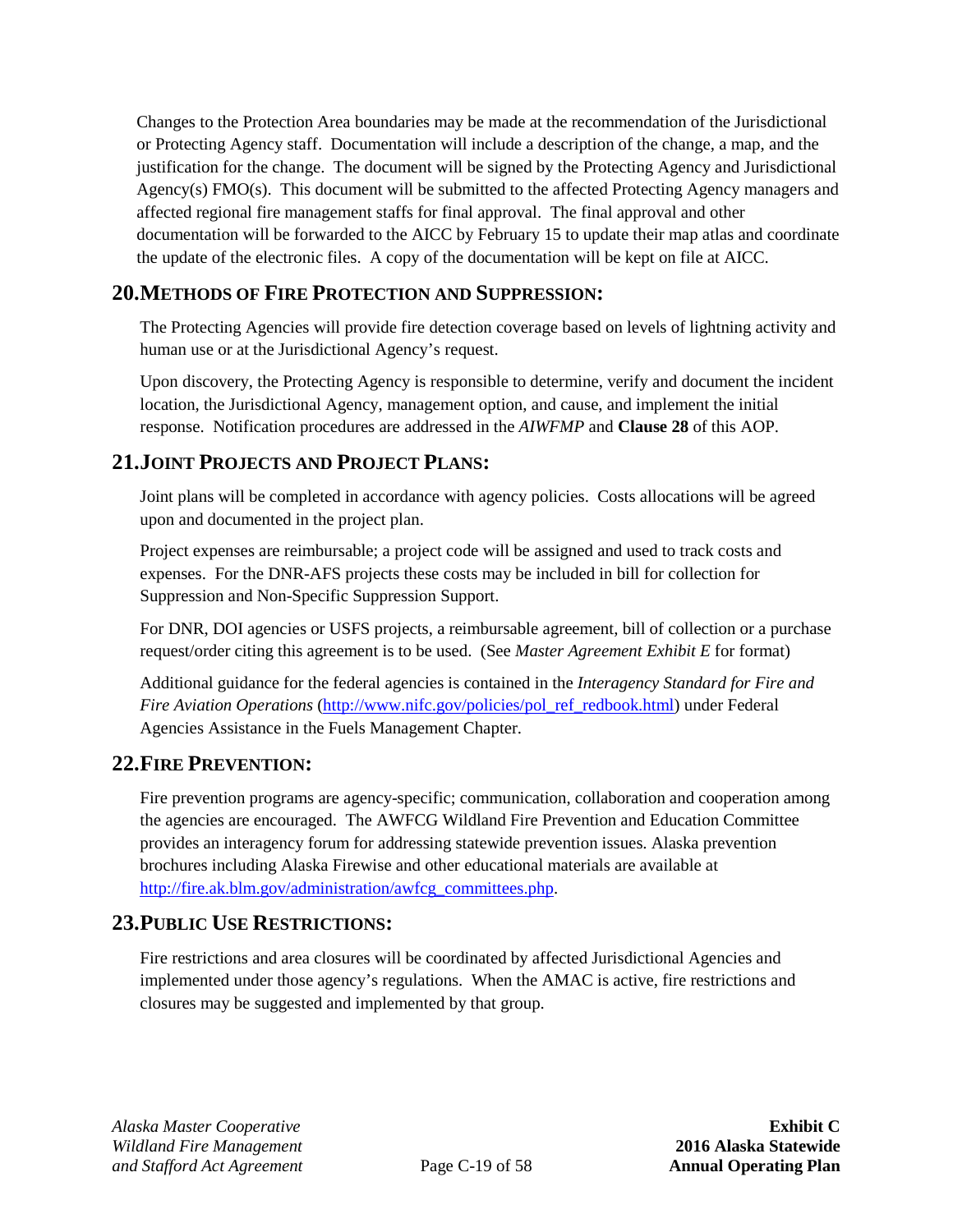## <span id="page-27-0"></span>**24.BURNING PERMITS:**

All open burning, regardless of permit requirements, is subject year-round to State laws and regulations pertaining to burning practices (*Alaska Statute 41.15.010-41.15-170 and 11 AAC95 Article 6*). Penalties may apply for unsafe burning.

Boroughs or municipalities may have more stringent requirements for burning within their boundaries.

### <span id="page-27-1"></span>*a. DEBRIS BURNING*

Permits are required to burn debris piles, mowed lawns, and fields of grasses or brush on State, private, or municipal lands during the fire season (April 1 to August 31) within DNR Protection Areas; however, some locations have no burn permit requirements. Burn permits are subject to burn restrictions and suspensions. (This is distinct from public use restrictions identified above and applies only to those areas and activities that require a burn permit under DNR regulations.) Information on DNR burn permits and permit regulations is available at [http://forestry.alaska.gov/fire/burnpermits.htm.](http://forestry.alaska.gov/fire/burnpermits.htm)

#### <span id="page-27-2"></span>*b. PRESCRIBED BURNING*

Federal agencies are exempt from DNR permitting requirements if the project is covered under an agency approved Prescribed Fire Plan. All federal and state agencies and the general public are required to follow the Alaska Department of Environmental Conservation (DEC) permitting regulations for prescribed burning. DEC issues Open Burn Approvals. Applications are available at [http://dec.alaska.gov/air/ap/OpenBurn.htm.](http://dec.alaska.gov/air/ap/OpenBurn.htm) Information and regulations are available at [http://dec.alaska.gov/air/ap/Burn\\_infor.htm.](http://dec.alaska.gov/air/ap/Burn_infor.htm) See **Clause [25](#page-27-3)** for more information.

## <span id="page-27-3"></span>**25.PRESCRIBED FIRE AND FUELS MANAGEMENT:**

Prescribed fires are planned, conducted and reported based on individual agency policy. Minimum requirements for Federal Agencies are described in the *Interagency Prescribed Fire Planning and Implementation Procedures Guide* available at: [http://www.nwcg.gov/sites/default/files/products/pms484.pdf.](http://www.nwcg.gov/sites/default/files/products/pms484.pdf)

Ignition of prescribed fire is subject to restriction based on National and Alaska Preparedness Levels. (Reference *AIMG* for Alaska Preparedness Level information.)

During the fire season, it is the responsibility of the Jurisdictional Agency planning the burn to provide timely notification to and place orders with the Protecting Agency local Interagency Fire Dispatch Center and to adhere to the DEC open burn approval stipulations. The local Fire Dispatch Center will be notified daily of the location, planned ignition time, and planned acreage; the point and method of contact will be established; and the contingency forces identified including their location and point of contact. The Burn Boss is responsible to order and inform the contingency forces of any planned burning and ensure their availability. During the project, the Burn Boss will report each evening to the local Fire Dispatch Center acres burned so that the information may be included in the AICC Situation Report. If the project occurs when a local Fire Dispatch Center is seasonally closed, the above information will be transmitted to AICC for inclusion in the *AICC Situation Report*.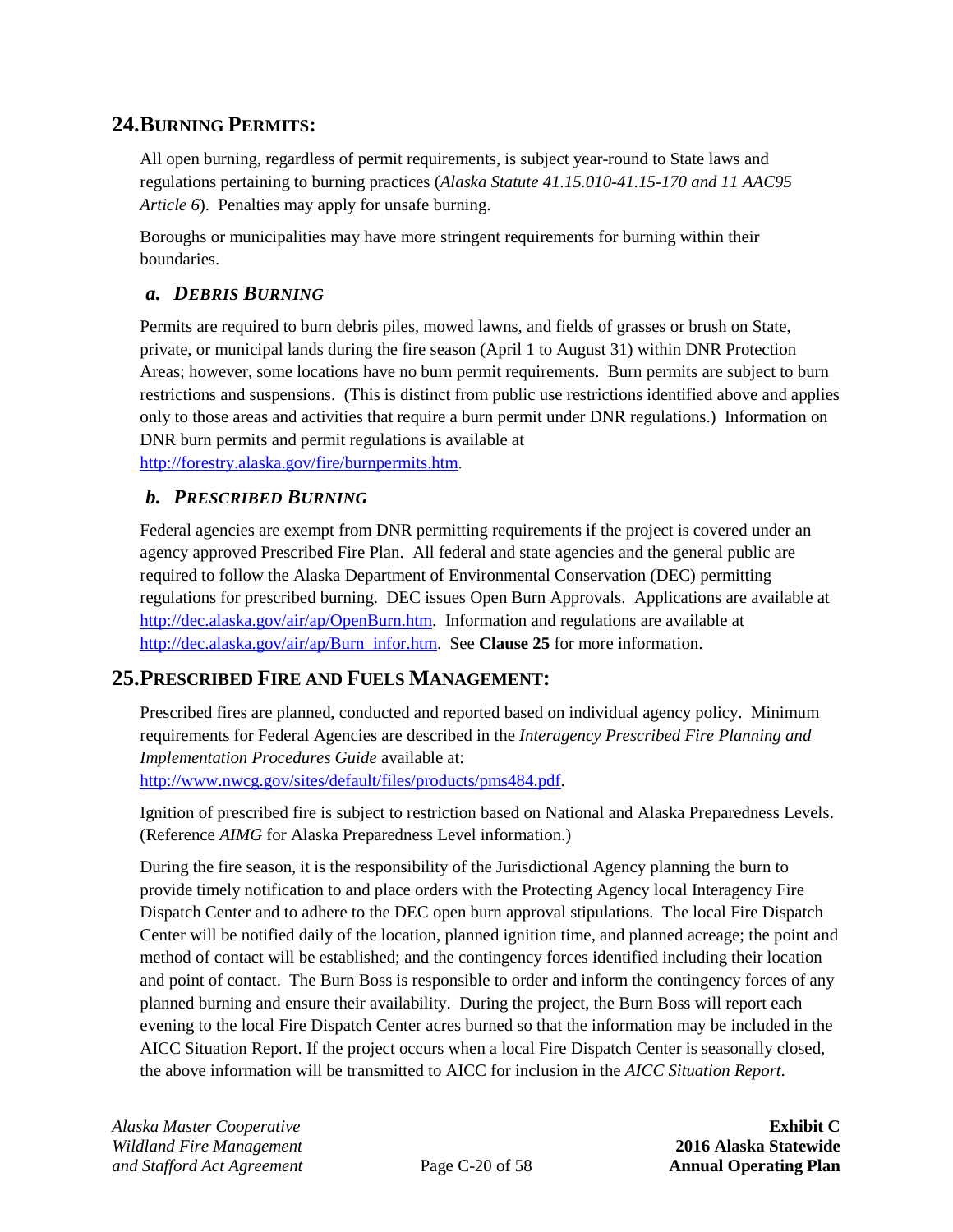Billing procedures and charge codes will be established prior to orders being placed and included in the project plan as described in **Clause [21](#page-26-1)**. Extended hours for the Interagency Fire Dispatch Center will be negotiated prior to ignition. Costs may include required dispatch staffing beyond normal business hours, travel and transportation expenses, crew salaries, and other project expenses incurred by the Protecting Agency.

## <span id="page-28-0"></span>**26.SMOKE MANAGEMENT:**

Smoke assessments are the responsibility of both the Jurisdictional and Protecting Agencies. The need for air resource advisors is increasing and additional technical expertise for addressing air quality and health related issues may be available through the DEC.

The *Alaska Enhanced Smoke Management Plan for Planned Fire* (ESMP) was developed by DEC in coordination with the AWFCG Air Quality Committee. The ESMP and its appendices are located at [http://fire.ak.blm.gov/administration/awfcg\\_committees.php.](http://fire.ak.blm.gov/administration/awfcg_committees.php) The ESMP outlines the process and identifies issues that need to be addressed by DEC and federal and state agencies or private landowners/corporations to help ensure that prescribed fire activities minimize smoke and air quality problems. The ESMP Appendices provide additional assistance for interagency sharing of information, the applicability and availability of current smoke management techniques, monitoring protocol, public education strategies, and emission reduction techniques.

The AWFCG-approved "Smoke Effects Mitigation and Public Health Protection Protocols" are available at [http://fire.ak.blm.gov/administration/awfcg.php.](http://fire.ak.blm.gov/administration/awfcg.php) For current smoke information and forecast, regulations, advisories, and educational materials, refer to the DEC website [http://www.dec.state.ak.us/air/anpms/index.htm.](http://www.dec.state.ak.us/air/anpms/index.htm)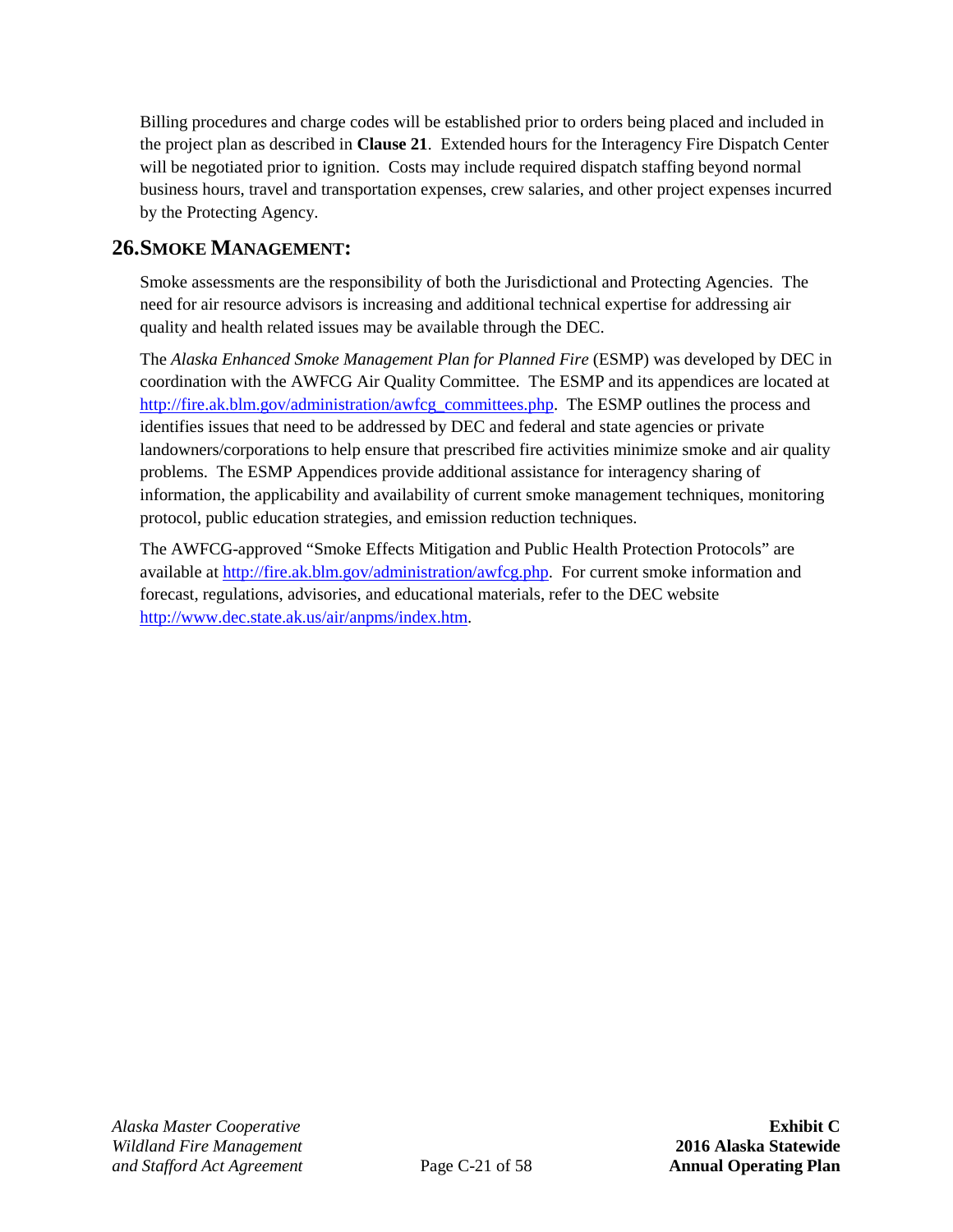## **OPERATIONS**

## <span id="page-29-1"></span><span id="page-29-0"></span>**27.CLOSEST FORCES CONCEPT:**

Reference the *Master Agreement Clauses 28 and 30*, and **Clause [32](#page-30-3)** below.

The Protecting Agency FMO is responsible to dispatch closest available and appropriate forces for initial response. The following also applies:

### <span id="page-29-2"></span>*a. DNR DELTA AREA AUTHORITY FOR DONNELLY TRAINING AREA*

For lands located in the Donnelly and Fort Greely Training Areas in Critical and Full Management Option areas, the Army Fire Chief or AFS Military Zone FMO may request initial response assistance directly from the DNR. All requested suppression costs incurred by DNR are reimbursable by AFS unless covered by a local mutual aid agreement. The AFS Military FMO will be immediately notified of the request and response. The Fairbanks/Delta Area Forester and AFS Military FMO will negotiate extended response operations.

## <span id="page-29-3"></span>*b. DNR MATSU AREA AUTHORITY FOR JOINT BASE ELMENDORF-RICHARDSON (JBER)*

For lands managed by the U.S. Air Force at Joint Base Elmendorf-Richardson (JBER), the JBER Fire Chief may request initial response assistance directly from the DNR through their mutualaid agreement. All requested suppression costs incurred by DNR are reimbursable by USFS through their three way agreement.

## <span id="page-29-4"></span>*c. DNR FAIRBANKS AREA AUTHORITY FOR EIELSON AIR FORCE BASE AND CLEAR AIR FORCE STATION*

For lands managed by the U.S. Air Force at Eielson and Clear the appropriate Fire Chief may request initial response assistance directly from the DNR through their mutual-aid agreement. As of March 2016 there are no reimbursable arrangements in place.

## <span id="page-29-5"></span>*d. OTHER FEDERAL AND MILITARY LANDS WITH NO SUPPRESSION AGREEMENTS IN PLACE*

As of March 2016 there are no reimbursable arrangements in place for other federal and military lands in Alaska.

## <span id="page-29-6"></span>**28.FIRE NOTIFICATIONS:**

Protecting Agencies are responsible for informing Jurisdictional Agencies when wildfires occur on or threaten their lands. Beginning in 2016 written initial notification is required, and should be followed up with telephone, in-person, or other voice contact. Additional notification details, including notification contacts are described in the *AIWFMP.* (Reference *Exhibit B of the Master Agreement* for contact names and phone numbers)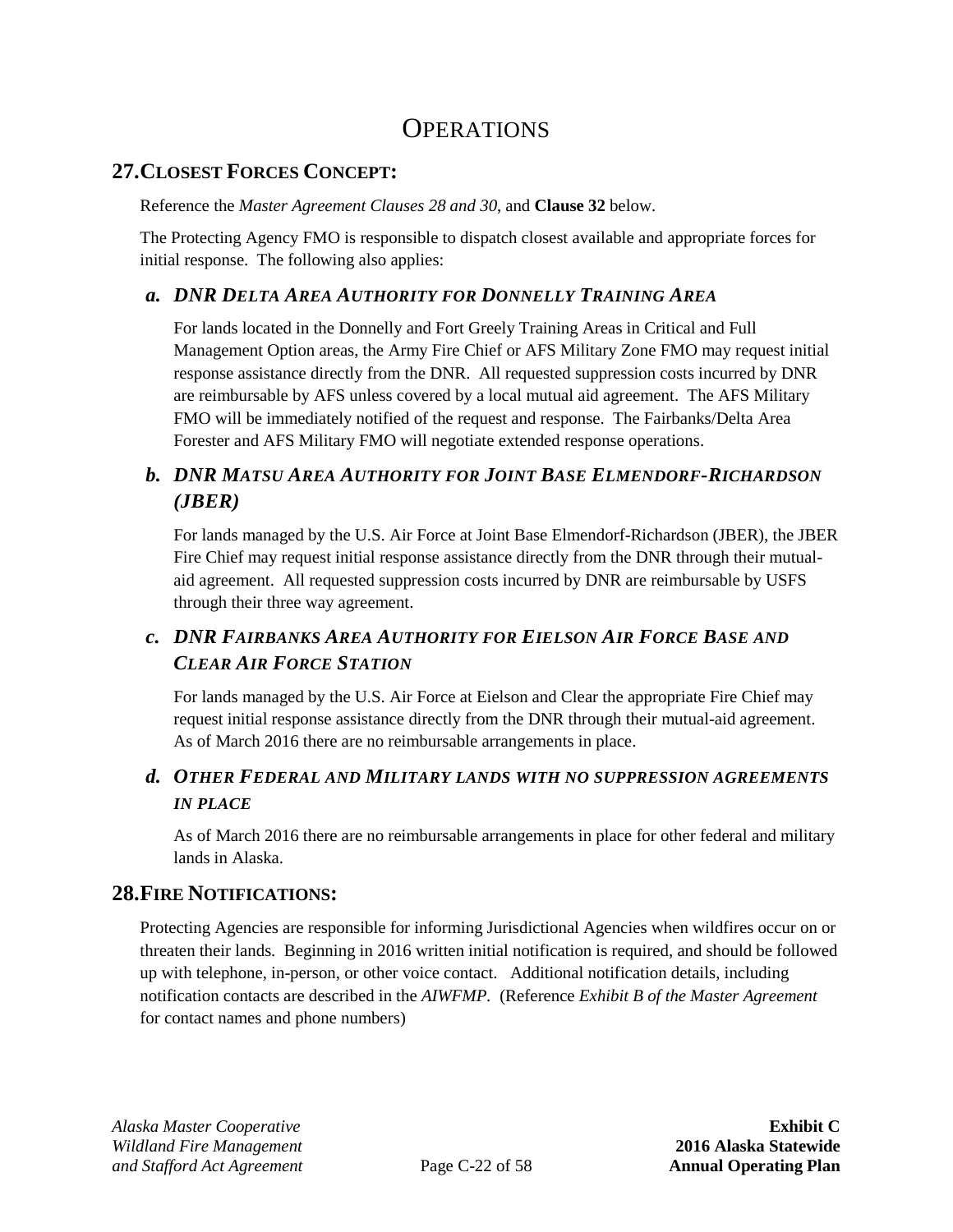### <span id="page-30-0"></span>**29.PROTECTION AREA BOUNDARY LINE FIRES:**

See *Master Agreement Clauses 19 and 29* and also reference the notification procedures in the *AIWFMP* and those listed in **Clause [28](#page-29-6)** of this *AOP*.

### <span id="page-30-1"></span>**30.INDEPENDENT ACTIONS:**

The Protecting Agency retains operational control of the incident regardless of who is responding. Any Party taking action will promptly notify the Protecting Agency to identify resources enroute or on-scene and ensure mitigation of safety issues. See **Clause [32](#page-30-3)** below.

### <span id="page-30-2"></span>**31.ESCAPED PRESCRIBED FIRES:**

Wildfires resulting from escaped prescribed fires that were ignited by, managed at the direction of, or under the supervision of one of the Parties to this Agreement shall be the responsibility of the Jurisdictional Agency. If the Parties to this Agreement jointly conduct or manage a prescribed fire, the responsibility for suppression costs, should it escape, shall be agreed upon and documented in the Project Plan. All suppression costs and associated damages are the responsibility of the Fiscally Responsible Agency unless otherwise agreed. The Parties to this Agreement will not hold each other responsible under this clause for escaped prescribed fires originating on private land, or on state or federal lands not protected by one of the Parties to this Agreement.

When a prescribed fire is declared a wildfire, the Protecting Agency FMO will assume operational control with the collaboration of Jurisdictional Agency, the Burn Boss, and the contingency IC. A wildfire number will be assigned and all wildfire management costs will be charged to that number. Decision support documentation is required regardless of fire cause. The acreage burned after the prescribed fire was declared a wildfire is reported as wildfire acreage in the final fire report. Reference **Clause [32](#page-30-3)** below for decision process requirements.

As dictated by individual agency policy, the Jurisdictional Agency administrator is responsible for conducting the appropriate level of investigation when a prescribed fire is declared a wildfire.

## <span id="page-30-3"></span>**32.RESPONSE TO WILDLAND FIRE:**

The protection of human life is the single, overriding suppression priority. Setting additional priorities among protecting human communities and community infrastructure, other property and improvements, and natural and cultural resources will be done based on an evaluation of the values to be protected, human health and safety, and the costs of protection.

Operational control, as defined in *Exhibit A: Wildland Fire Glossary of Terms*, of wildfire incidents is the responsibility of the Protecting Agency. The Protecting Agency FMO will assign an Incident Commander and provide supervision and support including oversight, direction and logistical support for wildfires. The Protecting Agency FMO will retain operational control of unstaffed fires. The Protecting Agency will be responsible for fulfilling daily interagency incident reporting requirements and will complete the final fire report which will be provided to the Jurisdictional Agencies. Jurisdictional Agencies are responsible for all fire reporting required by internal agency policy. When requested, the Protecting Agency will provide digital photos (aerial preferred) to the Jurisdictional Agency for decision support documentation.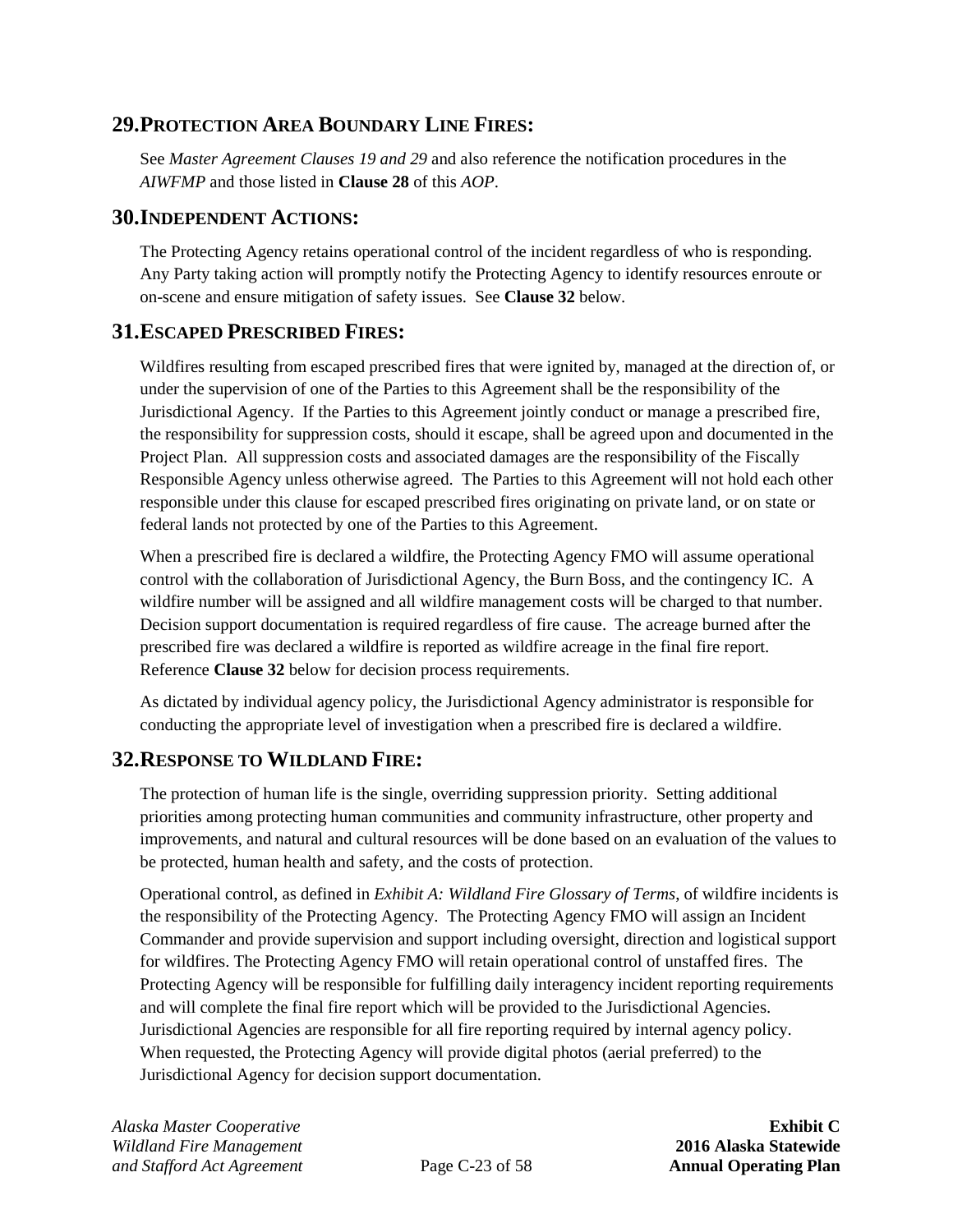#### <span id="page-31-0"></span>*a. INITIAL RESPONSE*

The Protecting Agencies will notify the appropriate Jurisdictional Agenc(ies) of any fire threatening that agency's lands in accordance with the *AIWFMP* and **Clause [27](#page-29-1)** of this AOP. Response will be based on strategic direction provided by Jurisdictional Agenc(ies) at the time of the incident or the management option designation. Procedures for non-standard responses are in the *AIWFMP*.

#### <span id="page-31-1"></span>*b. EVACUATIONS*

Local authorities are responsible for evacuation procedures. When a wildfire occurs inside an organized Borough, the Borough's emergency manager will be the contact point for declared evacuations. The Borough will typically be the primary agency for evacuee support. Outside the organized boroughs the State Division of Homeland Security and Emergency Management should be the lead agency for evacuations.

#### <span id="page-31-2"></span>*c. DECISION PROCESS*

Not all wildfires require published WFDSS decisions. Criteria for determining whether a published decision is required are agency-specific (see **[Attachment 5](#page-78-0)**). The jurisdictional agency at the point of origin is normally responsible for initiating the WFDSS decision process; however, any affected jurisdictional or protecting agency may request that a decision be developed and published. Decisions will support the strategic objectives defined by the Jurisdictional Agenc(ies).

For all incidents:

- Public and firefighter safety issues are the primary considerations.
- If a WFDSS decision is initiated, the Protecting Agency will assist in the development of a Risk Management Assessment, course of action, and cost estimate. The Protecting Agency will authorize and provide oversight for all incident resources regardless of the complexity level.
- The operational guidelines for special management considerations are contained in the *AIWFMP* and/or in Unit Fire Management Plans and will be included in the decision documentation in WFDSS.

Additional information regarding WFDSS is located at: <http://fire.ak.blm.gov/administration/wfdss.php>

#### <span id="page-31-3"></span>*d. WILDLAND FIRE DECISION SUPPORT SYSTEM APPROVAL REQUIREMENTS*

The Protecting Agency will develop and implement incident tactics based on verbal approval from the Jurisdictional Agency FMO or agency administrator while WFDSS approvals are being finalized.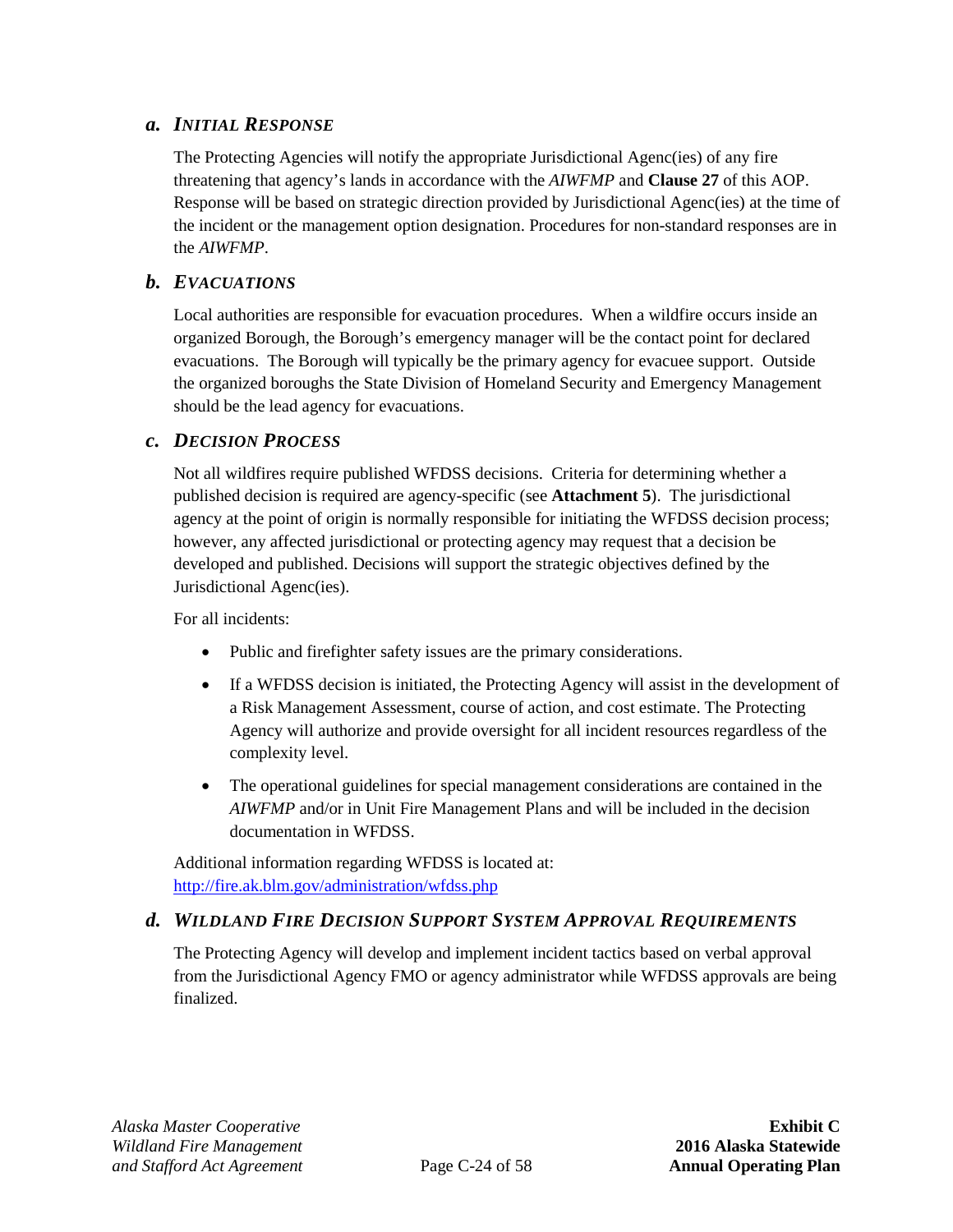<span id="page-32-0"></span>

| <b>Table 5: Alaska WFDSS Approval Authorities</b>                                                                                   |                                                                  |                                        |                                                                 |                                               |                                               |  |
|-------------------------------------------------------------------------------------------------------------------------------------|------------------------------------------------------------------|----------------------------------------|-----------------------------------------------------------------|-----------------------------------------------|-----------------------------------------------|--|
| <b>Incident Cost Estimate</b> <sup>1</sup>                                                                                          |                                                                  | <b>Less Than \$5</b><br><b>Million</b> | \$5 Million - \$10<br><b>Million</b>                            | <b>Greater Than \$10</b><br><b>Million</b>    |                                               |  |
|                                                                                                                                     | <b>Alaska State (includes</b><br>private and municipal<br>lands) |                                        | <b>Regional Forester</b>                                        | <b>Regional Forester</b>                      | <b>Regional Forester</b>                      |  |
| <b>Jurisdictional</b><br><b>Agency</b>                                                                                              | <b>BIA</b> (Native<br><b>Allotments</b> )                        |                                        | <b>BIA</b> Deputy<br>Regional Director <sup>2</sup>             | <b>BIA</b> Regional<br>Director <sup>2</sup>  | <b>BIA</b> Regional<br>Director <sup>2</sup>  |  |
|                                                                                                                                     | <b>BLM</b>                                                       |                                        | <b>Field Office</b><br>Manager <sup>3</sup>                     | Field Office<br>Manager <sup>3</sup>          | <b>Field Office</b><br>Manager <sup>3</sup>   |  |
|                                                                                                                                     | <b>FWS</b>                                                       |                                        | <b>FWS Refuge</b><br>Manager                                    | <b>FWS</b> Regional<br>Director <sup>2</sup>  | <b>FWS National</b><br>Director <sup>2</sup>  |  |
|                                                                                                                                     | <b>NPS</b>                                                       |                                        | <b>NPS Park</b><br>Superintendent                               | <b>NPS</b> Regional<br>Director <sup>2</sup>  | <b>NPS National</b><br>Director <sup>2</sup>  |  |
|                                                                                                                                     | <b>ANCSA Corporation</b> <sup>6</sup>                            |                                        | <b>AFS FMO</b>                                                  | <b>AFS Manager</b>                            | <b>AFS Manager</b>                            |  |
|                                                                                                                                     | <b>US Air Force (JBER)<sup>5</sup></b>                           |                                        | <b>Regional Forester</b><br>and USFS as below                   | <b>Regional Forester</b><br>and USFS as below | <b>Regional Forester</b><br>and USFS as below |  |
|                                                                                                                                     |                                                                  | <b>Type 3,4,5</b><br><b>Incident</b>   | District Ranger with Forest Supervisor oversight                |                                               |                                               |  |
|                                                                                                                                     | <b>USFS</b>                                                      | <b>Type 2</b><br><b>Incident</b>       | Forest Supervisor with Regional Forester oversight <sup>4</sup> |                                               |                                               |  |
|                                                                                                                                     |                                                                  | Type 1<br><b>Incident</b>              | Regional Forester with National oversight <sup>4</sup>          |                                               |                                               |  |
| <b>Protecting</b>                                                                                                                   |                                                                  | <b>AFS Protection</b>                  | <b>AFS FMO</b>                                                  | <b>AFS Manager</b>                            | <b>AFS Manager</b>                            |  |
| <b>Agency</b>                                                                                                                       | <b>DOF Protection</b>                                            |                                        | <b>Regional Forester</b>                                        | <b>Regional Forester</b>                      | <b>Regional Forester</b>                      |  |
| <b>Fiscally Responsible Agency for</b><br><b>ANCSA Corporation<sup>6</sup>, Native</b><br><b>Allotment, and BIA, FWS, NPS lands</b> |                                                                  | <b>AFS FMO</b>                         | <b>AFS Manager</b>                                              | <b>AFS Manager</b>                            |                                               |  |

<sup>1</sup>DOI- Cost estimate based on proportionate agency share of the estimated final cost of the incident. For example, on a \$20 million fire managed by a Type 1 IMT that is 98% FS, 1% BLM, and 1% NPS, the USFS Regional Forester and the BLM and NPS local Agency Administrators would be the approving officials in a jointly published WFDSS decision.

**2 BIA/NPS/FWS**- Regional Directors and National Director may delegate WFDSS approval authority as per agency policy.

**3 BLM**- District/Field Managers will approve WFDSS decisions and provide written notification to the state and/or national director when approaching \$5 million and/or \$10 million cost estimates. Refer to Chapter 2 for additional information regarding delegation of WFDSS approval.

**4 FS**- This authority may be delegated to the next lower level provided that the line officer at the lower next level meets Line Officer wildfire response certification requirements.

**5 USAF/USCG/ Other Federal Agencies** As of 2016 there are no reimbursable arrangements in place for USAF lands outside of JBER or other Federal or DoD agencies not shown in the table.

**6 ANCSA Corporations** – AFS retains fiscal and joint jurisdictional responsibility for ANCSA Corporation lands in USFS Protection although there is no mechanism for funds exchange between BLM and USFS.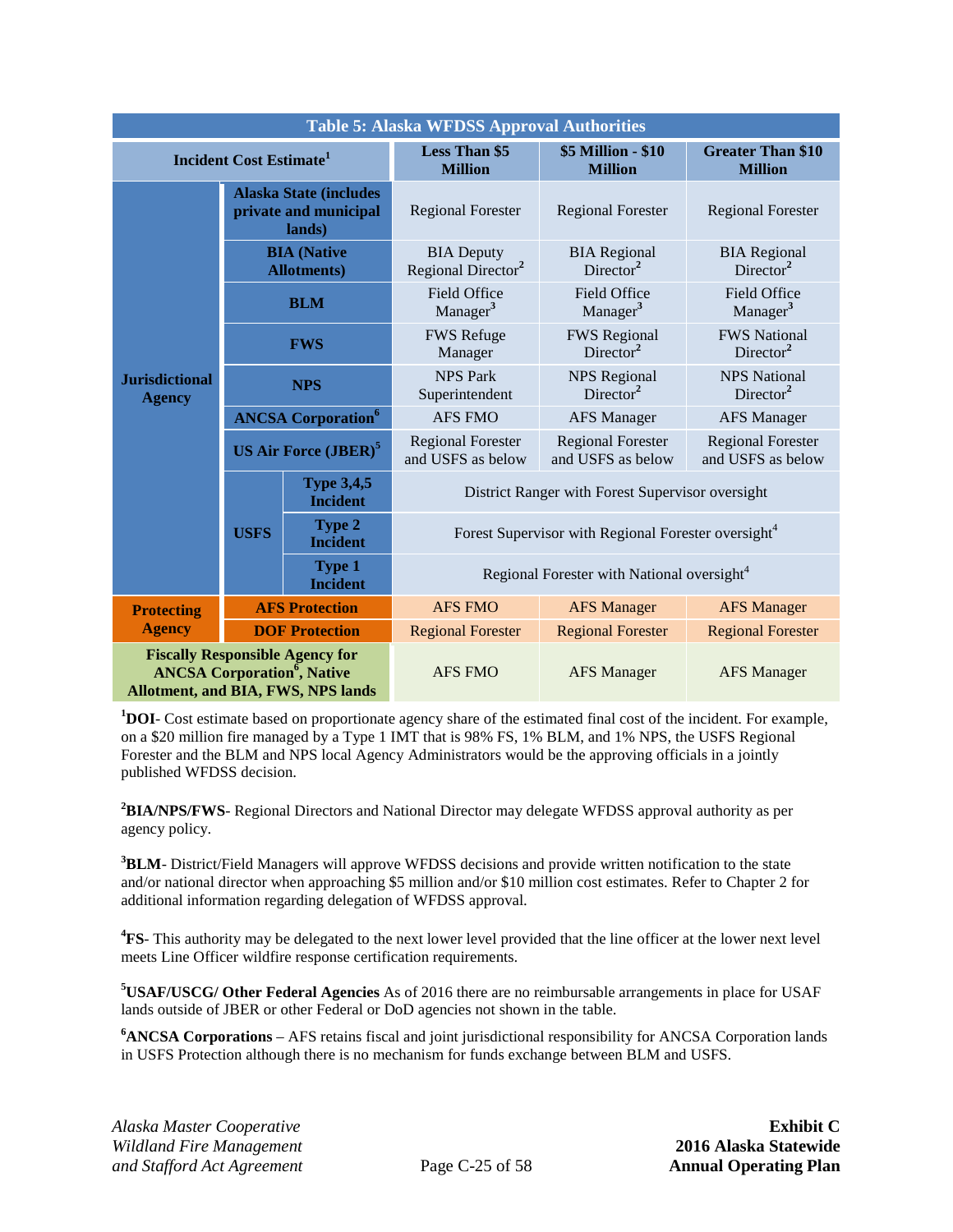WFDSS decisions document objectives and requirements, fiscal estimates, and a course of action for an incident. The decision-making process requires a collaborative effort by all of the agencies responsible for these components:

- Jurisdictional  $Agency(s)$  are responsible for identifying values of concern, strategic objectives and management requirements based on their unique land and resource management priorities.
- The Fiscally Responsible Agency (AFS has fiscal approval authority for non-BLM DOI lands, Alaska Native Corporation lands, and Native Allotments) is responsible for providing cost oversight and direction.
- The Protecting Agency is responsible for developing an implementable, fiscally responsible course of action that meets objectives and complies with management requirements.

Unless otherwise negotiated by responsible agencies, WFDSS decisions will be approved by all Jurisdictional Agencies within the Planning Area (see **[Table 1](#page-11-0)**), the Fiscally Responsible Agency, and the Protecting Agency as described in Chapter 2 and Chapter 11 of the *Interagency Standards for Fire and Fire Aviation Operations* and in **[Table 5](#page-32-0)**.

## <span id="page-33-0"></span>*e. FIRES WITH FEDERAL EMERGENCY MANAGEMENT AGENCY REIMBURSABLE EXPENSES*

If an incident affects lands within State jurisdiction, expenditures may qualify for the Fire Management Assistance Grant Program (FMAG) under Federal Emergency Management Agency (FEMA). A new incident number/FIRECODE may be issued to track expenses during the FEMA qualifying period. This grant program is applicable to fires occurring on state and private lands (not including Native Allotments or Native Corporation lands) regardless of Protecting Agency. Reference **Clause [46](#page-51-0)** below for billing procedures and documentation requirements.

## <span id="page-33-1"></span>*f. SURVEILLANCE AND MONITORING*

Periodic surveillance/monitoring of unstaffed fires in order to evaluate fire behavior and threats will continue for the duration of the incident. Surveillance/monitoring frequency will be coordinated between the Protecting Agency and the Jurisdictional Agency; both agencies will notify the appropriate interagency fire dispatch center prior to departure of surveillance/monitoring flights.

Monitoring for fire effects and research purposes is at the Jurisdictional Agency's discretion. The Jurisdictional Agency will coordinate with the Protecting Agency FMO and notify the Interagency Fire Dispatch Center prior to departure of a monitoring flight over on-going incidents.

Flights, monitoring actions or visits to the wildfire, or within the vicinity of the fire, will be coordinated with the on-site Incident Commander and Protecting Area FMO.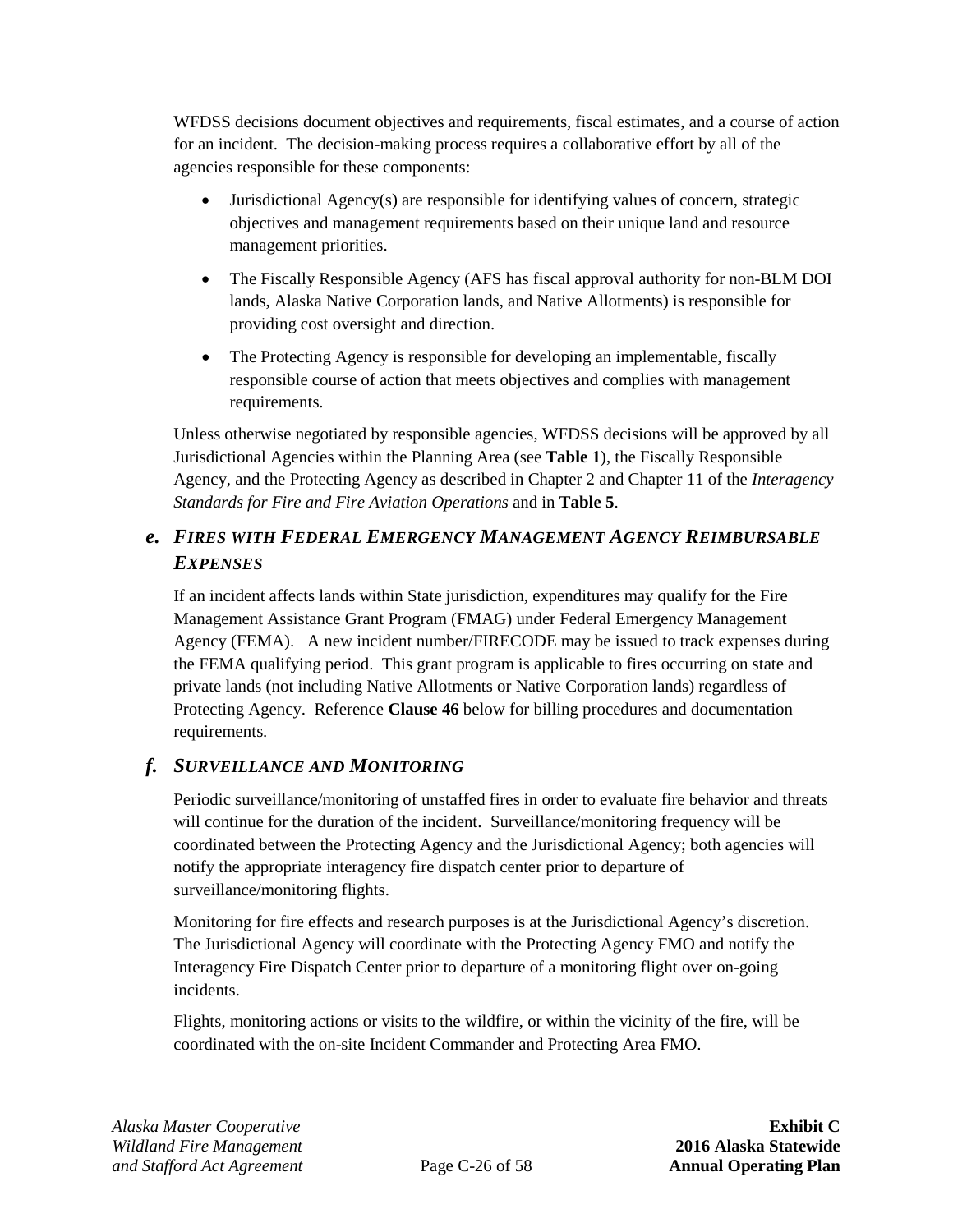#### <span id="page-34-0"></span>*g. AGENCY-SPECIFIC REPORTING REQUIREMENTS*

Jurisdictional Agencies will follow internal agency requirements.

#### <span id="page-34-1"></span>*h. INVASIVE SPECIES CONTROL*

Every effort will be used to prevent the introduction and spread of invasive plant species during fire operations, including those that may be transported to Alaska by crews and resources from outside the state (including Alaska crews returning from fire assignments in the Lower 48 or elsewhere).

- Resource Orders will include instructions for thoroughly cleaning clothing, boots, and equipment including line-gear, line-gear pockets, and packs prior to transport in order to prevent conveyance of seeds.
- Alaska orientation videos and in-briefings will be developed and distributed to ensure that crews understand the problems associated with invasive plants in Alaska and reinforce the tactics necessary to prevent their spread. Information regarding invasive species in Alaska is available at: [http://plants.alaska.gov/invasives/index.htm.](http://plants.alaska.gov/invasives/index.htm)
- In order to minimize the potential transmission of aquatic invasive species, water drafting or scooping aircraft and helicopter buckets will be washed either immediately prior to, or upon arrival at an established base (Fort Wainwright, Palmer, Tanacross, Delta, Kenai, McGrath, Galena) from the Lower 48 or Canada. Power washing with clean water at a temperature of 140 degrees Fahrenheit or greater is required. State and AFS Aviation Offices will maintain a log that documents the cleaning date and location.
- Water delivery equipment should be rinsed between missions if sites containing known water-borne invasive species such as Elodea have been used as water sources. Additional information about Elodea in Alaska including maps of known infestations is available at: [http://plants.alaska.gov/invasives/elodea.htm.](http://plants.alaska.gov/invasives/elodea.htm)

#### <span id="page-34-2"></span>*i. POST-FIRE ACTIVITIES*

Protecting Agencies are responsible for completing wildfire suppression activity damage repair per Jurisdictional Agency's written direction prior to demobilization.

Jurisdictional Agencies are responsible for post fire assessments and Emergency Stabilization and Burned Area Rehabilitation projects per agency policy and funding.

- For DOI agencies, additional information is found at <http://www.fws.gov/fire/ifcc/Esr/home.htm>
- For USFS direction is located at [http://www.fs.fed.us/biology/watershed/burnareas/index.html.](http://www.fs.fed.us/biology/watershed/burnareas/index.html)
- Funds may be available through BIA to do ESR work on Native Allotments.
- For State agencies direction is available from DNR Mining, Lands, and Water.
- ESR funds can only be spent on ANCSA Corporation lands when there is a "direct" benefit" to federal lands as authorized by the *Wyden Amendment,* such as preventative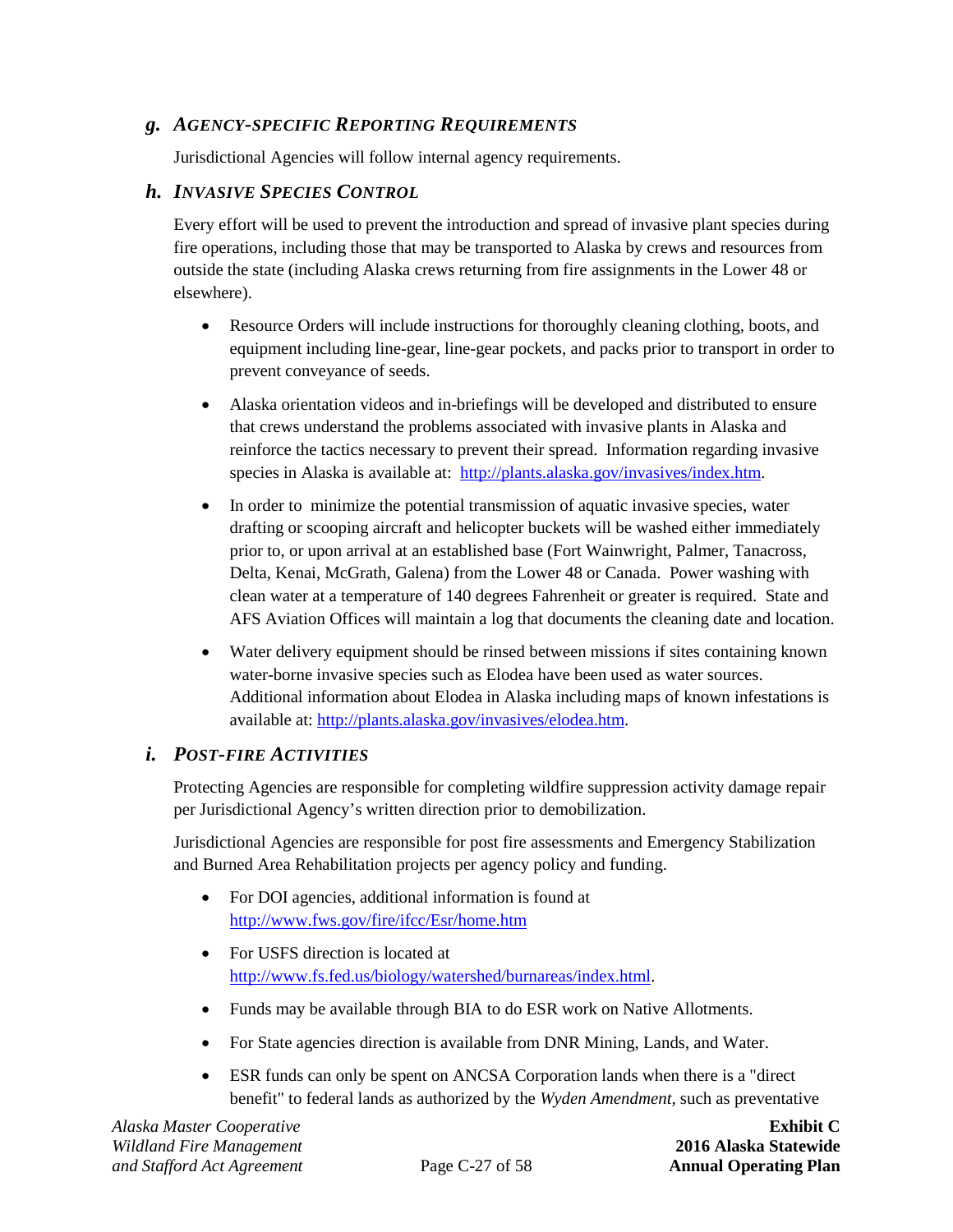measures on Native Corporation lands designed to prevent degradation of nearby federal lands. In very limited situations it might also be applied to hazard tree removal where significant federal land was involved or where a federal agency manages a right-of-way across ANCSA Corporation lands. Other options for funding these activities on ANCSA Corporation lands include:

- o Natural Resources Conservation Service (NRCS) funding programs including the Emergency Stabilization and the Environmental Quality Incentives Program (EQUIP).
- o Emergency appropriation through the State of Alaska legislative process or a disaster declaration which could release low cost funds.

## <span id="page-35-0"></span>**33.DELEGATION OF AUTHORITY:**

A written Delegation of Authority, consistent with the *Master Agreement* and this AOP, will be jointly developed and signed by the affected Protecting and Jurisdictional Agency representatives when incident complexity is a Type 3, Type 2, or Type 1.

Protecting and Jurisdictional Agencies will participate in IMT in-briefings to provide information on local issues, personnel, facilities and identify key representatives. The Protecting Agencies will authorize and provide oversight for incident resources regardless of the complexity level and will assign a liaison to out-of-state Type  $1 \& 2$  IMTs. Jurisdictional Agencies may assign Resource Advisors and/or an Agency Administrator Representative.

The Protecting and Jurisdictional Agencies' staff will be notified of the location and time of the IMT in-briefings and closeouts in advance to promote attendance and allow for their travel time. Prior to the in-briefing, each agency will have the opportunity to contribute to the preparation of the Delegation of Authority. During the closeout, each agency may have the opportunity to contribute to the written evaluation of IMT's performance in the implementation of the direction contained in the Delegation of Authority. The Protecting Agency is responsible for compiling the final evaluation documents, the closeout notes, and obtaining the Incident Summary.

IMT evaluations, and minutes from the closeout or IMT Incident Summary will be forwarded to the Protecting Agencies' Chief of Fire Operations, and the AWFCG Chair and Executive Assistant for distribution to affected Jurisdictional Agency representatives. Lessons learned from the IMT debriefings will be included as an Interagency Fall Fire Review agenda item.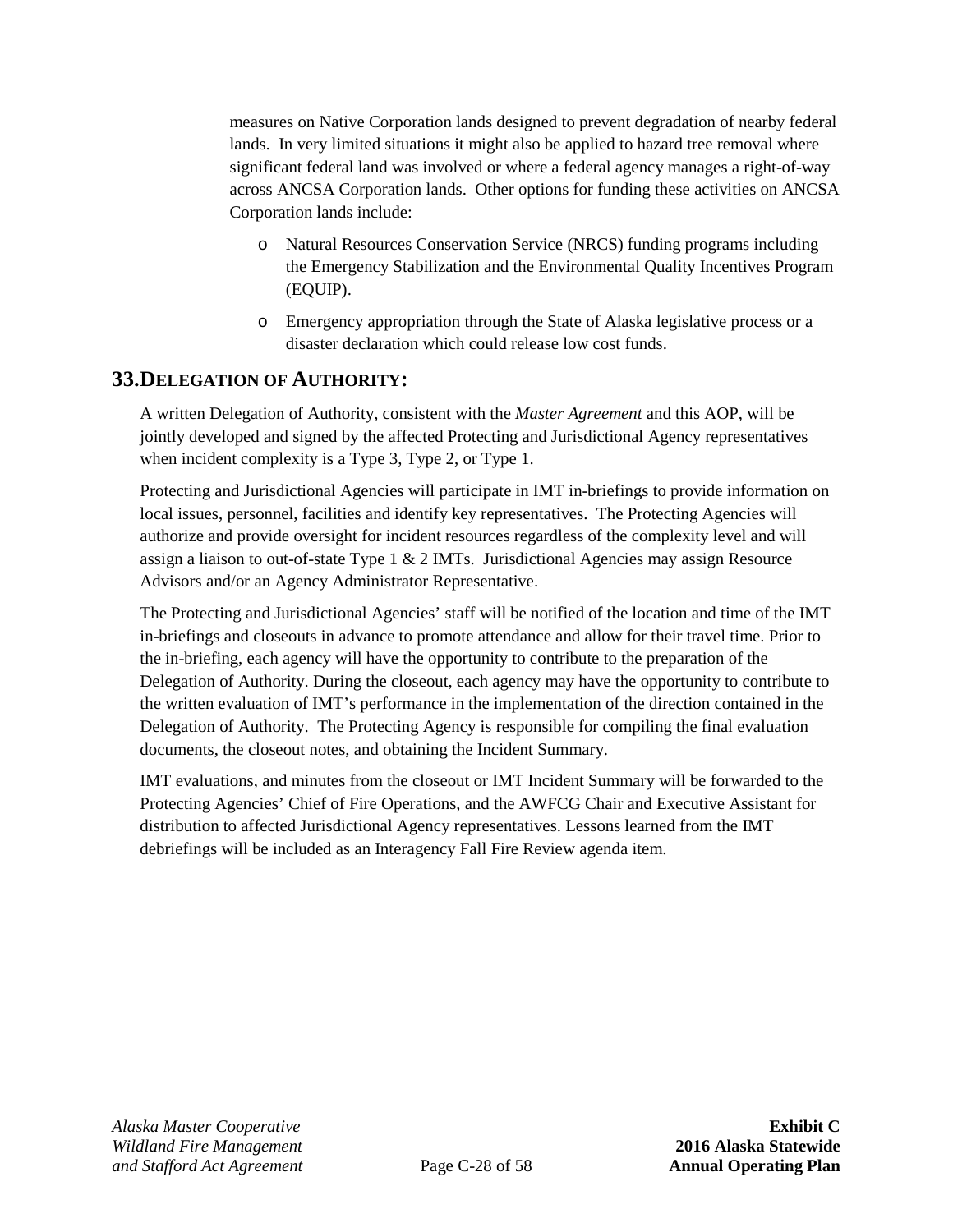### **34.PRESERVATION OF EVIDENCE:**

#### *a. ORIGIN AND CAUSE DETERMINATION:*

Protecting Agency and all other first responders are required to preserve information and evidence pertaining to the origin and cause of all fires to the extent practical. Protection agencies are responsible to perform origin and cause determination findings on all fires. Jurisdictional agencies will be notified of all suspected human caused fires by the Protecting Agency.

### *b. FIRE INVESTIGATION:*

Investigations and all ensuing legal actions beyond origin and cause determination are the responsibility of the jurisdictional agency. Jurisdictional Agencies may request investigation support from the protecting agency subject to resource availability and appropriate regulations and agency limitations. When incidents impact multiple agencies lands, collections will be pursued jointly and cooperatively by each affected agency to the extent practical. Fires on State of Alaska lands under AFS protection that require an investigation will be performed by DNR Fire Investigators. Fires on federal lands are to be performed by Federal LEO certified Fire Investigators.

## **35.STAFFORD ACT RESPONSES:**

The Forest Service is designated the National Response Framework Emergency Support Function #4 – Firefighting (ESF 4) Coordinator and primary Agency. For operations that occur in the State of Alaska, the Forest Service remains the primary agency under the NRF, but works closely with the Department of the Interior, BLM/AFS, who serves as the operational lead for firefighting response in that State. ESF 4 documentation is available at [\(https://www.fema.gov/national-preparedness](https://www.fema.gov/national-preparedness-resource-library)[resource-library\)](https://www.fema.gov/national-preparedness-resource-library).

The *Stafford Act Subtitle B Section 621 (c) 1* allows for the mobilization of State resources. ( [http://www.fema.gov/robert-t-stafford-disaster-relief-and-emergency-assistance-act-public-law-93-](http://www.fema.gov/robert-t-stafford-disaster-relief-and-emergency-assistance-act-public-law-93-288-amended) [288-amended\)](http://www.fema.gov/robert-t-stafford-disaster-relief-and-emergency-assistance-act-public-law-93-288-amended)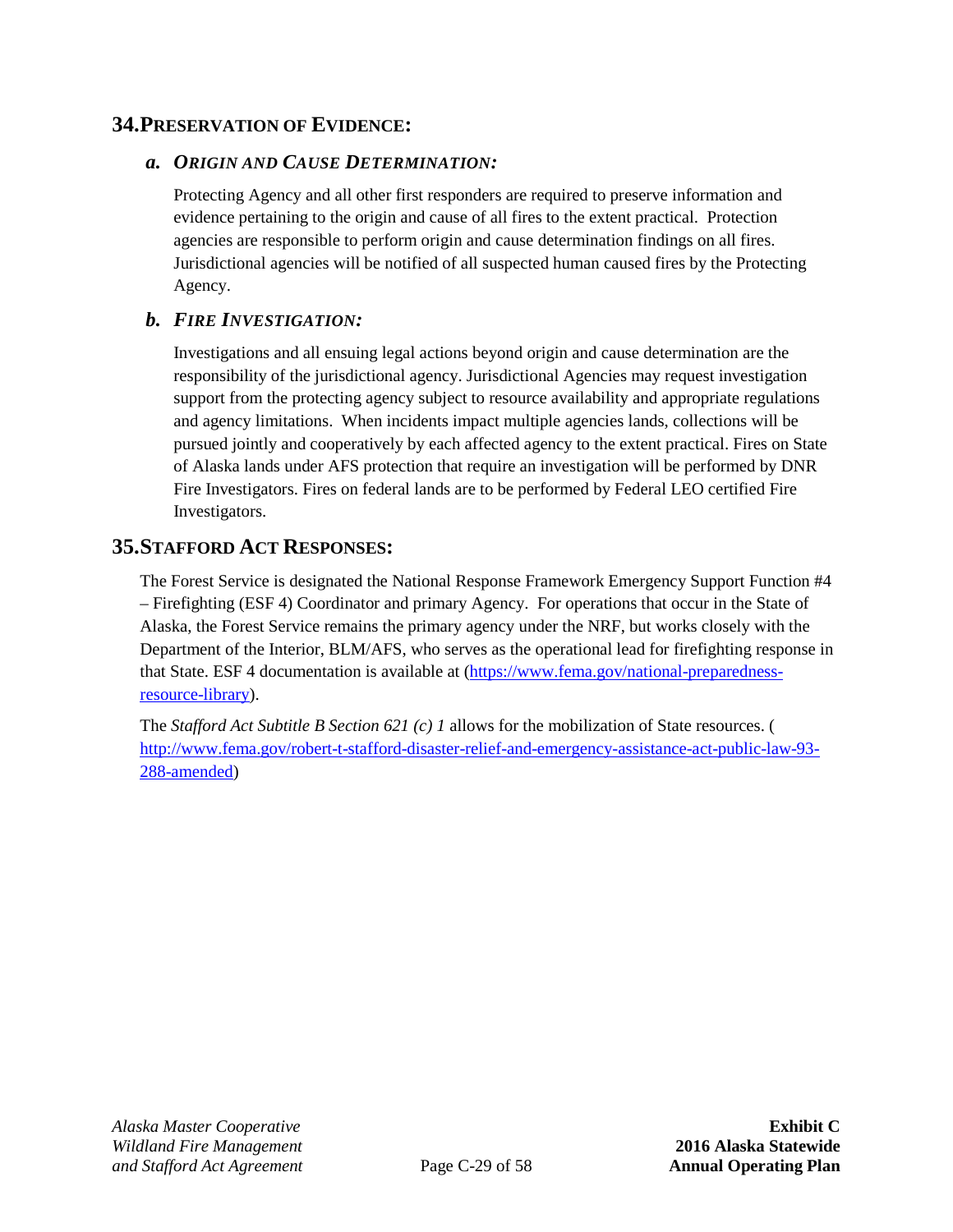# USE AND REIMBURSEMENT OF INTERAGENCY RESOURCES

## **36.APPROPRIATED FUND LIMITATION:**

Refer to *Master Agreement*.

#### <span id="page-37-2"></span>**37.LENGTH OF ASSIGNMENTS:**

Incident Commanders will release initial response resources, with the exception of smokejumpers, to their primary responsibilities as soon as priorities allow or unless otherwise agreed to by the home unit of the initial response resources. Smokejumpers will be released within 48 hours of their initial response unless otherwise negotiated. Days off policies are agency specific. Reference the *AIMG*, the *National Interagency Mobilization Guide*, the *Interagency Incident Business Management Handbook* and the *DOF Alaska Incident Business Management Handbook*.

### <span id="page-37-1"></span>**38.FIRE SUPPRESSION AND COST SHARE AGREEMENTS:**

**[Table 6](#page-37-0)** identifies the fiscally responsible party by jurisdiction. There is no mechanism for billing between federal agencies for expenses incurred on wildfires on federal lands (*Interagency Agreement for Wildland Fire Management among the BLM, BIA, NPS, FWS and the USFS, FY2011-FY2015, Section VI.B.1*.). [http://www.fs.fed.us/fire/ibp/;](http://www.fs.fed.us/fire/ibp/) therefore BLM & AFS retain fiscal responsibility for DOI & ANCSA Corporation lands in USFS Protection although there is no mechanism for funds exchange between the agencies. This arrangement does not diminish the role of Jurisdictional Agency Administrators in providing incident cost oversight.

The default method for apportioning costs of in-state fires is based on the point of origin of the incident and the initial actions taken upon discovery. It is the intent of this procedure to attribute wildfire suppression costs to the agency who has taken the risk of allowing a fire to burn without suppression action, other than surveillance or site specific protection, during the stages when it can be most easily suppressed. It is the responsibility of the Protecting Agencies to identify to the best of their ability the exact location of fires when first detected, document that location, implement the initial response based on the management option designation, and notify the Jurisdictional Agency.

<span id="page-37-0"></span>

| Table 6: Wildland Fire Fiscal Responsibility by Jurisdiction                                                             |                                        |  |
|--------------------------------------------------------------------------------------------------------------------------|----------------------------------------|--|
| <b>Jurisdictional Agency</b>                                                                                             | <b>Fiscally Responsible Party</b>      |  |
| <b>USFS</b>                                                                                                              | U.S. Forest Service                    |  |
| $BLM*$                                                                                                                   | Bureau of Land Management              |  |
| FWS, NPS, BIA (Federally administered Trust lands)<br>including Native Allotments, Reservations, and some<br>Townsites)* | <b>BLM</b> - Alaska Fire Service       |  |
| ANCSA Regional and Village Corporations*                                                                                 | BLM - Alaska Fire Service              |  |
| Military and Other Federal lands                                                                                         | See Clause 27 for existing agreements  |  |
| State, Municipal, and Private lands                                                                                      | Alaska Department of Natural Resources |  |
| *BLM & AFS retain fiscal responsibility for DOI & ANCSA Corporation lands in USFS Protection although                    |                                        |  |

there is no mechanism for funds exchange between BLM and USFS.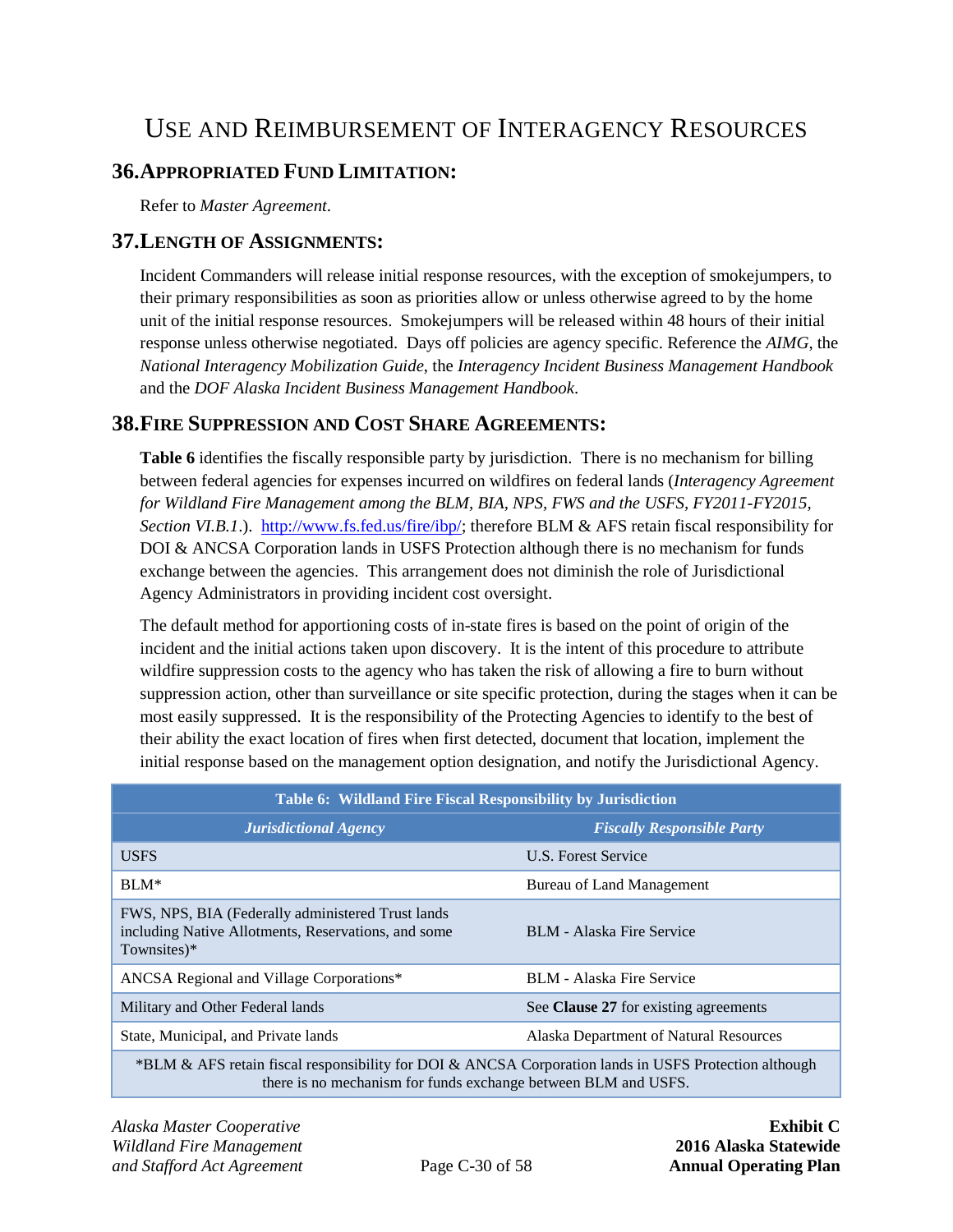BIA, FWS, NPS, and USFS may bill DNR to recover costs incurred in support of DNR for extended staffing requests and incident assignments. Costs must be documented on appropriate fiscal documents. (i.e. Resource Order, travel voucher, OF-288, CTR, fuel receipts) Billing will be processed by the respective regional offices.

For more billing details reference **Clause [46](#page-51-0)** of this *AOP* and *Exhibit D of the Master Agreement*.

## <span id="page-38-0"></span>*a. INCIDENT BILLING CRITERIA (AFS, DNR, AND USFS)*

The default cost apportionment strategy for Alaska wildfires will be determined as follows:

- When the initial actions upon discovery are an effort to extinguish the wildfire, the costs will be apportioned based on jurisdictional acres burned and the associated responsible fiscal party(s).
- When the initial action upon discovery is surveillance, or site specific protection, all costs incurred are attributed to the agency on whose land the wildfire originated and billed to the party that is fiscally responsible.
- Affected agency administrators may negotiate incident-specific cost apportionment agreements for any incident. All incident-specific cost apportionment agreements must be approved by the AFS Manager, DNR Chief of Fire and Aviation and/or the USFS Director of Fire, Fuels and Aviation. Copies of the Agreement will be:
	- o Included with the Final Fire Report.
	- o Provided to:
		- Federal and State Budget/Billing Offices
		- **DOF Operations Forester**
		- AICC Intelligence Desk

## <span id="page-38-1"></span>**1) Billing Criteria for AIWFMP Non-standard Initial Response Fires**

An incident-specific cost apportionment agreement should be considered for fires that involve multiple jurisdictions and have received a non-standard initial response as defined in the *AIWFMP*. A fire originating in the Critical, Full, or Pre-conversion Modified Fire Management Option that is not immediately suppressed due to lack of resources or safety concerns may be a likely candidate for an incident-specific cost apportionment agreement. By default, non-standard initial responses will be apportioned as described in **Clause [38.a](#page-38-0)** above.

## <span id="page-38-2"></span>**2) Billing Criteria for Fires that Merge**

An incident-specific cost apportionment agreement should be considered for allocating costs between fires that involve multiple jurisdictions and have merged (burned together). (See ICS-209 and agency final fire reports directions for reporting requirements and reference *NWCG Memo EB-M-11-014* at<http://www.nwcg.gov/memos/eb-m-11-014> for additional considerations.) By default, when wildfires merge, costs for each fire will be maintained independently and will be apportioned as described in **Clause [38.a](#page-38-0)** above.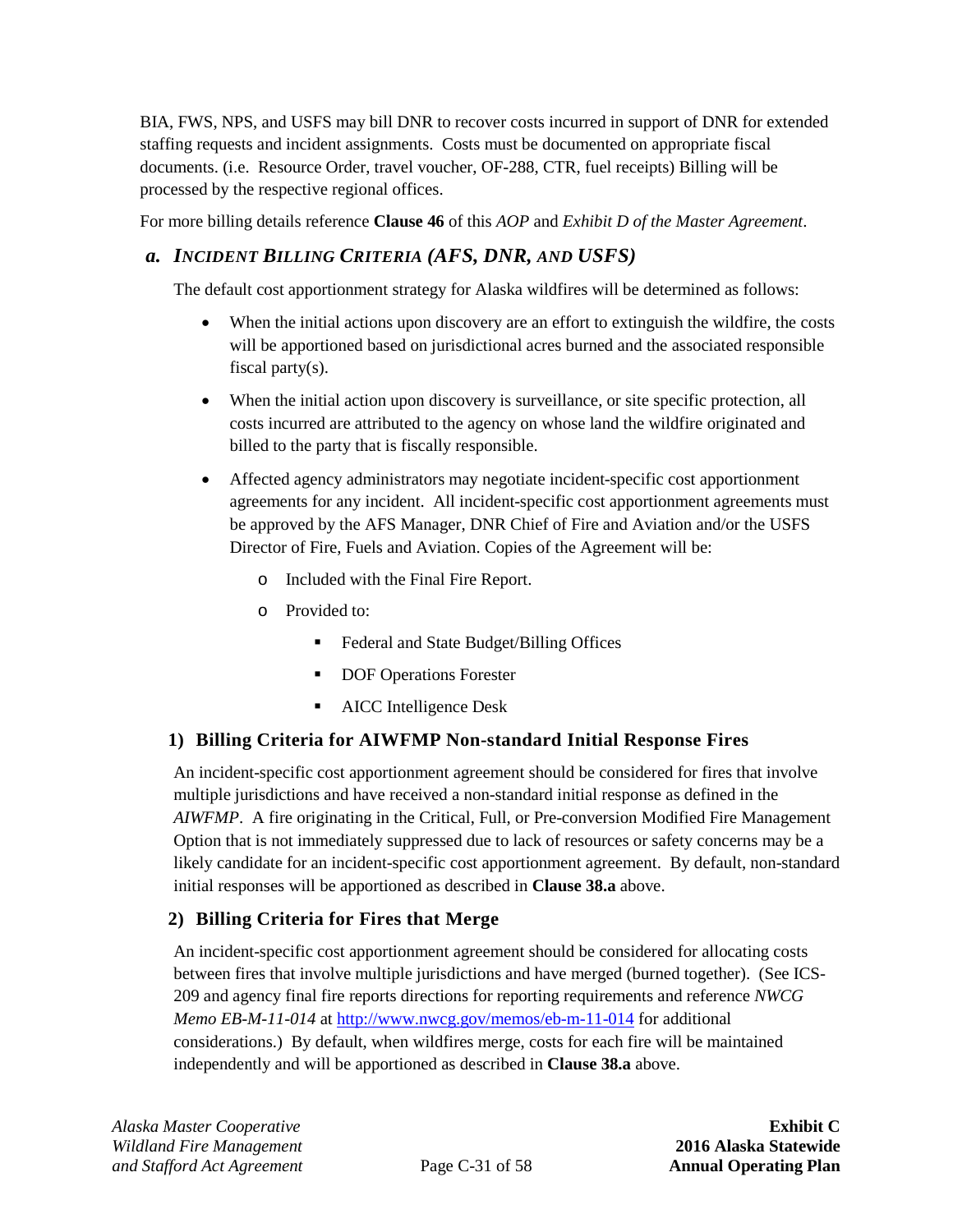## <span id="page-39-0"></span>**3) Billing Criteria for Complexes**

An incident-specific cost apportionment agreement should be considered for allocating costs between fires that that involve multiple jurisdictions and are managed as an Incident Complex. Only costs that cannot be reasonably attributed to an individual fire will be assigned to the Complex code unless otherwise directed in an incident-specific cost apportionment agreement. Incident costs charged to the Complex will be allocated to individual fires based the percentage of effort involved in managing individual fires. The allocation method employed will be documented in the incident-specific cost apportionment agreement

By default, when wildfires are assigned to a complex, costs for each fire within the complex will be apportioned as described in **Claus[e 38.a](#page-38-0)** above. By default, costs charged to the complex code will be allocated to individual fires prior to apportionment as follows:

$$
FireTotal_x = FireCode_x + (ComplexCode * \frac{FireCode_x}{(FireCode_1 + FireCode_2 + FireCode_3 + \dots + FireCode_n)})
$$

Where:

**FireTotal**<sub>x</sub> = Total fire costs, including proportional share of complex code charges **FireCode**<sub>x</sub> = Costs charged to individual fire codes  $CompleteCode = Costs$  charged to complex code  $n = number of fires in complex$ 

## *b. AUDITS*

Each Protecting Agency shall be subject to audit for at least five (5) years after final payment. Audits shall be confined to those matters connected with the performance of the *Master Agreement* and the supporting Exhibits.

## **39.PROCUREMENT:**

Fire business management and accountability for costs are the responsibility of the Protecting Agency managing the incident; Protecting Agencies will abide by their own agency procurement regulations. Pay rates and business practices are dependent on employing agency. Supply and Equipment purchases require supporting Resource Order numbers in order to be reimbursed.

Alaska personnel on their home unit and acting within the scope of their authority are not required to be placed on a resource order and assigned to the incident.

## *a. HANDBOOKS*

Each agency will follow their administrative regulations and procedures for management of fires within their established Protection Areas. DNR uses the *Alaska Incident Business Management Handbook* **(**[http://forestry.alaska.gov/fire/aibmh.htm\)](http://forestry.alaska.gov/fire/aibmh.htm). AFS and USFS use the *Interagency Incident Business Management Handbook* (IBMH) (NFES 2160) [\(http://www.nwcg.gov/publications/interagency-incident-business-management-handbook\)](http://www.nwcg.gov/publications/interagency-incident-business-management-handbook) and policy memorandums. AFS Supplemental Business Practices are available on the AFS Internal website at: [http://fire.ak.blm.gov/administration/IncidentBusinessManagement.php.](http://fire.ak.blm.gov/administration/IncidentBusinessManagement.php)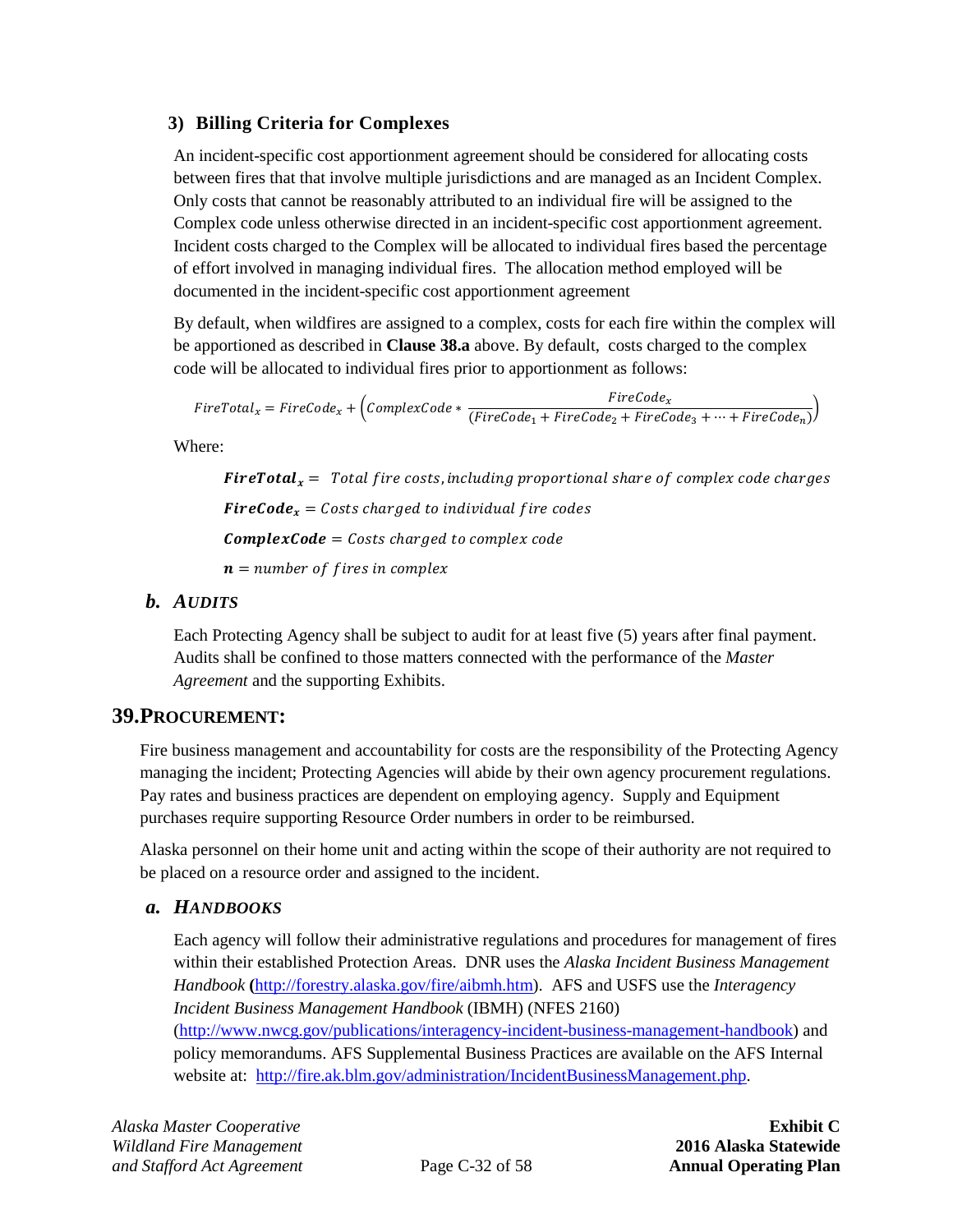## *b. INCIDENT BUSINESS OVERSIGHT*

For any Type 1 or Type 2 incident, the Protecting Agency is responsible to provide an administrative briefing to the IMT that addresses cost reporting, incident finance package, Incident Business Advisor, and agency-specific requirements. The Protecting and Jurisdictional Agencies will also provide oversight in regards to cost management, expenditure of funds, and agency procurement regulations, etc. Thresholds for assigning Incident Business Advisors and Large Fire Cost Reviews are contained in the *Interagency Standard for Fire and Fire Aviation Operations* [\(http://www.nifc.gov/policies/pol\\_ref\\_redbook.html\)](http://www.nifc.gov/policies/pol_ref_redbook.html)*.*

#### <span id="page-40-0"></span>*c. EMERGENCY EQUIPMENT AGREEMENTS*

The Federal and State of Alaska Geographic Area Supplements that list the rental rates are updated every year and are posted on the DNR Division of Forestry website under Equipment hiring [\(http://forestry.alaska.gov/equipment.htm\)](http://forestry.alaska.gov/equipment.htm) and the AFS internal website. DNR will provide rates by March 1, 2016; AFS will provide Emergency Equipment Rental Agreement (ERRA) rates in 2017; USFS uses AFS rates.

Under current Federal regulations, EERAs must be incident-specific and supported by a resource order with a unique equipment number. All billing is contingent upon that resource order/equipment number. If the equipment is reassigned, the item must be closed out on the original EERA, a new resource order/equipment number assigned, and a new EERA agreement established and signed by the vendor.

## *d. PROPERTY LOSS OR DAMAGE*

Personal property claims for loss or damage on an incident will be adjudicated and processed by the employee's (permanent/seasonal/casual/EFF) home agency in accordance with that agency's policy. The Protecting Agency managing the incident is responsible to document claims and forward them to the individual's home agency.

Tort Claims (third party claims) for loss/damage related to the incident will be adjudicated by the responsible Protecting Agency.

Contract Claims (emergency equipment rental or other agency contract/procurement agreement) will be adjudicated by the agency responsible for establishment and/or payment of the contract.

### *e. MEDICAL TRANSPORT, TREATMENT AND TRANSFER TO HOME UNIT*

The Protecting Agency will facilitate medical treatment for all Employees/casuals assigned to incidents until they are released to their point of hire. The Hiring Unit facilitates medical treatment for employees and casuals once returned to Alaska upon release from Lower 48 incidents due to injury/illness. The responsible Dispatch Center will arrange travel within Alaska. Incidents notify the appropriate Dispatch Center of medical transport.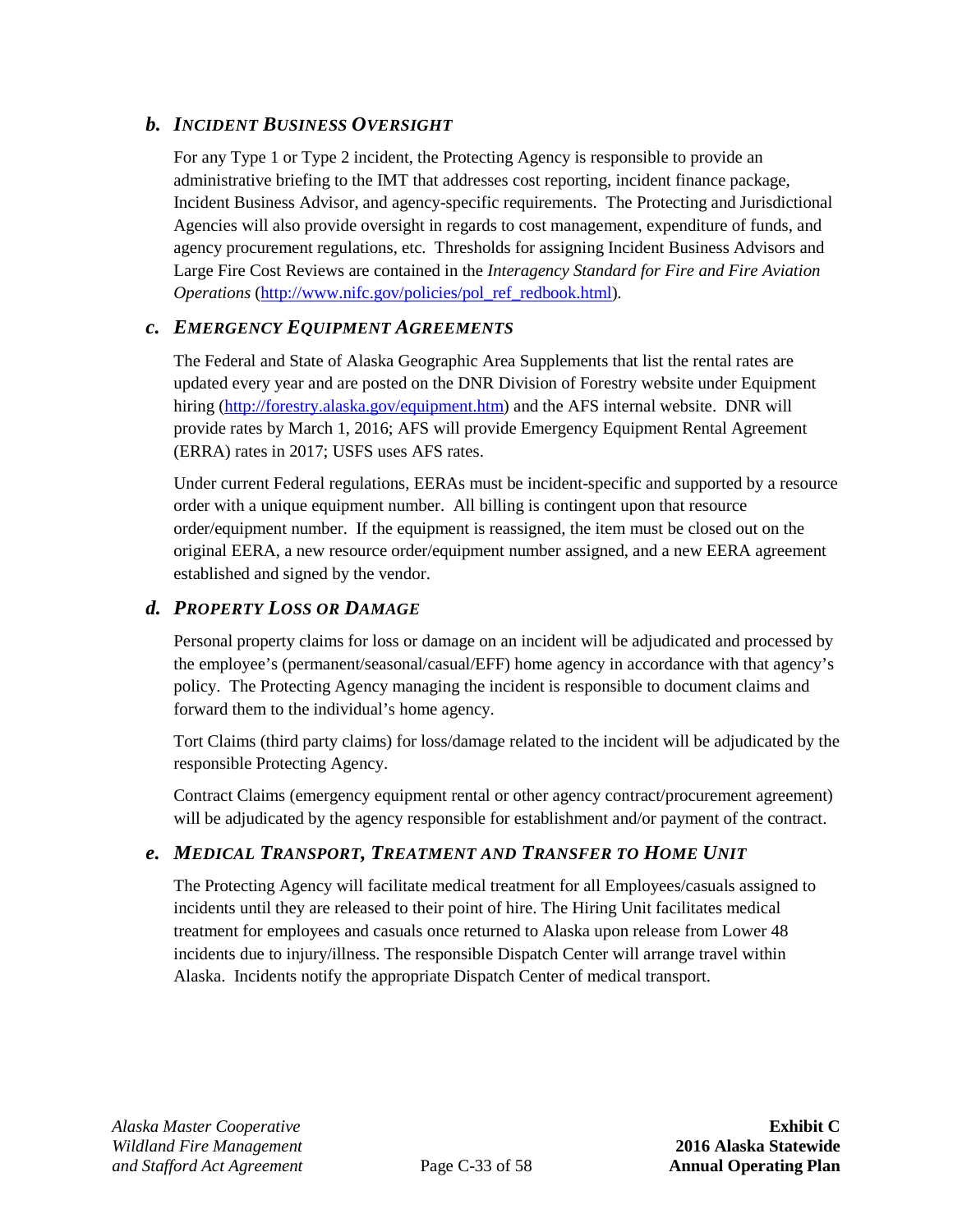Dispatch Center is responsible to:

- Arrange transportation from incident to Fairbanks or Anchorage.
- Notify Injury Compensation Office of inbound medevac/transport including name of injured individual, time, method and location of arrival.
- Provide Check-in/Check-out Point of Contact for Injury Compensation staff providing medevac/transport.
- Coordinate with the FMO and IC to determine if the medically released individual will be returned to the incident. Arrange appropriate travel arrangements (incident or point of hire) based on the decision.
- Notify the IC of individuals released directly to their point of hire and make appropriate travel arrangements.

Protecting Agency Injury Compensation Office is responsible to:

- Coordinate prompt medical treatment.
- Arrange for subsistence (food and lodging) if required.
- Ensure completion of appropriate injury compensation documents.
- Notify Dispatch Center when medevac/transport is complete. Communicate the location of injured employee.
- Notify Dispatch Center of Administrative Services staff return to duty or arrival home.
- Notify Dispatch Center of medical release to full duty or return to the point of hire.
- Notify and provide all documentation to appropriate Hiring Unit.

### **40.LICENSING:**

Refer to *Master Agreement*.

## **41.TEXT MESSAGING WHILE DRIVING:**

Refer to *Master Agreement*.

### **42.TRAINING:**

The Parties to this Agreement participate and assist each other in interagency fire training through the AWFCG Alaska Interagency Fire Training and Qualifications Committee. This includes scheduling, cost sharing, tuition charges, course development, and course presentation. Any agency may provide housing and/or meals for the students and instructors from another agency in a manner mutually agreed upon.

### <span id="page-41-0"></span>*a. EMERGENCY FIRE FIGHTER (EFF) TRAINING*

EFF crews will be trained and receive physical fitness testing in accordance with the *Alaska Emergency Fire Fighter Crew Management Guide.* AFS and DNR are responsible for training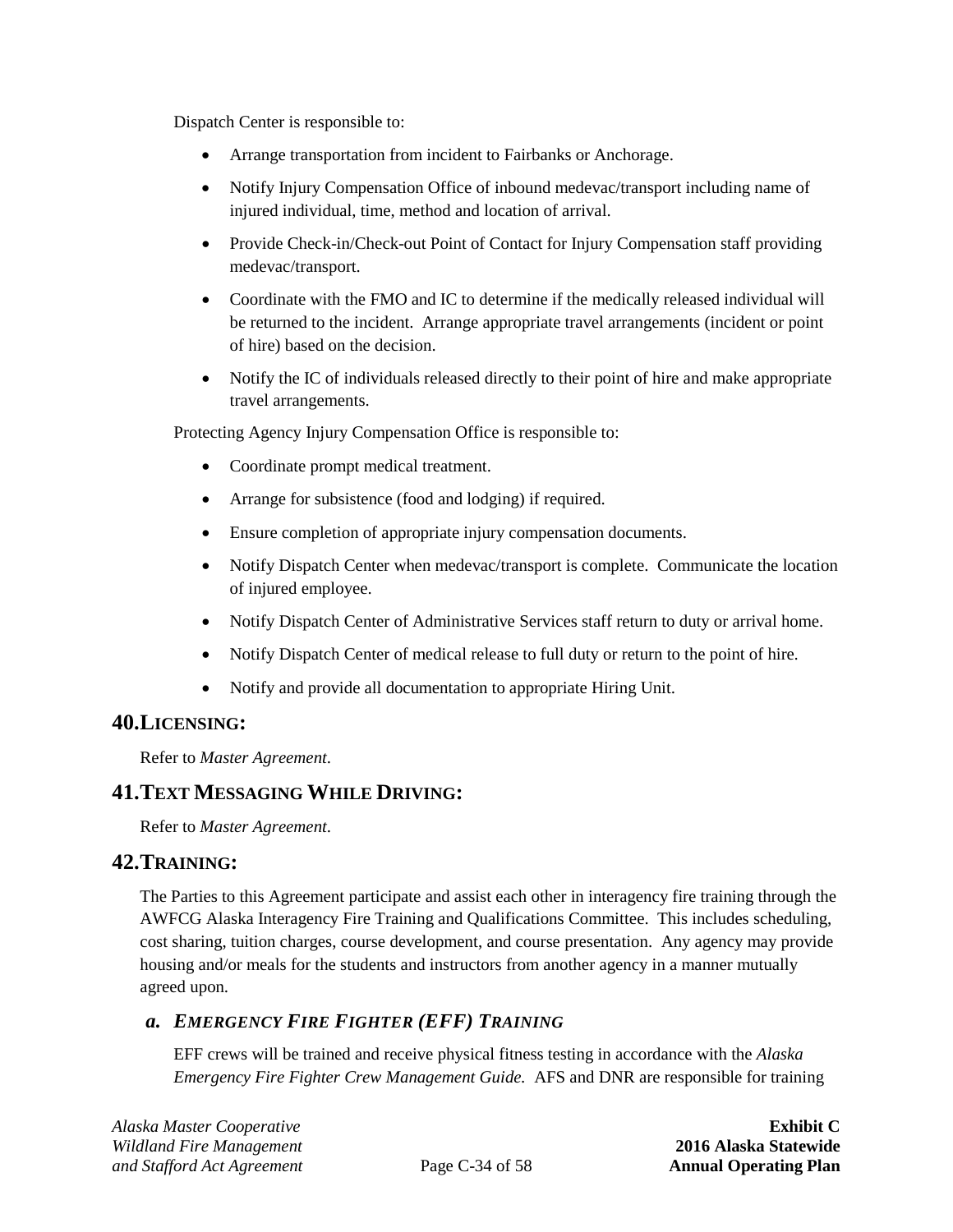and physical fitness testing for EFF crews in their Protection Area. Currently USFS does not sponsor any EFF crews.

EFF Crew Boss training will be conducted on an interagency basis on odd numbered years. EFF Crew Boss training is hosted by the AFS. Travel costs for instructors and trainees are the responsibility of their employing agency.

## <span id="page-42-0"></span>*b. FIELD DELIVERABLE COURSES*

Costs incurred for students who are participating in Field Deliverable courses including S-420 Command and General Staff will be charged to the incident that the course is hosted by. Field deliverable courses will require a Support Resource Order for training within an incident. Course cadre will be ordered in their respective position. Cadre not identified by position will be ordered as Technical Specialists. Students will be ordered as Trainees in their respective trainee positions.

## <span id="page-42-1"></span>**43.TECHNOLOGY SYSTEMS:**

Jurisdictional and Protecting Agencies will collaborate on any proposed modifications or deletions to fire management databases or websites that affect their agency and provide each other the opportunity for comments.

AFS has provided BLM network access to DNR, NPS, FWS, and USFS employees stationed on Fort Wainwright. Guest logins to the BLM network are provided to personnel assigned to AFS facilities on Resource Orders.

NPS, FWS, USFS and DNR may provide their employees based on Fort Wainwright with access to their agency network.

### <span id="page-42-2"></span>*a. BLM NETWORK ACCESS*

In order to facilitate the exchange of information, access to the BLM's network will be provided as needed. The following definitions have been used to establish the AFS Access Guidelines to providing a balance between user access and the protection of the network from known and potential security threats.

### **1) AFS Access Guidelines**

- Unrestricted access to the BLM trusted network will be provided only to trusted users who have cleared the National Agency Check (NAC) and completed the requirements to initiate the NAC with written Inquiries (NACI). Personal Identity Investigation credentials will then be issued. Costs associated with the processing of the NAC and NACI will be the responsibility of the BLM.
- It is the responsibility of all agencies to ensure that only trusted users are afforded access to BLM's network.
- All users on BLM's trusted network will be granted full access to information in the Public Releasable and Agency General Information groupings.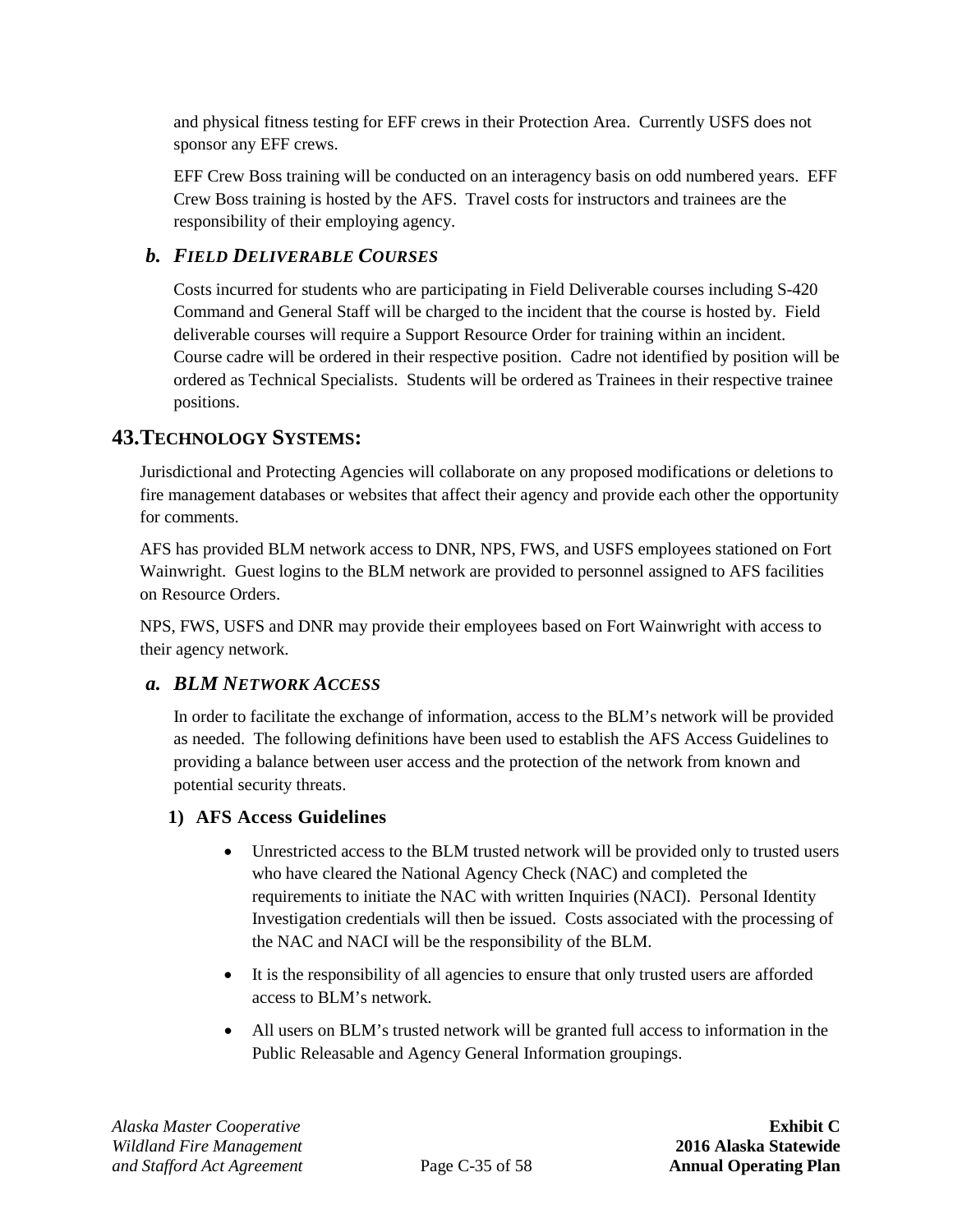- Access to information in the Agency Sensitive Information grouping will be granted by the host agency to specifically authorized employees and employee groups and to individually authorized contractor personnel.
- Access to information in the Agency Very Sensitive Information grouping (primarily law enforcement information) will be granted only to individually authorized personnel.
- Guests/Detailers may be provided with vouchers for AFS-GUEST WiFi access. An AFS sponsor (PFT, CS, or Temp employee) is required for guest WiFi access.

## **2) Special Provisions**

All personnel will comply with the Information Technology security policies established by BLM, the *Computer Security Act of 1987, OMB A-130, Appendix III*, and the *Homeland Security Presidential Directive #12.* A copy of these policies is available [http://www.dhs.gov/xabout/laws/gc\\_1217616624097.shtm](http://www.dhs.gov/xabout/laws/gc_1217616624097.shtm) and [http://www.whitehouse.gov/omb/circulars\\_a130\\_a130trans4](http://www.whitehouse.gov/omb/circulars_a130_a130trans4)

## <span id="page-43-0"></span>*b. GIS AND INFORMATION TECHNOLOGY APPLICATIONS*

AFS agrees to maintain mutual use GIS files, databases and IT applications and servers for use and access by other agencies. AFS will collaborate with other agencies in the development of user requirements, files, databases, and applications.

Costs for application modifications specific to an agency's requirements will be determined on a project-by-project basis and billed to that agency as appropriate.

Any DNR contribution to the Interagency GIS and IT Mapping Application development and support is included as an Annual Fixed Cost. This support may include, but is not limited to: Known Sites, Fires, and Integrated Fire Management (IFM) layers, etc. The amount will be evaluated annually and listed in **[Attachment 1](#page-66-0)**.

### <span id="page-43-1"></span>*c. TELETYPE*

The Parties to this Agreement will assume full responsibility for their portion of the teletype (TTY) network.

- AFS will provide and maintain the TTY hub at AFS. This hub will be operational yearround. Connections between this hub and the data communications equipment will be via TCP/IP or standard RS-232 connections. AFS will also provide and maintain the TTY software to run on computers with Windows operating system. This maintenance is limited to that necessary to maintain a reliable and functional system.
- The DNR will provide their own data circuit(s) accessing the DNR owned communication equipment at AFS; this will serve as the demarcation point between AFS and DNR circuits. DNR contributes funding to AFS to support the Teletype system and the costs are included in the Bill for Collection for Annual Fixed Costs.
- Any operational changes to the TTY system, including hardware and software, will be made on an interagency basis, with concurrence from both DNR and AFS.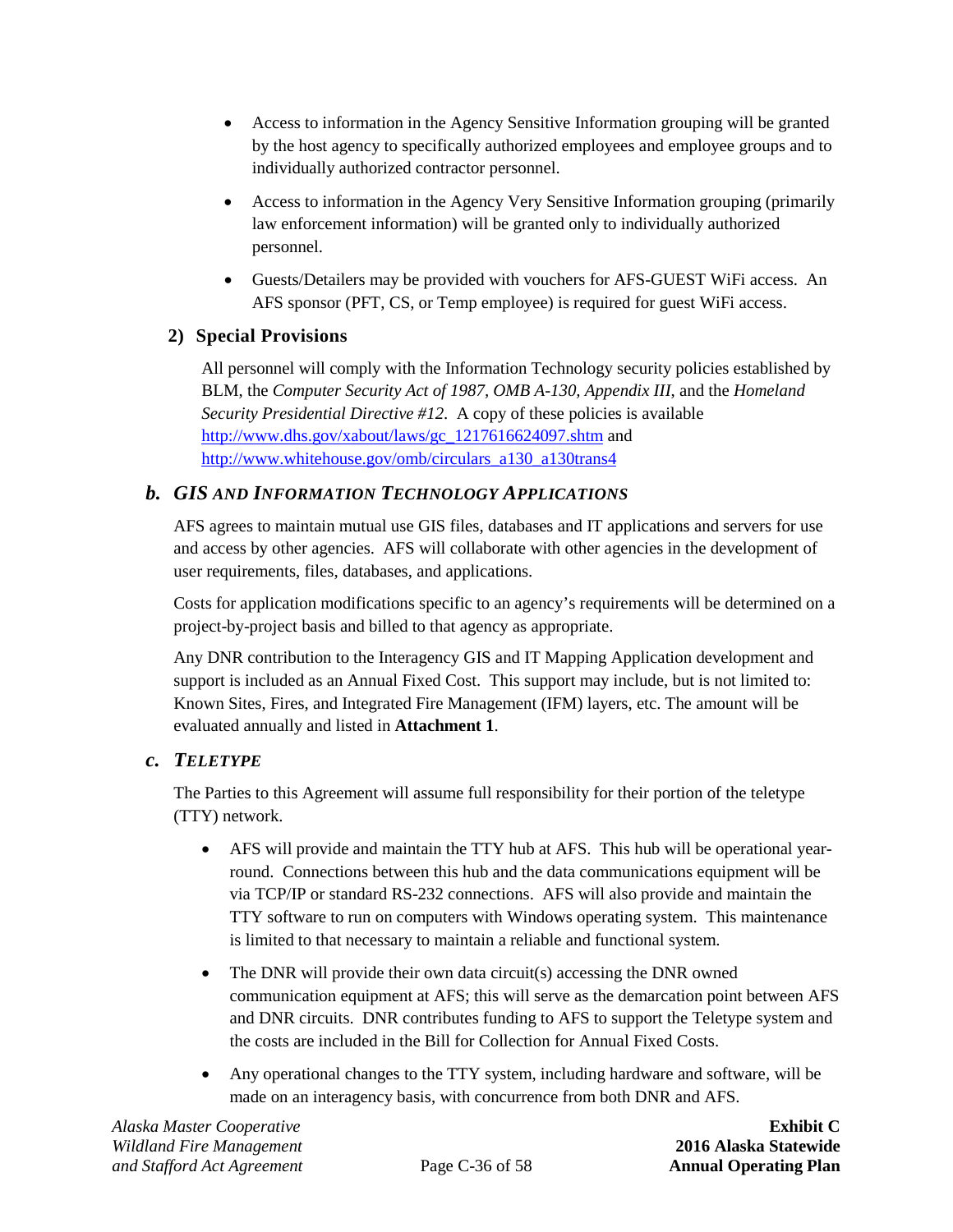## *d. INTEGRATED FIRE MANAGEMENT (IFM)*

DNR will provide and maintain the Integrated Fire Management (IFM) system as the Computer Aided Dispatch system (CAD) for fires in State protection and as a situational awareness tool for resources and incidents. The IFM will be operational year-round and seasonal updates will be completed by April 1. Jurisdictional Agencies will be provided read-only access as requested.

IFM will provide real-time information within State and US Forest Service protection for fire managers:

- Available resources including air tankers, smokejumpers, helicopters, engines, and crews
- Active fires by Management Option and Jurisdictional Agency
- Summary of staffed fires by Area/Forest
- Daily Preparedness Levels and Staffing Plans
- BLAST relevant radio logs filtered by agency, Jurisdictional Agency, and job type.

#### <span id="page-44-0"></span>*e. COMMUNICATIONS*

All agencies will adhere to all Federal Communication Commission and DOI Office of Telecommunication policy and internal agency rules and regulations pertinent to use of frequencies.

#### **1) Radio Frequency Sharing**

Each Protecting Agency Area /Zone /Forest has local frequencies on which they operate. The Interagency Fire Dispatch Centers for that Area/Zone /Forest are responsible for assigning and tracking incident frequencies, and all resources assigned to an incident are permitted to use assigned frequencies. The DNR and AFS have agreed to share assigned frequencies for the purpose of initial response, logistical support, preparedness, and administrative traffic on a non-interfering basis. DNR and USFS have a similar agreement.

To facilitate interagency communications, there are interagency frequencies approved for use during an incident response. Contact the AICC Communications Coordinator (Reference the *AIMG* for information on how to request additional dedicated radio frequencies for use during extended response.)

All agencies will coordinate the deployment of equipment using frequency assignments with the principle licensee to avoid frequency/interference conflict. At Alaska Preparedness Level  $4 \& 5$  or as fire activity warrants a statewide interagency Communications Coordinator is activated and assigned to the AICC.

Frequency sharing agreements between individual agencies exist outside of this agreement. One such agreement allows for the DNR and AFS to share frequencies. AFS has agreements in place with the DOI agencies that allows sharing of some frequencies. The AFS/DOI Frequency Sharing Agreements do not permit use of these frequencies by other agencies without authorization of the owning agency or the AFS Chief, Branch of Communications.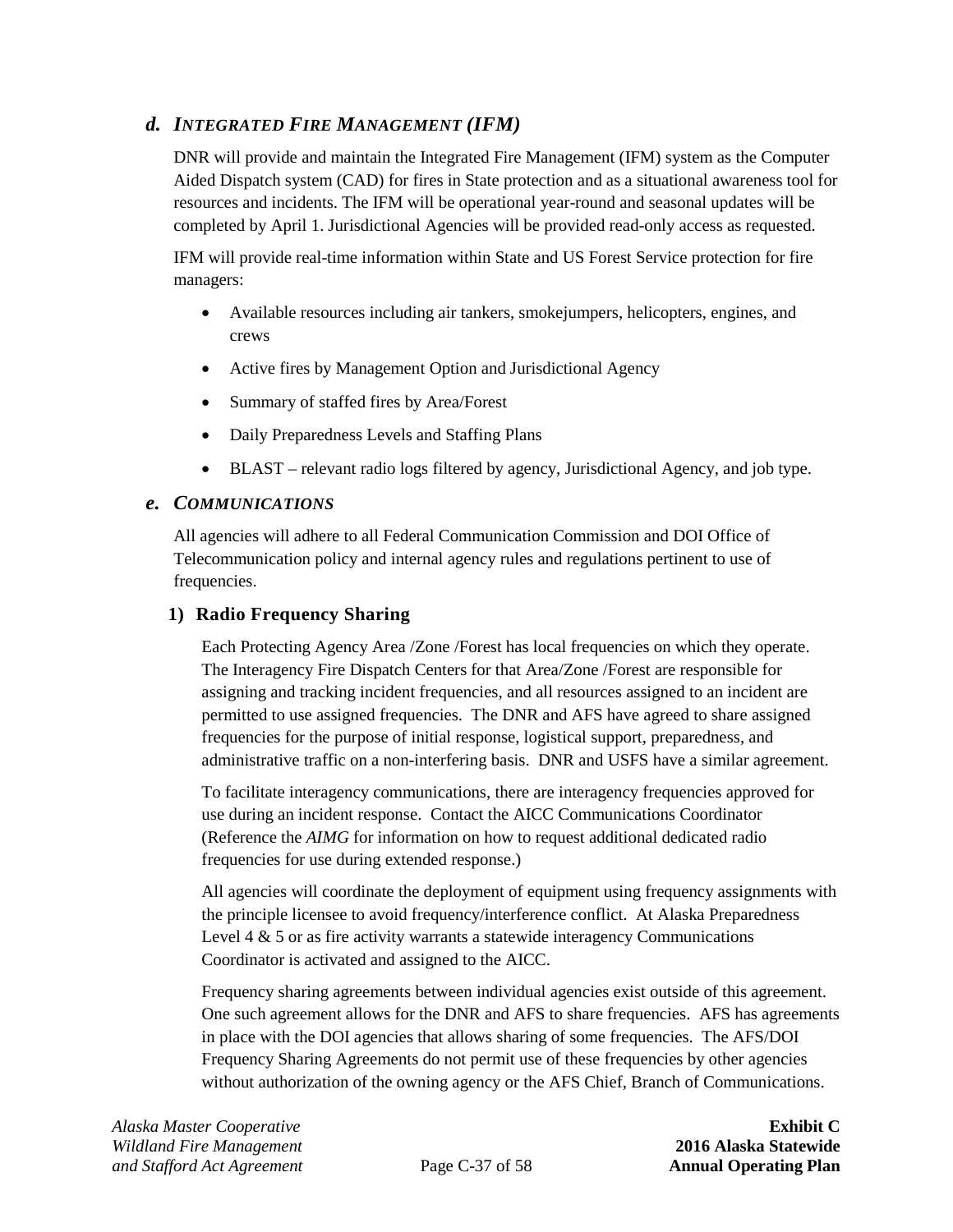#### <span id="page-45-0"></span>**2) Radio Site Maintenance**

For 2016 AFS will provide radio site preventive maintenance at six DNR sites in the McGrath area (Horn Mountain, Mount X, Cloudy Mountain, Beaver Mountain, Spike Mountain, and the McGrath station). DNR will adopt the Interior Telecommunications Coordinating Group (ITCG) radio equipment, shelters, solar panels and batteries for all sites maintained by AFS. Existing shelters will remain in place providing they meet the OSHA standards for confined space.

Scheduled maintenance costs are billed under Annual Fixed Costs and may be offset by documented expenses incurred by DOF. Aviation, equipment, part and supplies for the unscheduled radio site and RAWS maintenance will also be included in the Bill for Collection for Annual Fixed Costs. AFS will advise DOF of these unplanned costs, where practicable, prior to the expenditure but at a minimum upon completion of the maintenance. No equipment will be purchased without the concurrence of DOF.

DOF will provide funding for an Electronic Mechanic's labor as negotiated and listed in Annual Fixed Costs (**[Attachment 1](#page-66-0)**). This labor will include, program oversight, mission planning, technical assistance, field maintenance of radio and RAWS sites.

Communication site maintenance schedules and costs for AFS, NPS and FWS sites are determined under other agreements.

## **44.FIRE WEATHER SYSTEMS:**

Predictive Services products are posted at [http://fire.ak.blm.gov.](http://fire.ak.blm.gov/) Fire Weather Index tables, maps, and hourly data are found at [http://akff.mesowest.org/.](http://akff.mesowest.org/) The principal operating period for the Alaska Fire Weather Program is April 1 through September 1.

### <span id="page-45-2"></span>*a. FIRE WEATHER AOP*

The *National Weather Service - AWFCG Fire Weather AOP* is available at: [http://firewx.arh.noaa.gov/Fire\\_Wx\\_AOP\\_2016\\_public.pdf.](http://firewx.arh.noaa.gov/Fire_Wx_AOP_2016_public.pdf)

#### *b. OPERATIONAL GUIDELINES*

April 1 through September 1 will be the principal operating period for the Alaska Fire Weather Program. Starting and ending dates are subject to the fire weather threat. The roles described in this Operating Plan are intended to be flexible and allow for changing conditions of personnel, workload, and weather hazards.

### <span id="page-45-1"></span>*c. INCIDENT METEOROLOGICAL SERVICES*

The provisions described in the *Interagency Agreement for Meteorological and Other Technical Services (IMET Agreement*)

[http://www.srh.noaa.gov/ridge2/fire/docs/2012\\_National\\_Agreement.pdf,](http://www.srh.noaa.gov/ridge2/fire/docs/2012_National_Agreement.pdf) along with the procedures detailed within the *AIMG* will be followed for the use of Incident Meteorologist to support responses to wildfires.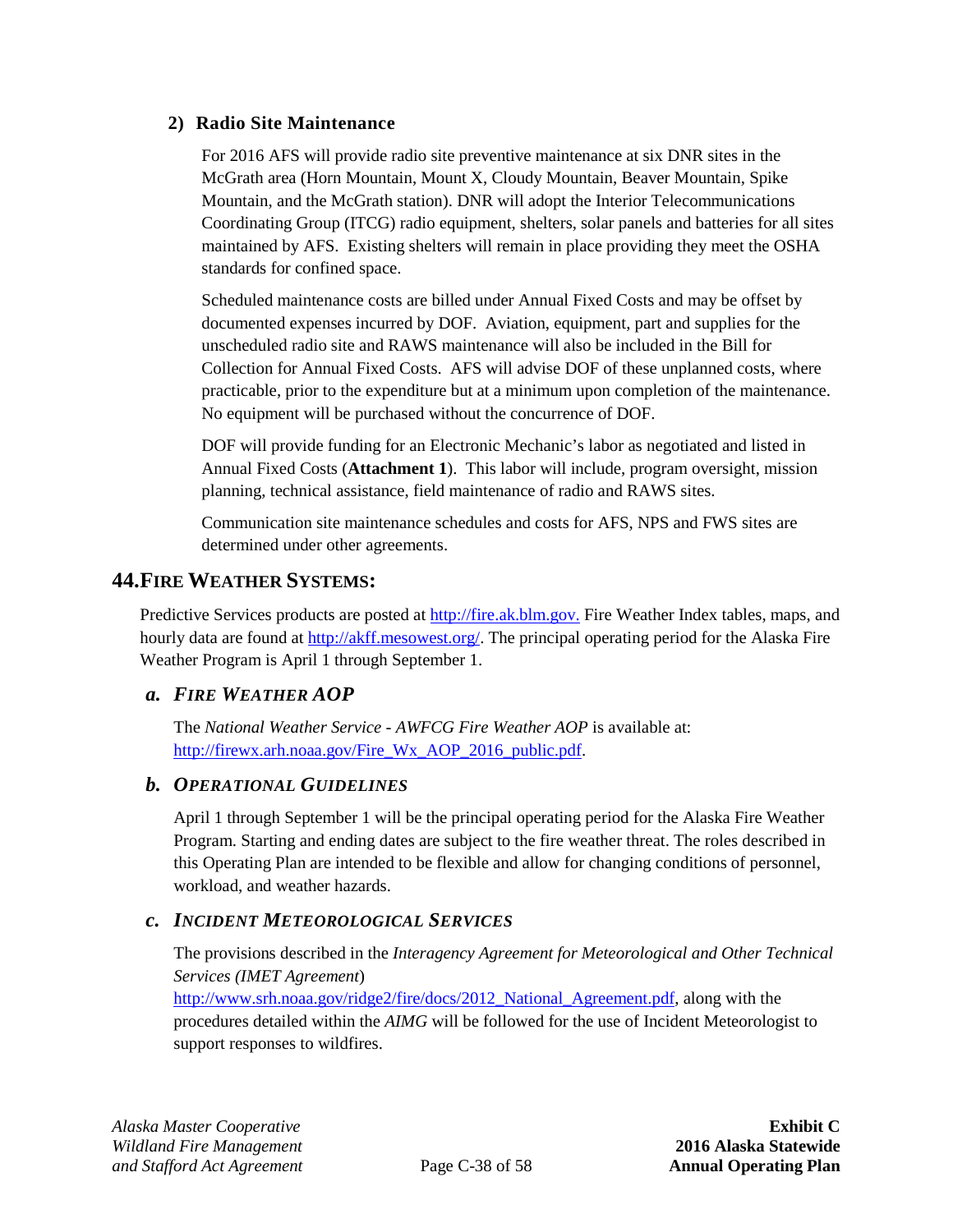## <span id="page-46-1"></span>*d. NATIONAL FIRE DANGER RATING SYSTEM REMOTE AUTOMATED WEATHER STATIONS (NFDRS-RAWS)*

Alaska primarily uses the Canadian Forest Fire Danger Rating System Fire Weather Index (CFFDRS-FWI) tool for determining fire danger. Though RAWS stations are maintained to the national NFDRS standards, and station data is kept current in the Weather Information Management System (WIMS) for use with NFDRS-RAWS in the Wildland Fire Decision Support System (WFDSS), this is not the tool of choice. The goal of these programs is to produce an accurate assessment of the wildland fire potential across all units to support planning and implementation of Alaska's fire management program.

Beginning in 2015, CFFDRS-FWI indices will be calculated through the University of Utah's MesoWest program [\(http://akff.mesowest.org/\)](http://akff.mesowest.org/). This will allow indices to be calculated at nearly double the number of stations across the state as non-RAWS sites are incorporated. This webpage will run separately from NFDRS calculations made within WIMS and CFFDRS calculations made on the AICC Webpage.

<span id="page-46-0"></span>

| <b>Table 7: Alaska Weather Data Collection and Archiving Process</b>                                                                                                                                                                                            |                                                                                                                                                                                                                                                                                                                                                                                                                                                                               |  |
|-----------------------------------------------------------------------------------------------------------------------------------------------------------------------------------------------------------------------------------------------------------------|-------------------------------------------------------------------------------------------------------------------------------------------------------------------------------------------------------------------------------------------------------------------------------------------------------------------------------------------------------------------------------------------------------------------------------------------------------------------------------|--|
| <b>Task</b>                                                                                                                                                                                                                                                     | <b>Responsible Party &amp; Description</b>                                                                                                                                                                                                                                                                                                                                                                                                                                    |  |
| NFDRS-RAWS Equipment<br>Maintenance <sup>123</sup>                                                                                                                                                                                                              | As defined in the Interior Telecommunications Coordinating Group $(TCG)$ –<br>Alaska Agreement.                                                                                                                                                                                                                                                                                                                                                                               |  |
| NFDRS-RAWS Site<br>Maintenance                                                                                                                                                                                                                                  | The Owning Agency will work with the local Protecting Agency unit to<br>determine most efficient way to maintain the vegetation at the NFDRS-RAWS<br>location to meet NFDRS standards.                                                                                                                                                                                                                                                                                        |  |
| <b>WIMS Station Catalog</b>                                                                                                                                                                                                                                     | The Protecting Agency will update the station catalog to include green-up date<br>and freeze-up date including ensuring the location information is correct.<br><b>Predictive Services</b> will assist as needed.                                                                                                                                                                                                                                                             |  |
| <b>WIMS Weather Observation</b><br>Input                                                                                                                                                                                                                        | The Protecting Agency will confirm (automatic stations) or enter (manual<br>stations) daily weather observations.                                                                                                                                                                                                                                                                                                                                                             |  |
| <b>WIMS</b> Oversight and Review                                                                                                                                                                                                                                | Predictive Services will routinely review the weather observations and station<br>functionality to ensure data is captured. Any edits completed in the AFS Weather<br>Database by Predictive Services will also be completed in WIMS. In addition, if<br>Predictive Services detects any station outages, they will work with the ITCG to<br>obtain that data on the site maintenance. Predictive Services will maintain the<br>Access Control list in WIMS for all agencies. |  |
| MesoWest CFFDRS Data                                                                                                                                                                                                                                            | <b>Predictive Services</b> will be the point of contact with University of Utah MesoWest<br>regarding any issues with the Alaska Fire and Fuels website and FWI calculations.                                                                                                                                                                                                                                                                                                 |  |
| NFDRS-RAWS Performance and<br>Data Review                                                                                                                                                                                                                       | AICC Fire Weather Program Manager will be the interagency point of contact<br>for NFDRS-RAWS performance and data review                                                                                                                                                                                                                                                                                                                                                      |  |
| <sup>1</sup> The DNR will coordinate with AFS on scheduled maintenance and establish desired operational dates for NFDRS-RAWS sites, and<br>communicate them to AFS by March 1 of each year. The DOI apportions the cost for NFDRS-RAWS maintenance through the |                                                                                                                                                                                                                                                                                                                                                                                                                                                                               |  |

*Interior Telecommunications Coordinating Group AOP* and those costs, excluding labor (see **Clause [43.e.2\)](#page-45-0)**- Radio Maintenance) are included in the Bill for Collection for Annual Fixed Costs.

2 The DOI will calibrate and maintain the below identified DNR NFDRS-RAWS sites: Bentalit, Chatanika, T-Lake, Stoney River, Telida, Willow, Ninilchik, Salcha, Goodpaster, Paxson, Flat, Homer, Chitina, Angel Creek, George Creek, Tok River Valley, Big Lake, Gold King, Skilak Guard, Chistochina, and Point MacKenzie, Girdwood, Rabbit Creek, Campbell Creek and Eagle River. The USFS is responsible for the operation and maintenance of NFDRS-RAWS located within the Tongass and Chugach National Forests. <sup>3</sup>NFDRS-RAWS schedules for NPS and FWS stations are determined by those agencies and may be maintained by other agencies

under other agreements.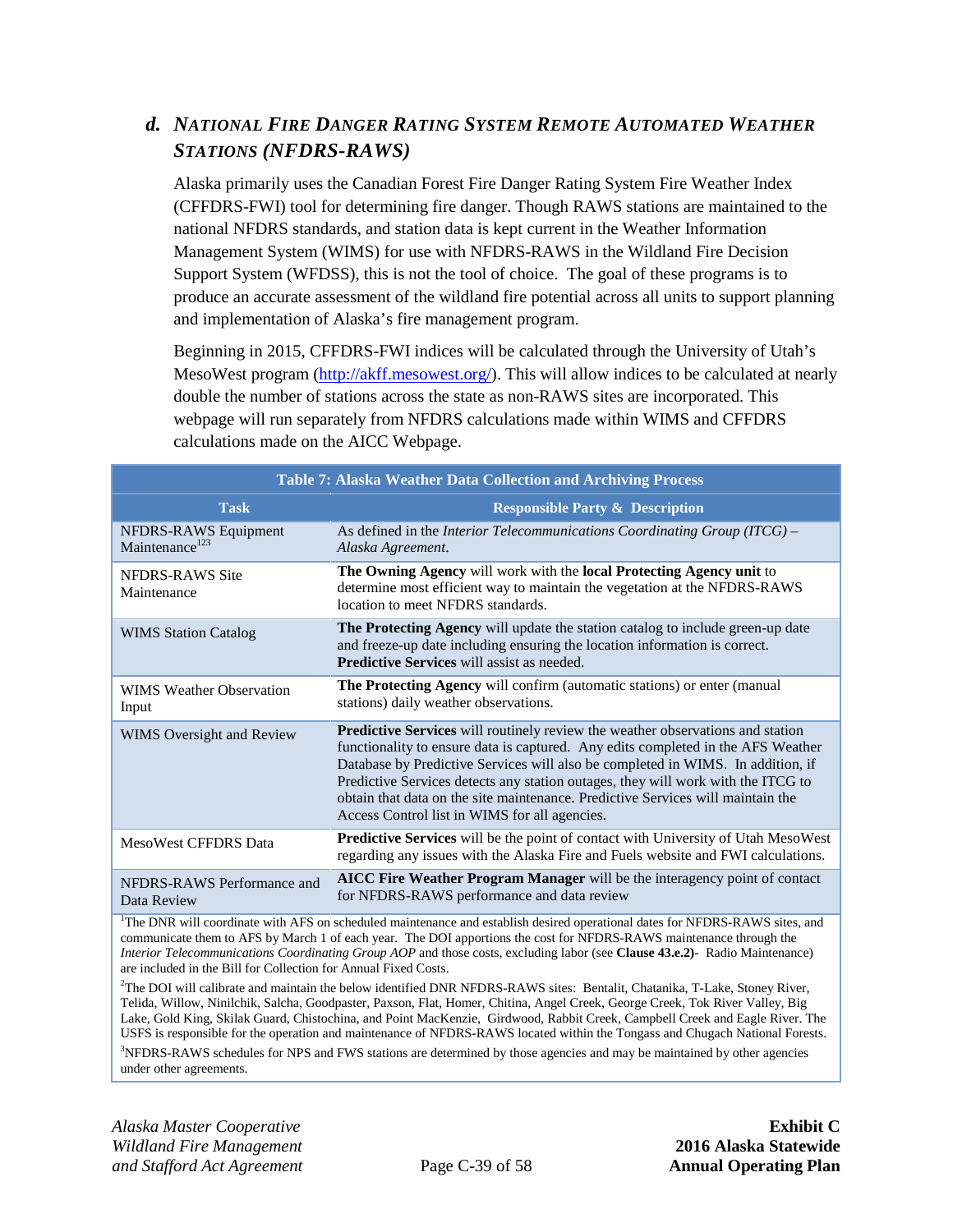#### *e. ROLES AND RESPONSIBILITIES*

**[Table 7](#page-46-0)** identifies Points of Contact, roles, and responsibilities for weather data collection and archiving in Alaska. Points of Contact will work with affected agencies and individuals to ensure that weather data is properly collected and archived.

#### <span id="page-47-0"></span>*f. AUTOMATIC LIGHTNING DETECTION NETWORK*

The AFS is responsible for the installation, maintenance, and operation of the statewide automatic lightning detection network. Data from this network is available to all agencies on the AICC website [\(http://fire.ak.blm.gov/\)](http://fire.ak.blm.gov/) and is provided at no charge to federal agencies as part of the wildland fire suppression services designated to AFS in *620 DM 2*. DNR contributes funding to AFS to support this network and those expenses are included in the Bill for Collection for Annual Fixed Costs. The target date for the system to be fully operational will be May 20 annually.

### <span id="page-47-1"></span>**45.AVIATION OPERATIONS:**

For information on the mobilization, use, management and the various types of aircraft available, refer to the *AIMG*. By April 15 each year, the AFS, NPS, FWS, USFS and DNR provide each other with aviation operations information which includes fueling services and vendors available.

#### *a. AVIATION SITE MANAGEMENT*

All aircraft will be operated under the terms of agreement for aircraft operations currently in effect between the site operator and the runway owner.

#### *b. PILOT AND AIRCRAFT CERTIFICATION*

Pilots and aircraft transporting federal personnel must be certified (carded) by either the Office of Aviation Services (OAS) or the USFS. *Federal Aviation Regulations Part 121* and *Part 135* apply to certain commercial charters where OAS or USFS certification is not required.

#### *c. AVIATION MISSION STANDARDS*

- Interagency missions are defined as missions with both federal and state employees assigned to the aircraft operation, regardless of which agency is managing the incident or aircraft. All interagency missions will comply with the more stringent policies and will meet Interagency Aviation Safety and Personal Protective Equipment standards.
- When a mission is under the operational control of the DNR and only DNR employees are assigned, DNR policies are applicable.
- For guidance regarding the use of the non-federally approved airtankers under the operational control of the DNR, refer to National MAC's *Guidelines for the Use of Tactical Aviation Resources, Appendix 7* available at: [http://www.nifc.gov/nicc/administrative/nmac/strategy/NMAC\\_Apx\\_7\\_Aviation\\_Resou](http://www.nifc.gov/nicc/administrative/nmac/strategy/NMAC_Apx_7_Aviation_Resource_Management.pdf) [rce\\_Management.pdf.](http://www.nifc.gov/nicc/administrative/nmac/strategy/NMAC_Apx_7_Aviation_Resource_Management.pdf)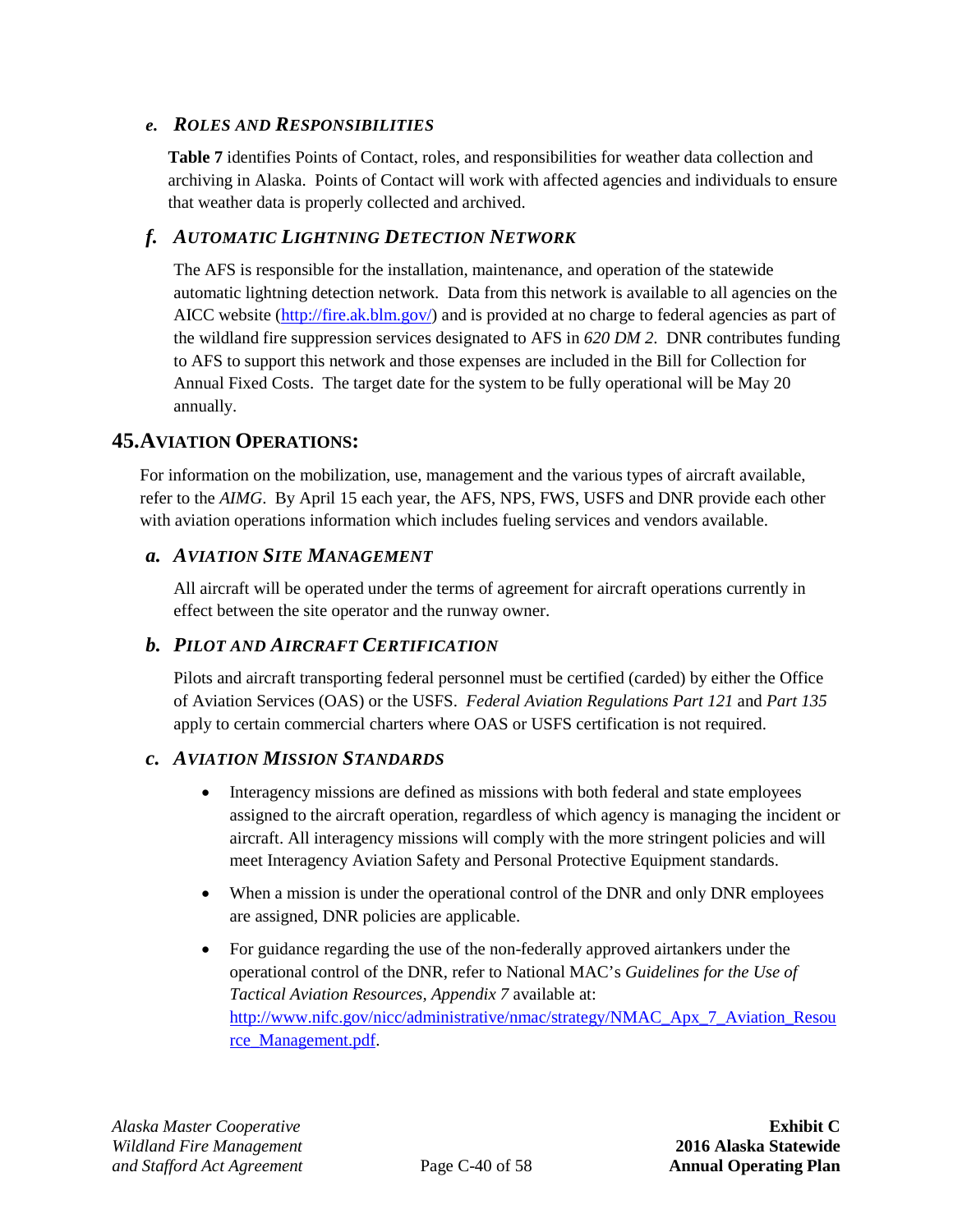- All federal contract and agency pilots will comply with the interagency pilot duty/days off standard listed in the in the *Interagency Standard for Fire and Fire Aviation Operations* [\(http://www.nifc.gov/policies/pol\\_ref\\_redbook.html\)](http://www.nifc.gov/policies/pol_ref_redbook.html).
- All fuel delivery systems will meet agency safety standards and will comply with whichever standard is more stringent. Both AFS and DNR will provide aircraft servicing at their ramps on a reimbursable basis.

## *d. TEMPORARY FLIGHT RESTRICTIONS NOTIFICATIONS*

When a Temporary Flight Restriction (TFR) is issued for an incident, Jurisdictional Agencies that may be impacted by the TFR should be notified by the Protecting Agency

## *e. SANITIZING AIRCRAFT WATER DELIVERY SYSTEMS*

In order to minimize the potential transmission of aquatic invasive species, water drafting or scooping aircraft and helicopter buckets will be washed either immediately prior to, or upon arrival at an established base (Fort Wainwright, Palmer, Tanacross, Delta, Kenai, McGrath, Galena) from the Lower 48 or Canada. Power washing with clean water at a temperature of 140 degrees Fahrenheit or greater is required. State and AFS Aviation Offices will maintain a log that documents the cleaning date and location.

Water delivery equipment should be rinsed between missions if sites containing known waterborne invasive species such as Elodea have been used as water sources. Additional information about Elodea in Alaska including maps of known infestations is available at: [http://plants.alaska.gov/invasives/elodea.htm.](http://plants.alaska.gov/invasives/elodea.htm)

## *f. CANADIAN AVIATION RESOURCES*

Canadian resources may be ordered by DNR under the terms of the Northwest Wildland Fire Protection Agreement (Northwest Compact). While in Alaska, those resources must remain under the operational control of DNR unless inspected and certified by the appropriate federal agency.

### <span id="page-48-0"></span>*g. AIRTANKER BASES*

Airtankers may load retardant at any airtanker base on a reimbursable basis. DNR contracted airtankers loaded at AFS airtanker bases will be loaded to the specifications of the DNR contract.

The application of suppression chemicals will follow the guidelines in the *Interagency Standard for Fire and Fire Aviation Operations* [\(http://www.nifc.gov/policies/pol\\_ref\\_redbook.html\)](http://www.nifc.gov/policies/pol_ref_redbook.html).

Pilots will be fully briefed by base personnel and are required to abide by all base rules and runway regulations while operating on these bases.

## <span id="page-48-1"></span>*h. FT. WAINWRIGHT AIRCRAFT OPERATIONS*

All pilots will be fully briefed by the responsible AFS personnel and will abide by any restrictions, requirements and regulations applicable to the AFS ramp and the U.S. Army-Alaska's runway use.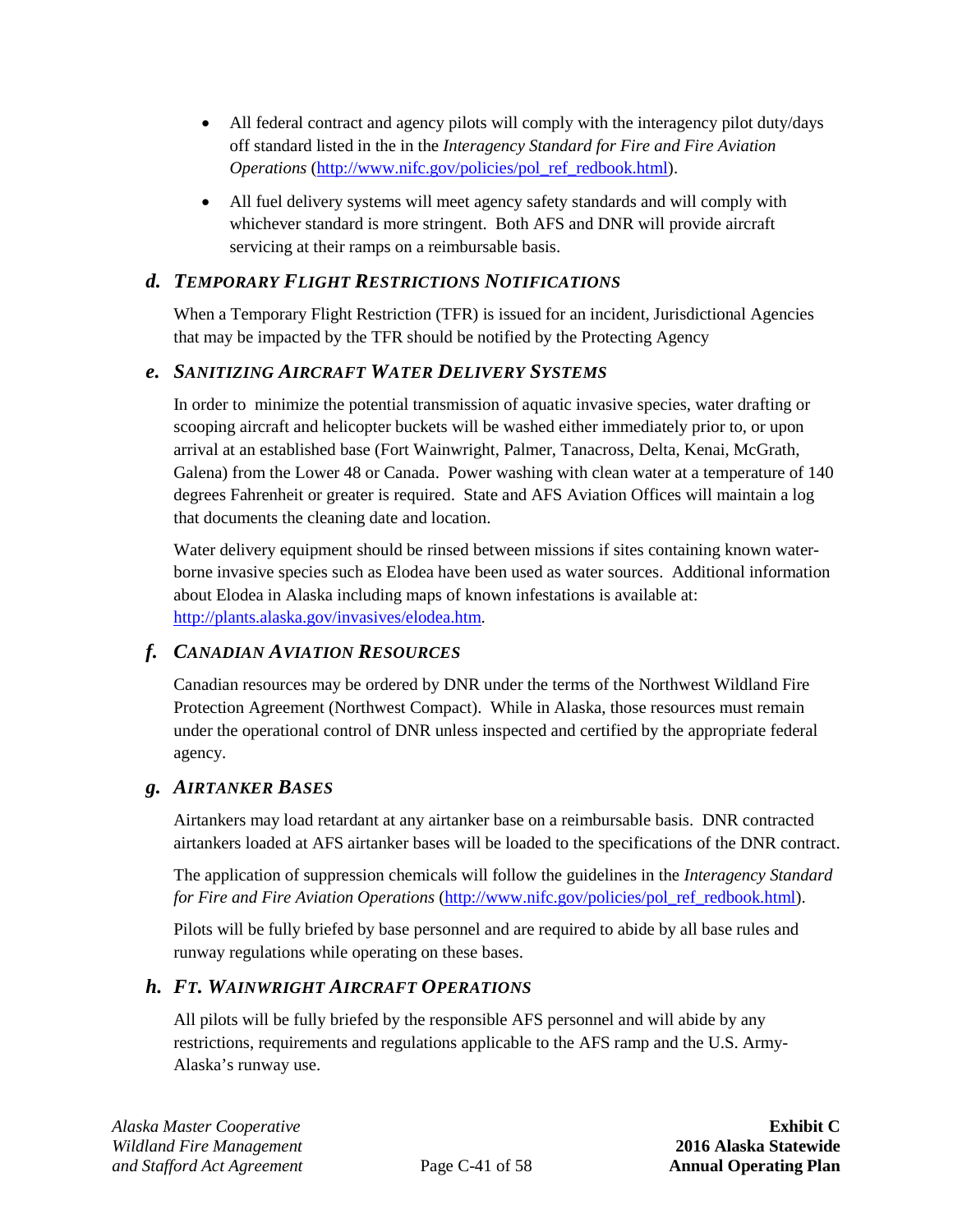Air traffic procedures published for Ladd Army Airfield will govern all aviation operations conducted at the AFS ramp.

All proposed structures, buildings, or any changes to the real property must be in compliance with the AFS site plan and U.S. Army-Alaska requirements, and be pre-approved by the AFS Manager.

AFS will:

- Provide ramp parking for fire-related aircraft and office space including telephone for the aviation related personnel temporarily assigned to perform fire-related duties in Alaska.
- Provide aircraft-related services as stipulated in AFS aviation contracts.
- Bill DNR for office space including telephone for DNR pilots, Air Attack personnel, and retardant site staff stationed at Fort Wainwright for the current fire season in the Bill for Collection for Annual Fixed Costs.

The DNR is authorized to use the AFS ramp on Ft. Wainwright throughout the fire season and is responsible to:

- Provide to AFS by May 15th annually, a list of all aircraft that routinely operate at the AFS ramp. The list will include aircraft type, vendor name, and aircraft tail number.
- Provide all logistical support requirements for their personnel associated with aircraft parked at the AFS ramp.
- Follow the current *AFS Standard Operating Procedures for the Management of Hazardous Materials and Hazardous Waste* to dispose of any hazardous materials and hazardous waste generated by DNR on Ft. Wainwright.

## *i. FIRE SCENE AVIATION ORGANIZATION AND COMMUNICATIONS*

All tactical aviation resources will be dispatched and flight followed by the local Interagency Fire Dispatch Center when responding to an incident. All aircraft will utilize VHF Air-to-Air frequency 128.45 unless otherwise indicated by their local Interagency Fire Dispatch Center.

For standard operating procedures for tactical aircraft flying over or near an incident, reference the *Interagency Aerial Supervision Guide* available at [http://www.fs.fed.us/fire/aviation/av\\_library/iasg.pdf.](http://www.fs.fed.us/fire/aviation/av_library/iasg.pdf)

## *j. NON-TACTICAL AVIATION RESOURCES*

All non-tactical fire aviation resources will coordinate flights with the local Interagency Fire Dispatch Center and, if present, with Air Attack (or other reconnaissance aircraft in the area) when flying over or near a fire. Dispatch will determine flight following protocols and relay information on aircraft currently in the fire area.

## *k. AERIAL MAPPING SERVICES*

Ordering aerial mapping and infrared services is addressed in the *National Interagency Mobilization Guide* in the Infrared Aircraft section.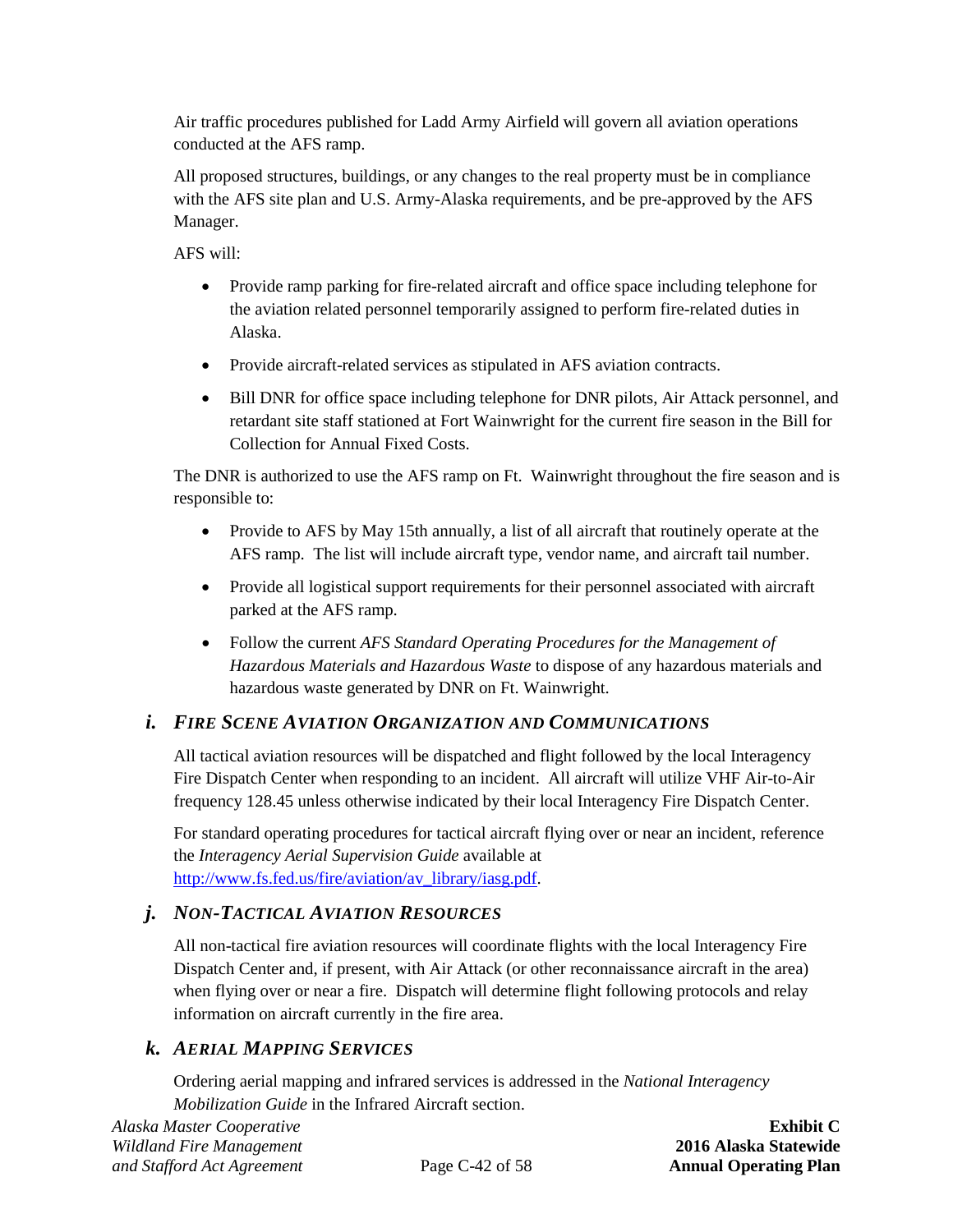## *l. FORMS FOR AVIATION PAYMENT DOCUMENTATION*

Each agency will use their own codes and forms for payment and documentation to log government and contract aircraft flight times.

#### <span id="page-50-0"></span>*m. REIMBURSABLE AVIATION COSTS*

The following costs will be compiled and apportioned. Eligible costs will be included in agencies' Suppression and Non-Specific Support billing.

- Agency personnel costs including standby, weekend staffing, extended staffing, preposition flights etc.
- Overtime for agency pilots and crew members.
- Fuel and oil will be charged to the using agency code/incident number.
- Retardant costs are reimbursable at a per gallon rate.
- Use of agency aircraft as documented on *DNR Form 10-3133* or *OAS-23* and billed at the predetermined hourly flight rate. Flight hourly rates are determined by:
	- o Contract and On-Call aircraft: current Contract Rate letter.
	- o Aircraft Rental Agreement: current OAS Rental Aircraft Source List.
- Costs incurred for aircraft ordered from the Lower 48 or Canada as agreed and documented during the Daily Statewide Strategy Meeting and on the Resource Order.
- Aircraft availability and/or surcharges may be negotiated prior to the fire season. Costs will be included in the pre-season spreadsheet.
- Availability charges may apply to aircraft contract extension or severity requests.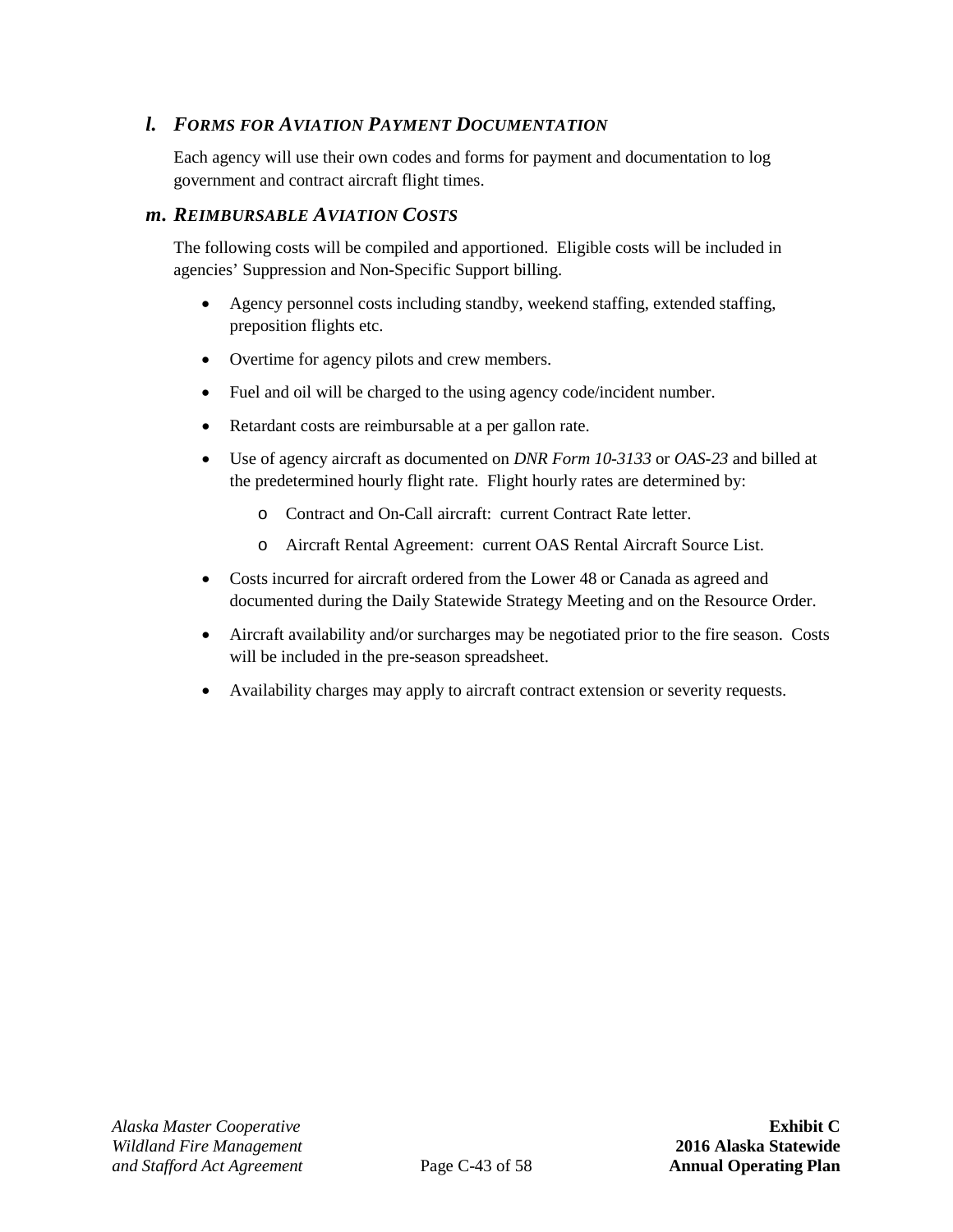## <span id="page-51-0"></span>**46.BILLING PROCEDURES:**

In addition to the information below, refer to **[Attachment 1](#page-66-0)**, **[Attachment 2](#page-68-0)**, and *Master Agreement Exhibit D*.

### *a. IN-STATE FIRES WITH FEMA REIMBURSABLE EXPENSES*

- When the DNR has a fire that may qualify for Fire Management Application Grant (FMAG) assistance, DNR will provide a copy of FEMA *Form 90-58, Request for Fire Management Assistance Declaration* to the AFS Chief, Division of Fire Operations.
- The AFS, in exercising its responsibilities as the FEMA Principal Advisor, will prepare and submit FEMA *Form 90-32 Principal Advisor's Report* and coordinate all such action with DNR.
- DNR is notified by FEMA if the incident qualifies for a FMAG.
- When a fire is declared a FEMA incident, a duplicate fire package will be prepared by DNR. The duplicate fire package will contain daily Incident Action Plans, Resource Orders, and all financial records that pertain to the FEMA-qualifying period including but not limited to: timesheets (OF 288s) of all personnel charging to the incident, shift tickets, flight logs, invoices, contracts, inspection checklists, signed rental conditions and agreements, and Incident Cost and Reporting System data.
- All agencies agree to provide the DNR with all financial/payment data pertinent to the declared incident. This report will include but is not limited to travel, payroll, and vendors with amount paid. In addition the agencies will provide copies of: any invoices paid and backup/source documentation for such invoices; shift tickets; additions or deductions; rental agreements, inspection checklists, signed rental conditions; and Resource Orders attributable to FEMA-qualifying period.
- The DNR agrees to reimburse the AFS, NPS, FWS, USFS and BIA for costs associated with the above normal workload of gathering source documentation to satisfy FEMA requirements.

### *b. JOINT PROJECTS AND PROJECT ASSISTANCE (FUELS)*

DNR-AFS fuels projects are assigned a project code and the DNR and/or AFS reimbursement for expenses is included in the cross-billing for Suppression and Non- Specific Suppression Support. Joint projects involving other agencies require separate reimbursable agreements.

### *c. MEALS AND LODGING FOR RESOURCE ORDERED AND SUBSISTED PERSONNEL*

Costs for meals and lodging for personnel being subsisted with Resource Order documentation are calculated and billed with the Suppression and Non-Specific Suppression Support Expenses.

Personnel are required to enter their payment code (i.e. charge code, fire code, reimbursable agreement code) when signing in at an agency dining facility. The cost charged for the meal will be based upon the established per diem rates for that location. Meals, including sack lunches that are ordered, regardless if they are consumed, will be billed to the charge code.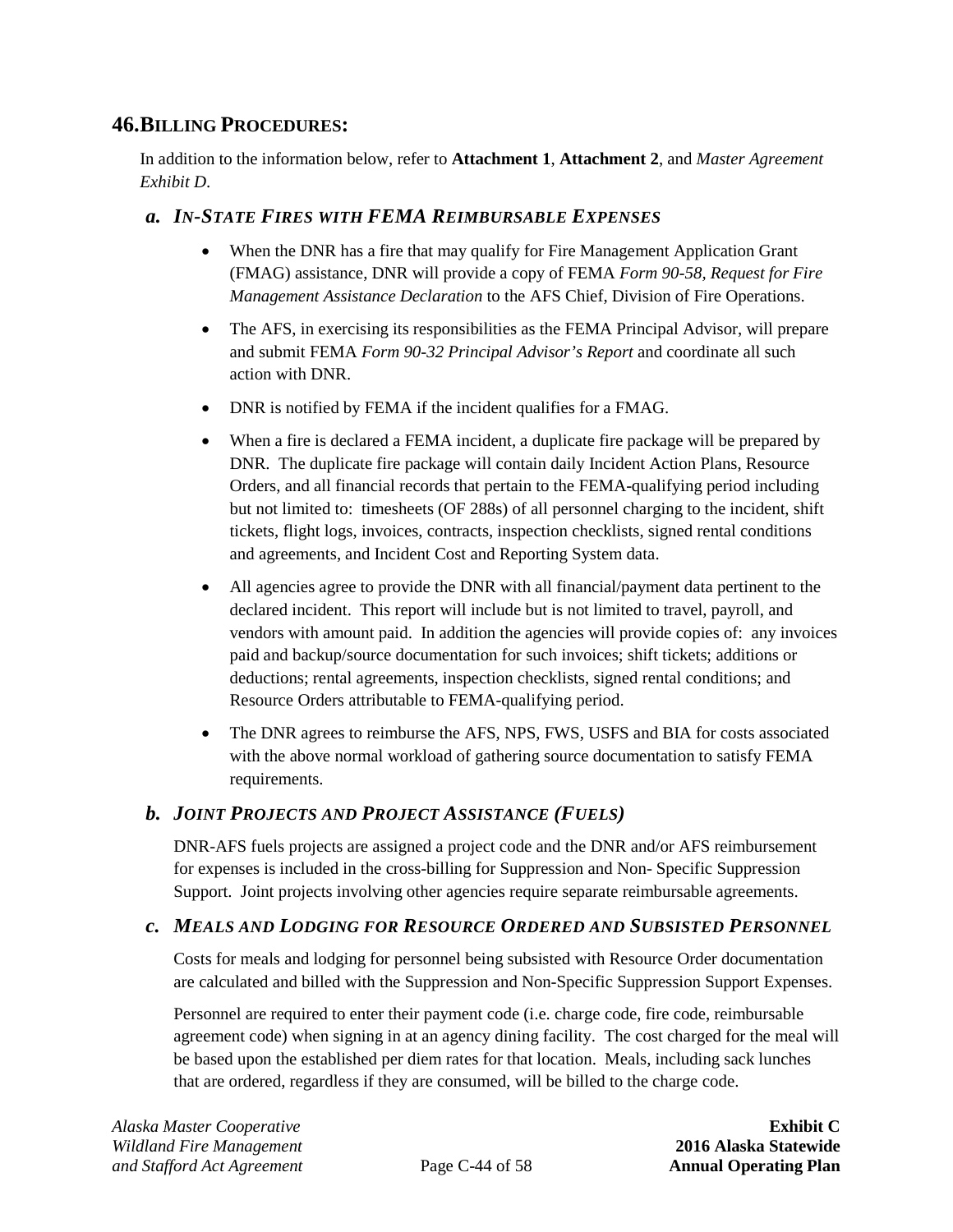Lodging for personnel filling a Resource Order will be charged to the Resource Order charge code. Barracks rates are established annually.

### *d. ANNUAL FIXED COSTS*

The DNR and AFS agree to bill for annual fixed costs as listed in **[Attachment 1](#page-66-0)** and according to the dates in **[Table 8](#page-55-0)**. No other agencies bill each other for Fixed Costs; the Administrative Overhead Rate does not apply to this billing.

#### *e. SUPPRESSION AND NON-SPECIFIC SUPPRESSION SUPPORT*

#### **1) Federal Agency Billings to DNR**

• Federal agencies will submit bills for their reimbursable costs to the DNR whenever the DNR is the fiscally responsible agency.

#### **2) DNR Billings to Federal Agencies**

#### **i) DNR as Protecting Agency**

• When the DNR is the protecting agency for lands on which AFS is fiscally responsible, the DNR will bill AFS for costs.

#### **ii) DNR as Supporting Agency**

- For fires within Alaska where AFS is fiscally responsible and the DNR is a supporting agency, the DNR will bill AFS for reimbursable costs.
- For fires within Alaska where the USFS is fiscally responsible and the DNR is a supporting agency, the DNR will bill the USFS for reimbursable costs.
- For non-Stafford Act, non-Northwest Compact DOI fires outside of Alaska, the DNR will bill AFS for reimbursable costs.
- For non-Stafford Act, non-Northwest Compact USFS fires outside of Alaska, the DNR will bill the USFS for reimbursable costs.
- For non-Stafford Act, non-Northwest Compact, non-Federal fires outside of Alaska, the DNR will bill the USFS for reimbursable costs.
- For all Stafford Act responses to the Lower 48 under all the National Response Framework ESFs, the DNR will bill the USFS for reimbursable costs.
- For all mobilizations of resources under the terms Northwest Compact, the DNR will bill as specified in the Compact.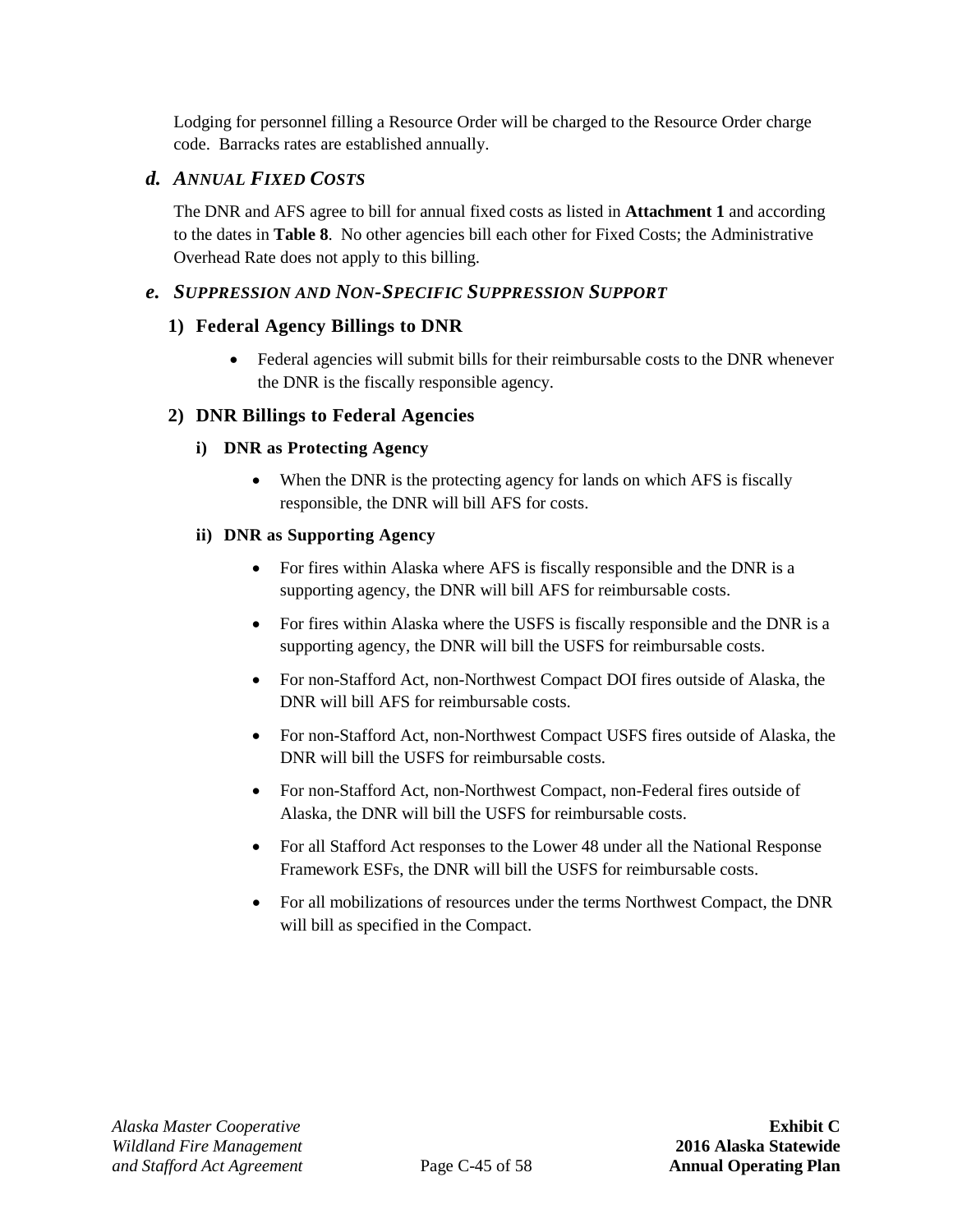## **3) All Parties Billings**

All Parties to this Agreement agree to:

- Bill for expenses as shown in **[Attachment 2](#page-68-0)**, **[Table 8](#page-55-0)** and **[Table 9](#page-56-0)**.
- Adhere to the incident billing criteria listed in **Clause [38](#page-37-1)**.
- Bill for eligible aviation costs as listed in **Clause [45.m](#page-50-0)**.
- Incorporate project costs associated with **Clause [21](#page-26-0)**.
- Include suppression and non-specific suppression costs associated with equipment, supplies, meals, lodging, personnel salaries based on agency policy, overtime and travel, prepositioning, and the agreed upon percentage of supplemental resources expenses.
- Include agreed upon miscellaneous costs including, but not limited to those listed in **Clause [21](#page-26-0)**.
- Use percentage figures for accounting and incident cost calculations from the final fire report data for the calendar year in which the fire occurred for the preliminary crossbilling.
- Facilitate each other's financial management activities by cooperating with any additional requests for billings and cost estimates.
- Bill using the Bill for Collection Process.
- Comply with the billing and payment timelines identified in **Table 7** or **Table 8** as applicable.
- Follow the general directions in *Exhibit D* of the *Master Agreement*.

## *f. BIA, FWS, NPS COST RECOVERY PROCESS FOR DNR INCIDENT SUPPORT*

The BIA, FWS, and NPS may recover costs for their participation on incidents which DNR is fiscally responsible for suppression costs and other DNR fire-related support. These recoverable costs will be documented with the appropriate fiscal document and supported by a Resource Order. These agencies will directly bill DNR, establish billing thresholds, and submit no later than the dates AFS and DNR have established for billing and payments. See **[Table 8](#page-55-0)**, **[Table 9](#page-56-0)**, and **[Attachment 6](#page-80-0)**. Extension to billing dates may be negotiated.

### <span id="page-53-0"></span>*g. ADMINISTRATIVE OVERHEAD RATE*

A rate of 15% against each agency's Suppression and Non-Specific Support total (not to exceed a maximum of \$350,000 per calendar year) has been negotiated for calendar year 2016 and applies to those agencies that are allowed to bill an administrative overhead rate.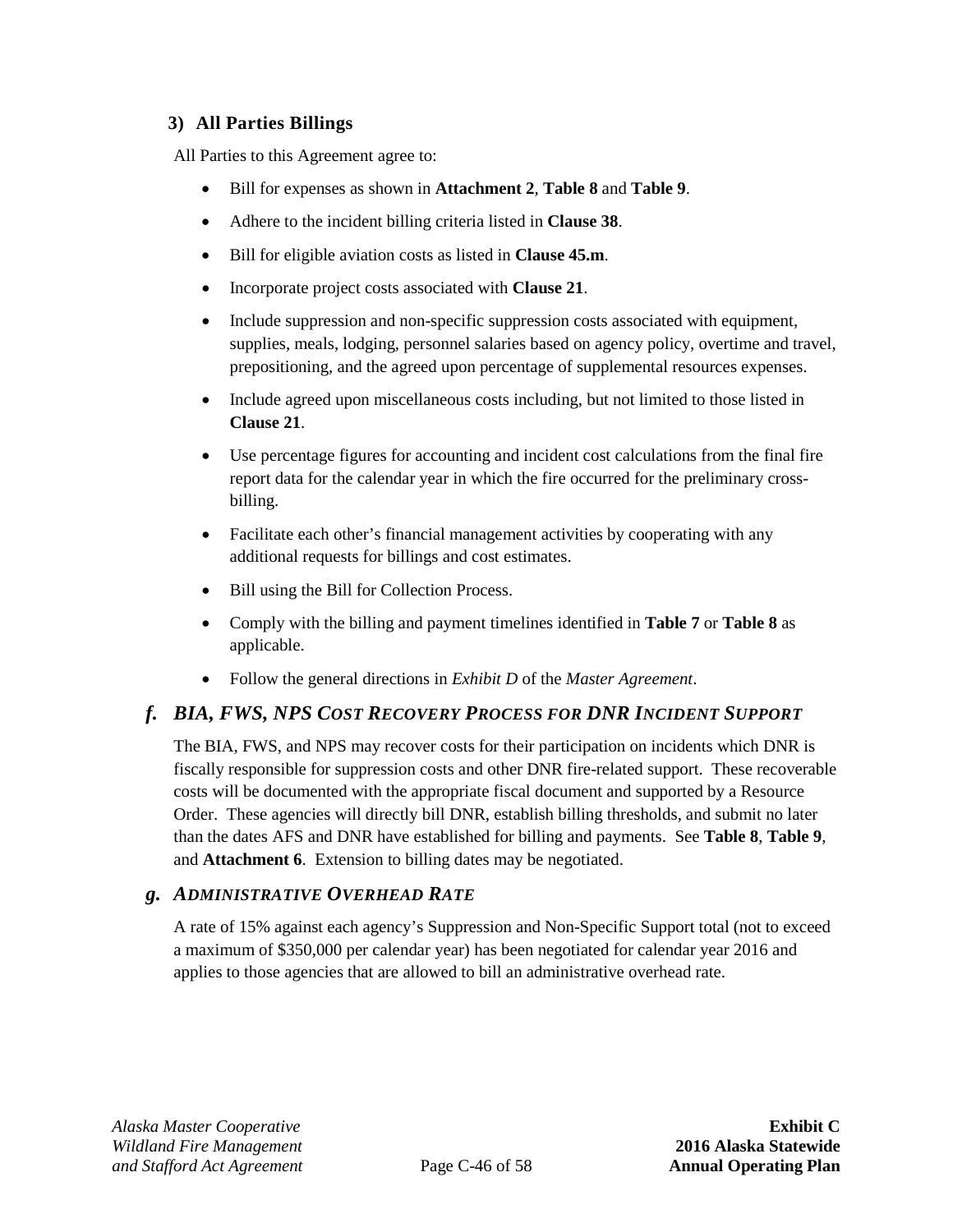#### *h. BILLING DOCUMENTATION*

Billing documents will include cost data, financial transaction registers and an Excel worksheet of the summary data by reciprocal accounting codes (fire codes) for the fire season being billed, and copies of payment documents (i.e. Invoices, rental agreements, etc.), if requested. All payments will be made by an electronic transfer of funds.

#### **1) Requests for payments from AFS**

All requests for payments from AFS will be mailed to:

Budget Analyst Bureau of Land Management Alaska Fire Service P.O. Box 35005 Fort Wainwright, AK 99703-005

#### **2) Requests for payments from DNR**

All requests for payments from DNR will be mailed to:

Cross Billing Accountant State of Alaska, Department of Natural Resources Division of Forestry 101 Airport Road Palmer, AK 99645

#### **3) Requests for payments from USFS**

All requests for payments from USFS will be mailed to both of the following addresses:

#### **Original Billing Document Copy of Billing and supporting Documents**

US Forest Service US Forest Service 101 B Sun Ave., NE 1220 SW Third Ave Albuquerque, NM 87109 Portland, OR 97204

Incident Business R6/10 Incident Business Coordinator

#### **Tongass and Chugach National Forests**

In addition, all requests for payments for incidents within the jurisdiction of the Tongass or Chugach National Forests will be sent to the appropriate Forest Service Office:

US Forest Service US Forest Service Ketchikan, AK 99901 Anchorage, AK 99501

Tongass National Forest Chugach National Forest 648 Mission St.  $161$  East 1<sup>st</sup> Ave., Door 8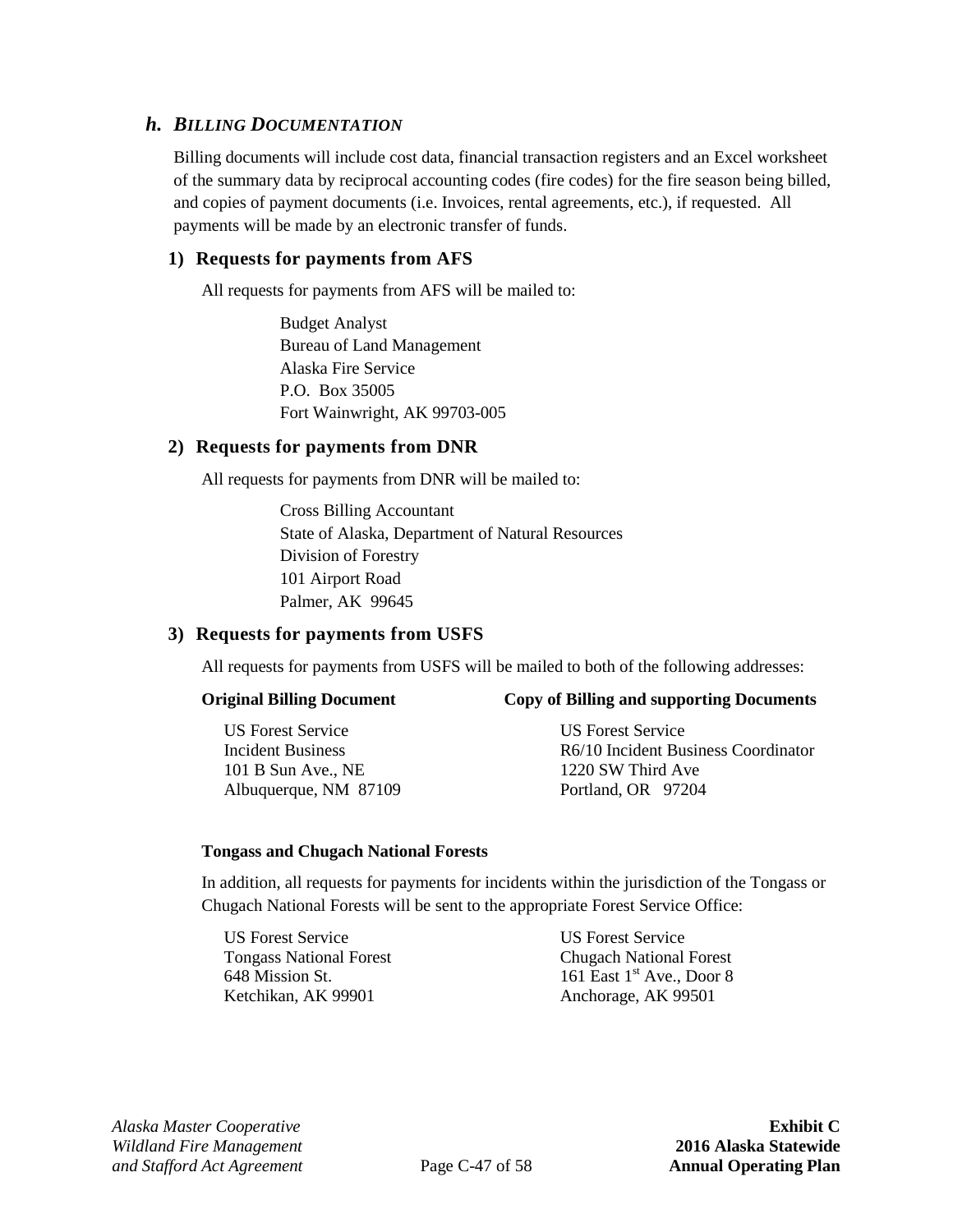<span id="page-55-0"></span>

| Table 8: AFS-USFS-DNR Billing Due Dates and Tasks for In-State Suppression and Non-specific<br><b>Suppression Support</b> |                                                                                                                                                                                                                 |  |
|---------------------------------------------------------------------------------------------------------------------------|-----------------------------------------------------------------------------------------------------------------------------------------------------------------------------------------------------------------|--|
| Due Date*                                                                                                                 | <b>Billing Tasks</b>                                                                                                                                                                                            |  |
| <b>April 1, 2016</b>                                                                                                      | DNR, AFS and USFS provide each other with the preliminary cost spreadsheet for CY<br>2015 Suppression and Non-Specific Suppression Support.                                                                     |  |
| May 15, 2016                                                                                                              | DNR, AFS and USFS submit the Bills for Collection to each other for the preliminary<br>costs compiled for CY 2015 Suppression and Non-Specific Suppression Support.                                             |  |
| June 15, 2016                                                                                                             | Payments due to AFS, DNR and USFS respectively for the preliminary costs for CY<br>2015 Suppression and Non-Specific Suppression Support.                                                                       |  |
| <b>July 1, 2016</b>                                                                                                       | AICC updates the list of CY 2016 fires with acreage breakdowns by percentage,<br>management option and actions taken to determine fiscal responsibility to DNR, USFS,<br>AFS Budget Officer, NPS, FWS and BIA.  |  |
| <b>August 1, 2016</b>                                                                                                     | AFS bills DNR for collection of the 2016 Annual Fixed Costs.                                                                                                                                                    |  |
| <b>August 1, 2016</b>                                                                                                     | DNR bills AFS for collection of the 2016 Annual Fixed Costs.                                                                                                                                                    |  |
| <b>August 15, 2016</b>                                                                                                    | AFS and USFS provide DNR with estimated CY 2016 costs for Suppression and Non-<br>Specific Suppression Support for fires occurring before July 1, 2016.                                                         |  |
| <b>September 15, 2016</b>                                                                                                 | DNR provides AFS and USFS with estimated CY 2016 costs for Suppression and Non-<br>Specific Suppression Support for fires occurring before September 1, 2016.                                                   |  |
| <b>November 1, 2016</b>                                                                                                   | AFS, DNR and USFS exchange backup documentation for all line items exceeding<br>\$25,000 (excluding labor) for the CY 2015 Preliminary Billing. AFS and DNR may<br>request backup for any other line items.     |  |
| <b>November 1, 2016</b>                                                                                                   | AICC updates the lists of CY 2016 fires with acreage breakdowns by percentage,<br>management option and actions taken to determine fiscal responsibility to DNR, USFS,<br>AFS Budget Officer, NPS, FWS and BIA. |  |
| <b>December 1, 2016</b>                                                                                                   | AFS, DNR and USFS will provide estimates, listed by incident number, of CY 2016<br>Suppression and Non-Specific Suppression Support cost-to-date to each other.                                                 |  |
| December 31, 2016                                                                                                         | AFS, DNR and USFS submit a final CY 2015 Suppression and Non-Specific<br>Suppression Support billing.                                                                                                           |  |
| <b>February 15, 2017</b>                                                                                                  | Payment due for the final CY 2015 costs for Suppression and Non-Specific Suppression<br>Support.                                                                                                                |  |
| *Extensions to due dates may be negotiated by the Agencies.                                                               |                                                                                                                                                                                                                 |  |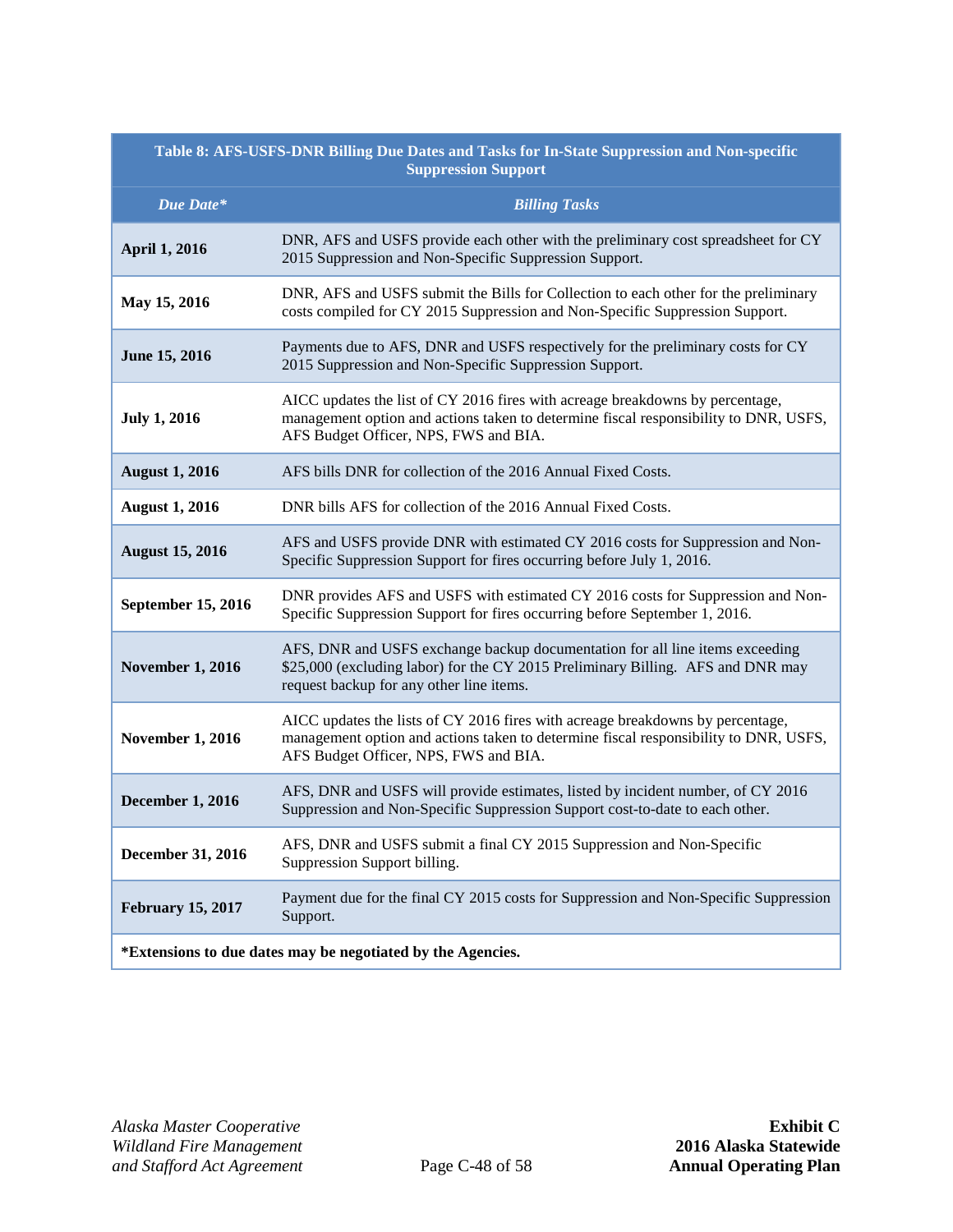<span id="page-56-0"></span>

| Table 9: DNR-AFS-USFS Billing Due Dates and Tasks for Out-of-State Incidents |                                                                                                                                                                                                                                                                                                                                                      |  |
|------------------------------------------------------------------------------|------------------------------------------------------------------------------------------------------------------------------------------------------------------------------------------------------------------------------------------------------------------------------------------------------------------------------------------------------|--|
| Due Date*                                                                    | <b>Billing Tasks</b>                                                                                                                                                                                                                                                                                                                                 |  |
| <b>April 1, 2016</b>                                                         | DNR provides AFS and USFS with the preliminary cost spreadsheet for CY 2015 fire<br>suppression costs.                                                                                                                                                                                                                                               |  |
| May 15, 2016                                                                 | DNR submits the Bills for Collection to AFS and USFS for the preliminary costs<br>compiled for CY 2015 fire suppression support. Support documentation will be an<br>electronic spreadsheet by DNR, USFS/AFS fire codes along with an electronic<br>transaction register showing costs categories and individual names (e.g. employees,<br>vendors). |  |
| June 15, 2016                                                                | Payments from AFS and USFS due to DNR for the CY 2015 preliminary fire<br>suppression support costs.                                                                                                                                                                                                                                                 |  |
| <b>September 15, 2016</b>                                                    | DNR provides AFS and USFS with estimated CY 2016 fire suppression costs for fires<br>occurring before September 1, 2016. Support documentation will be an electronic<br>spreadsheet by DNR and AFS/USFS fire codes.                                                                                                                                  |  |
| <b>November 1, 2016</b>                                                      | DNR provides backup payment documentation for all line items exceeding \$25,000<br>(excluding labor) for the CY 2015 Preliminary Billing. AFS and USFS may request<br>backup for any other line items.                                                                                                                                               |  |
| <b>December 1, 2016</b>                                                      | DNR will provide AFS and USFS with estimated CY 2016 fire suppression costs to<br>date. Support documentation will be an electronic spreadsheet by DNR and AFS/USFS<br>fire codes.                                                                                                                                                                   |  |
| <b>December 31, 2016</b>                                                     | DNR submits a final CY 2015 fire suppression cost billing to AFS and USFS.                                                                                                                                                                                                                                                                           |  |
| <b>February 15, 2017</b>                                                     | Payment due from AFS and USFS for the final CY 2015 fire suppression cost billing.                                                                                                                                                                                                                                                                   |  |
| *Extensions to due dates may be negotiated by the Agencies.                  |                                                                                                                                                                                                                                                                                                                                                      |  |

## **47.TRESPASS COST RECOVERY:**

All reports and materials compiled or prepared in connection with establishing cause, extent, or potential liability for any fire or response incident shall be provided to the responsible Jurisdictional Agency. The Protecting Agency, upon request, will provide the Jurisdictional Agency with detailed costs to support trespass cases.

The statistics included in the final fire report will be used for litigation purposes.

## **48.STAFFORD ACT USE AND REIMBURSEMENT:**

USFS reimburses DNR for expenses incurred by DNR resources and personnel including base pay, overtime and travel. Refer to Master Agreement Exhibit D Reimbursable Billings and Payments, and Exhibit H Use of and Reimbursement for Shared Resources in Stafford Act Response Actions.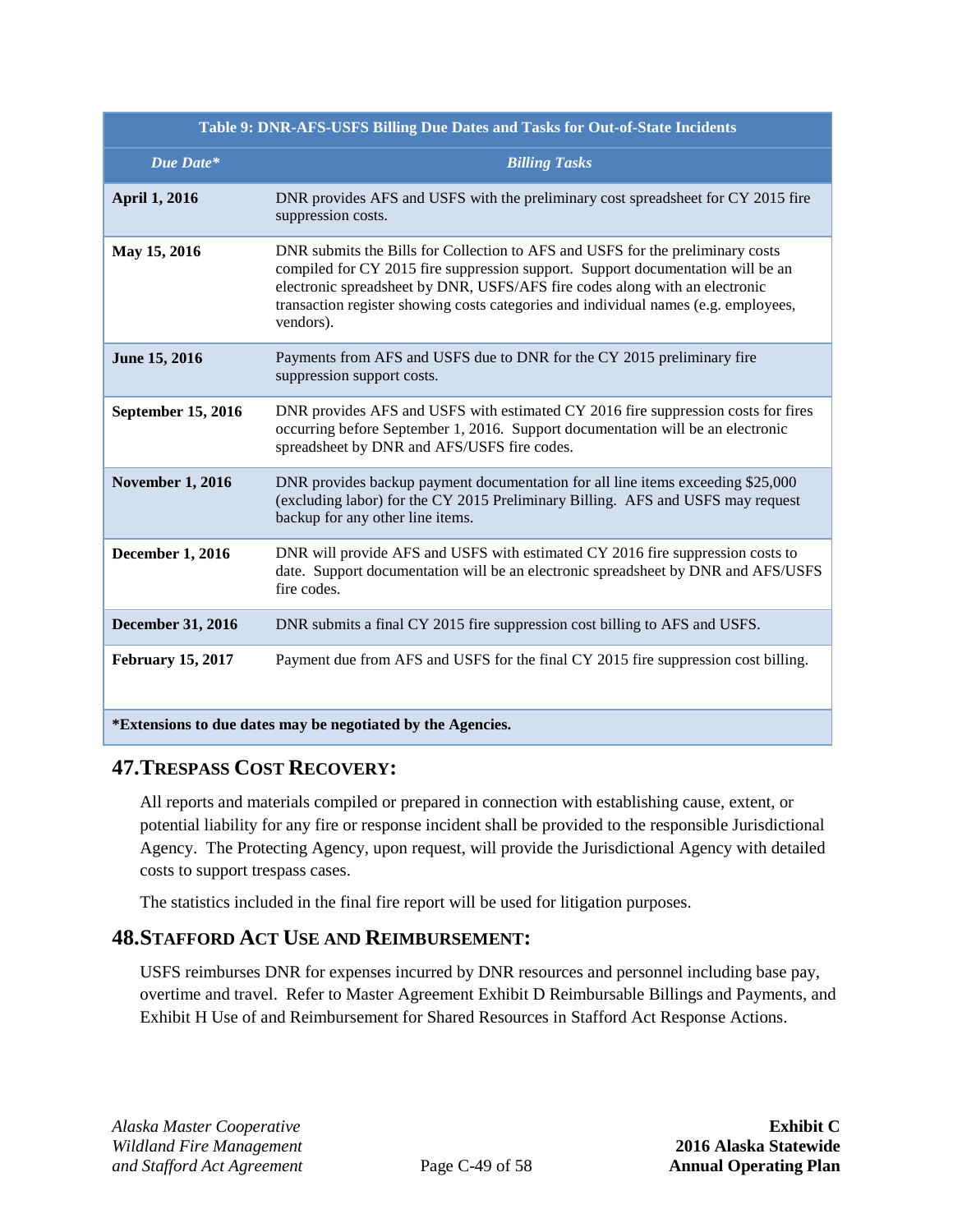# GENERAL PROVISIONS

## **49.PERSONNEL POLICY:**

Refer to *Master Agreement*.

## **50.SUPPLEMENTAL FIRE DEPARTMENT RESOURCES:**

CURRENTLY NOT APPLICABLE IN ALASKA

## <span id="page-57-1"></span>**51.MUTUAL SHARING OF INFORMATION:**

Sharing of information in Alaska is a collaborative effort between jurisdictional and protection agencies. In the spirit of the National Cohesive Wildland Fire Strategy, [http://www.forestsandrangelands.gov/strategy/documents/strategy/NationalActionPlan\\_20140423.pdf](http://www.forestsandrangelands.gov/strategy/documents/strategy/NationalActionPlan_20140423.pdf) and in this environment of collaboration, agencies respect each other's communication policies and practices.

The parties to this Agreement will mutually share information to best serve the needs of the Agencies and the public in accordance with Agency rules and regulations.

#### <span id="page-57-0"></span>*a. PUBLIC INFORMATION*

Every effort should be made to collaboratively distribute fire information to the public in a timely manner. Multi-jurisdiction fire information needs and deliveries are negotiated and approved by the agency administrators and the protection agency FMO and coordinated by the JIC, if activated.

#### **1) Alaska Fire Information Websites**

AFS hosts and maintains the AICC website [http://fire.ak.blm.gov/,](http://fire.ak.blm.gov/) a centralized source of information about wildland fire in Alaska for use by Agencies and the public. Inciweb and AKfireinfo are also valuable online tools the Alaska interagency wildland fire community can use for their public information needs:

#### **InciWeb:** <http://inciweb.nwcg.gov/>

[Inciweb](http://inciweb.nwcg.gov/) is best suited for complex fires that threaten villages and towns; fires that cross jurisdictional boundaries; fires with political or public interest; or a group of fires within a single jurisdiction.

The protection agency has the responsibility to initiate an [Inciweb](http://nciweb.nwcg.gov/) page. However, through negotiation this responsibility can be designated to the jurisdictional agency. The initiator will ensure that other appropriate agencies have access to the page and can update it. It is also important for involved agencies to collaboratively develop and act upon an [Inciweb.nwcg.gov](http://nciweb.nwcg.gov/) information plan that addresses how the page will be updated.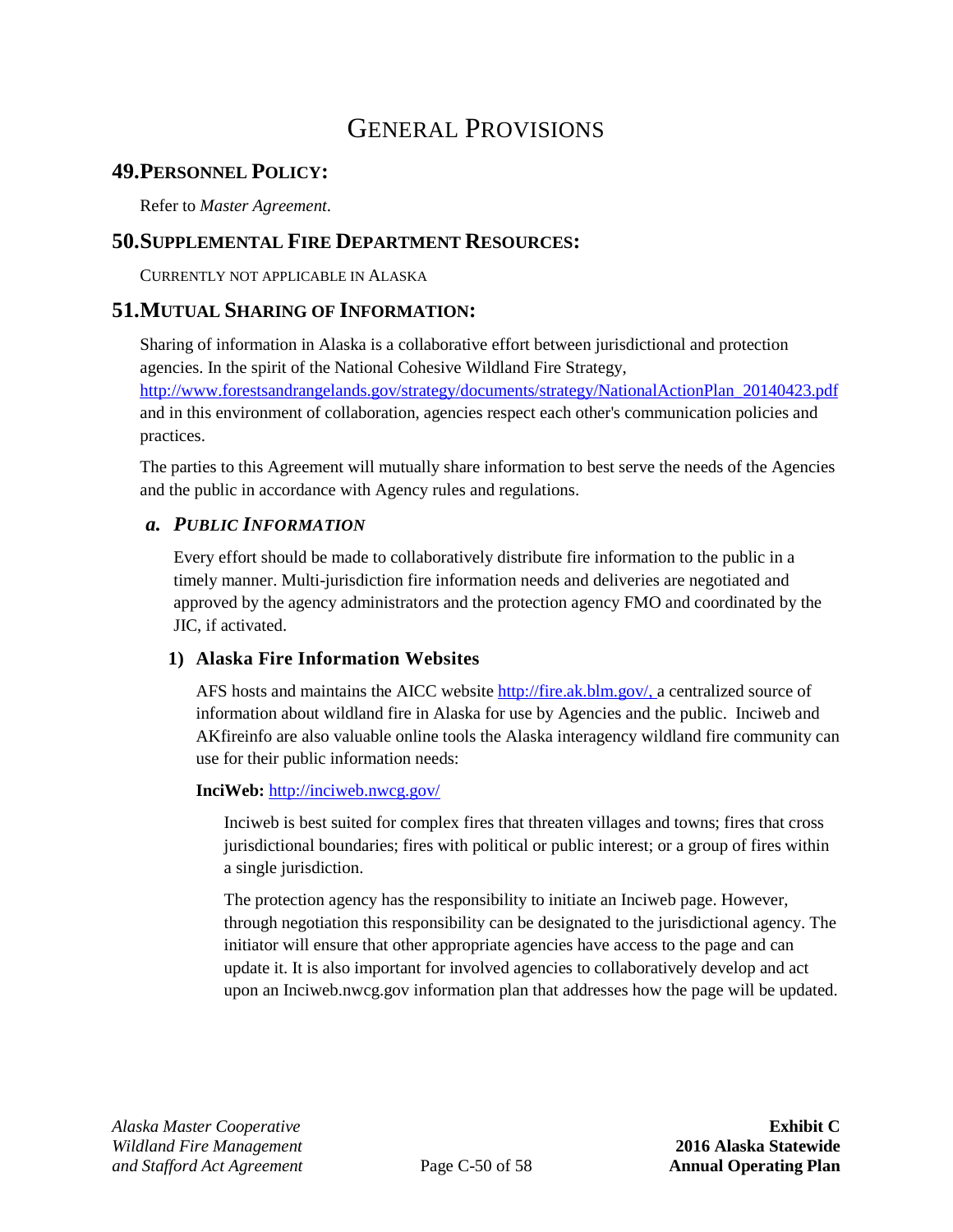#### **AKfireinfo:** [http://www.akfireinfo.com](http://www.akfireinfo.com/)

Agencies are encouraged to consider [AKfireinfo](http://akfireinfo.com/) for distribution of additional fire information to the public because of its ease of use and reach to Alaskan audiences. Each protecting and jurisdictional agency is allowed access to [AKfireinfo.](http://akfireinfo.com/) The Alaska Fire Service is the administrator of this site and grants access.

Additional agency-specific public information websites include:

| <b>DNR</b>        | http://forestry.alaska.gov/fire/current.htm          |
|-------------------|------------------------------------------------------|
| <b>FWS-Alaska</b> | http://www.fws.gov/alaska/nwr/visitor/fire/index.htm |
| NPS-Alaska        | http://www.nps.gov/akso/nature/fire/index.cfm        |

#### **2) Protecting Agency and Incident Management Teams**

The Protecting Agency and the Incident Management Team, when assigned, are responsible for the release of operational and public safety information to the media and public during the initial response to and during an ongoing wildfire. The Protecting Agency and Incident Management Team will coordinate with the Jurisdictional Agency on the release of fire information. Specific Jurisdictional Agency direction will be stipulated in the Delegation of Authority. If no IMT is assigned or the IMT organization lacks a PIO, the Jurisdictional Agency may request to be delegated primary responsibility for the release of operational and public safety information.

Coordination of information releases between IMT, Protecting, and Jurisdictional Agencies is essential. It is incumbent on jurisdictional and protecting FMOs to ensure that information roles are clearly defined and information needs are being met. Releases will be distributed to all stakeholders and approved by the Incident Commander prior to release. Jurisdictional Agency policy and messaging will be included when requested by the agency administrator. Policy questions will be referred to the Jurisdictional Agency.

### **3) Jurisdictional Agencies**

Jurisdictional Agencies may develop and distribute information for the media and public that includes agency messaging and policy. Updates to public documents (InciWeb, news releases, etc.) that include information made public via other means (e.g., Situation Report) may be issued without additional coordination. When releases include specific incidentrelated information, the Jurisdictional Agency will coordinate with the Protecting Agency and IMT to ensure consistency. Delegations of Authority to an IMT may include further direction and points of contact and will not conflict with the terms above.

Upon request and availability, the Parties to this Agreement may provide fire information support including but not limited to releasing staff to support information functions or single resource ordering PIOs to meet agency needs.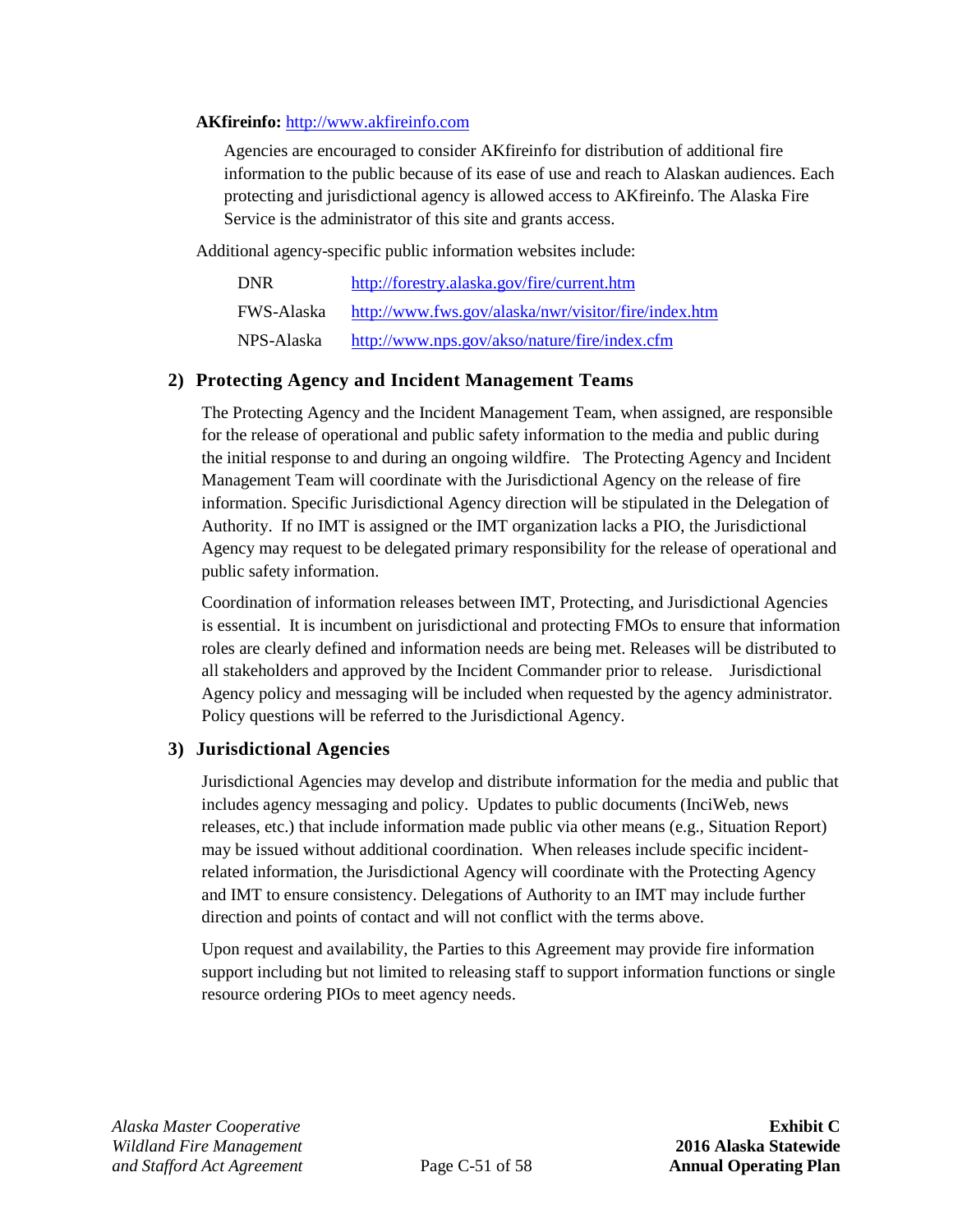#### **4) AICC and the JIC**

At Alaska Preparedness Levels 1-3, the AFS and DNR Public Information Officers collaboratively develop and post daily highlights on the AKFireinfo site. At Alaska Preparedness Level 4 and 5, a Joint Information Center (JIC) will be activated and staffed. The JIC will normally be located at AICC and managed by the AICC Center Manager. Other JIC functions requested or established by the Parties to this Agreement will be coordinated with the JIC at AICC. The JIC will refer all inquiries concerning jurisdictional agency policy to the responsible Jurisdictional Agency.

### <span id="page-59-0"></span>*b. INTERAGENCY INFORMATION*

#### **1) AICC and National Interagency Coordination Center Situation Reports**

Each protecting area Interagency Fire Dispatch Center submits an evening report to AICC with the information on wildfires and prescribed burns necessary to complete required reports to the National Interagency Coordination Center and to compile the AICC Situation Report. Incident Status Summaries (ICS-209s) are required as directed in the *AIMG*. Information flow for Stafford Act responses follows a similar process.

The AICC Situation Report narrative is a primary source for fire information and should summarize that day's activities and expected activities for the following day. Refer to the AIMG for details.

#### **2) Fire Perimeters**

GIS protocols have been established for uploading and displaying on-going fire perimeters to the AICC ArcIMS site. Once approved, these AICC perimeters should be considered the definitive perimeter source for an incident. IMTs, Protecting Agencies, and Jurisdictional Agencies must collaborate to ensure the integrity of perimeter data.

It is the responsibility of the Protecting Agency to ensure that periodic fire perimeter data is submitted for all ongoing fires ten (10) acres or greater. Jurisdictional and Protection Agencies will negotiate timelines for fire surveillance updates and perimeter maps submissions.

Final fire perimeters submitted with the final fire reports are added to the GIS Fire History dataset. A consolidated statewide fire history dataset is available annually in April from AFS.

Revised incident perimeters may be submitted at any time in order to ensure that historical datasets include the most accurate data available. In order for the data to be included in the current year's historical dataset they must be submitted to the AFS GIS shop prior to February 15.

The protocols including points of contact for user names and passwords are available at [http://fire.ak.blm.gov/administration/awfcg\\_committees.php.](http://fire.ak.blm.gov/administration/awfcg_committees.php) The latest versions of perimeters provided to AFS and the Fire History file are displayed and are available to download at [http://fire.ak.blm.gov/predsvcs/maps.php.](http://fire.ak.blm.gov/predsvcs/maps.php)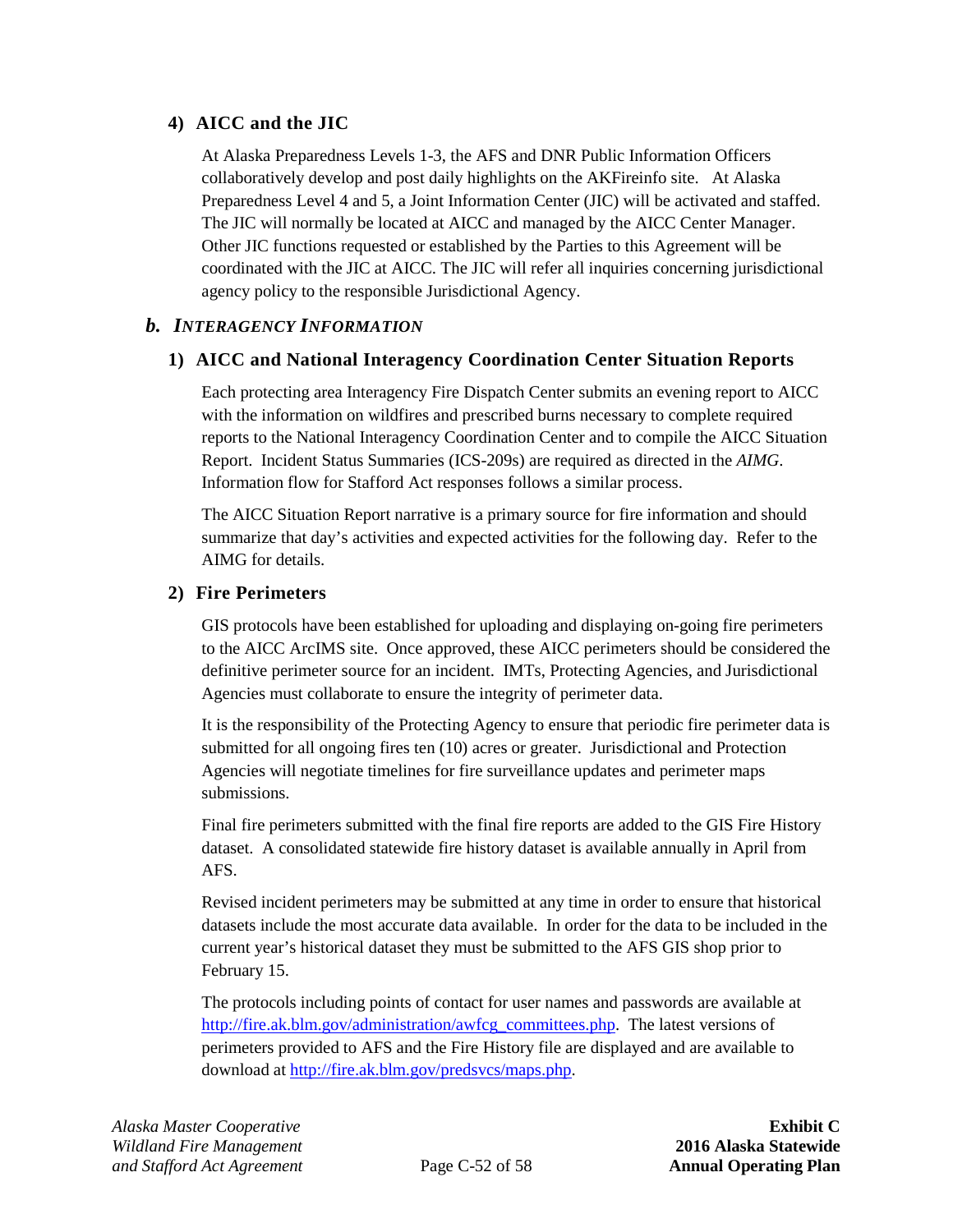#### **3) Known Sites Database**

The Known Sites Database (KSD) identifies infrastructure, and cultural and natural resource sites throughout Alaska that may be threatened by wildfire. The dataset provides locations, descriptions, and jurisdictions, as well as direction regarding site protection priorities. The data are made available to fire managers through a password protected website in order to support wildland fire planning and decision-making. There are two primary sources of site information included in the KSD:

- Jurisdictional Agency inventory and assessments may be directly submitted to the AFS KSD Steward for immediate incorporation into the KSD.
- Data collected by IMTs will be submitted to the local dispatch office for the incident along with the final fire package. The dispatch office will then provide that information to the AFS KSD Steward and the appropriate Jurisdictional Agency(s) through the known sites clearinghouse. Data in the clearinghouse are preliminary, and subject to approval by Jurisdictional Agency administrative units on which sites reside.
	- o Preliminary datasets will not be incorporated into the KSD until they have been verified by the Jurisdictional Agency.
	- o Preliminary datasets will be viewable on the ArcIMS known sites map. The KSD will be updated on a semi-annual basis: November 1 and March 15.

Each time the dataset is updated, and upon request, the KSD Steward will provide metadata, summarizing changes, to all entities (Protecting and Jurisdictional Agencies' FMOs as well as pertinent Native partners). The metadata will contain a list of Global Unique Identifiers with the action taken on the site (i.e., added, deleted, changed geographically, and changed attributes).

Usernames and passwords to access the KSD can be requested through the AFS KSD Steward.

### **4) Final Fire Reports**

Protecting Agencies are responsible to submit a final fire report to AICC within 10 days after a fire is called out. AICC will have 5 days to review a fire report before it is made available to the Jurisdictional Agency. If the Protecting Agency and AICC are unable to meet the 15 day deadline, an acceptable date will be negotiated with the Jurisdictional Agency.

Required elements for final fire reports are addressed in the AIMG.

#### **5) Photographs**

Each Jurisdictional Agency is responsible for establishing mutually agreed upon photograph protocols and timeframes with Protecting Agencies for sharing photographs. IFM may be used to share photographs and documents between agencies.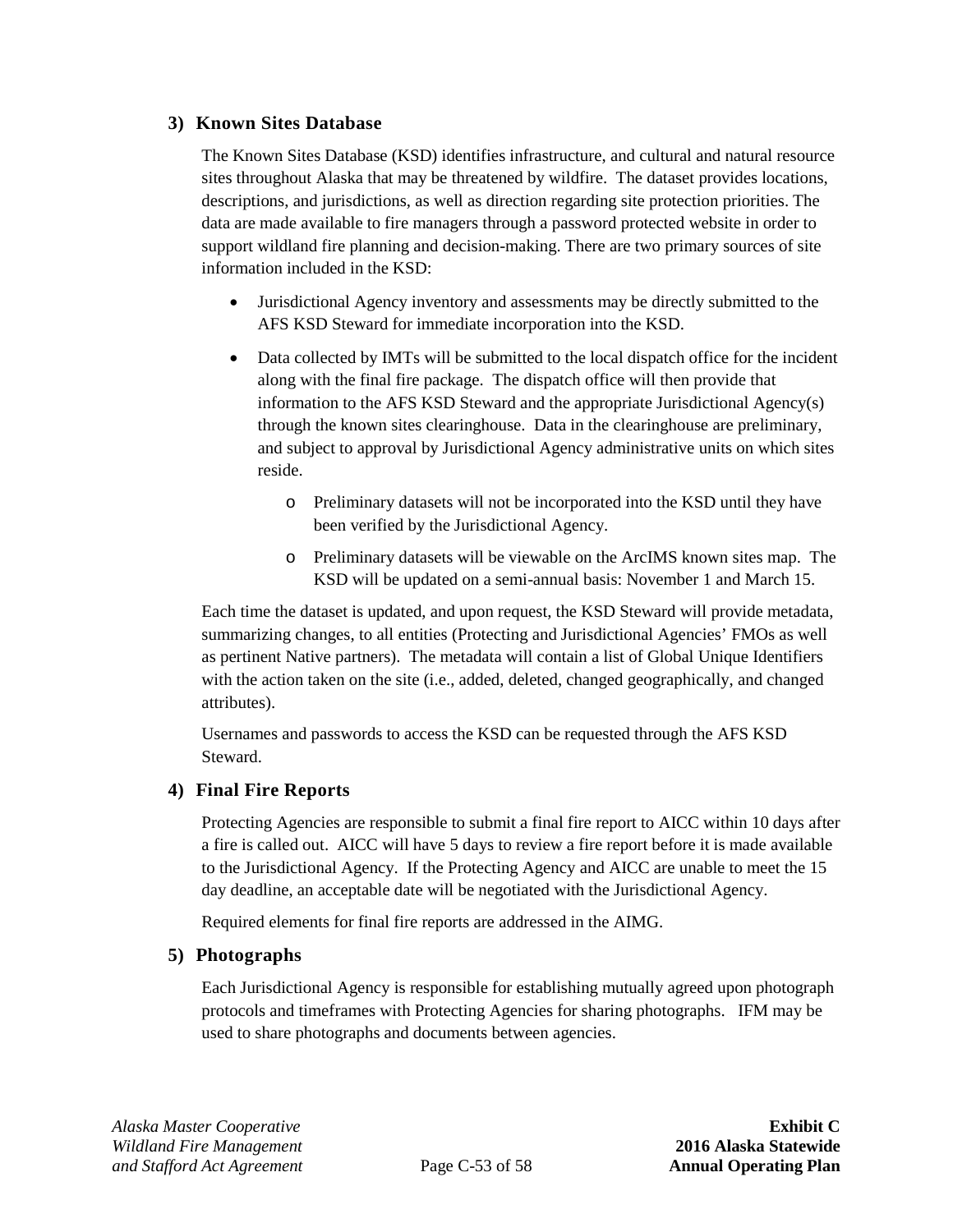#### **6) WFDSS Points of Contact**

Geographic Editors and designated agency-specific WFDSS points of contacts are listed in *Exhibit B* of the *Master Agreement*.

#### *c. SCIENCE & RESEARCH*

One of the National Cohesive Strategy's guiding principles is to ensure *"fire management decisions are based on the best available science, knowledge and experience, and used to evaluate risk versus gain."* Parties to the *Alaska Master Agreement* recognize the important role of research and monitoring in understanding Alaska's fire-adapted ecosystems and guiding an effective fire management program that meets the goals of each of the agencies as well as the public.

AWFCG has chartered the following committees to ensure that current scientific information is made available to decision-makers, and that critical information gaps are identified in order to help guide future scientific inquiries:

#### **Fire Research Development and Applications Committee (FRADC)**

The purposes for this committee include identification and prioritization of research needs in Alaska and facilitating the development and exchange of fire effects, fire behavior, and fire danger information and applications to meet the needs of the member agencies of the Alaska Wildland Fire Coordinating Group (AWFCG).

One of the primary tasks of the FRDAC is to maintain a prioritized list of research needs that is reviewed at 2-3 year intervals. Other activities include development of fire effects monitoring and fuel moisture sampling protocols along with contributions to statewide products including an interactive map of fire research plots, a bibliographic reference collection on fuels and fire effects, and a fuel model guide to Alaska vegetation. FRDAC products are available at: [https://www.frames.gov/afsc/frdac.](https://www.frames.gov/afsc/frdac)

### **Fire Modeling and Analysis Committee (FMAC)**

The purpose of this committee is to provide cohesive direction and collaborative response to address interagency needs for fire modeling and analysis within Alaska. This committee provides comprehensive integration and coordination in support of statewide data needs, analysis and modeling concepts, and training/mentoring. It also provides consolidated responses to data and information requests to ensure Alaska-specific needs, anomalies, and conditions are supported in national systems. The FMAC has also been designated by the AWFCG as the Alaska liaison and point of contact for the LANDFIRE project. FMAC information is available at: [https://www.frames.gov/partner](https://www.frames.gov/partner-sites/afsc/partner-groups/fire-behavior-modeling-group/about-fmac/)[sites/afsc/partner-groups/fire-behavior-modeling-group/about-fmac/.](https://www.frames.gov/partner-sites/afsc/partner-groups/fire-behavior-modeling-group/about-fmac/)

AWFCG also supports the **Alaska Fire Science Consortium (AFSC)**. The AFSC is one of fifteen regional consortia supported by the Joint Fire Science Program and is part of a national fire science exchange network. Their primary purpose is to strengthen the link between fire science research and on-the-ground application by promoting communication between managers and scientists, providing an organized fire science delivery platform, and facilitating collaborative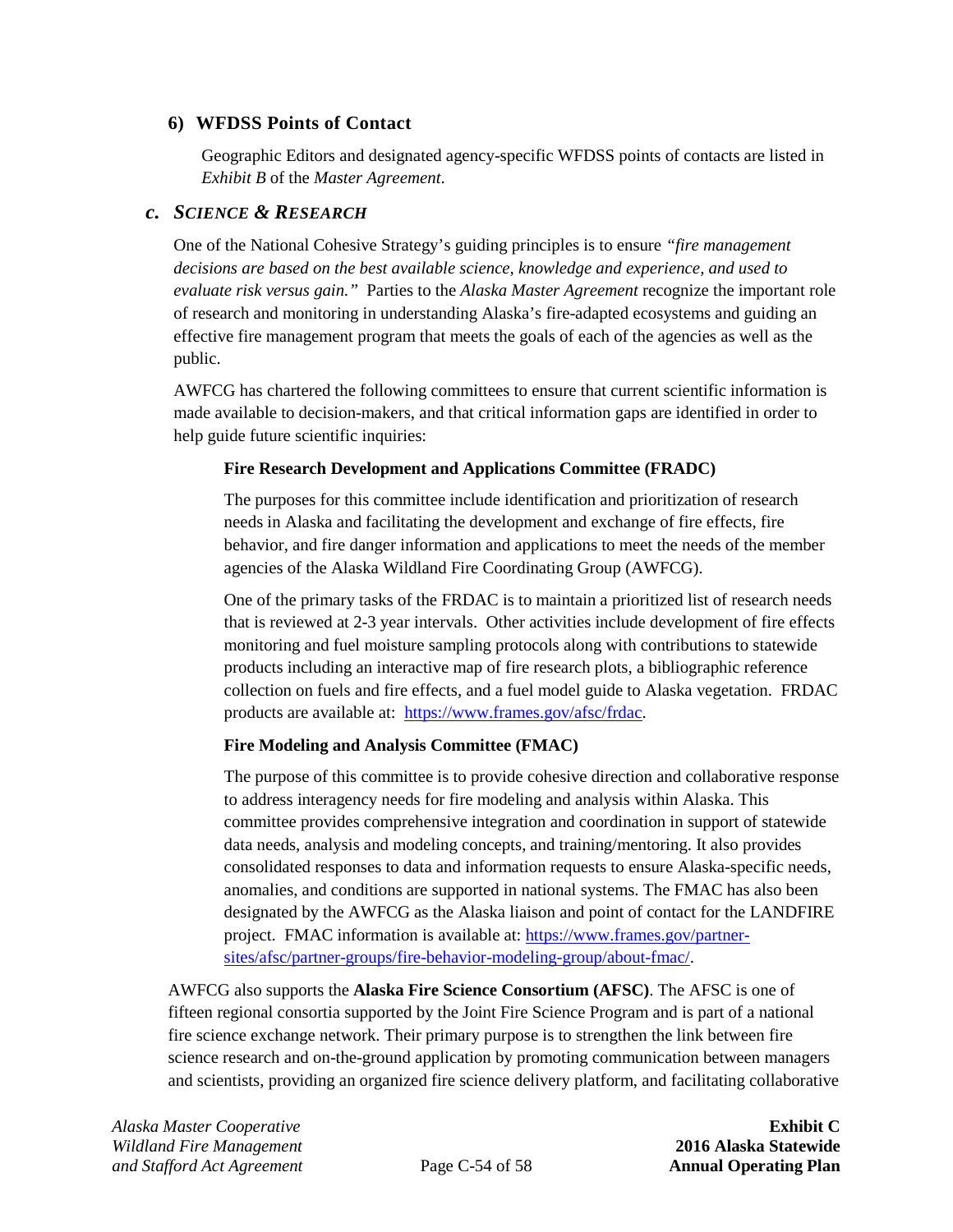scientist-manager research development. AFSC products are available at: [http://www.frames.gov/afsc/.](http://www.frames.gov/afsc/)

## **52.RECORD RETENTION:**

Refer to *Master Agreement*.

## **53.ACCIDENT INVESTIGATIONS:**

The thresholds for levels of accident investigations required are identified in individual Agency policies and in Chapter 18 of the *Interagency Standard for Fire and Fire Aviation Operations* [\(http://www.nifc.gov/policies/pol\\_ref\\_redbook.html\)](http://www.nifc.gov/policies/pol_ref_redbook.html).

An accident investigation will be initiated by the agency with operational control of the incident on which it occurs. The investigating agency will provide all information to the accident investigation team, if established. Affected agencies (including the employing agencies for involved personnel) will share information related to the accident and investigation with other affected agencies, upon request and within their legal parameters.

- Operational control of a wildfire (including a prescribed fire that has been converted to a wildfire) is held by the Protecting Agency.
- Operational control of a prescribed fire will be defined in the Prescribed Fire Plan.
- Operational control during normal and routine business is held by the employing agency, or agency for which the affected individual(s) are fulfilling an assignment. For example, USFS smokejumpers filling a Resource Order for a booster crew and assigned to AFS are under the operational control of AFS despite USFS being the employing agency.

## **54.PURCHASER, CONTRACTOR, OPERATOR, PERMITTEE, ETC., FIRES:**

Refer to *Master Agreement*.

## **55.WAIVER OF CLAIMS:**

Refer to *Master Agreement*.

## <span id="page-62-0"></span>**56.EQUIPMENT, SUPPLIES, CACHE ITEMS:**

The Parties to this Agreement agree to provide fire cache support to each other on an as-available basis. Fire Cache supplies and equipment are prioritized and intended to be for support of on-going fire incidents. On a case by case basis, other orders, such as preparedness, non-fire, or nonemergency requests may be filled but require reimbursable agreements. All equipment and supply costs including transportation and cache restocking are charged to the code generating the workload. Abnormal or unique transportation costs will be negotiated at the time of request. Reimbursable agreements may be used to develop and stock specialized Alaska equipment in the caches.

## <span id="page-62-1"></span>*a. WAREHOUSE CATALOG*

The Alaska Interagency Catalog of Fire Supplies and Equipment will be jointly maintained between AFS and DNR. It is available a[t http://fire.ak.blm.gov/afs/fireops/akcache.php](http://fire.ak.blm.gov/afs/fireops/akcache.php)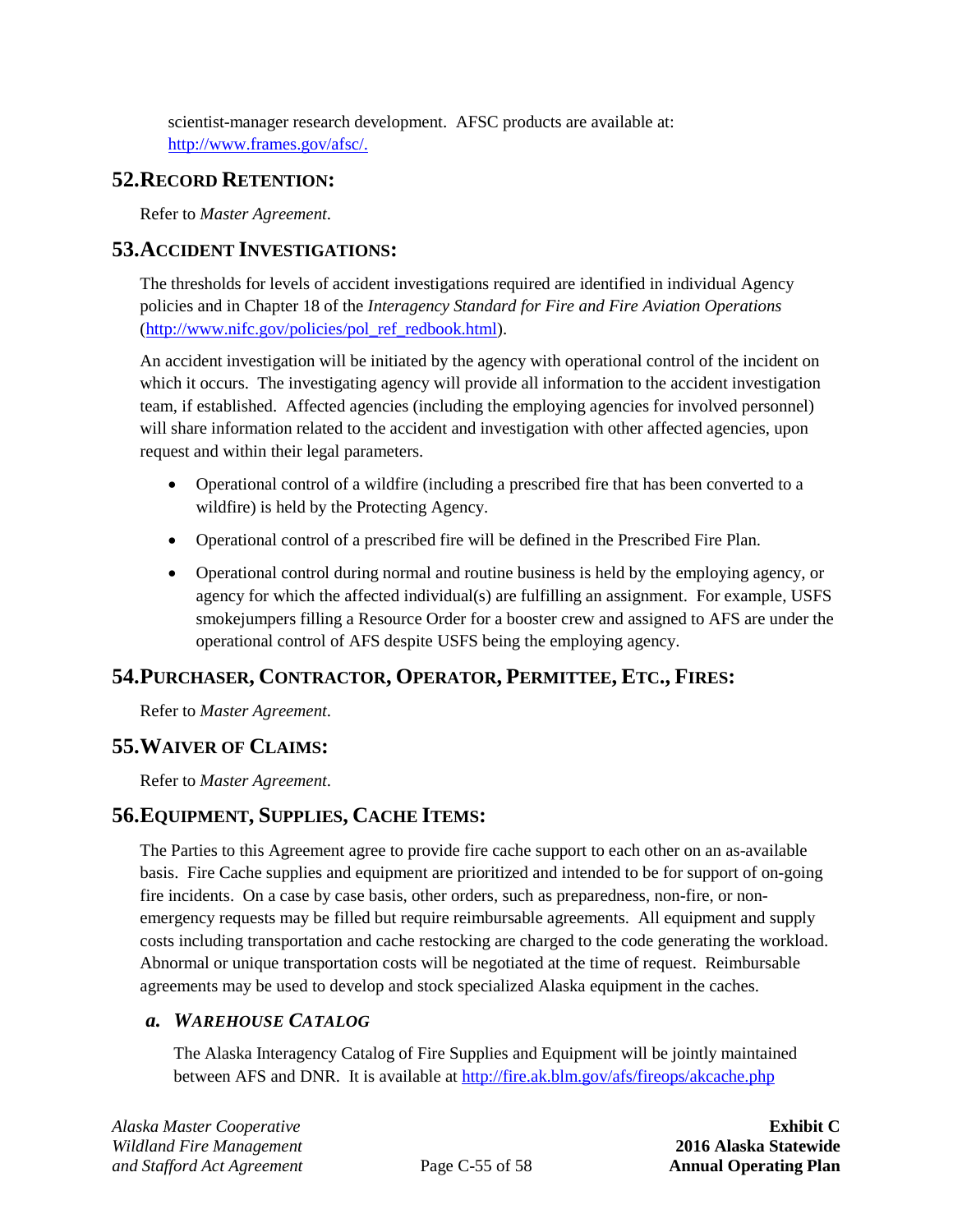## *b. INCIDENT SUPPORT*

Prior to placing orders for equipment or supplies out of state, all resources within the state will be utilized to the extent they are available. Resource ordered supplies and equipment not available in state will be ordered through the National Fire Cache system.

Cost for equipment and supplies for incident use drawn from the DNR or AFS fire caches or warehouses shall be included in billing for Suppression and Non-Specific Suppression Support. Billing justification shall include item(s) name, catalog number, quantity, cost, and initial request or Resource Order number, incident project name/number, and warehouse issue and return printouts.

The incident or receiving agency will be responsible for returning all supplies and equipment not consumed by the incident to the issuing agency in a timely manner by the most practical and cost-effective means.

## *c. PROPERTY LOSS OR DAMAGE*

Refer to the *Interagency Standard for Fire and Fire Aviation Operations* [\(http://www.nifc.gov/policies/pol\\_ref\\_redbook.html\)](http://www.nifc.gov/policies/pol_ref_redbook.html) and both the *IBMH* and the Alaska *IBMH*.

## <span id="page-63-0"></span>*d. FRESH FOOD CONTRACTS*

DOF maintains the contract for fresh food and catering services. Reference the *AIMG* for the process to request fresh food boxes.

## **57.TRANSPORTED EQUIPMENT:**

Refer to *Master Agreement*.

## **58.AUTHORIZED REPRESENTATIVES:**

The Statewide AOP signatories will be the DNR Chief of Fire and Aviation, the AFS Manager, USFS Regional Director of Fire, Fuels and Aviation, the FWS Regional Fire Management Coordinator, and the Regional Fire Management Officers for NPS and BIA.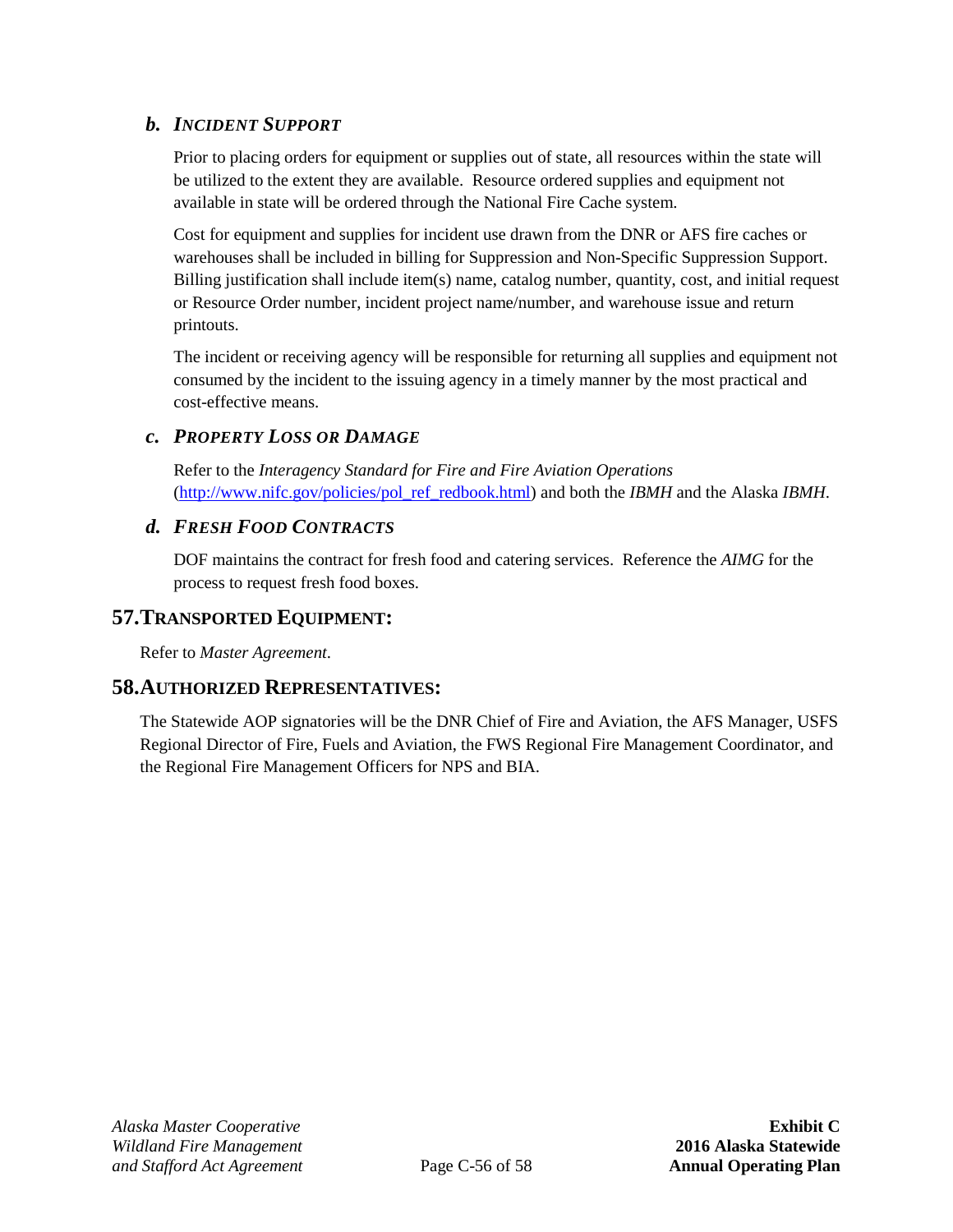## **SIGNATURES**

IN WITNESS WHEREOF, the Parties hereto have executed this 2016 Alaska Statewide Annual Operating Plan, Exhibit C of the 2015 Master Cooperative Wildland Fire Management and Stafford Act *Response Agreement*, as of the date of signature of the Party's authorized representative.

#### **United States Department of the Interior**

Jason Dollard

Date:  $3/31/2016$ 

Date:  $4|1/20/6$ 

Regional Fire Management Officer Bureau of Indian Affairs, Alaska Region

lacin Lus Kent Slaughter

Manager, Alaska Fire Service Bureau of Land Management

Vaul de Doug Alexander

Regional Fire Management Coordinator Fish and Wildlife Service, Alaska Region

 $Q_{\ell}$ 

Dan Warthin Regional Fire Management Officer National Park Service, Alaska Region

**United States Department of Agriculture** 

Date:  $4/1/2016$ 

Kevin D. Martin Regional Director Fire, Fuels and Aviation United States Forest Service, Region 6 and 10

#### **State of Alaska Department of Natural Resources**

Kurth Chief of Fire and Aviation Alaska Department of Natural Resources

Alaska Master Cooperative **Wildland Fire Management** and Stafford Act Agreement Date:  $3/3/20/6$ 

**Exhibit C** 2016 Alaska Statewide **Annual Operating Plan** 

Page C-57 of 58

Date:  $3/51/2016$ 

Date:  $3/31/2016$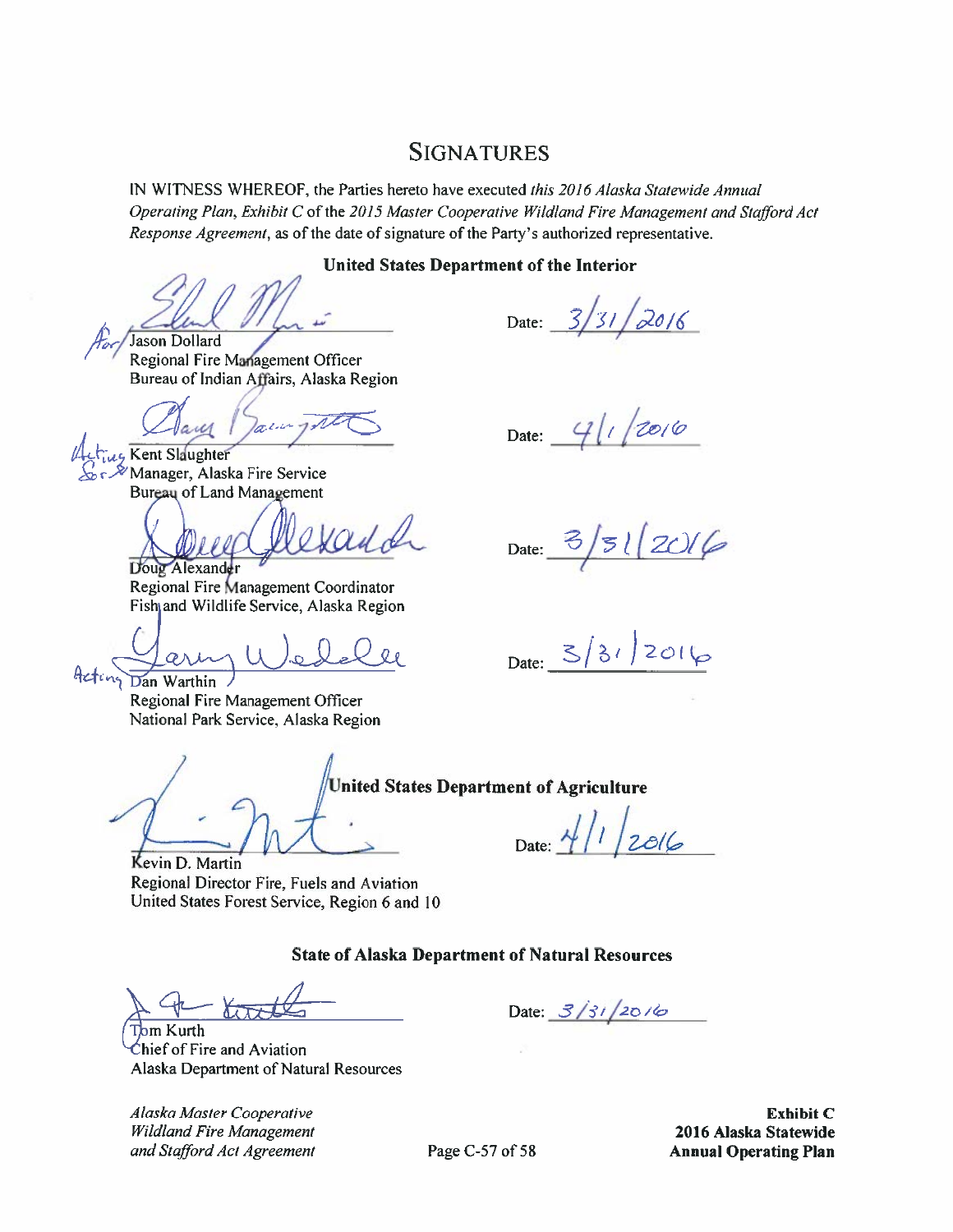This page intentionally left almost blank.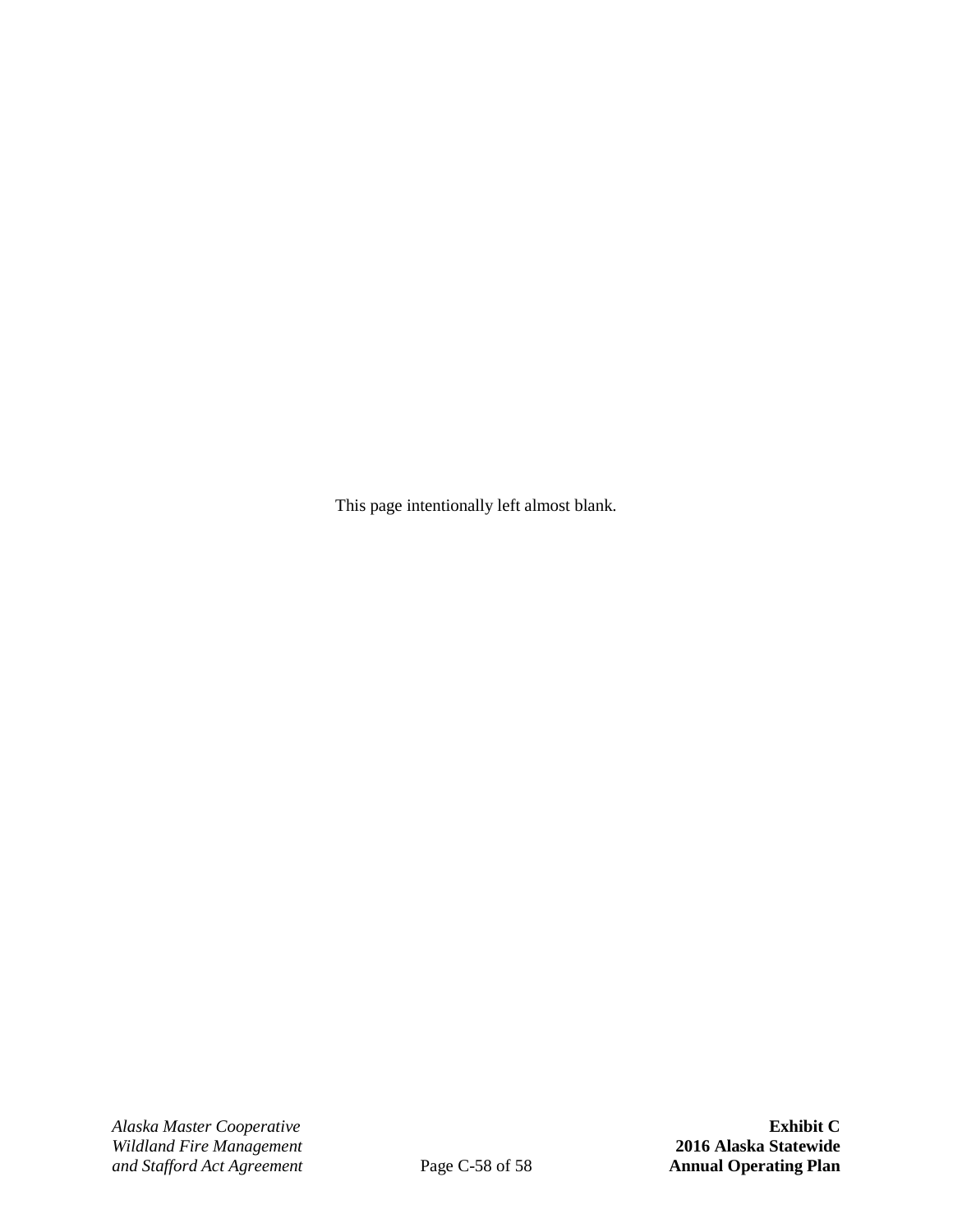<span id="page-66-0"></span>

| <b>Attachment Table 1-1: Annual Fixed Costs - DNR bills AFS</b> |                                                                                                         |                   |
|-----------------------------------------------------------------|---------------------------------------------------------------------------------------------------------|-------------------|
| <b>Item</b>                                                     | <b>Formula</b>                                                                                          | <b>2016 Costs</b> |
| Mobile IFM Upgrade                                              | Cost for addition of three Military training areas to the Selkirk<br>Mobile IFM Preparedness module.    | \$2,250           |
| <b>Mobile IFM</b><br><b>Support/Maintenance</b>                 | Negotiated expenditures for unscheduled IFM support and<br>maintenance. Documentation will be provided. | <b>TRD</b>        |

| <b>Attachment Table 1-2: Annual Fixed Costs - DNR bills USFS</b> |                         |                   |  |
|------------------------------------------------------------------|-------------------------|-------------------|--|
| <i>Item</i>                                                      | <b>Formula</b>          | <b>2016 Costs</b> |  |
| <b>Pioneer Peak IHC</b>                                          | USFS preparedness funds | \$164,000         |  |
| (Clause 15.k)                                                    |                         |                   |  |

| <b>Attachment Table 1-3: Annual Fixed Costs - AFS bills DNR</b>                                                                                               |                                                                                                                                                                                                                                                                                                                                                    |                      |  |
|---------------------------------------------------------------------------------------------------------------------------------------------------------------|----------------------------------------------------------------------------------------------------------------------------------------------------------------------------------------------------------------------------------------------------------------------------------------------------------------------------------------------------|----------------------|--|
| <b>Item</b>                                                                                                                                                   | Formula                                                                                                                                                                                                                                                                                                                                            | 2016<br><b>Costs</b> |  |
| <b>AICC Office Space</b><br><b>DNR Logistic Coordinator</b><br><b>DNR Intelligence Coordinator</b><br>(Clause 14 & 15.p)<br><b>AICC Tactical Desk Support</b> | 96 sq. ft. of office space X $$3/sq$ . ft. X 12 mos. = \$3,456<br>\$3,456 X 2 positions = $$6,912$<br>192 sq. ft. X $$8.8859$ (FT WW utility rate) = $$1,706$<br>2 phone lines X $$30$ /line X 12 mos. = \$720<br>Toll Calls 2 lines X $$100/$ mo. X 12 mos. = 2,400<br>$$6,912 + $1,706 + $720 + $2,400 = $11,738$<br>Agreed upon figure for 2016 | \$11,738<br>\$0      |  |
| (Clause 12)<br><b>Air Tanker Base Manager</b><br>(Clause 45.g)                                                                                                | To jointly fund the ATBM position that exists on the AFS Table<br>of Organization. To be billed if position is filled for 2016.                                                                                                                                                                                                                    | \$25,000             |  |
| <b>DNR Fire Behavior Specialist</b><br>office space<br>(Clause 15.p)                                                                                          | 173 sq. ft. of office space X \$3/sq. ft. X 12 mos. = \$6,228<br>173 sq. ft. X \$8.8859 (FT WW utility rate) = $$1,537$<br>1 telephone line X $$30/$ line X $12$ mos. = \$360<br>Toll calls: $$100/mo. X 12 mos. = $1,200$<br>$$6,228 + $1,537 + $360 + $1,200 = $9,325$                                                                           | \$9,325              |  |
| <b>DNR Fire Operations Forester</b><br>office space (Clause 15.p)                                                                                             | 165 sq.ft. of office space X $4/sq$ . ft. X 12 mos. = \$7,920<br>165 sq. ft. X $$8.8859$ (FT WW utility rate) = $$1,466$<br>3 telephone line X $$30/$ line X $12$ mo = \$1,080.<br>Toll calls: $$100/mo. X 12 mos. = $1,200$<br>$$7,920 + $1,466 + $1,080 + $1,200 = $11,666$                                                                      | \$11,666             |  |
| <b>DNR Pilots, Air Attack,</b><br><b>Retardant personnel assigned</b><br>to Fort Wainwright. office<br>space (Clause 45.h)                                    | 560 sq. ft. of office space X $$3/sq$ . ft. X 4 mos. = \$6,720<br>560 sq. ft. X \$3.0089 (FT WW utility rate) = $$1,685$<br>$$7.50$ /day for 120 days for porta-potty service = \$900<br>$$6,720 + $1,685 + $900 = $9305$                                                                                                                          | \$9,305              |  |
| <b>DNR Public Affairs Officer</b><br>(Clause 49) office space                                                                                                 | 112 sq. ft. of office space X \$3/sq. ft. X 12 mos. = \$4,032<br>112 sq. ft. X $$8.8859$ (FT WW utility rate) = $$995$<br>1 telephone line X $$30/$ line X 12 mos. = \$360<br>Toll calls: $$100/mol$ . X 12 mos. = $$1,200$<br>$$4,032 + $995 + $360 + $1,200 = $6,587$                                                                            | \$6,587              |  |
| <b>DNR Strategic Planner</b><br>(Clause 15.p) office space                                                                                                    | 173 sq. ft. of office space X \$3/sq. ft. X 12 mos. = \$6,228<br>173 sq. ft. X \$8.8859 (FT WW utility rate) = $$1,537$<br>1 telephone line $X$ \$30/line $X$ 12 mos. = \$360<br>Toll calls: $$100/mo. X 12 mos. = $1200$<br>$$6,228 + $1,537 + $360 + $1,200 = $9,325$                                                                            | \$9,325              |  |

# **Attachment 1. Annual Fixed Costs**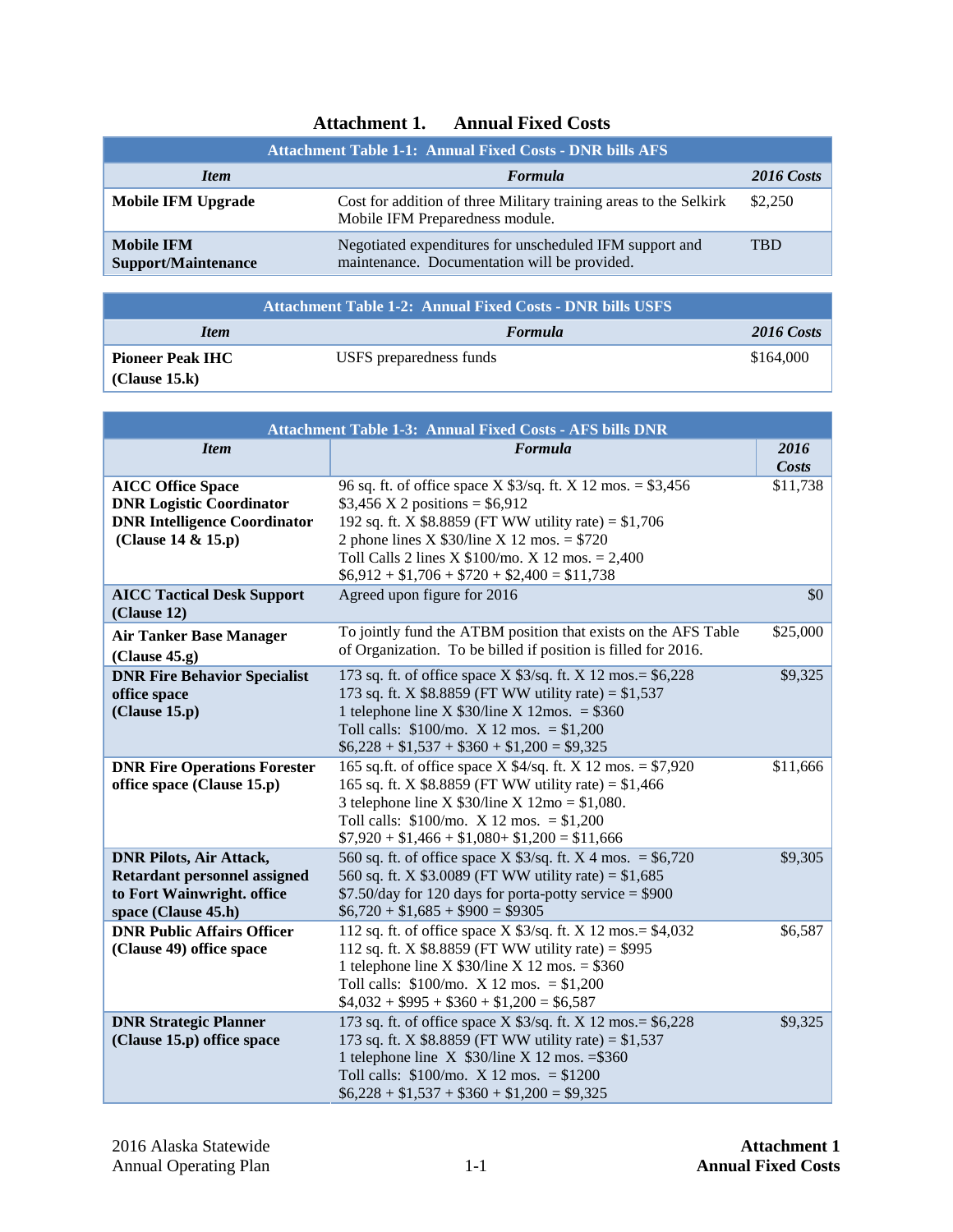|                                                                                           | (Continued)<br><b>Attachment Table 1-3: Annual Fixed Costs - AFS bills DNR</b>                                                                                                                                                                                                                                                                                                                                                                 |                |
|-------------------------------------------------------------------------------------------|------------------------------------------------------------------------------------------------------------------------------------------------------------------------------------------------------------------------------------------------------------------------------------------------------------------------------------------------------------------------------------------------------------------------------------------------|----------------|
| <b>Experimental Forecast of Area</b><br><b>Burned for Interior Alaska</b><br>(Clause 9.a) | DNR's agreed upon share. Funds to reimburse AFS                                                                                                                                                                                                                                                                                                                                                                                                | $\overline{0}$ |
| <b>Interagency Cache Planning</b><br>(Clause 56)                                          | AFS will bill DNR the negotiated amount of monetary support.<br>\$20,000 was billed in 2009; no costs allocated in 2010, 2011,<br>2012 2013, 2014, 2015, or 2016.                                                                                                                                                                                                                                                                              | $\Omega$       |
| <b>Interagency Electronic</b><br>Mechanic's Labor<br>(Clause 43.e)                        | AFS-DNR negotiated funding for an Electronic Mechanic who<br>will provide program oversight, mission planning, technical<br>assistance, and field maintenance for radio and RAWS sites.                                                                                                                                                                                                                                                        | \$20,000       |
| Interagency GIS and IT Mapping<br>Application Development and<br>Support<br>(Clause 43.b) | AFS-DNR negotiated amount for Interagency GIS and IT<br>Mapping Application development and support including but not<br>limited to: Known Sites, Fires, Integrated Fire Management<br>(IFM) coverages etc.                                                                                                                                                                                                                                    | \$0.0\$        |
| <b>Lightning Detection Network</b><br>(Clause 44.f)                                       | 33.33% s for installation, maintenance, and operating costs.<br>Annual maintenance and equipment replacement of ALDN is<br>based upon actual maintenance and amortized replacement costs<br>of the equipment infrastructure. Equipment infrastructure $=$<br>\$70,152,<br>Maintenance = $$24,425$ ,<br>$$70,152 + $24,425 = $94,577$<br>$1/3$ X \$94,577 = \$31,210                                                                            | \$31,210       |
| <b>McGrath Facilities</b><br>(Clause 15.p)                                                | <b>Annual Maintenance Expenses</b>                                                                                                                                                                                                                                                                                                                                                                                                             | \$50,000       |
| <b>Non-Suppression Support</b>                                                            | Negotiated expenditures for unscheduled non-suppression<br>support. Documentation will be provided.                                                                                                                                                                                                                                                                                                                                            | TBD            |
| Radio Maintenance<br>(Clause 43.e)                                                        | 3 sites in McGrath area & 4 sites in Tok Area @\$1,700 per site,<br>2 shared sites @ \$850 and McGrath Field Station @ \$850.<br>Figures are from ITCG AOP, do not include labor.<br>This cost may be offset by any fuel provided by the DOF<br>McGrath Station.                                                                                                                                                                               | \$14,450       |
| Radio/RAWS Site Unscheduled<br>Maintenance<br>(Clauses 43.e and $44.d$ )                  | Negotiated expenditures (aviation, travel, equipment, supplies<br>and parts) for unscheduled radio/RAWS maintenance. Labor<br>excluded. Backup documentation will be provided                                                                                                                                                                                                                                                                  | TBD            |
| <b>RAWS</b> Maintenance<br>(Clause 44.d)                                                  | Costs per RAWS site includes: travel (\$700), parts (\$1330) and<br>sensor maintenance and calibration (NIFC Depot Maintenance)<br>$(\$900).$<br>$$700 + $1330 + $900 = $2930$ per site<br>Maintenance for 25 sites: $$2930X 25 = $73,250^*$ .<br>*Figures are from ITCG AOP<br>Additional Site added 2015 (BLS)<br>Upgrade to RAWS Data Logger and GPS required by 2019.<br>DNR's share of the cost is \$78,500 in 2016 and \$78,500 in 2017. | \$151,750      |
| Teletype<br>(Clause 43.c)                                                                 | 40% of the costs of the teletype hub operation, application<br>maintenance, and direct support to DNR users                                                                                                                                                                                                                                                                                                                                    | \$5,000        |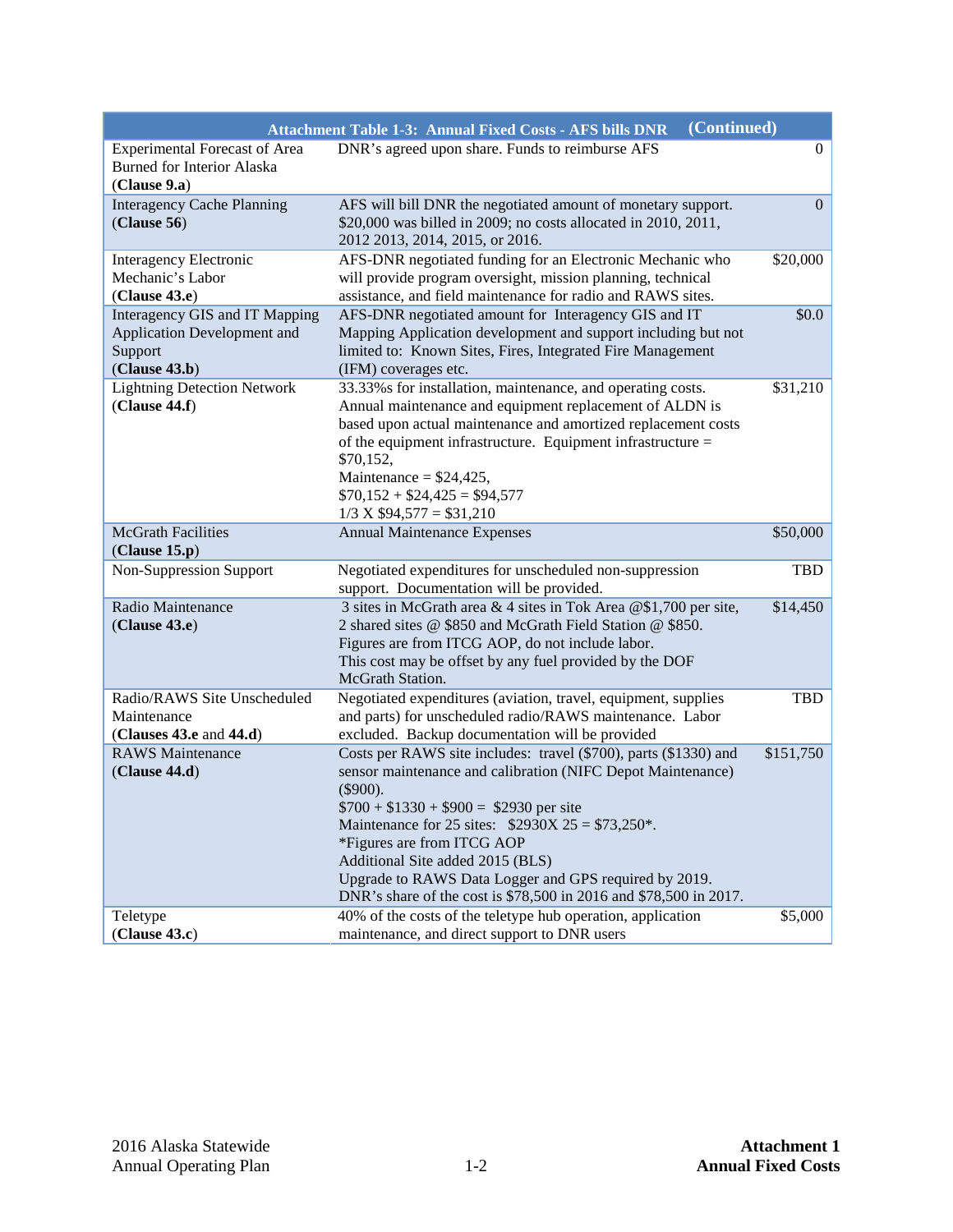<span id="page-68-0"></span>

| <b>Attachment Table 2-1: Suppression and Non-Specific Support Items</b>                                                                                        |                                                                                                                                                                                                                                                                                                                                                                                                                                                                                                                                                                                                                                                                                                                                                                                                                                                                                                                                                                                                                                                                                                                                                                                                                                                                                                                                                                                                                                                                                                                                                                                                                                                                                 |  |  |
|----------------------------------------------------------------------------------------------------------------------------------------------------------------|---------------------------------------------------------------------------------------------------------------------------------------------------------------------------------------------------------------------------------------------------------------------------------------------------------------------------------------------------------------------------------------------------------------------------------------------------------------------------------------------------------------------------------------------------------------------------------------------------------------------------------------------------------------------------------------------------------------------------------------------------------------------------------------------------------------------------------------------------------------------------------------------------------------------------------------------------------------------------------------------------------------------------------------------------------------------------------------------------------------------------------------------------------------------------------------------------------------------------------------------------------------------------------------------------------------------------------------------------------------------------------------------------------------------------------------------------------------------------------------------------------------------------------------------------------------------------------------------------------------------------------------------------------------------------------|--|--|
| <b>Item</b>                                                                                                                                                    | Formula                                                                                                                                                                                                                                                                                                                                                                                                                                                                                                                                                                                                                                                                                                                                                                                                                                                                                                                                                                                                                                                                                                                                                                                                                                                                                                                                                                                                                                                                                                                                                                                                                                                                         |  |  |
| Default Cost Apportionment<br>for incidents where the initial<br>action was intended to<br>extinguish the wildfire (Clause<br>38.a)                            | Costs will be apportioned based on jurisdictional acres burned and the<br>associated responsible fiscal party(s).                                                                                                                                                                                                                                                                                                                                                                                                                                                                                                                                                                                                                                                                                                                                                                                                                                                                                                                                                                                                                                                                                                                                                                                                                                                                                                                                                                                                                                                                                                                                                               |  |  |
| <b>Default Cost Apportionment</b><br>for incidents where the initial<br>action upon discovery is<br>surveillance, or site specific<br>protection (Clause 38.a) | All costs incurred are attributed to the agency on whose land the fire originated<br>and billed to the party that is fiscally responsible.                                                                                                                                                                                                                                                                                                                                                                                                                                                                                                                                                                                                                                                                                                                                                                                                                                                                                                                                                                                                                                                                                                                                                                                                                                                                                                                                                                                                                                                                                                                                      |  |  |
| Default Cost Apportionment<br>for Non-Standard Responses<br>(Clause 38.a.1)                                                                                    | An incident-specific cost apportionment agreement should be considered for<br>fires that involve multiple jurisdictions and have received a non-standard<br>initial response as defined in the AIWFMP. A fire originating in the Critical,<br>Full, or Pre-conversion Modified Fire Management Option that is not<br>immediately suppressed due to lack of resources or safety concerns may be a<br>likely candidate for an incident-specific cost apportionment agreement. By<br>default, non-standard initial responses will be apportioned as described in<br>Clause 38.a above.                                                                                                                                                                                                                                                                                                                                                                                                                                                                                                                                                                                                                                                                                                                                                                                                                                                                                                                                                                                                                                                                                             |  |  |
| <b>Default Cost Apportionment</b><br>for Merged Fires (Clause<br>38.a.2)                                                                                       | An incident-specific cost apportionment agreement should be considered for<br>allocating costs between fires that involve multiple jurisdictions and have<br>merged (burned together). (See ICS-209 and agency final fire reports<br>directions for reporting requirements and reference NWCG Memo EB-M-11-<br>014 at http://www.nwcg.gov/memos/eb-m-11-014 for additional<br>considerations.) By default, when wildfires merge, costs for each fire will be<br>maintained independently and will be apportioned as described in Clause 38.a<br>above.                                                                                                                                                                                                                                                                                                                                                                                                                                                                                                                                                                                                                                                                                                                                                                                                                                                                                                                                                                                                                                                                                                                          |  |  |
| Default Cost Apportionment<br>for Incident Complexes<br>(Clause 38.a.3)                                                                                        | Costs will be attributed to each fire in the complex and apportioned as listed<br>above.<br>Complex costs that cannot be attributed to individual fires will be prorated and<br>apportioned as a percentage of effort/cost attributed to each fire. An incident-<br>specific cost apportionment agreement should be considered for allocating<br>costs between fires that that involve multiple jurisdictions and are managed as<br>an Incident Complex. Only costs that cannot be reasonably attributed to an<br>individual fire will be assigned to the Complex code unless otherwise directed<br>in an incident-specific cost apportionment agreement. Incident costs charged<br>to the Complex will be allocated to individual fires based the percentage of<br>effort involved in managing individual fires. The allocation method employed<br>will be documented in the incident-specific cost apportionment agreement<br>By default, when wildfires are assigned to a complex, costs for each fire within<br>the complex will be apportioned as described in Clause 38.a above. By<br>default, costs charged to the complex code will be allocated to individual fires<br>prior to apportionment as follows:<br>$FireTotal_x = FireCode_x + (ComplexCode * \frac{FireCode_x}{(FireCode_1 + FireCode_2 + FireCode_3 + \cdots + FireCode_n)})$<br>Where:<br><b>FireTotal</b> <sub><math>x</math></sub> = Total fire costs, including proportional share of complex code charges<br><b>FireCode</b> <sub>x</sub> = Costs charged to individual fire codes<br>$Complete \textit{Code} = \textit{Costs} \textit{charged to complex code}$<br>$n = number of fires in complex$ |  |  |

# **Attachment 2. Suppression and Non-specific Support Costs**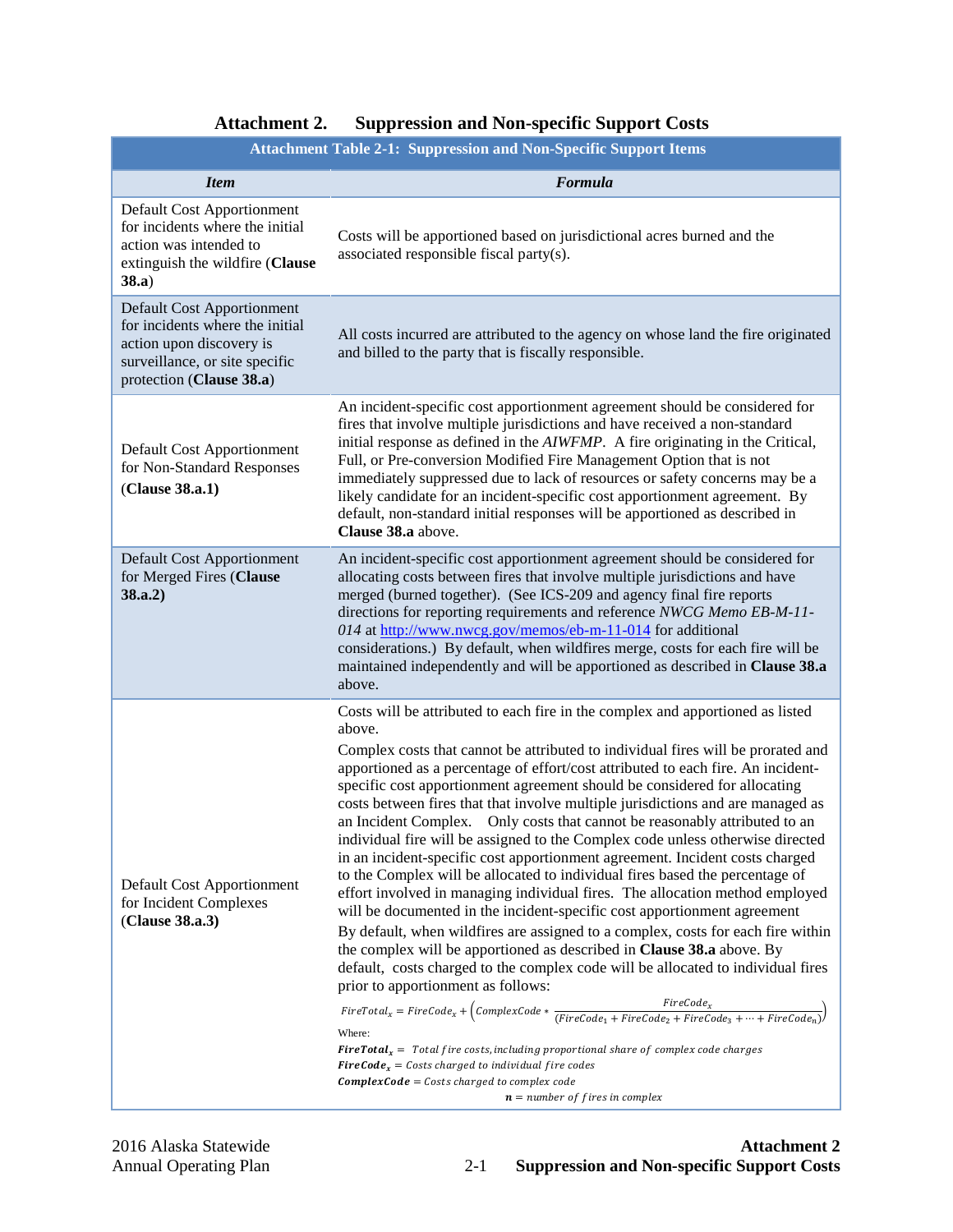|                                                                                                                                                                               | <b>Attachment Table 2-1: Suppression and Non-Specific Support Items</b><br>(Continued)                                                                                                |
|-------------------------------------------------------------------------------------------------------------------------------------------------------------------------------|---------------------------------------------------------------------------------------------------------------------------------------------------------------------------------------|
| Joint Projects and Project<br>Assistance including Prescribed<br>Fire (Clauses $21 & 25$ )                                                                                    | All project costs will be billed to the agency that developed the project unless<br>otherwise agreed to in the project plan.                                                          |
| <b>Extended and Weekend</b><br><b>Staffing for Statewide Shared</b><br><b>Tactical Resources (Clause</b><br>15.b)                                                             | Costs for tactical resources and their support will be allocated to the agency<br>making the request.                                                                                 |
| <b>Local Extended Staffing</b><br>(Clause 15.f)                                                                                                                               | As authorized by the Protecting Agency FMO.                                                                                                                                           |
| <b>Supplemental Resource</b><br>Requests<br>(Clause 15.g)                                                                                                                     | Costs will be apportioned as decided in the Daily Statewide Strategy Meeting<br>or by the AMAC.                                                                                       |
| Fire Medic Program<br>(Clause 15.i)                                                                                                                                           | Billed costs include Fire Medics salary and resupply costs of kits and are<br>included with the incident expenses. Pre-season training costs are allocated<br>equally to AFS and DNR. |
| Training<br>(Clause 42.b)                                                                                                                                                     | Student expenses associated with field deliverable courses will be included in<br>the incident costs.                                                                                 |
| Various Support functions<br><b>Interagency Fire Dispatch</b><br>Centers (Clause 13.a),<br><b>Equipment and Supplies</b><br>(Clause 56), Aviation<br>Operations (Clause 45.m) | Costs incurred are attributed to an incident but, when necessary and as<br>authorized by the Protecting Agency FMO, may also be charged to non-<br>specific support code.             |
| <b>Administrative Overhead Rate</b><br>(Clause 46.g)                                                                                                                          | 15% negotiated rate not to exceed a maximum of \$350,000 per calendar year.                                                                                                           |

#### **Attachment Table 2-1: Suppression and Non-Specific Support Items**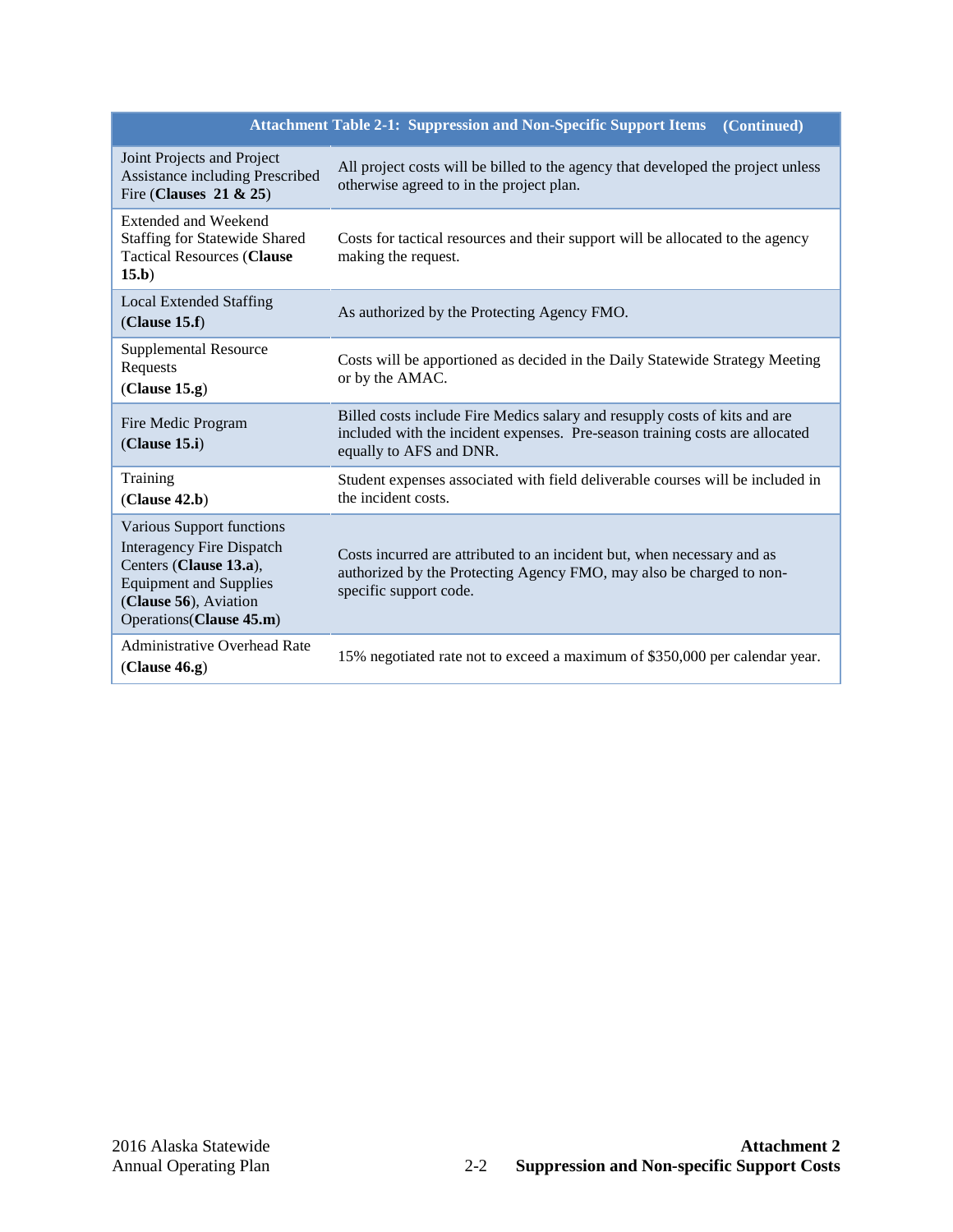## **Attachment 3. Website References**

*The following websites are referenced within the AOP.*

| <b>Attachment Table 3-1: Web Links</b>                                                              |                                                                                                                                                                         |                                                                           |  |
|-----------------------------------------------------------------------------------------------------|-------------------------------------------------------------------------------------------------------------------------------------------------------------------------|---------------------------------------------------------------------------|--|
| <b>Topic</b>                                                                                        | <b>Website Link</b>                                                                                                                                                     | <b>AOP Clause</b><br>#                                                    |  |
| Alaska Emergency<br>Firefighter Type 2<br><b>Crew Management</b><br>Guide                           | http://fire.ak.blm.gov/logdisp/crews.php.                                                                                                                               | $15$ .j, 42.a                                                             |  |
| Alaska Enhanced<br><b>Smoke Management</b><br>Plan for Planned Fire<br>(ESMP) and its<br>appendices | http://fire.ak.blm.gov/administration/awfcg_committees.php                                                                                                              | 26                                                                        |  |
| Alaska Interagency<br>Catalog of Fire<br>Supplies and<br>Equipment                                  | http://fire.ak.blm.gov/afs/fireops/akcache.php                                                                                                                          | 56.a                                                                      |  |
| Alaska Interagency<br><b>Coordination Center</b><br>(AICC)                                          | http://fire.ak.blm.gov/                                                                                                                                                 | 9.c, 14.b,<br>44.d, 44.f,<br>51.a                                         |  |
| Alaska Interagency<br><b>Mobilization Guide</b><br>(AIMG)                                           | http://fire.ak.blm.gov/logdisp/aimg.php                                                                                                                                 | 9, 13.b, 14.a,<br>15, 17, 18,<br>25, 37, 43.e,<br>44.c, 45,<br>51.b, 56.d |  |
| Alaska Interagency<br><b>Wildland Fire</b><br>Management Plan<br>(AIWFMP)                           | http://fire.ak.blm.gov/administration/awfcg.php?folder=Alas<br>ka%20Interagency%20Wildland%20Fire%20Management%<br>20Plan&content=d:\content\admin\awfcg\C.%20Documents | 9, 10, 15, 17,<br>18, 20, 28,<br>29, 32.a                                 |  |
| Alaska Multi-Agency<br><b>Coordinating Group</b><br>(AMAC) Handbook                                 | http://fire.ak.blm.gov/administration/mac.php                                                                                                                           | 15.d                                                                      |  |
| Alaska Preparedness<br>Levels                                                                       | http://fire.ak.blm.gov/content/aicc/aimg/aimgchap20.pdf                                                                                                                 | 14, 15, 25,<br>43, 51                                                     |  |
| <b>Alaska DNR Statutes</b><br>& Regulations                                                         | http://forestry.alaska.gov/statutes                                                                                                                                     | 24                                                                        |  |
| Alaska Wildland Fire<br>Coordinating Group<br>(AWFCG)                                               | http://fire.ak.blm.gov/administration/awfcg.php                                                                                                                         | 9, 10, 22                                                                 |  |
| Alaska Wildland Fire<br><b>Coordinating Group</b><br>(AWFCG) committees                             | http://fire.ak.blm.gov/administration/awfcg_committees.php                                                                                                              |                                                                           |  |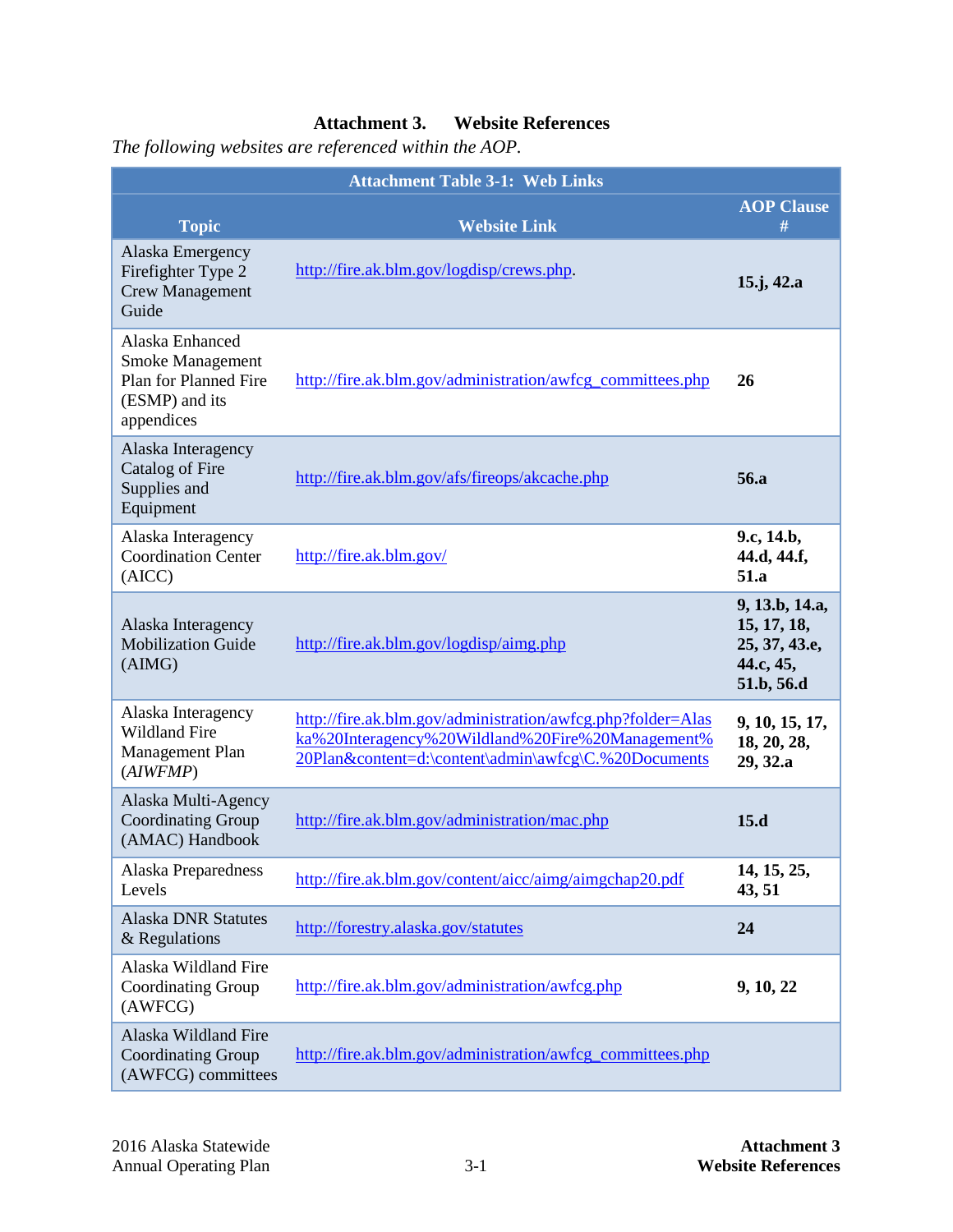| <b>Attachment Table 3-1: Web Links</b>                                                                                               |                                                                                                                                                                              |                        |
|--------------------------------------------------------------------------------------------------------------------------------------|------------------------------------------------------------------------------------------------------------------------------------------------------------------------------|------------------------|
| <b>Topic</b>                                                                                                                         | <b>Website Link</b>                                                                                                                                                          | <b>AOP Clause</b><br># |
| Bureau of Indian<br><b>Affairs Wildland Fire</b><br>and Aviation Program<br>Management and<br><b>Operations Guide</b><br>(Blue Book) | http://www.nifc.gov/policies/pol referenceGuides.html                                                                                                                        | 32                     |
| <b>Burning Permits</b>                                                                                                               | http://forestry.alaska.gov/fire/burnpermits.htm                                                                                                                              | 24                     |
| Emergency<br>Equipment<br>Agreements                                                                                                 | For DNR:<br>http://forestry.alaska.gov/equipment.htm<br>https://dnr.alaska.gov/olas/<br>For AFS:<br>http://fire.ak.blm.gov/administration/IncidentBusinessManag<br>ement.php | 39.c                   |
| Emergency<br>Stabilization and<br><b>Burned Area</b><br>Rehabilitation                                                               | For DOI agencies:<br>http://www.fws.gov/fire/ifcc/Esr/home.htm<br>For USFS:<br>http://www.fs.fed.us/biology/watershed/burnareas/index.html                                   | 32.i                   |
| Fire Information -<br>Interagency                                                                                                    | http://akfireinfo.com/                                                                                                                                                       | 51.a                   |
| Fire Information -<br><b>AFS/AICC</b>                                                                                                | http://fire.ak.blm.gov/                                                                                                                                                      | 51.a                   |
| Fire Information -<br>Alaska DNR                                                                                                     | http://forestry.alaska.gov/fire/current.htm                                                                                                                                  | 51.a                   |
| Fire Information -<br><b>FWS Alaska</b>                                                                                              | http://www.fws.gov/alaska/nwr/visitor/fire/index.htm                                                                                                                         | 51.a                   |
| Fire Information -<br>NPS Alaska                                                                                                     | http://www.nps.gov/akso/nature/fire/index.cfm/                                                                                                                               | 51.a                   |
| Fire Weather AOP                                                                                                                     | http://firewx.arh.noaa.gov/Fire_Wx_AOP_2016_public.pdf                                                                                                                       | 44.a                   |
| GIS Protocols and<br>Points of Contact                                                                                               | http://fire.ak.blm.gov/administration/awfcg_committees.php.<br>under GIS committee                                                                                           | 43.b, 51.b             |
| <b>Homeland Security</b><br>Directives                                                                                               | http://www.dhs.gov/xabout/laws/gc_1217616624097.shtm<br>and<br>http://www.whitehouse.gov/omb/circulars_a130_a130trans4                                                       | 43.a                   |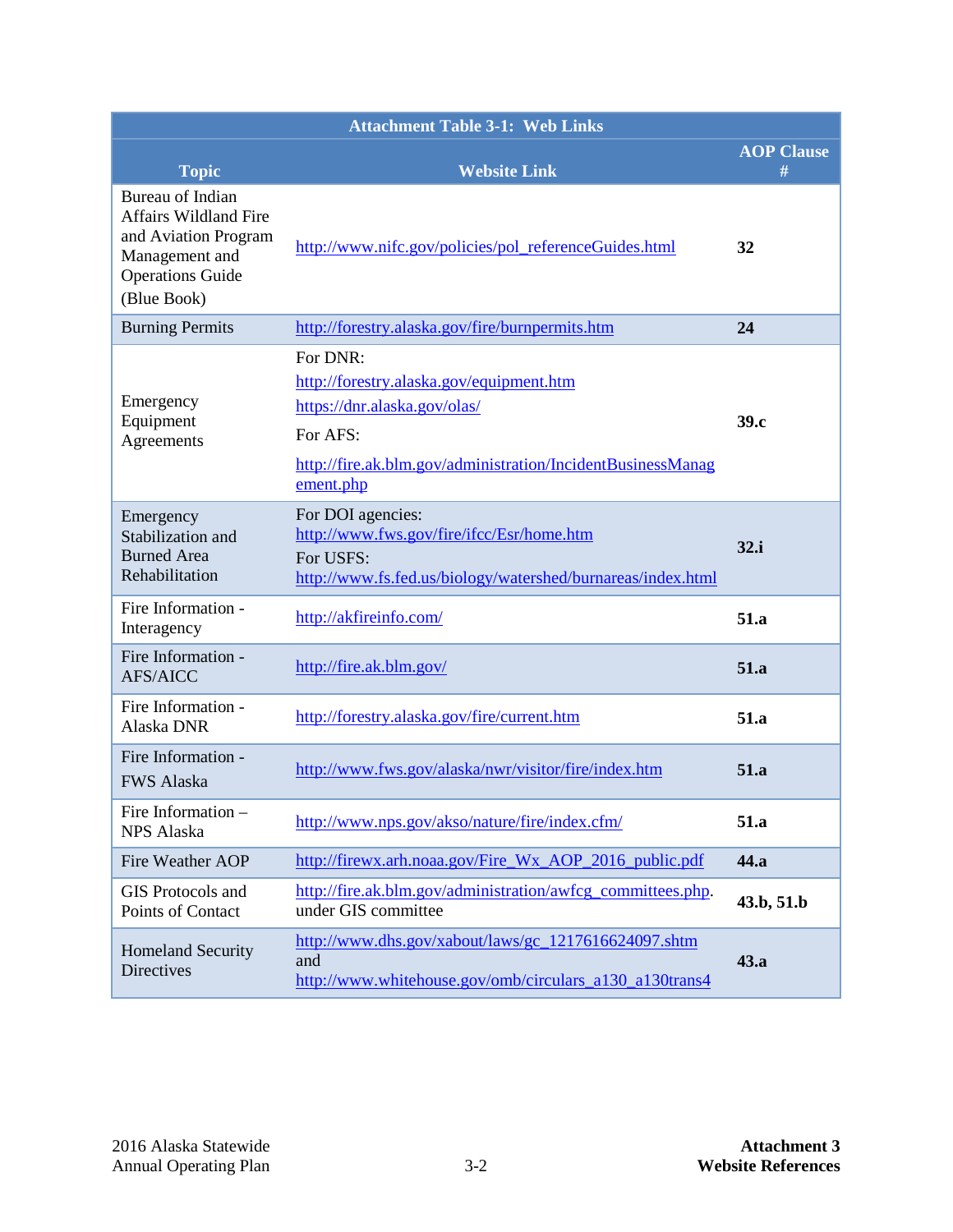| <b>Attachment Table 3-1: Web Links</b>                                                                                        |                                                                                                                              |                                                |  |  |  |  |  |  |  |  |  |
|-------------------------------------------------------------------------------------------------------------------------------|------------------------------------------------------------------------------------------------------------------------------|------------------------------------------------|--|--|--|--|--|--|--|--|--|
| <b>Topic</b>                                                                                                                  | <b>Website Link</b>                                                                                                          | <b>AOP Clause</b><br>#                         |  |  |  |  |  |  |  |  |  |
| <b>Incident Business</b><br>Management:<br>• Interagency Incident<br><b>Business</b><br>Management                            | http://www.nwcg.gov/publications/interagency-incident-<br>business-management-handbook                                       |                                                |  |  |  |  |  |  |  |  |  |
| Handbook (IBMH)<br>(NFES 2160)<br>• AFS Supplemental<br><b>Business Practices</b><br>• DOF Alaska<br><b>Incident Business</b> | http://fire.ak.blm.gov/administration/IncidentBusinessManag<br>ement.php<br>http://forestry.alaska.gov/fire/aibmh            | 39.a                                           |  |  |  |  |  |  |  |  |  |
| Management<br>Handbook                                                                                                        |                                                                                                                              |                                                |  |  |  |  |  |  |  |  |  |
| <b>Interagency Aerial</b><br><b>Supervision Guide</b>                                                                         | http://www.fs.fed.us/fire/aviation/av library/                                                                               | 45.i                                           |  |  |  |  |  |  |  |  |  |
| Interagency<br><b>Prescribed Fire</b><br>Planning and<br>Implementation<br>Procedures Guide                                   | http://www.nwcg.gov/publications/interagency-prescribed-<br>fire-planning-and-implementation-procedures-guide                | 25                                             |  |  |  |  |  |  |  |  |  |
| <b>Interagency Standards</b><br>of Fire and Fire<br>Aviation<br><b>Operations</b> (Red Book)                                  | http://www.nifc.gov/policies/pol_ref_redbook.html                                                                            | 15.k, 17, 21,<br>39.b, 45.c,<br>45.g, 53, 56.c |  |  |  |  |  |  |  |  |  |
| <b>Management Option</b><br><b>Change Procedures</b>                                                                          | http://fire.ak.blm.gov/administration/awfcg.php                                                                              | 9.b, 18                                        |  |  |  |  |  |  |  |  |  |
| Maps-Historic and<br><b>Current Fire</b><br>Perimeters                                                                        | http://fire.ak.blm.gov/predsvcs/maps.php                                                                                     | 51.b                                           |  |  |  |  |  |  |  |  |  |
| National Interagency<br><b>Incident Management</b><br>System Wildland Fire<br>Qualification Guide<br>(Publication 310-1)      | http://training.nwcg.gov/                                                                                                    | 17                                             |  |  |  |  |  |  |  |  |  |
| <b>Nominations Forms</b><br>for Type 1&2 IMT                                                                                  | http://fire.ak.blm.gov/logdisp/overhead.php                                                                                  | 18                                             |  |  |  |  |  |  |  |  |  |
| NWCG Memos/<br>Correspondence                                                                                                 | http://www.nwcg.gov/executive-board/correspondence                                                                           | 13, 38.a.1)                                    |  |  |  |  |  |  |  |  |  |
| Open Burn Approval<br>• Applications<br>• Regulations                                                                         | http://www.dec.state.ak.us/spar/perp/permits/pdf/ADECopen<br>burn.pdf<br>http://www.dec.state.ak.us/air/ap/docs/obrguide.pdf | 24.b                                           |  |  |  |  |  |  |  |  |  |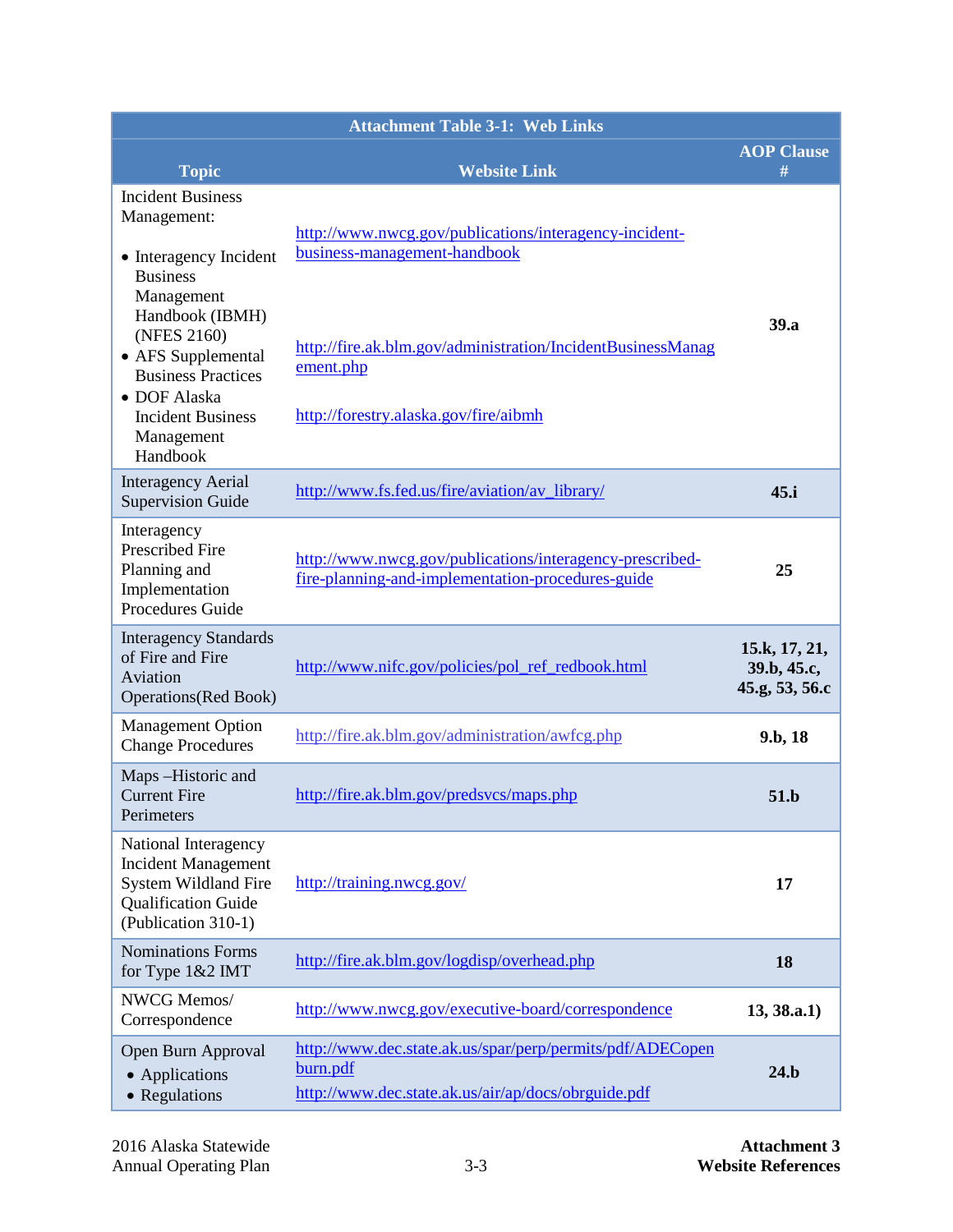|                                                                                                                                 | <b>Attachment Table 3-1: Web Links</b><br>(Continued)                     |                        |
|---------------------------------------------------------------------------------------------------------------------------------|---------------------------------------------------------------------------|------------------------|
| <b>Topic</b>                                                                                                                    | <b>Website Link</b>                                                       | <b>AOP Clause</b><br># |
| Prevention $\&$<br><b>Education Materials</b>                                                                                   | http://fire.ak.blm.gov/administration/awfcg_committees.php                | 22                     |
| <b>Severity Funding</b><br>(federal agencies)                                                                                   | http://www.nifc.gov/policies/pol_severity_funding.html                    | 15.h                   |
| <b>Smoke Effects</b><br>Mitigation and Public<br><b>Health Protection</b><br>Protocols (AWFCG)                                  | http://fire.ak.blm.gov/administration/awfcg.php                           | 26                     |
| Smoke Information,<br>Forecast, Regulations,<br>Advisories, and<br><b>Educational Materials</b>                                 | http://www.dec.state.ak.us/air/anpms/index.htm                            | 26                     |
| Standards for<br>Interagency Hot Shot<br><b>Crew Operations</b>                                                                 | http://www.fs.fed.us/fire/people/hotshots/ihc_stds.pdf                    | 15.k                   |
| <b>US</b> Fire<br>Administration's<br><b>Skills Crosswalk</b><br><b>Wildland Training for</b><br><b>Structural Firefighters</b> | http://www.usfa.fema.gov/downloads/pdf/wildland_training<br>crosswalk.pdf | 17                     |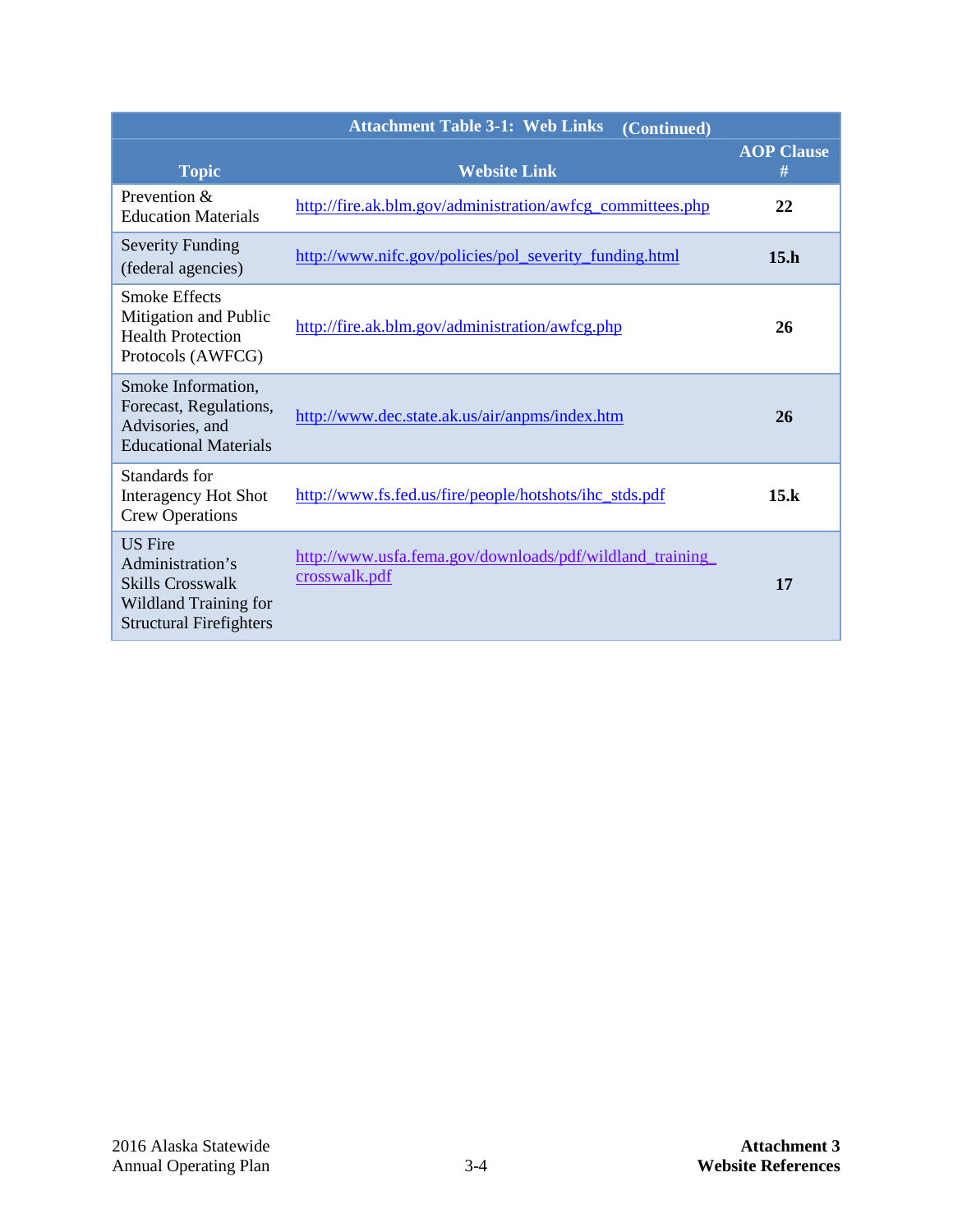### **Attachment 4. Alaska Native Organizations & Lands**

# **Alaska Regional & Village Native Corporations (ANCSA Corporations)**

Alaska Native Corporations were established in 1971 when the United States Congress passed the *Alaska Native Claims Settlement Act (ANCSA)*. ANCSA was designed to settle land and financial claims made by Alaska Natives and provided for the establishment of 13 Regional Corporations and over 200 Village Corporations to administer those claims. Many of the Village Corporations have merged with other Village Corporations or into their parent Regional Corporation since that time. ANCSA Corporations are 'for profit' entities. Both Regional (with the exception of The  $13<sup>th</sup>$  Regional Corporation) and Village Corporations have selected land in and around native villages throughout the state in proportion to their enrolled populations. Most of these lands have been conveyed to the ANCSA Corporations; however some selected lands still remain under federal ownership. In most cases only surface rights have been conveyed to Village Corporations. Regional Corporations own the subsurface rights of both their own conveyances and of those of the Village Corporations.

*Fire Management Considerations for ANCSA Corporation Lands*

The *1971 Alaska Native Claims Settlement Act (43 U.S.C. 1620(e))* as amended by the *1980 Alaska National Interest Lands Conservation Act (16 U.S.C. 1409)* states:

*Public lands status of real property interests exempt from real estate taxes for purposes of Federal highway and education laws; Federal fire protection services for real property interests without cost. Real property interests conveyed pursuant to this chapter to a Native individual, Native group, corporation organized under section 1613(h)(3) of this title, or Village or Regional Corporation shall, so long as the fee therein remains not subject to State or local taxes on real estate, continue to be regarded as public lands for the purpose of computing the Federal share of any highway project pursuant to Title 23, as amended and supplemented, for the purpose of the Johnson-O'Malley Act of April 16, 1934, as amended (25 U.S.C.A. section 452), and for the purpose of Public Laws 815 and 874, 81st Congress (64 Stat. 967, 1100). So long as there are no substantial revenues from such lands they shall continue to receive wildland fire protection services from the United States at no cost.*

*Department of the Interior Manual 620 Chapter 2.4* delegates BLM the responsibility to provide costeffective wildland fire suppression services on Alaska Native lands:

*2.4 Policy. BLM will maintain and operate the Department of the Interior wildland fire suppression organization in Alaska with the primary intention of providing cost-effective suppression services and minimizing unnecessary duplication of suppression systems for Department of the Interior agencies. BLM will also provide consistency in State and Native wildland fire relationships and provide Statewide mobility of wildland fire resources.*

*BLM is authorized to provide safe, cost-effective emergency wildland fire suppression services in support of land, natural and cultural resource management plans on Department of the Interior administered land and on those lands that require protection under the Alaska Native Claims Settlement Act, as amended (43 U.S.C.1620(e)), herein after referred to as Native land. BLM will execute these services within the framework of approved fire management plans or within the mutually agreed upon standards established by the respective land managers/owners.*

*A. Nothing herein relieves agency administrators in the Interior bureaus of the management responsibility and accountability for activities occurring on their respective lands.*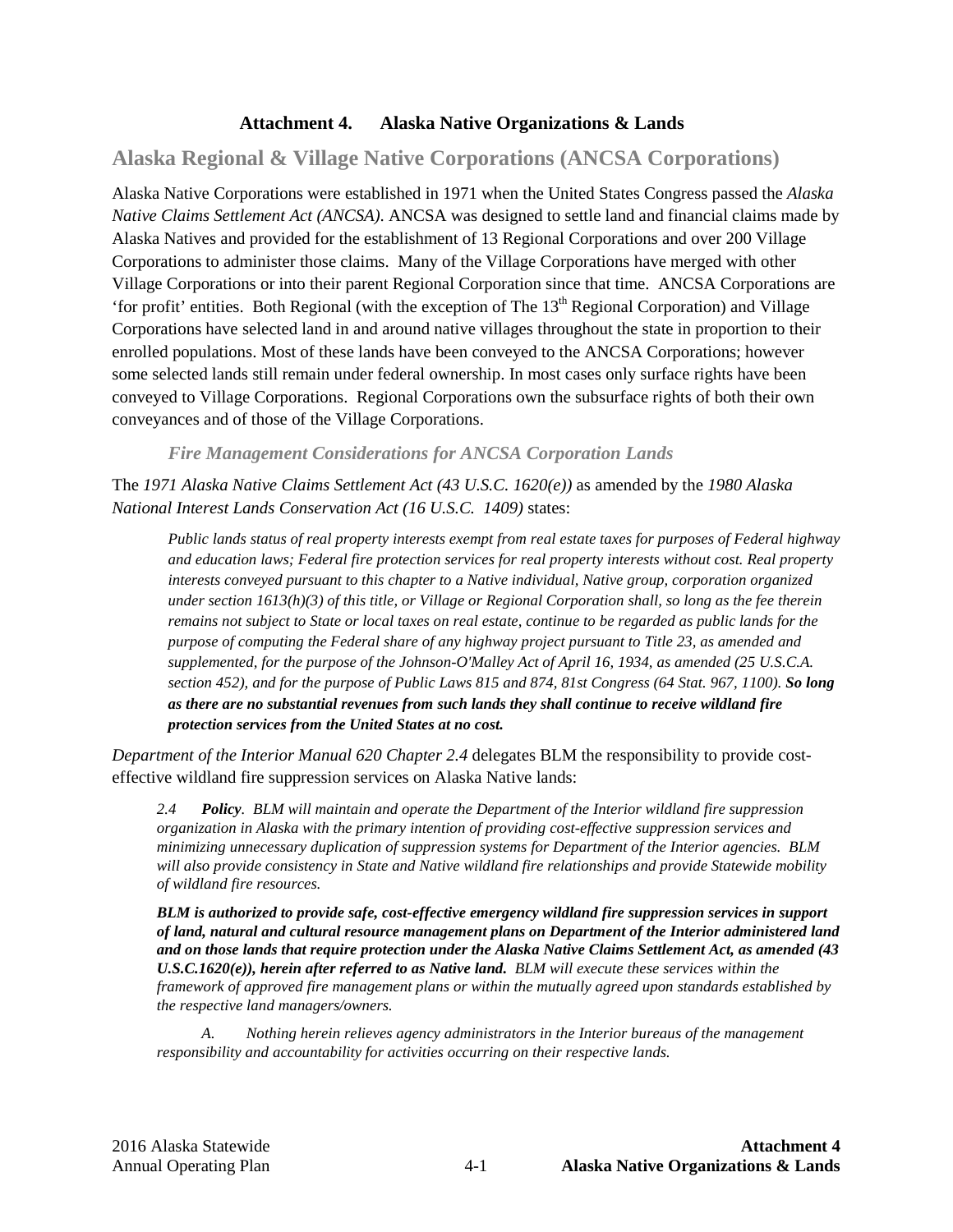#### *B. Wildland fire suppression and other fire management activities provided on Native lands under the authority of the Alaska Native Claims Settlement Act, as amended (43 U.S.C. 1620(e)), will consider Native land managers on an equal basis with Federal land managers.*

 *C. Each bureau will continue to use its delegated authority for application of wildland fire management activities such as planning, education and prevention, use of prescribed fire, establishing emergency suppression strategies, and setting emergency suppression priorities for the wildland fire suppression organization on respective bureau lands.*

Based on this direction:

- ANCSA Corporations are considered the Jurisdictional Agency for surface lands that have been conveyed to them, and are annually given the opportunity to validate or change the AIWFMP Fire Management Options for those lands.
- ANCSA Corporation lands are treated as DOI lands for the purpose of cost-apportionment (**AOP Clause [38,](#page-37-0) [Table 6](#page-37-1)**)
- BLM- Alaska Fire Service (AFS) provides liaisons to the ANCSA Corporations to facilitate fire notifications and the WFDSS decision support process. FMOs and AFS liaisons will coordinate to ensure ANCSA Corporations are informed about fires occurring on or threatening their lands, and are represented in fire management decisions.
	- o AFS Zone FMOs serve as the liaisons for all incidents involving ANCSA Corporation lands in their AFS Protection Zone. AFS Zone FMOs are the WFDSS fiscal/jurisdictional signatory for incidents costing less than \$5 million in DOI funds. The AFS Manager is the WFDSS signatory for incidents in the zones costing \$5 million or more in DOI funds.
	- o The AFS Military Zone FMO serves as the liaison for all incidents involving ANCSA Corporation lands in DOF Protection within the Tok, Delta and Fairbanks Areas. The AFS Military Zone FMO serves as the liaison and WFDSS fiscal/jurisdictional signatory for incidents costing less than \$5 million in DOI funds. The AFS Manager is the WFDSS signatory for incidents in these areas costing \$5 million or more in DOI funds.
	- o The AFS South Zone FMO serves as the liaison for all incidents involving ANCSA Corporation lands in USFS protection or in DOF Protection within the Copper River, Mat-Su, Kenai-Kodiak, Southwest and Haines Areas. The AFS South Zone FMO serves as the liaison and WFDSS fiscal/jurisdictional signatory for incidents in these areas costing less than \$5 million in DOI funds.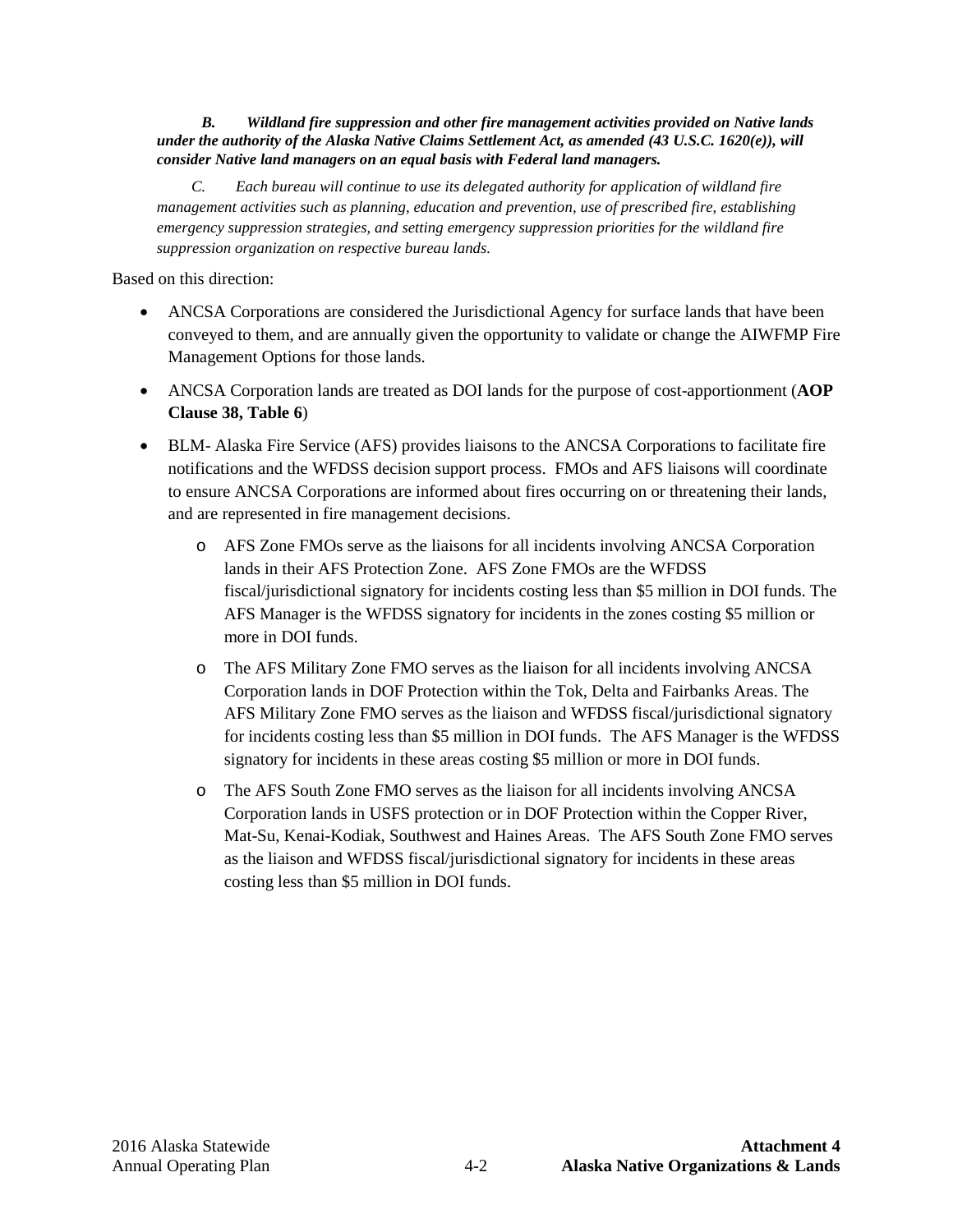# **Tribal Governments**

There are 229 federally recognized tribes in Alaska. Most have tribal councils as their governing bodies. There are a variety of names for these councils including 'Native council,' 'tribal council,' 'IRA council,' 'village council,' and 'traditional council.' All of these refer to the governing body of a tribe. Tribes and Tribal Governments are distinct from ANCSA Regional and Village Corporations.

Even though ANCSA places its land entitlement with the ANCSA Corporations, most tribes in Alaska own some land. Tribes have acquired land through various means including purchases, gifts, and through land transfers from ANCSA Corporations and cities. Tribally owned parcels range from small lots to large tracts transferred from ANCSA Corporations. Tribally owned land is in fee simple status and in Alaska is not considered held in Trust for jurisdictional purposes, and at this time cannot be converted into Trust status.

# *Fire Management Considerations for Tribal Governments*

Tribal governments in Alaska have the same governmental status as other federally recognized Indian tribes by virtue of their status as Indian tribes with a government-to-government relationship with the United States, and are entitled to the same protections, immunities, and privileges as other federally recognized tribes.

Although tribally owned lands are in fee simple status, and fire management responsibilities are not identified in *ANCSA*, *ANILCA*, or *620 DM 2.4*, tribal lands are currently treated similarly to ANCSA Corporation lands for fire management purposes. See *Fire Management Considerations for ANCSA Corporation Lands* above.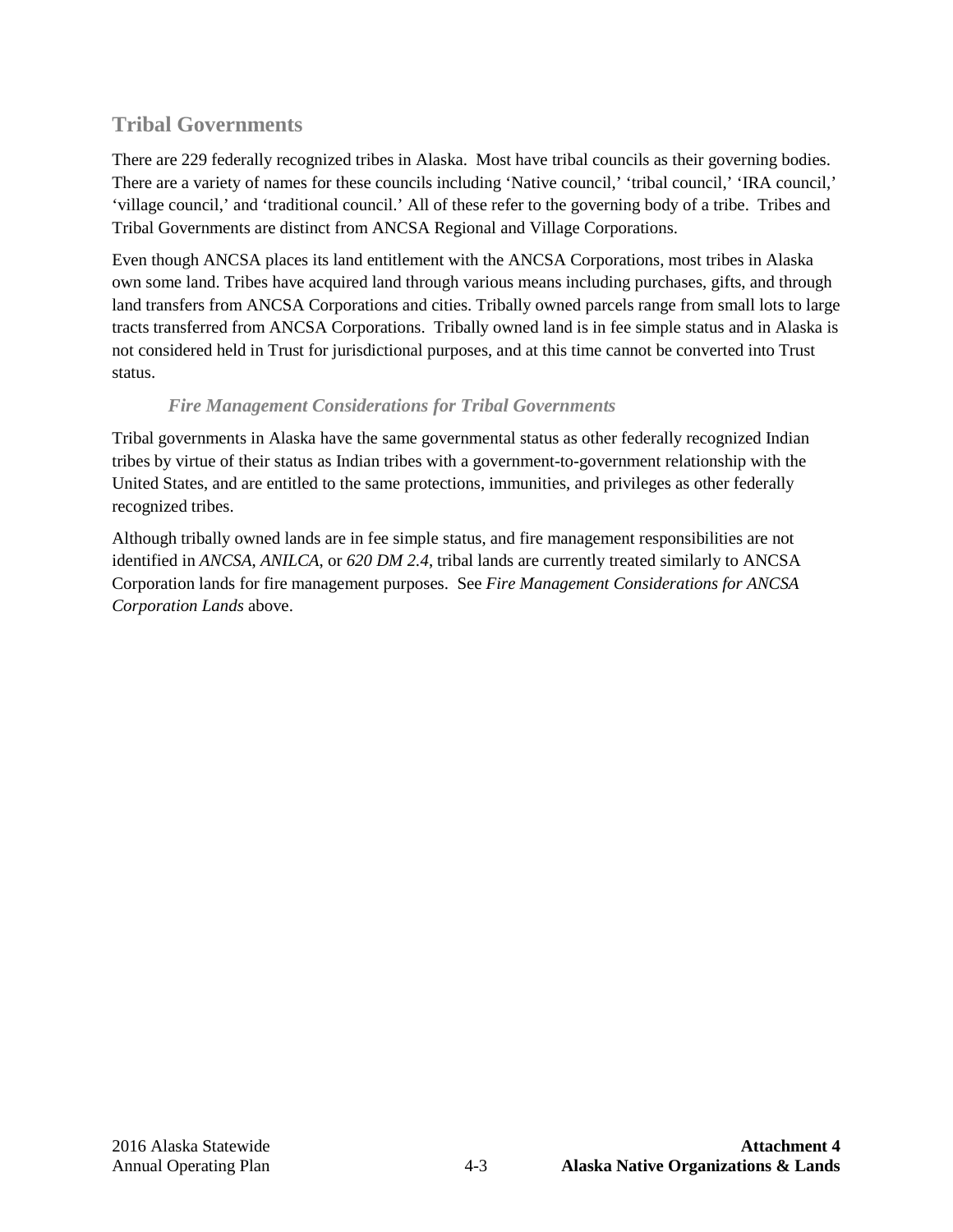# **Federally Administered Indian Trust Lands (including Native Allotments)**

Federally administered Indian trust lands in Alaska include Native Allotments, the Annette Island Indian Reservation, and some Town Site lots created under the *1891 Townsite Act*. An Alaska Native Allotment is a parcel or parcels of land, totaling up to 160 acres, conveyed by restricted deed to an Alaska Native under the terms and conditions of the Alaska Native Allotment Act of 1906 and 1956 amendment; and the Alaska Native Veteran Allotment Act of 1998. 43 U.S.C. §§ 357, 357a, 357b

The Department of the Interior, Bureau of Indian Affairs (BIA) has been tasked with the protection of Alaska native trust lands. This protection is intended to protect the natural and cultural resources of the land for current and future generations of Alaska Natives.

# *Fire Management Considerations for Federally Administered Indian Trust Lands*

*Department of the Interior Manual 620 Chapter 2.4* delegates wildland fire suppression services for DOI administered lands (including trust lands) to BLM. These services are provided by BLM- Alaska Fire Service (AFS), and by the State of Alaska and US Forest Service through the *Alaska Master Cooperative Wildland Fire Management and Stafford Act Response Agreement (2015 Alaska Master Agreement)*.

The BIA serves as the Jurisdictional Agency for all Indian Trust lands in Alaska.

The BIA Regional Fire Management Officer is the primary notification point-of-contact for all trust lands that are impacted or threatened by wildland fire.

Some of the 229 federally recognized tribes in Alaska have compacted with the BIA through their Tribal Governments to become a service provider for some allotment owners. It is important to note that not all allotment owners have given consent to the tribe that they are affiliated with to represent their allotment. However the Tribal Governments still provide a point of contact for suppression agencies and provide valuable and pertinent local information. Some Tribal Governments have joined into non-profit consortiums in order to pool resources and provide a better service to the Tribal Members they represent. Examples of such consortiums include:

- Tanana Chiefs Conference (TCC)
- Chugachmuit
- Association of Village Council Presidents (AVCP)

The level of service provided will vary from one Service Provider to the next. BIA serves as the Service Provider for trust lands where no Tribal or Consortium service provider has compacted services.

## **Notwithstanding the compacting process, the BIA never relinquishes its trust responsibility as the jurisdictional agency tasked with the protection of Trust Lands.**

Service Providers are responsible for:

- Serving as an additional point of contact for Protecting Agencies for fire management concerns regarding allotments identified in their service area.
- Maintaining site specific information for allotments identified in their service area.
- Assisting the Protection Agency in the protection of trust lands during an ongoing incident.
- Serving as Resource Advisors for the suppression efforts affecting allotments identified in their compact.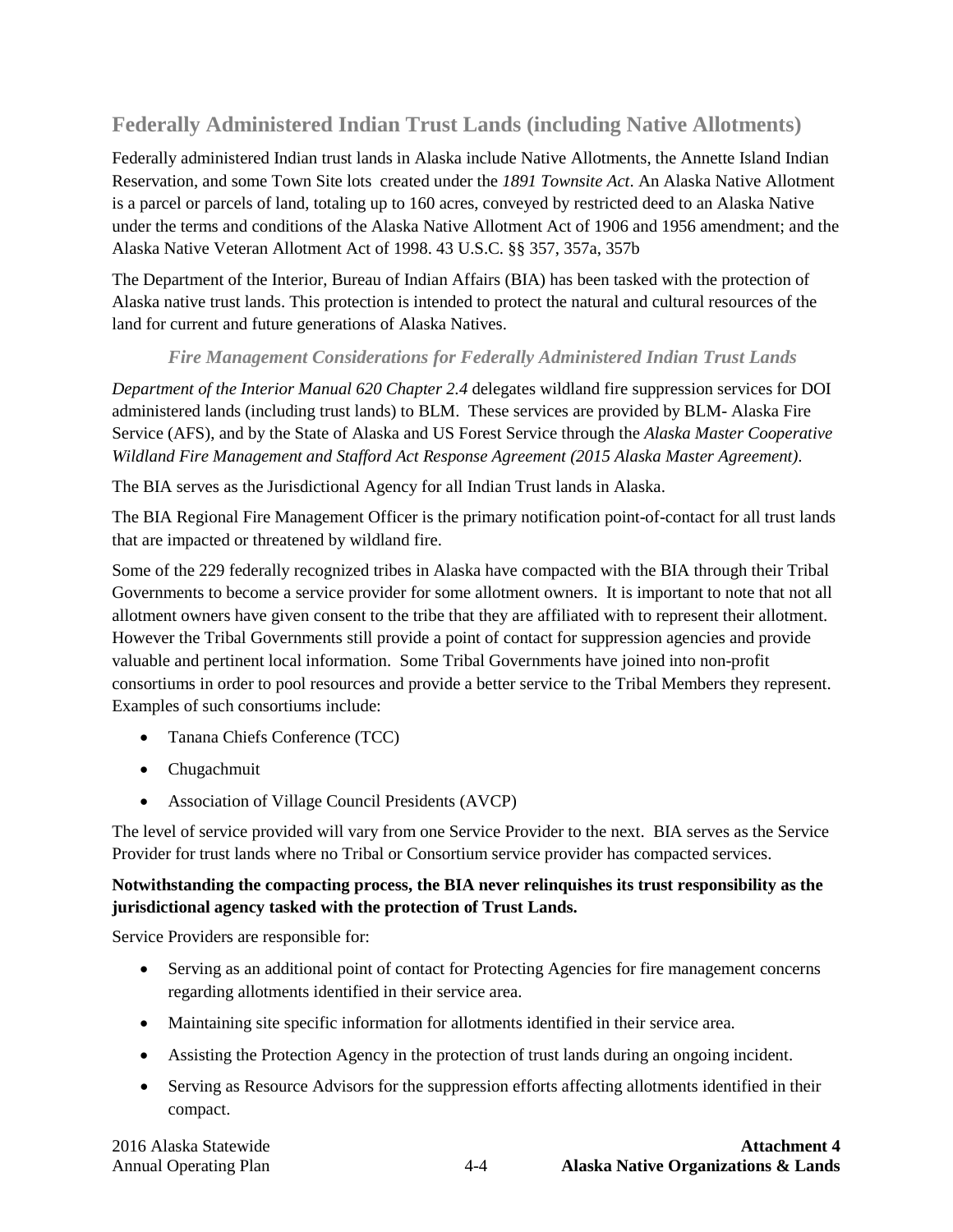### **Attachment 5. Incidents Requiring a Published WFDSS Decision**

The following excerpts from the *2016 Interagency Standard for Fire and Fire Aviation Operations* (*Red Book*) a[t http://www.nifc.gov/policies/pol\\_ref\\_redbook.html](http://www.nifc.gov/policies/pol_ref_redbook.html) consolidate National BLM, NPS, FWS, and USFS direction regarding when incidents require a published WFDSS decision. Direction differs slightly between agencies; and Alaska agency administrator interpretations of *"escapes initial attack," "extended attack," "exceeds initial response,"* or *"being managed for multiple objectives,"* may vary in light of direction in the *Alaska Interagency Wildland Fire Management Plan (AIWFMP)* at [http://fire.ak.blm.gov/administration/awfcg.php?folder=Alaska%20Interagency%20Wildland%20Fire%2](http://fire.ak.blm.gov/administration/awfcg.php?folder=Alaska%20Interagency%20Wildland%20Fire%20Management%20Plan&content=d:%5Ccontent%5Cadmin%5Cawfcg%5CC.%20Documents) [0Management%20Plan&content=d:\content\admin\awfcg\C.%20Documents.](http://fire.ak.blm.gov/administration/awfcg.php?folder=Alaska%20Interagency%20Wildland%20Fire%20Management%20Plan&content=d:%5Ccontent%5Cadmin%5Cawfcg%5CC.%20Documents)

### **BLM, NPS, FWS, & USFS (Chapter 11, pp. 217-218)**

*WFDSS will be used for decision support documentation for all fires that escape initial attack, exceed initial response, or are being managed for multiple objectives. These incidents will have a Published Decision within WFDSS. A Published WFDSS Decision establishes objectives, a Course of Action and Rationale for incidents with varying duration, spread potential, costs, or other considerations. The level of documentation to publish a decision should be commensurate to the incident duration, spread potential, cost, or Relative Risk. Agency-specific direction established in memos or other policy documents may further define WFDSS documentation requirements.* 

- *BLM – Refer to Chapter 2 for additional requirements for WFDSS implementation.*
- *NPS – Refer to Chapter 3 for additional requirements for WFDSS implementation.*

#### *Initial Decision*

*An initial decision should be published within 24 hours after the determination that a Published Decision is needed, or within 24 hours of requesting an incident management team.*

*Considerations for determining that a decision is needed include:*

- *The fire has not been contained by initial attack resources dispatched to the fire;*
- *The fire will not have been contained within the initial attack management objectives established for that zone or area according to the unit's planning documents;*
- *The Incident Objectives include both protection and resource benefit elements consistent with land management planning documents;*
- *The fire affects or is likely to affect more than one agency or more than one administrative unit within a single agency (for example more than one National Forest);*
- *The fire is burning into or expected to burn into wildland-urban interface;*
- *Significant safety or other concerns such as air quality are present or anticipated; and*
- *The Relative Risk Assessment indicates the need for additional evaluation and development of best management practices for achieving land and resource objectives.*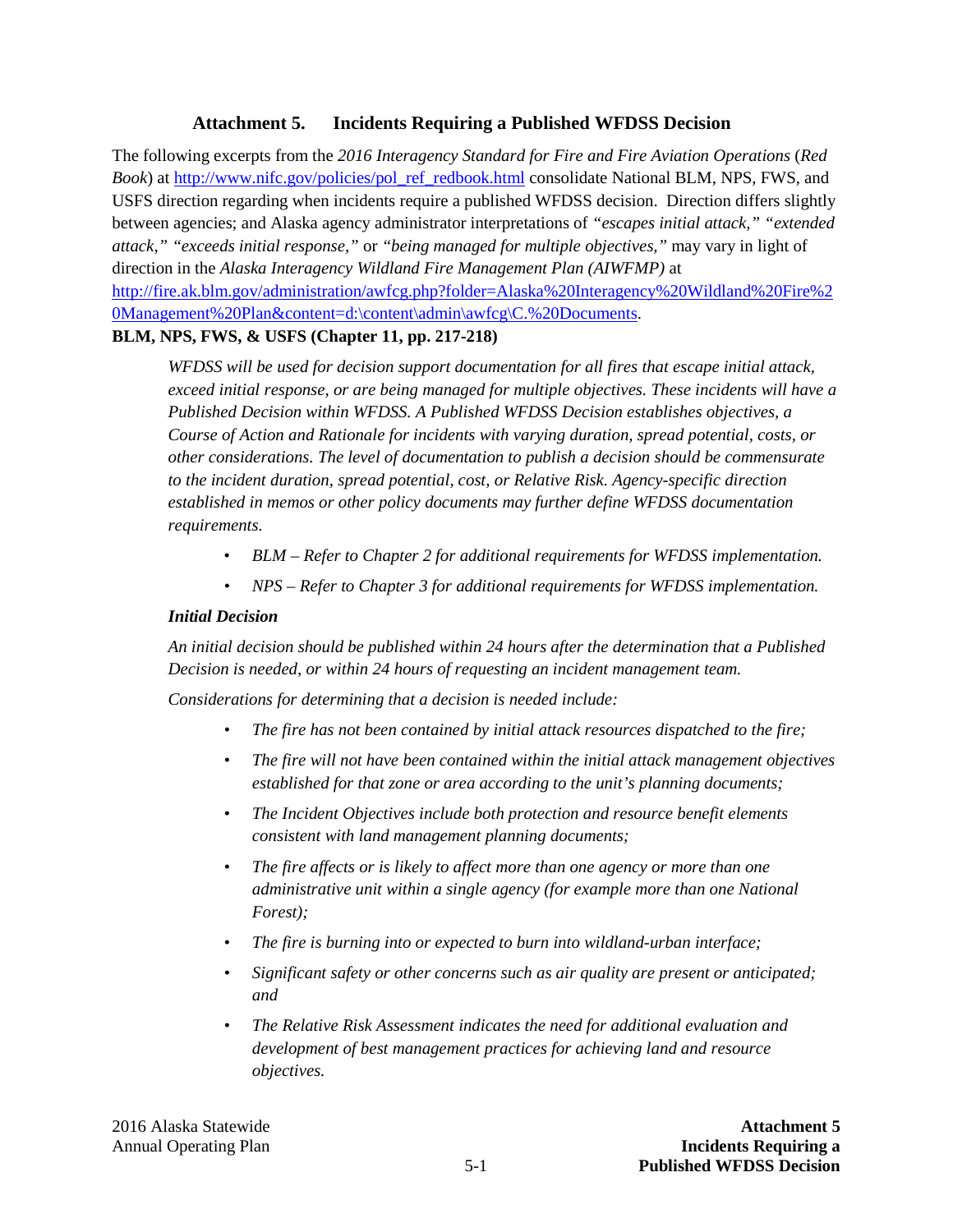#### *New Decision*

*As incident complexity increases or decreases, it may become necessary for additional supporting analyses to inform decision making. If additional analysis indicates the decision needs modification, a new decision is required. Depending on the complexity of the incident, a new decision should be published within 2-3 days for less complex incidents and within 4-7 days for more complex incidents. The same criteria above plus the following considerations can guide determinations about publishing a new decision:*

- *The Periodic Assessment indicates the Course of Action is no longer valid;*
- *The management needs of the incident exceed existing capability;*
- *The expected costs of incident management exceed the estimated costs in the initial Decision or agency-established thresholds for level of approval authority;*
- *The fire moves or is expected to move beyond the Planning Area analyzed;*
- *Management Action Points have been established since the initial Decision was published and additional information is needed to further manage the incident over time; and*
- *The line officer is considering ordering an IMT.*

### **BLM (Chapter 2, pg. 67)**

*In addition to WFDSS guidance in Chapter 11, the BLM has established the following additional policy requirements for the WFDSS:* 

*• Publishing decisions for initial attack fires in WFDSS is optional. All fires which escape initial attack or are being managed for multiple objectives require a published decision.*

#### **NPS (Chapter 3, pg. 87)**

*Publishing decisions for initial attack fires in WFDSS is optional. All fires which go into extended attack or are being managed for multiple objectives will have a published decision in WFDSS.*

#### **FWS (Chapter 4, pg. 103)**

*FWS follows interagency policy regarding use of WFDSS. Standards for when WFDSS will be used are found in Chapter 11 of the Interagency Standards for Fire and Fire Aviation Operations. Documentation of all other wildfires in WFDSS is at the discretion of the local unit. All fires in Alaska will have WFDSS initiated by the Protection Agency.*

The FWS Alaska-specific direction bolded above is outdated and may be disregarded. It refers to initiation of a WFDSS incident (a task that is now accomplished by IRWIN instead of the Protecting Agency), and should not be interpreted as requiring a decision for all FWS fires in Alaska.

#### **USFS (Chapter 5, pg. 116)**

*All fires must utilize the WFDSS to inform and document decisions related to course of action, resource allocations, and risk management considerations. WFDSS will be used to approve and publish decisions on all fires that exceed initial attack or include a resource management objective.*